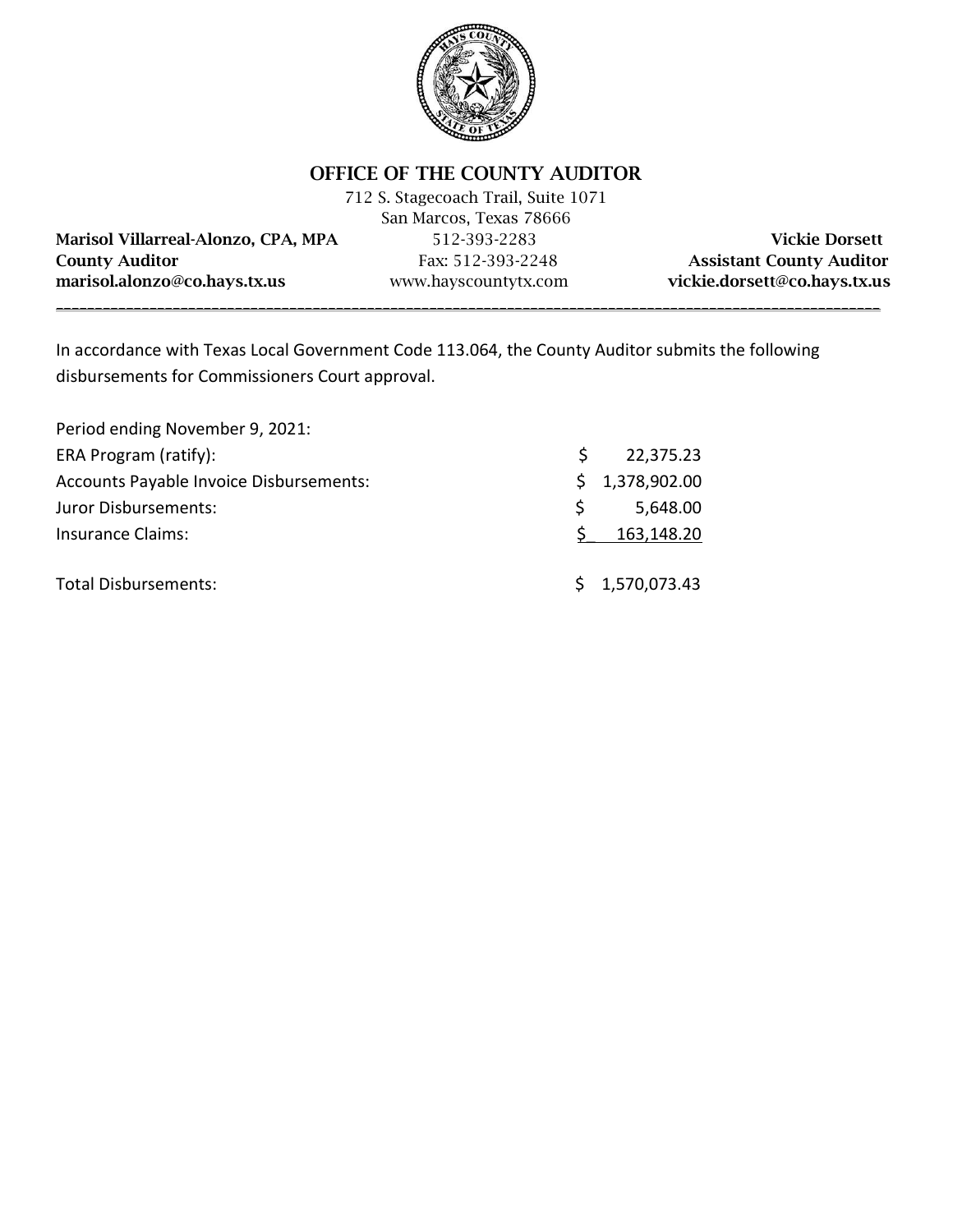| Department<br>Vendor                    | <b>Invoice Date</b> | <b>GL Account</b><br>Number | Expense<br>Amount | Description                                        |
|-----------------------------------------|---------------------|-----------------------------|-------------------|----------------------------------------------------|
| PEDERNALES ELECTRIC COOPERATIVE, INC.   | 10/26/2021          | 0011200001                  | \$151.70          | <b>ELEC SVC:119306</b>                             |
| Total -                                 |                     |                             | \$151.70          |                                                    |
| 000 - Non-Departmental                  |                     |                             |                   |                                                    |
| TAYLOR, BRETT                           | 8/14/2019           | 001000004630                | \$250.00          | REFUND GROUND USE DEPOSIT: CTHS                    |
| Total 000 - Non-Departmental            |                     |                             | \$250.00          |                                                    |
| 600 - County Judge                      |                     |                             |                   |                                                    |
| BECERRA, RUBEN                          | 10/20/2021          | 001600005551                | \$32.00           | N/T MEALS/MILEAGE:CO JUDGE                         |
| <b>BECERRA, RUBEN</b>                   | 10/20/2021          | 001600005551                | \$52.08           | N/T MEALS/MILEAGE:CO JUDGE                         |
| <b>BECERRA, RUBEN</b>                   | 10/20/2021          | 001600005551                | \$7.00            | N/T MEALS/MILEAGE:CO JUDGE                         |
| <b>BECERRA, RUBEN</b>                   | 10/20/2021          | 001600005551                | \$13.00           | N/T MEALS/MILEAGE:CO JUDGE                         |
| <b>TEXAS STATE UNIVERSITY</b>           | 9/17/2021           | 001600005353                | \$1,250.00        | SPONSORSHIP FOR HSI WEEK: CO JUDGE                 |
| XEROX CORPORATION                       | 10/1/2021           | 001600005473                | \$187.34          | MX4499151 COPIER:CO JUDGE                          |
| <b>XEROX CORPORATION</b>                | 10/1/2021           | 001600005473                | \$10.00           | OCT 21 COPIER PRINT SVC COMPONENT                  |
| <b>XEROX CORPORATION</b>                | 9/1/2021            | 001600005473                | \$187.34          | FEE: MX4499151<br>MX4499151 COPIER:CO JUDGE        |
| <b>XEROX CORPORATION</b>                | 9/1/2021            | 001600005473                | \$10.00           | SEP 21 COPIER PRINT SVC COMPONENT                  |
| Total 600 - County Judge                |                     |                             | \$1,748.76        | FEE: MX4499151                                     |
| 604 - Commissioner Pct 4                |                     |                             |                   |                                                    |
| OFFICE DEPOT, INC.                      | 10/20/2021          | 001604005211                | \$142.78          | <b>TONER CARTRIDGES:COMM 4</b>                     |
| Total 604 - Commissioner Pct 4          |                     |                             | \$142.78          |                                                    |
| 606 - Auditor                           |                     |                             |                   |                                                    |
| <b>AMAZON CAPITAL SERVICES</b>          | 10/21/2021          | 001606005211                | \$125.00          | TONER CARTRIDGE: AUD                               |
| <b>AMAZON CAPITAL SERVICES</b>          |                     | 10/26/2021 001606005711400  | \$769.00          | <b>CROSS CUT PAPER SHREDDER AUD</b>                |
| <b>AMAZON CAPITAL SERVICES</b>          | 10/18/2021          | 001606005211                |                   | (\$215.69) RETURN TONER CARTRIDGES:AUD             |
| DELL MARKETING, L.P.                    | 10/27/2021          | 001606005429                | \$136.08          | ADOBE PRO LICENSES: AUD                            |
| DELL MARKETING, L.P.                    | 10/15/2021          | 001606005202                | \$245.00          | MONITOR: AUD                                       |
| DELL MARKETING, L.P.                    | 10/18/2021          | 001606005202                | \$245.00          | <b>MONITOR: AUD</b>                                |
| GOVERNMENT FINANCE OFFICERS ASSOCIATION | 11/4/2021           | 001606005551                | \$135.00          | REG FEE: MARISOL VILLAREAL ALONZO                  |
| OFFICE DEPOT, INC.                      | 10/28/2021          | 001606005211                | \$104.97          | COPY PAPER: AUD                                    |
| OFFICE DEPOT, INC.                      | 10/16/2021          | 001606005211                |                   | \$86.27 CALCULATOR:AUD                             |
| <b>XEROX CORPORATION</b>                | 10/1/2021           | 001606005473                | \$232.94          | MX4499122 COPIER:AUD                               |
| <b>XEROX CORPORATION</b>                | 10/1/2021           | 001606005473                | \$10.00           | OCT 21 COPIER PRINT SVC COMPONENT<br>FEE:MX4499122 |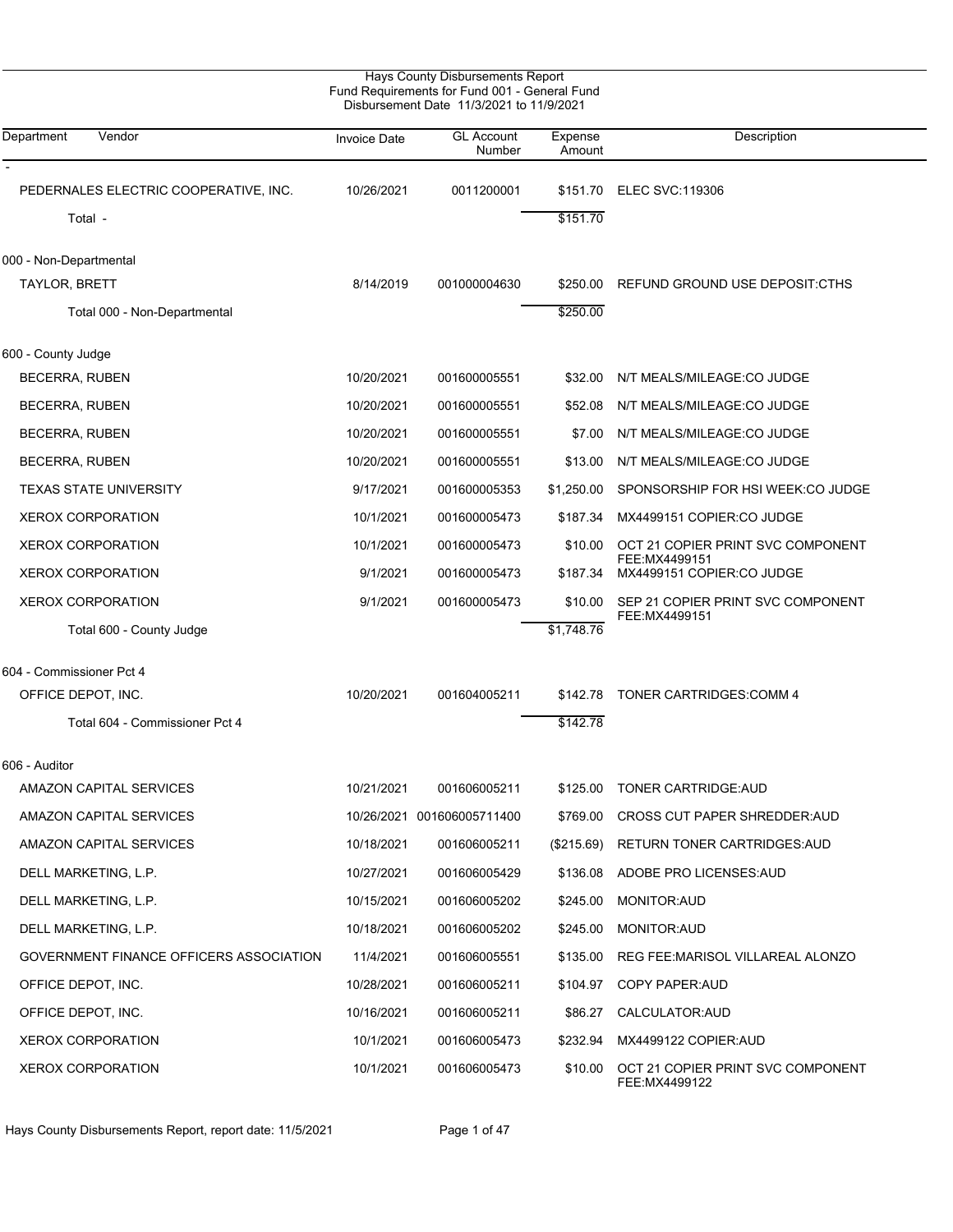| <b>Hays County Disbursements Report</b><br>Fund Requirements for Fund 001 - General Fund<br>Disbursement Date 11/3/2021 to 11/9/2021 |                     |                             |                   |                                                                    |  |  |
|--------------------------------------------------------------------------------------------------------------------------------------|---------------------|-----------------------------|-------------------|--------------------------------------------------------------------|--|--|
| Department<br>Vendor                                                                                                                 | <b>Invoice Date</b> | <b>GL Account</b><br>Number | Expense<br>Amount | Description                                                        |  |  |
| <b>XEROX CORPORATION</b>                                                                                                             | 9/1/2021            | 001606005473                | \$10.00           | SEP 21 COPIER PRINT SVC COMPONENT                                  |  |  |
| <b>XEROX CORPORATION</b>                                                                                                             | 9/1/2021            | 001606005473                | \$232.94          | FEE:MX4499122<br>MX4499122 COPIER:AUD                              |  |  |
| Total 606 - Auditor                                                                                                                  |                     |                             | \$2,116.51        |                                                                    |  |  |
| 607 - District Attornev                                                                                                              |                     |                             |                   |                                                                    |  |  |
| <b>CAPITAL ONE</b>                                                                                                                   | 10/22/2021          | 001607005202                | \$37.74           | <b>FLASH DRIVES:DA</b>                                             |  |  |
| CENTRAL TEXAS AUTOPSY, PLLC                                                                                                          | 10/26/2021          | 001607005436                | \$500.00          | FORENSIC TESIMONY M.C.W.-10-14-21                                  |  |  |
| OFFICE DEPOT, INC.                                                                                                                   | 9/30/2021           | 001607005211                | \$0.30            | <b>REMAINING BALANCE:DA</b>                                        |  |  |
| <b>XEROX CORPORATION</b>                                                                                                             | 9/1/2021            | 001607005412                | \$6.33            | PRINTER SUPPLY FEE:CNB9R84728                                      |  |  |
| <b>XEROX CORPORATION</b>                                                                                                             | 9/1/2021            | 001607005473                | \$305.11          | EX9667279 COPIER:DA                                                |  |  |
| <b>XEROX CORPORATION</b>                                                                                                             | 9/1/2021            | 001607005473                | \$10.00           | SEP 21 COPIER PRINT SVC COMPONENT                                  |  |  |
| <b>XEROX CORPORATION</b>                                                                                                             | 9/1/2021            | 001607005412                | \$6.05            | FEE:EX9667279<br>PRINTER SVC FEE: VNB3F12238                       |  |  |
| <b>XEROX CORPORATION</b>                                                                                                             | 9/1/2021            | 001607005412                | \$6.05            | PRINTER SVC FEE: CNB9S13944                                        |  |  |
| <b>XEROX CORPORATION</b>                                                                                                             | 9/1/2021            | 001607005412                | \$6.05            | PRINTER SUPPLY FEE:CNB9R84728                                      |  |  |
| <b>XEROX CORPORATION</b>                                                                                                             | 10/1/2021           | 001607005412                | \$6.05            | PRINTER SVC FEE: CNB9S13944                                        |  |  |
| <b>XEROX CORPORATION</b>                                                                                                             | 10/1/2021           | 001607005412                | \$6.33            | PRINTER SUPPLY FEE:CNB9S13944                                      |  |  |
| <b>XEROX CORPORATION</b>                                                                                                             | 10/1/2021           | 001607005412                | \$6.05            | PRINTER SVC FEE: CNB9R84728                                        |  |  |
| <b>XEROX CORPORATION</b>                                                                                                             | 10/1/2021           | 001607005473                | \$305.11          | EX9667279 COPIER:DA                                                |  |  |
| <b>XEROX CORPORATION</b>                                                                                                             | 10/1/2021           | 001607005473                | \$10.00           | OCT 21 COPIER PRINT SVC COMPONENT                                  |  |  |
| <b>XEROX CORPORATION</b>                                                                                                             | 10/1/2021           | 001607005412                | \$6.05            | FEE:EX9667279<br>PRINTER SVC FEE: VNB3F12238                       |  |  |
| Total 607 - District Attorney                                                                                                        |                     |                             | \$1,217.22        |                                                                    |  |  |
| 608 - District Court                                                                                                                 |                     |                             |                   |                                                                    |  |  |
| AMAZON CAPITAL SERVICES                                                                                                              | 10/17/2021          | 001608005202                |                   | \$1,316.00 LASER PRINTERS: DIST CT                                 |  |  |
| AMAZON CAPITAL SERVICES                                                                                                              |                     | 10/17/2021 001608005712400  | \$45.74           | SHIPPING OF LASER PRINTERS: DIST CT                                |  |  |
| AMAZON CAPITAL SERVICES                                                                                                              |                     | 10/17/2021 001608005712400  | (\$45.74)         | RETURN SHIPPING OF LASER PRINTERS: DIST CT                         |  |  |
| ANDREADIS, KLEON                                                                                                                     |                     | 9/30/2021 001608005440122   | \$960.00          | FEL:CR194523A                                                      |  |  |
| ANDREADIS, KLEON                                                                                                                     |                     | 10/14/2021 001608005440153  | \$650.00          | FEL:CR194010E                                                      |  |  |
| ANDREADIS, KLEON                                                                                                                     |                     | 10/14/2021 001608005440153  | \$50.00           | FEL:CR194010E                                                      |  |  |
| AUSTIN PSYCHOLEGAL CONSULTING PLLC                                                                                                   |                     | 10/18/2021 001608005304428  | \$850.00          | PSYCH EVAL:CR214256D                                               |  |  |
| AUSTIN PSYCHOLEGAL CONSULTING PLLC                                                                                                   |                     | 10/18/2021 001608005304453  | \$850.00          | PSYCH EVAL:CR212853E                                               |  |  |
| AUSTIN PSYCHOLEGAL CONSULTING PLLC                                                                                                   |                     | 10/18/2021 001608005304428  | \$4,000.00        | <b>PSYCH</b>                                                       |  |  |
| AUSTIN PSYCHOLEGAL CONSULTING PLLC                                                                                                   |                     | 11/1/2021 001608005304428   | \$850.00          | EVAL:CR212207C/CR212264D/CR212265D/CR21252<br>PSYCH EVAL:CR210806D |  |  |
| CANTU, M.D., P.A., ROBERT                                                                                                            |                     | 10/27/2021 001608005304022  | \$1,400.00        | <b>PSYCH EVAL/REVIEW OF</b>                                        |  |  |
| <b>CARD SERVICE CENTER</b>                                                                                                           | 11/2/2021           | 001608005306                | \$139.81          | RECORDS/REPORT/TRAVEL:CR212618A<br>FOOD FOR JURORS: DIST CT        |  |  |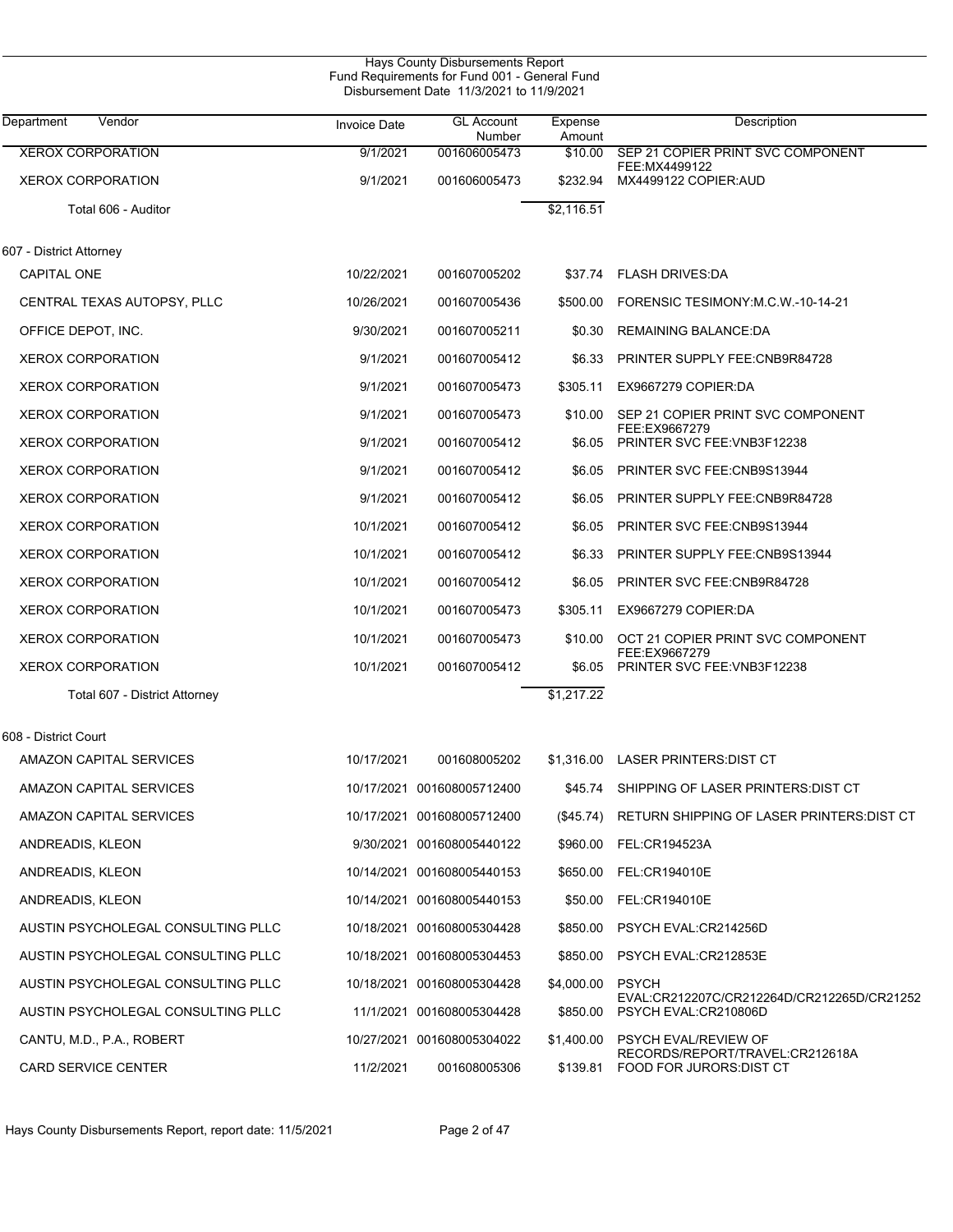| Department<br>Vendor                             | <b>Invoice Date</b> | <b>GL Account</b><br>Number | Expense<br>Amount | Description                      |
|--------------------------------------------------|---------------------|-----------------------------|-------------------|----------------------------------|
| CARD SERVICE CENTER                              | 11/2/2021           | 001608005306                |                   | \$115.13 FOOD FOR JURORS DIST CT |
| CARROLL, RUTH                                    |                     | 10/27/2021 001608005304022  | \$180.00          | INTERPRETING SVCS:200149         |
| CARROLL, RUTH                                    |                     | 10/20/2021 001608005304022  | \$180.00          | INTERPRETING SVCS:211058         |
| CLIFT-WILLIAMS, PLLC, JANA                       |                     | 9/30/2021 001608005440407   | \$100.00          | CPS:CAUSE 211675                 |
| CLIFT-WILLIAMS, PLLC, JANA                       |                     | 9/30/2021 001608005440407   | \$150.00          | CPS:CAUSE 182884                 |
| CLIFT-WILLIAMS, PLLC, JANA                       |                     | 9/30/2021 001608005440407   | \$128.00          | CPS:CAUSE 210150                 |
| CLIFT-WILLIAMS, PLLC, JANA                       |                     | 10/26/2021 001608005440422  | \$158.00          | CPS:CAUSE 20202490               |
| CLIFT-WILLIAMS, PLLC, JANA                       |                     | 9/30/2021 001608005440422   | \$182.00          | CPS:CAUSE 202752                 |
| CLIFT-WILLIAMS, PLLC, JANA                       |                     | 9/30/2021 001608005440422   | \$356.00          | CPS:CAUSE 211284                 |
| CLIFT-WILLIAMS, PLLC, JANA                       |                     | 9/30/2021 001608005440422   | \$150.00          | CPS:CAUSE 200971                 |
| CLIFT-WILLIAMS, PLLC, JANA                       |                     | 9/30/2021 001608005440428   | \$76.00           | <b>CPS:CAUSE 212295</b>          |
| CLIFT-WILLIAMS, PLLC, JANA                       |                     | 9/30/2021 001608005440428   | \$394.00          | CPS:CAUSE 201421                 |
| CLIFT-WILLIAMS, PLLC, JANA                       |                     | 9/30/2021 001608005440428   | \$362.00          | CPS:CAUSE 210251                 |
| CLIFT-WILLIAMS, PLLC, JANA                       |                     | 9/30/2021 001608005440428   | \$170.00          | CPS:CAUSE 192971                 |
| CLIFT-WILLIAMS, PLLC, JANA                       |                     | 9/30/2021 001608005440428   | \$656.00          | CPS:CAUSE 210954                 |
| CLIFT-WILLIAMS, PLLC, JANA                       |                     | 9/30/2021 001608005440453   | \$566.00          | CPS:CAUSE 201055                 |
| CLIFT-WILLIAMS, PLLC, JANA                       |                     | 9/30/2021 001608005440453   | \$258.00          | CPS:CAUSE 210539                 |
| CLIFT-WILLIAMS, PLLC, JANA                       |                     | 9/30/2021 001608005440453   | \$166.00          | CPS:CAUSE 192814                 |
| DUDLEY, TODD                                     |                     | 10/15/2021 001608005440153  | \$9,445.00        | FEL:CR192739E                    |
| EXECUTIVE INVESTIGATIONS, LLC.                   |                     | 10/8/2021 001608005304428   |                   | \$750.00 FEL:CR180510D           |
| FERRARA, PHD, MATTHEW                            |                     | 10/28/2021 001608005304453  | \$650.00          | PSYCH EVAL/REPORT:CR214217E      |
| INTERNATIONAL INVESTIGATIONS & SECURITY,<br>INC. |                     | 10/8/2021 001608005304022   | \$500.00          | INVESTIGATIVE SVCS:CR120112A     |
| JANSSEN, MARK                                    |                     | 10/7/2021 001608005440153   |                   | \$158.33 FEL:CR202907E           |
| JANSSEN, MARK                                    |                     | 10/7/2021 001608005440153   | \$566.67          | <b>FEL:CR202907E</b>             |
| JANSSEN, MARK                                    |                     | 10/7/2021 001608005307453   |                   | \$2.00 FEL:CR202907E             |
| JANSSEN, MARK                                    |                     | 10/7/2021 001608005440107   | \$243.00          | FEL:CR210571B                    |
| JANSSEN, MARK                                    |                     | 10/7/2021 001608005307207   | \$2.00            | FEL:CR210571B                    |
| JANSSEN, MARK                                    |                     | 10/7/2021 001608005440107   | \$7.00            | FEL:CR210571B                    |
| JANUARY, STACY                                   |                     | 10/22/2021 001608005440407  | \$248.00          | CPS:CAUSE 212341                 |
| JANUARY, STACY                                   |                     | 10/22/2021 001608005440407  | \$644.00          | <b>CPS:CAUSE 212341</b>          |
| KEBHAA PI LLC                                    | 10/23/2021          | 001608005305                | \$180.00          | MAGISTRATION: DIST CT            |
| KEBHAA PI LLC                                    | 10/24/2021          | 001608005305                | \$180.00          | MAGISTRATION: DIST CT            |
| KEBHAA PI LLC                                    | 10/17/2021          | 001608005305                | \$180.00          | MAGISTRATION: DIST CT            |
| LAW OFFICE OF CASE J. DARWIN, INC.               |                     | 10/16/2021 001608005440122  |                   | \$1,473.00 FEL:CR181333A         |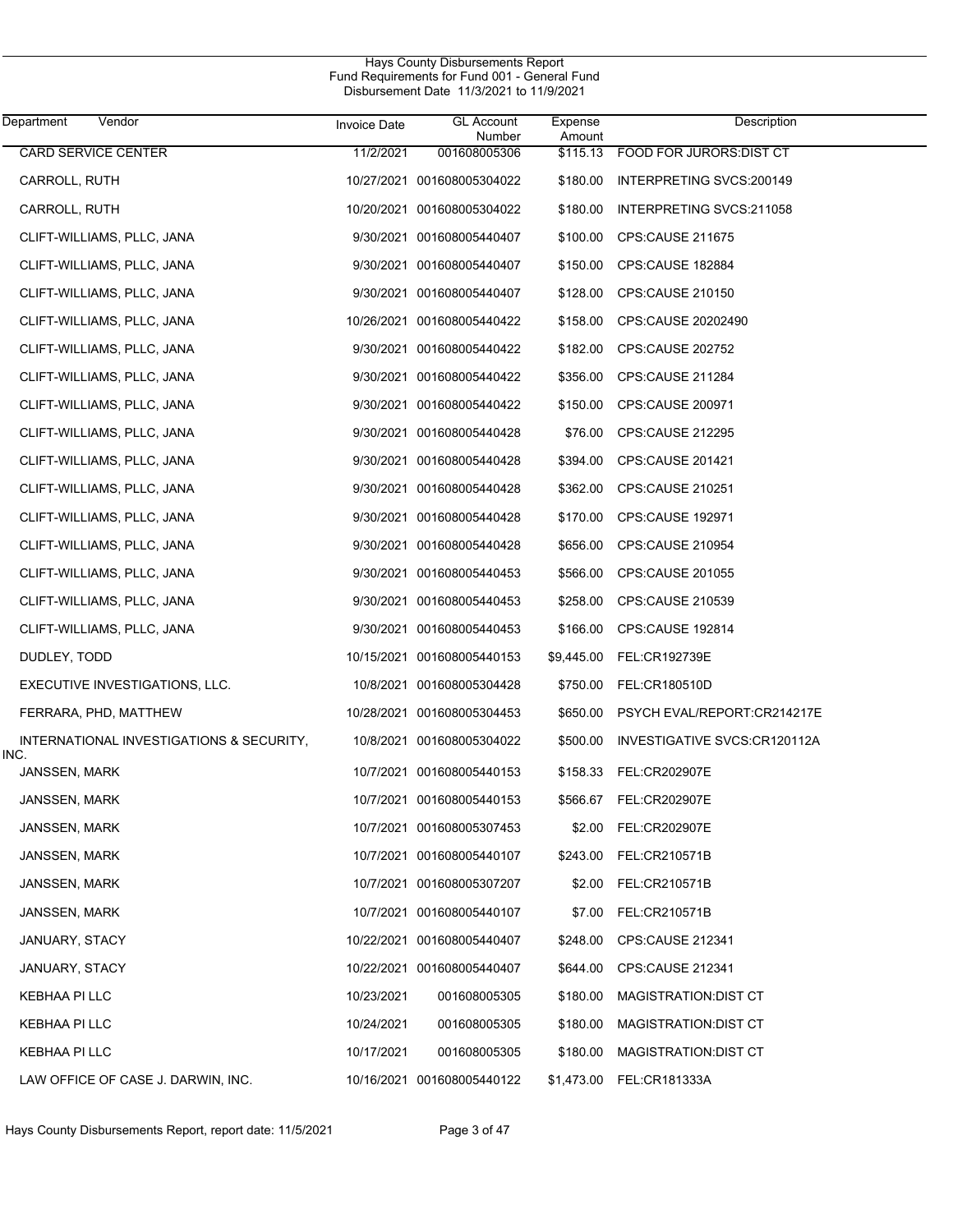| Department       | Vendor                                  | <b>Invoice Date</b> | <b>GL Account</b><br>Number | Expense<br>Amount | Description                 |
|------------------|-----------------------------------------|---------------------|-----------------------------|-------------------|-----------------------------|
|                  | LAW OFFICE OF CASE J. DARWIN, INC.      |                     | 10/16/2021 001608005440122  | \$127.00          | FEL:CR181333A               |
|                  | LAW OFFICE OF DOUGLAS J. KAPPMEYER      |                     | 10/22/2021 001608005440407  | \$150.00          | CPS:CAUSE 211922            |
|                  | LAW OFFICE OF DOUGLAS J. KAPPMEYER      |                     | 10/27/2021 001608005440422  | \$160.00          | CPS:CAUSE 212341            |
|                  | LAW OFFICE OF JENNIFER BARRY            |                     | 10/10/2021 001608005440107  | \$750.00          | FEL:CR204308B               |
|                  | LAW OFFICE OF JENNIFER BARRY            |                     | 9/27/2021 001608005440122   | \$160.00          | FEL:CR130522A               |
|                  | LAW OFFICE OF JENNIFER BARRY            |                     | 10/10/2021 001608005440122  | \$375.00          | FEL:CR204705B               |
|                  | LAW OFFICE OF JENNIFER BARRY            |                     | 10/10/2021 001608005440107  | \$750.00          | FEL:CR181067B               |
|                  | LAW OFFICE OF JENNIFER BARRY            |                     | 10/10/2021 001608005440128  | \$500.00          | FEL:CR212207D               |
|                  | LAW OFFICE OF JENNIFER BARRY            |                     | 10/10/2021 001608005440153  | \$475.00          | FEL:CR204881E               |
|                  | LAW OFFICE OF JENNIFER BARRY            |                     | 9/27/2021 001608005440128   | \$350.00          | FEL:CR210631A               |
|                  | LAW OFFICE OF JENNIFER BARRY            |                     | 10/10/2021 001608005440122  | \$300.00          | FEL:CR211685A               |
|                  | LAW OFFICE OF JENNIFER BARRY            |                     | 10/10/2021 001608005440122  | \$500.00          | FEL:CR202337A               |
|                  | LAW OFFICE OF JENNIFER G. GONZALES PLLC |                     | 10/20/2021 001608005440474  | \$822.00          | CPS:CAUSE 201713            |
|                  | LAW OFFICE OF JENNIFER G. GONZALES PLLC |                     | 10/20/2021 001608005440422  | \$924.00          | CPS:CAUSE 202291            |
|                  | LAW OFFICE OF JENNIFER G. GONZALES PLLC |                     | 10/29/2021 001608005440422  | \$426.00          | CPS:CAUSE 202659            |
|                  | LAW OFFICE OF JENNIFER G. GONZALES PLLC |                     | 10/29/2021 001608005440422  | \$182.00          | CPS:CAUSE 202659            |
|                  | LAW OFFICE OF RICK VESTAL               |                     | 10/15/2021 001608005440122  | \$81.00           | FEL:CR191980A               |
|                  | LAW OFFICE OF RICK VESTAL               |                     | 10/15/2021 001608005440107  | \$937.00          | FEL:CR203030B               |
|                  | LAW OFFICE OF RICK VESTAL               |                     | 10/15/2021 001608005440107  | \$113.00          | FEL:CR203030B               |
|                  | LAW OFFICE OF RICK VESTAL               |                     | 9/29/2021 001608005440122   | \$1,400.00        | FEL:CR202148A               |
|                  | LAW OFFICE OF RICK VESTAL               |                     | 10/15/2021 001608005440122  | \$1,419.00        | <b>FEL:CR191980A</b>        |
| MANWILL, ZACHARY |                                         |                     | 10/1/2021 001608005440422   | \$194.00          | CPS:CAUSE 200306            |
| MANWILL, ZACHARY |                                         |                     | 10/1/2021 001608005440422   | \$684.00          | CPS:CAUSE 201388            |
| MANWILL, ZACHARY |                                         |                     | 10/1/2021 001608005440422   | \$270.00          | <b>CPS:CAUSE 202687</b>     |
| MANWILL, ZACHARY |                                         |                     | 10/1/2021 001608005440428   |                   | \$1,888.00 CPS:CAUSE 191123 |
| MANWILL, ZACHARY |                                         |                     | 10/1/2021 001608005440453   | \$174.00          | CPS:CAUSE 191496            |
| MANWILL, ZACHARY |                                         |                     | 10/1/2021 001608005440453   | \$170.00          | <b>CPS:CAUSE 190063</b>     |
| MANWILL, ZACHARY |                                         |                     | 10/1/2021 001608005440407   | \$266.00          | <b>CPS:CAUSE 191990</b>     |
| MANWILL, ZACHARY |                                         |                     | 10/1/2021 001608005440407   | \$320.00          | CPS:CAUSE 191526            |
| MANWILL, ZACHARY |                                         |                     | 10/1/2021 001608005440407   | \$360.00          | CPS:CAUSE 210982            |
| MANWILL, ZACHARY |                                         |                     | 10/1/2021 001608005440407   | \$366.00          | CPS:CAUSE 210539            |
| MANWILL, ZACHARY |                                         |                     | 10/1/2021 001608005440474   | \$362.00          | <b>CPS:CAUSE 210375</b>     |
| MANWILL, ZACHARY |                                         |                     | 10/1/2021 001608005440407   | \$274.00          | CPS:CAUSE 202503            |
| MANWILL, ZACHARY |                                         |                     | 10/1/2021 001608005440428   | \$450.00          | <b>CPS:CAUSE 202429</b>     |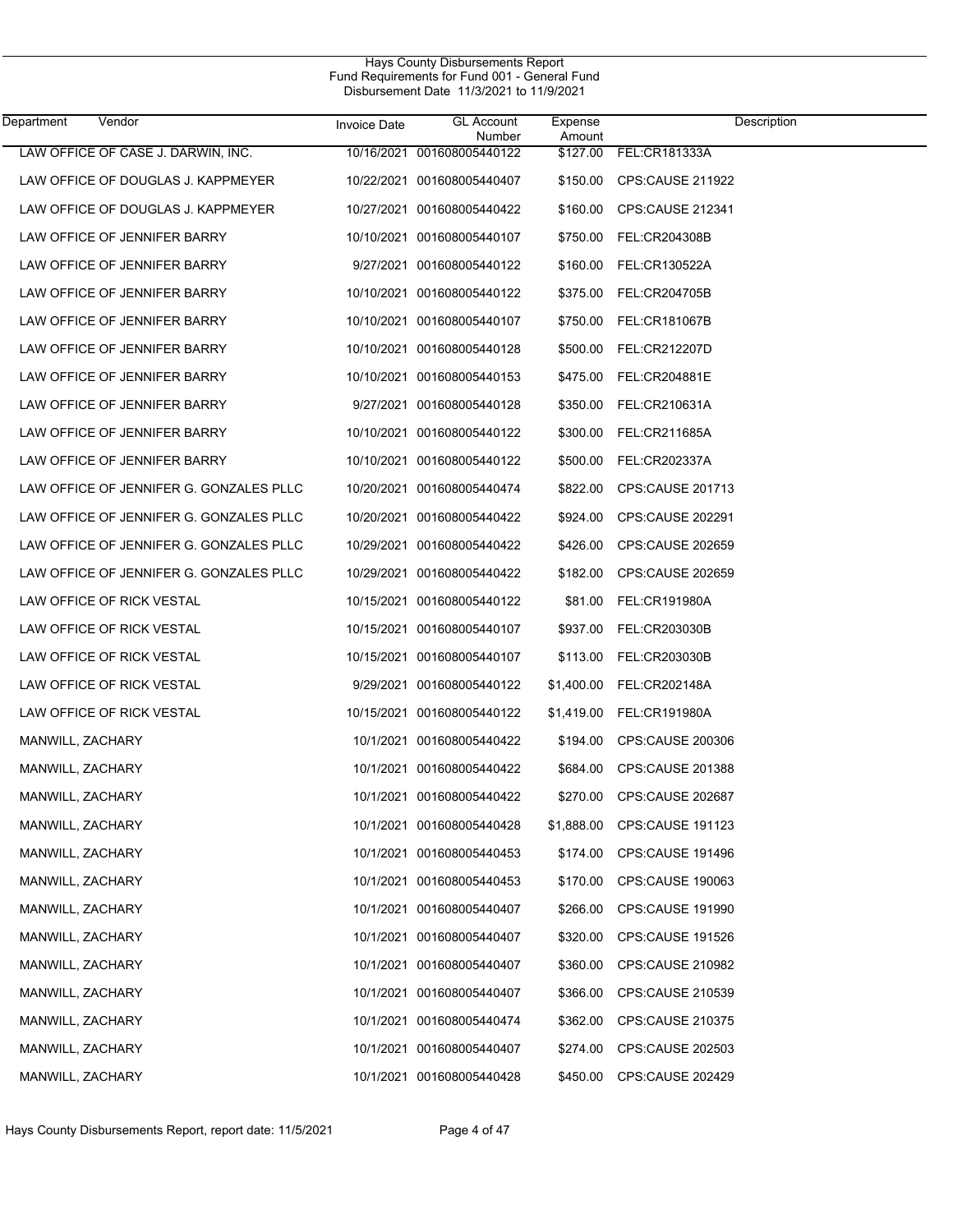| Department<br>Vendor | Invoice Date | <b>GL Account</b><br>Number | Expense<br>Amount | Description                                                       |
|----------------------|--------------|-----------------------------|-------------------|-------------------------------------------------------------------|
| MANWILL, ZACHARY     |              | 10/1/2021 001608005440428   | \$12.00           | <b>CPS CAUSE 210343</b>                                           |
| MANWILL, ZACHARY     |              | 10/1/2021 001608005440453   | \$24.00           | CPS:CAUSE 201179                                                  |
| MANWILL, ZACHARY     |              | 10/1/2021 001608005440453   | \$444.00          | CPS:CAUSE 192447                                                  |
| MANWILL, ZACHARY     |              | 10/1/2021 001608005440422   | \$166.00          | CPS:CAUSE 210358                                                  |
| MANWILL, ZACHARY     |              | 10/1/2021 001608005440422   | \$170.00          | CPS:CAUSE 200976                                                  |
| MANWILL, ZACHARY     |              | 10/1/2021 001608005440474   | \$652.00          | CPS:CAUSE 202025                                                  |
| MANWILL, ZACHARY     |              | 10/1/2021 001608005440474   | \$32.00           | CPS:CAUSE 202022                                                  |
| MANWILL, ZACHARY     |              | 10/1/2021 001608005440474   | \$166.00          | CPS:CAUSE 181633                                                  |
| MANWILL, ZACHARY     |              | 10/1/2021 001608005440474   | \$258.00          | <b>CPS:CAUSE 180752</b>                                           |
| MANWILL, ZACHARY     |              | 10/1/2021 001608005440428   | \$438.00          | CPS:CAUSE 200708                                                  |
| MANWILL, ZACHARY     |              | 10/1/2021 001608005440428   | \$302.00          | CPS:CAUSE 200866                                                  |
| MATIAS, EDWIN        |              | 10/4/2021 001608005440107   | \$1,100.00        | FEL:CR203016B                                                     |
| MCCORMACK, DAN       |              | 10/19/2021 001608005440453  | \$150.00          | CPS:CAUSE 210417                                                  |
| MCCORMACK, DAN       |              | 10/19/2021 001608005440453  | \$450.00          | CPS:CAUSE 211531                                                  |
| MCCORMACK, DAN       |              | 10/19/2021 001608005440474  | \$300.00          | CPS:CAUSE 212172                                                  |
| MCCORMACK, DAN       |              | 10/19/2021 001608005440474  | \$150.00          | CPS:CAUSE 202508                                                  |
| MCCORMACK, DAN       |              | 10/19/2021 001608005440422  | \$150.00          | CPS:CAUSE 202752                                                  |
| MCCORMACK, DAN       |              | 10/19/2021 001608005440422  | \$150.00          | CPS:CAUSE 202002                                                  |
| MCCORMACK, DAN       |              | 10/19/2021 001608005440453  | \$150.00          | CPS:CAUSE 202249                                                  |
| MCCORMACK, DAN       |              | 10/19/2021 001608005440453  | \$150.00          | CPS:CAUSE 192243                                                  |
| MCCORMACK, DAN       |              | 10/19/2021 001608005440474  | \$150.00          | <b>CPS:CAUSE 190314</b>                                           |
| MCCORMACK, DAN       |              | 10/19/2021 001608005440474  | \$190.00          | CPS:CAUSE 201373                                                  |
| MCCORMACK, DAN       |              | 10/19/2021 001608005440428  | \$270.00          | CPS:CAUSE 200708                                                  |
| MCCORMACK, DAN       |              | 10/19/2021 001608005440428  | \$150.00          | CPS:CAUSE 210594                                                  |
| MCCORMACK, DAN       |              | 10/19/2021 001608005440428  | \$150.00          | CPS:CAUSE 201311                                                  |
| MCCORMACK, DAN       |              | 10/19/2021 001608005440428  | \$80.00           | CPS:CAUSE 201297                                                  |
| MCCORMACK, DAN       |              | 10/19/2021 001608005440407  | \$470.00          | CPS:CAUSE 202181                                                  |
| MCCORMACK, DAN       |              | 10/19/2021 001608005440407  | \$150.00          | <b>CPS:CAUSE 180752</b>                                           |
| MCCORMACK, DAN       |              | 10/19/2021 001608005440407  | \$510.00          | CPS:CAUSE 201881                                                  |
| MCCORMACK, DAN       |              | 10/19/2021 001608005440422  | \$40.00           | CPS:CAUSE 171500                                                  |
| MCRAE, LELAND        |              | 1/9/2020 001608005440128    | \$4,000.00        | FEL:CR171315D                                                     |
| MEREDITH, DAWN       |              | 10/28/2021 001608005440428  | \$522.00          | CPS:CAUSE 202002                                                  |
| MEREDITH, DAWN       |              | 10/28/2021 001608005440428  | \$420.00          | <b>CPS:CAUSE 202002</b>                                           |
| NARDIS PUBLIC SAFETY | 9/29/2021    | 001608005474                | \$110.48          | UNIFORMS: A. FARKAS/K. DOMKE/M. GONZALES/T.<br>SHAFFER/E. GALARZA |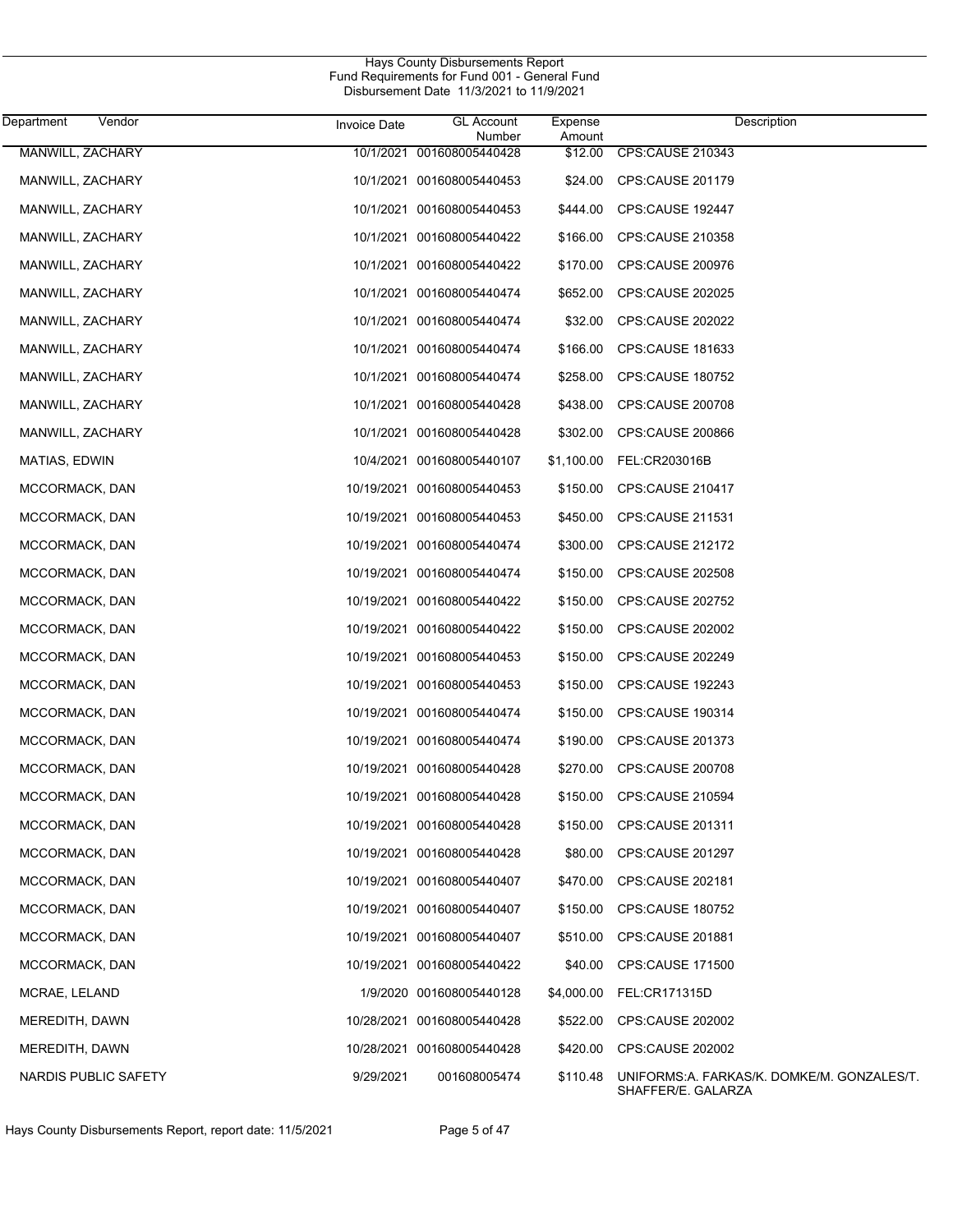| Department<br>Vendor                          | <b>Invoice Date</b> | <b>GL Account</b><br>Number | Expense<br>Amount | Description                                                                            |
|-----------------------------------------------|---------------------|-----------------------------|-------------------|----------------------------------------------------------------------------------------|
| <b>NARDIS PUBLIC SAFETY</b>                   | 9/29/2021           | 001608005474                | \$101.98          | UNIFORMS:A. FARKAS/K. DOMKE/M. GONZALES/T.<br>SHAFFER/E. GALARZA                       |
| NARDIS PUBLIC SAFETY                          | 9/29/2021           | 001608005474                | \$110.48          | UNIFORMS:A. FARKAS/K. DOMKE/M. GONZALES/T.                                             |
| NARDIS PUBLIC SAFETY                          | 9/29/2021           | 001608005474                | \$16.00           | SHAFFER/E. GALARZA<br>UNIFORMS:A. FARKAS/K. DOMKE/M. GONZALES/T.<br>SHAFFER/E. GALARZA |
| NARDIS PUBLIC SAFETY                          | 9/29/2021           | 001608005474                | \$101.98          | UNIFORMS:A. FARKAS/K. DOMKE/M. GONZALES/T.<br>SHAFFER/E. GALARZA                       |
| NARDIS PUBLIC SAFETY                          | 9/29/2021           | 001608005474                | \$110.48          | UNIFORMS:A. FARKAS/K. DOMKE/M. GONZALES/T.<br>SHAFFER/E. GALARZA                       |
| NARDIS PUBLIC SAFETY                          | 9/29/2021           | 001608005474                | \$55.24           | UNIFORMS:A. FARKAS/K. DOMKE/M. GONZALES/T.                                             |
| NARDIS PUBLIC SAFETY                          | 9/29/2021           | 001608005474                | \$16.00           | SHAFFER/E. GALARZA<br>UNIFORMS:A. FARKAS/K. DOMKE/M. GONZALES/T.                       |
| NARDIS PUBLIC SAFETY                          | 9/29/2021           | 001608005474                | \$101.98          | SHAFFER/E. GALARZA<br>UNIFORMS:A. FARKAS/K. DOMKE/M. GONZALES/T.                       |
| NARDIS PUBLIC SAFETY                          | 9/29/2021           | 001608005474                | \$110.48          | SHAFFER/E. GALARZA<br>UNIFORMS:A. FARKAS/K. DOMKE/M. GONZALES/T.                       |
| NARDIS PUBLIC SAFETY                          | 9/29/2021           | 001608005474                | \$16.00           | SHAFFER/E. GALARZA<br>UNIFORMS:A. FARKAS/K. DOMKE/M. GONZALES/T.                       |
| NARDIS PUBLIC SAFETY                          | 9/29/2021           | 001608005474                | \$101.98          | SHAFFER/E. GALARZA<br>UNIFORMS:A. FARKAS/K. DOMKE/M. GONZALES/T.                       |
| NARDIS PUBLIC SAFETY                          | 9/29/2021           | 001608005474                | \$24.00           | SHAFFER/E. GALARZA<br>UNIFORMS:A. FARKAS/K. DOMKE/M. GONZALES/T.                       |
| NARDIS PUBLIC SAFETY                          | 9/29/2021           | 001608005474                | \$101.98          | SHAFFER/E. GALARZA<br>UNIFORMS:A. FARKAS/K. DOMKE/M. GONZALES/T.                       |
| NARDIS PUBLIC SAFETY                          | 9/29/2021           | 001608005474                | \$110.48          | SHAFFER/E. GALARZA<br>UNIFORMS:A. FARKAS/K. DOMKE/M. GONZALES/T.                       |
| NARDIS PUBLIC SAFETY                          | 9/29/2021           | 001608005474                | \$24.00           | SHAFFER/E. GALARZA<br>UNIFORMS:A. FARKAS/K. DOMKE/M. GONZALES/T.<br>SHAFFER/E. GALARZA |
| NARDIS PUBLIC SAFETY                          | 9/29/2021           | 001608005474                | \$55.24           | UNIFORMS:A. FARKAS/K. DOMKE/M. GONZALES/T.                                             |
| NICHOLS, MATTHEW                              |                     | 5/17/2021 001608005440122   | \$1,500.00        | SHAFFER/E. GALARZA<br>FEL:CR192409A                                                    |
| NICOLE WORSLEY LOVE, ATTORNEY AT LAW,<br>PLLC |                     | 10/28/2021 001608005440453  | \$274.00          | CPS:CAUSE 210210                                                                       |
| NICOLE WORSLEY LOVE, ATTORNEY AT LAW,         |                     | 10/28/2021 001608005440453  | \$20.00           | CPS:CAUSE 210210                                                                       |
| PLLC<br>OFFICE DEPOT, INC.                    | 10/18/2021          | 001608005211                | \$149.51          | WALL CALENDARS/COPY PAPER/PEN                                                          |
| OFFICE DEPOT, INC.                            | 10/18/2021          | 001608005211                | \$127.11          | <b>REFILLS: DIST CT</b><br>WALL CALENDARS/COPY PAPER/PEN                               |
| OFFICE DEPOT, INC.                            | 10/18/2021          | 001608005211                | \$3.69            | REFILLS: DIST CT<br>WALL CALENDARS/COPY PAPER/PEN                                      |
| OFFICE DEPOT, INC.                            | 10/16/2021          | 001608005211                |                   | <b>REFILLS: DIST CT</b><br>\$13.19 LASER PRINTER CLEANING SHEETS DIST CT               |
| PESCHEL, DWIGHT                               | 10/18/2021          | 001608005305                |                   | \$118.72 MILEAGE REIMB:DIST CT                                                         |
| SIMS & PURZER, ATTORNEYS AT LAW, PLLC         |                     | 10/24/2021 001608005440453  |                   | \$500.00 CPS:CAUSE 212275                                                              |
| SIMS & PURZER, ATTORNEYS AT LAW, PLLC         |                     | 10/24/2021 001608005440422  | \$500.00          | CPS:CAUSE 20200430                                                                     |
| SIMS & PURZER, ATTORNEYS AT LAW, PLLC         |                     | 10/24/2021 001608005440407  | \$500.00          | CPS:CAUSE 201824                                                                       |
| THE LAW OFFICE OF JESSICA DEVANEY             |                     | 10/26/2021 001608005440428  | \$294.00          | CPS:CAUSE 202896                                                                       |
| THE LAW OFFICE OF JESSICA DEVANEY             |                     | 10/21/2021 001608005440407  | \$702.00          | CPS:CAUSE 200809                                                                       |
| THE LAW OFFICE OF JESSICA DEVANEY             |                     | 10/21/2021 001608005440422  | \$238.00          | CPS:CAUSE 201056                                                                       |
| THE LAW OFFICE OF JESSICA DEVANEY             |                     | 10/27/2021 001608005440428  | \$250.00          | CPS:CAUSE 210087                                                                       |
| THE LAW OFFICE OF JESSICA DEVANEY             |                     | 10/26/2021 001608005440407  | \$606.00          | CPS:CAUSE 202445                                                                       |
| THE LAW OFFICE OF JESSICA DEVANEY             |                     | 10/27/2021 001608005440453  | \$234.00          | CPS:CAUSE 211124                                                                       |
| THE LAW OFFICE OF JESSICA DEVANEY             |                     | 10/21/2021 001608005440453  | \$836.00          | CPS:CAUSE 202022                                                                       |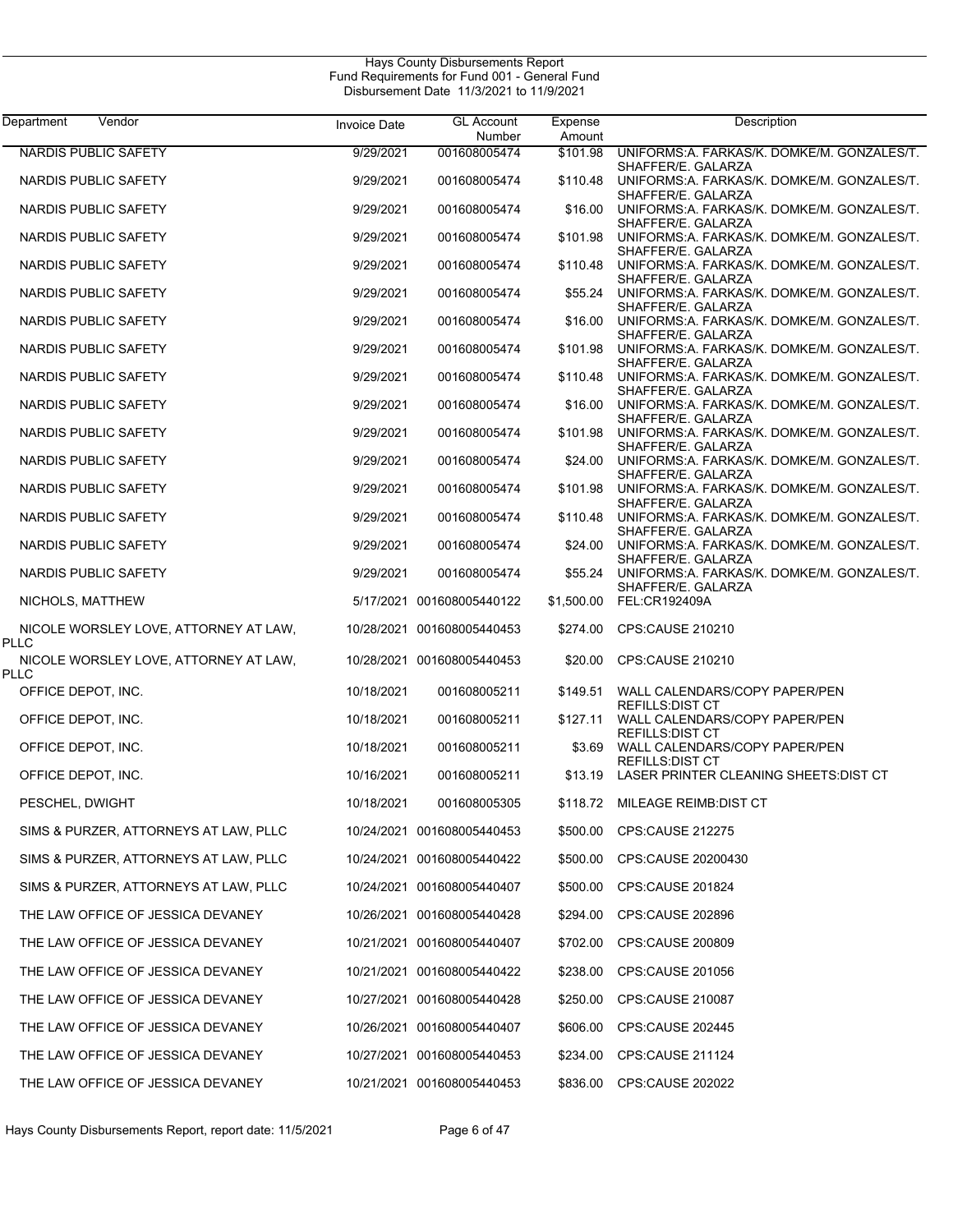| Department<br>Vendor              | <b>Invoice Date</b> | <b>GL Account</b><br>Number | Expense<br>Amount | Description                                         |
|-----------------------------------|---------------------|-----------------------------|-------------------|-----------------------------------------------------|
| THE LAW OFFICE OF JESSICA DEVANEY |                     | 10/26/2021 001608005440453  | \$16.00           | <b>CPS:CAUSE 202458</b>                             |
| THE LAW OFFICE OF JESSICA DEVANEY |                     | 10/27/2021 001608005440428  | \$294.00          | <b>CPS:CAUSE 210417</b>                             |
| THE LAW OFFICE OF JESSICA DEVANEY |                     | 10/27/2021 001608005440407  | \$12.00           | <b>CPS:CAUSE 210699</b>                             |
| THE LAW OFFICE OF JESSICA DEVANEY |                     | 10/27/2021 001608005440428  | \$242.00          | CPS:CAUSE 211184                                    |
| THE LAW OFFICE OF JESSICA DEVANEY |                     | 10/27/2021 001608005440428  | \$490.00          | <b>CPS:CAUSE 210174</b>                             |
| THE LAW OFFICE OF JESSICA DEVANEY |                     | 10/27/2021 001608005440422  | \$310.00          | <b>CPS:CAUSE 210726</b>                             |
| THE LAW OFFICE OF JESSICA DEVANEY |                     | 10/21/2021 001608005440428  | \$310.00          | <b>CPS:CAUSE 202064</b>                             |
| WOLFF, TAMI                       | 10/19/2021          | 001608005445                | \$95.00           | REPORTER'S RECORD: 180752                           |
| WOLFF, TAMI                       | 10/20/2021          | 001608005445                | \$595.00          | REPORTER'S RECORD:201881                            |
| YBARRA, JULISSA                   |                     | 9/28/2021 001608005440153   | \$700.00          | FEL:CR210397E                                       |
| Total 608 - District Court        |                     |                             | \$71,035.94       |                                                     |
| 609 - District Clerk              |                     |                             |                   |                                                     |
| BANCTEC, INC.                     | 10/4/2021           | 001609005411                |                   | \$703.32 MTC AGREEMENT DIST CLK                     |
| CASO DOCUMENT MANAGEMENT          | 8/4/2021            | 001609005429                | \$1,875.00        | ANNUAL SOFTWARE LICENSE RENEWALS:DIST               |
| <b>XEROX CORPORATION</b>          | 10/1/2021           | 001609005412                | \$6.05            | <b>CLK</b><br>PRINTER SVC FEE: CNB9R84724           |
| <b>XEROX CORPORATION</b>          | 9/1/2021            | 001609005473                |                   | \$18.42 MX4499132 ADD'L COPIES: DIST CLK            |
| <b>XEROX CORPORATION</b>          | 9/1/2021            | 001609005473                | \$174.76          | MX4499132 COPIER:DIST CLK                           |
| <b>XEROX CORPORATION</b>          | 9/1/2021            | 001609005473                | \$10.00           | SEP 21 COPIER PRINT SVC COMPONENT<br>FEE:MX4499132  |
| <b>XEROX CORPORATION</b>          | 9/1/2021            | 001609005412                | \$6.05            | PRINTER SVC FEE: CNB9R84720                         |
| <b>XEROX CORPORATION</b>          | 9/1/2021            | 001609005412                | \$6.33            | <b>PRINTER SUPPLY FEE:CNB9R84720</b>                |
| <b>XEROX CORPORATION</b>          | 10/1/2021           | 001609005412                | \$6.05            | <b>PRINTER SVC FEE:CNDY922665</b>                   |
| <b>XEROX CORPORATION</b>          | 10/1/2021           | 001609005412                | \$6.33            | PRINTER SUPPLY FEE:CNDY922665                       |
| <b>XEROX CORPORATION</b>          | 10/1/2021           | 001609005412                | \$6.05            | PRINTER SVC FEE: CNB9R84730                         |
| <b>XEROX CORPORATION</b>          | 10/1/2021           | 001609005473                |                   | \$174.76 MX4499132 COPIER:DIST CLK                  |
| <b>XEROX CORPORATION</b>          | 10/1/2021           | 001609005473                | \$10.00           | OCT 21 COPIER PRINT SVC COMPONENT<br>FEE: MX4499132 |
| <b>XEROX CORPORATION</b>          | 10/1/2021           | 001609005412                | \$6.05            | PRINTER SVC FEE: CNB9R84720                         |
| <b>XEROX CORPORATION</b>          | 9/1/2021            | 001609005412                |                   | \$6.05 PRINTER SVC FEE:CNB9R84724                   |
| <b>XEROX CORPORATION</b>          | 9/1/2021            | 001609005412                | \$6.05            | <b>PRINTER SVC FEE:CNDY922665</b>                   |
| <b>XEROX CORPORATION</b>          | 9/1/2021            | 001609005412                | \$6.05            | <b>PRINTER SVC FEE:CNB9R84730</b>                   |
| Total 609 - District Clerk        |                     |                             | \$3,027.32        |                                                     |
| 612 - County Courts at Law        |                     |                             |                   |                                                     |
| AT&T MOBILITY                     |                     | 10/2/2021 001612990975489   |                   | \$100.62 WIRELESS SVC:287025248275X10102021         |
| <b>AT&amp;T MOBILITY</b>          | 9/19/2021           | 001612005489                |                   | \$89.32 WIRELESS SVC:287284157667X09272021          |
|                                   |                     |                             |                   |                                                     |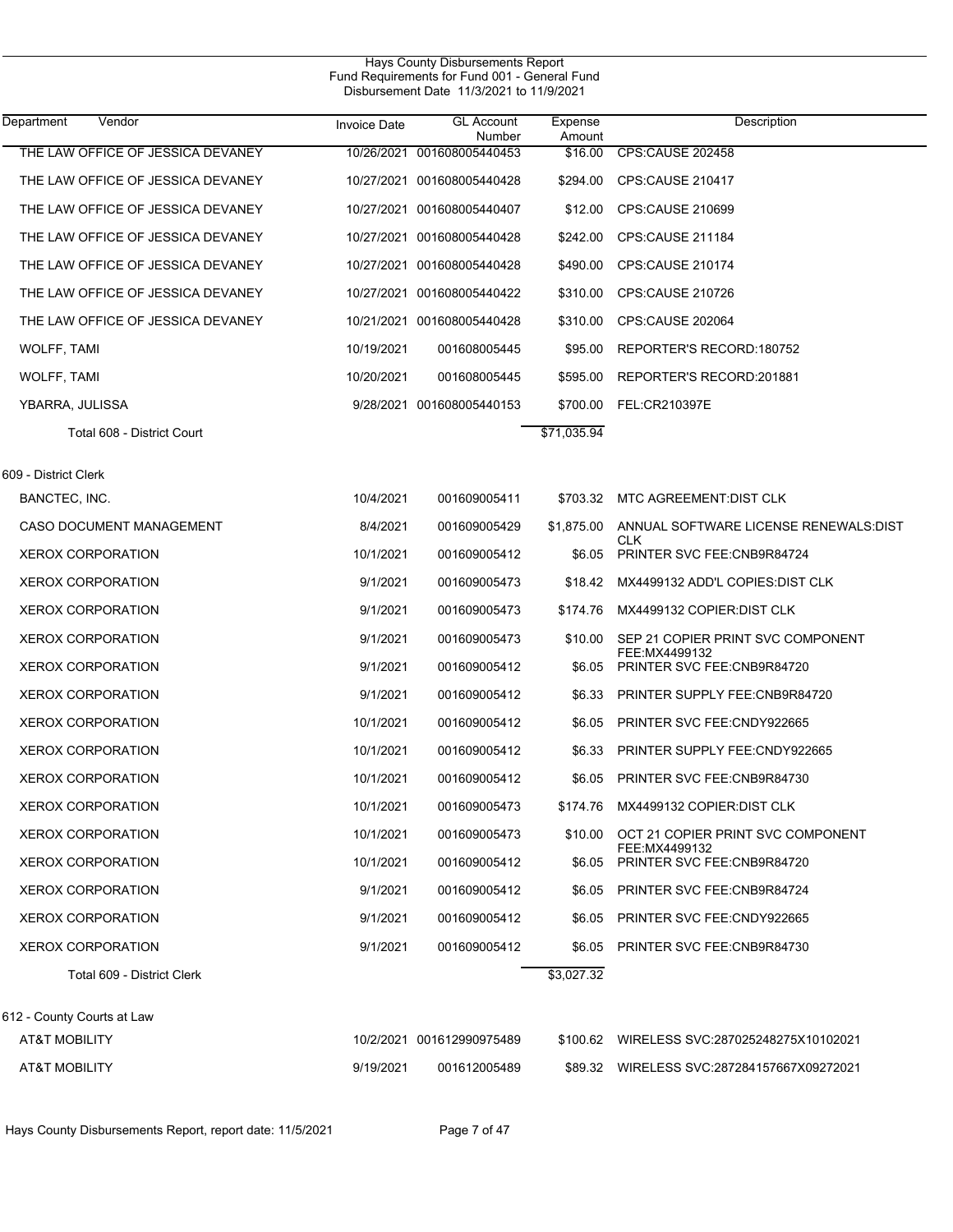| Department<br>Vendor              | <b>Invoice Date</b> | <b>GL Account</b><br>Number | Expense<br>Amount | Description                       |
|-----------------------------------|---------------------|-----------------------------|-------------------|-----------------------------------|
| <b>BAKER, BRIAN</b>               |                     | 10/8/2021 001612005440202   | \$700.00          | MIS:201572CR2/201573CR3           |
| CAINE, ROBERT                     |                     | 10/7/2021 001612005440203   | \$480.00          | MIS:204666CR3                     |
| CAINE, ROBERT                     |                     | 10/7/2021 001612005440203   | \$390.00          | MIS:204666CR3                     |
| CAINE, ROBERT                     |                     | 10/7/2021 001612005440202   | \$1,045.00        | MIS:194843CR2                     |
| CAINE, ROBERT                     |                     | 10/7/2021 001612005440202   | \$300.00          | MIS:194843CR2                     |
| CAMPBELL, ATTORNEY, PHIL          |                     | 10/15/2021 001612005440201  | \$259.62          | MIS:202718CR3                     |
| CAMPBELL, ATTORNEY, PHIL          |                     | 10/15/2021 001612005440201  | \$240.38          | MIS:202718CR3                     |
| DUDLEY, TODD                      |                     | 10/26/2021 001612005440201  | \$275.00          | MIS:212658CR1                     |
| DUDLEY, TODD                      |                     | 10/26/2021 001612005440203  | \$700.00          | MIS:195839CR3/200199CR3/203147CR1 |
| DUDLEY, TODD                      |                     | 10/26/2021 001612005440203  | \$200.00          | MIS:195839CR3/200199CR3/203147CR1 |
| DUDLEY, TODD                      |                     | 10/26/2021 001612005440202  | \$675.00          | MIS:192668CR2                     |
| DUDLEY, TODD                      |                     | 10/26/2021 001612005440202  | \$150.00          | MIS:192668CR2                     |
| DUDLEY, TODD                      |                     | 10/26/2021 001612005440201  | \$425.00          | MIS:212658CR1                     |
| DUDLEY, TODD                      |                     | 10/6/2021 001612005440202   | \$2,025.00        | MIS-APL:190974CR2                 |
| DUDLEY, TODD                      |                     | 10/20/2021 001612005440301  | \$100.00          | JUV:D.S.                          |
| DUDLEY, TODD                      |                     | 10/13/2021 001612005440301  | \$2,385.00        | JUV:5440                          |
| FRIEDMAN, IVAN                    |                     | 10/19/2021 001612005440202  | \$318.18          | MIS:181159CR2                     |
| FRIEDMAN, IVAN                    |                     | 10/19/2021 001612005440202  | \$181.82          | MIS:181159CR2                     |
| FRIEDMAN, IVAN                    |                     | 10/20/2021 001612005440203  | \$250.00          | MIS:192056                        |
| FRIEDMAN, IVAN                    |                     | 10/20/2021 001612005440203  | \$250.00          | MIS:192056                        |
| <b>GLICK LAW &amp; ASSOCIATES</b> |                     | 10/8/2021 001612005440401   | \$350.00          | MENTAL HEALTH:210050M             |
| <b>GRANDE COMMUNICATIONS</b>      |                     | 10/16/2021 001612990975489  | \$35.61           | <b>INTERNET SVC/LONG DIST</b>     |
| <b>GRANDE COMMUNICATIONS</b>      | 10/16/2021          | 001612005489                | \$320.46          | INTERNET SVC/LONG DIST            |
| HAEDGE, ROBERT                    |                     | 10/21/2021 001612005440201  | \$480.00          | MIS:195597CR1/203466CR2           |
| HAEDGE, ROBERT                    |                     | 10/21/2021 001612005440201  | \$490.00          | MIS:195597CR1/203466CR2           |
| HAEDGE, ROBERT                    |                     | 10/8/2021 001612005440201   | \$995.00          | MIS:182186CR1/183377CR1/182185CR1 |
| HAEDGE, ROBERT                    |                     | 10/8/2021 001612005307001   | \$0.49            | MIS:182186CR1/183377CR1/182185CR1 |
| HAEDGE, ROBERT                    |                     | 10/8/2021 001612005440202   | \$985.00          | MIS:200299CR2/204876CR1           |
| HAEDGE, ROBERT                    |                     | 10/7/2021 001612005440201   | \$840.00          | MIS:191679CR                      |
| <b>JANSSEN, MARK</b>              |                     | 10/27/2021 001612005440201  | \$75.00           | MIS:201799CR1/203760CR3           |
| <b>JANSSEN, MARK</b>              |                     | 10/27/2021 001612005440201  | \$467.83          | MIS:201799CR1/203760CR3           |
| <b>JANSSEN, MARK</b>              |                     | 10/27/2021 001612005307001  | \$3.00            | MIS:201799CR1/203760CR3           |
| <b>JANSSEN, MARK</b>              |                     | 10/8/2021 001612005440202   | \$75.00           | MIS:192692CR2                     |
| JANSSEN, MARK                     |                     | 10/8/2021 001612005307002   | \$584.00          | MIS:191307CR2                     |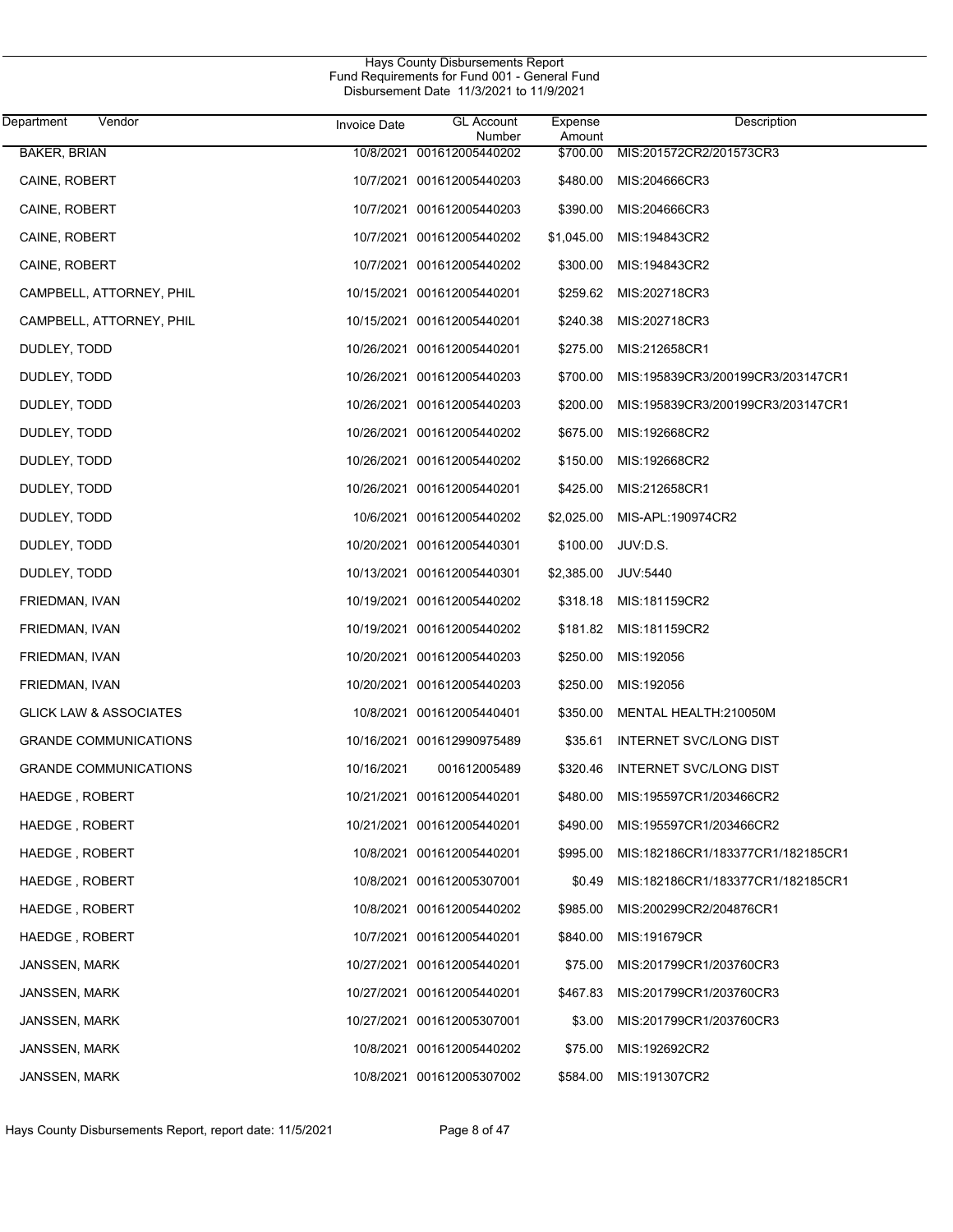| Department<br>Vendor              | Invoice Date | <b>GL</b> Account<br>Number | Expense<br>Amount | Description                       |
|-----------------------------------|--------------|-----------------------------|-------------------|-----------------------------------|
| <b>JANSSEN, MARK</b>              |              | 10/8/2021 001612005307002   | \$201.00          | MIS:191307CR2                     |
| JANSSEN, MARK                     |              | 10/8/2021 001612005307002   | \$1.00            | MIS:191307CR2                     |
| JANSSEN, MARK                     |              | 10/7/2021 001612005440203   | \$283.00          | MIS:200889CR3                     |
| JANSSEN, MARK                     |              | 10/7/2021 001612005440202   | \$461.54          | MIS:210462CR2                     |
| JANSSEN, MARK                     |              | 10/7/2021 001612005307003   | \$1.00            | MIS:200889CR3                     |
| JANSSEN, MARK                     |              | 10/7/2021 001612005440203   | \$150.00          | MIS:200889CR3                     |
| JANSSEN, MARK                     |              | 10/7/2021 001612005440202   | \$192.00          | MIS:142471CR                      |
| JANSSEN, MARK                     |              | 10/7/2021 001612005307002   | \$8.00            | MIS:142471CR                      |
| JANSSEN, MARK                     |              | 10/7/2021 001612005440202   | \$17.00           | MIS:142471CR                      |
| JANSSEN, MARK                     |              | 10/8/2021 001612005440202   | \$521.00          | MIS:192692CR2                     |
| JANSSEN, MARK                     |              | 10/7/2021 001612005440202   | \$38.46           | MIS:210462CR2                     |
| <b>JONES, RICHARD</b>             |              | 10/31/2021 001612005440203  | \$500.00          | MIS:210897CR3                     |
| JULIAN RODRIGUEZ, JR. & ASSOC. PC |              | 10/20/2021 001612005440201  | \$835.00          | MIS:193365CR1/193520CR1           |
| JULIAN RODRIGUEZ, JR. & ASSOC. PC |              | 10/21/2021 001612005440202  | \$158.00          | MIS:183406CR2/183422CR2           |
| JULIAN RODRIGUEZ, JR. & ASSOC. PC |              | 10/21/2021 001612005440202  | \$1,092.00        | MIS:183406CR2/183422CR2           |
| JULIAN RODRIGUEZ, JR. & ASSOC. PC |              | 10/20/2021 001612005440201  | \$200.00          | MIS:193365CR1/193520CR1           |
| JULIAN RODRIGUEZ, JR. & ASSOC. PC |              | 10/20/2021 001612005440201  | \$645.00          | MIS:192258CR1                     |
| JULIAN RODRIGUEZ, JR. & ASSOC. PC |              | 10/20/2021 001612005440201  | \$150.00          | MIS:192258CR1                     |
| JULIAN RODRIGUEZ, JR. & ASSOC. PC |              | 10/20/2021 001612005440203  | \$435.00          | MIS:195395CR3                     |
| JULIAN RODRIGUEZ, JR. & ASSOC. PC |              | 10/7/2021 001612005440203   | \$100.00          | MIS:195395CR3                     |
| LAW OFFICE OF RICK VESTAL         |              | 10/15/2021 001612005440201  | \$335.21          | MIS:201557CR2/212111CR2           |
| LAW OFFICE OF RICK VESTAL         |              | 10/15/2021 001612005440201  | \$364.79          | MIS:201557CR2/212111CR2           |
| LAW OFFICE OF RICK VESTAL         |              | 10/21/2021 001612005440202  | \$479.00          | MIS:193831CR2/194287CR2/201825CR3 |
| LAW OFFICE OF RICK VESTAL         |              | 10/21/2021 001612005440202  | \$421.00          | MIS:193831CR2/194287CR2/201825CR3 |
| LEE, MICHAEL                      |              | 10/8/2021 001612005440202   | \$720.00          | MIS:190743CR2                     |
| LEE, MICHAEL                      |              | 10/8/2021 001612005440202   | \$20.00           | MIS:190743CR2                     |
| MATIAS, EDWIN                     |              | 10/11/2021 001612005440201  | \$315.00          | MIS:1009122/202773CR1/202780CR1   |
| MATIAS, EDWIN                     |              | 10/11/2021 001612005440201  | \$585.00          | MIS:1009122/202773CR1/202780CR1   |
| MCCORMACK, CLIFF                  |              | 10/14/2021 001612005440201  | \$267.44          | MIS:203228CR1                     |
| MCCORMACK, DAN                    |              | 10/14/2021 001612005440201  | \$810.00          | MIS:132936CR                      |
| MCCORMACK, DAN                    |              | 10/14/2021 001612005440203  | \$730.00          | MIS:204716CR3                     |
| MCCORMACK, DAN                    |              | 10/14/2021 001612005440203  | \$310.00          | MIS:210293CR3                     |
| MCCORMACK, CLIFF                  |              | 10/14/2021 001612005440201  | \$333.33          | MIS:194250CR1                     |
| MCCORMACK, CLIFF                  |              | 10/14/2021 001612005440201  | \$166.67          | MIS:194250CR1                     |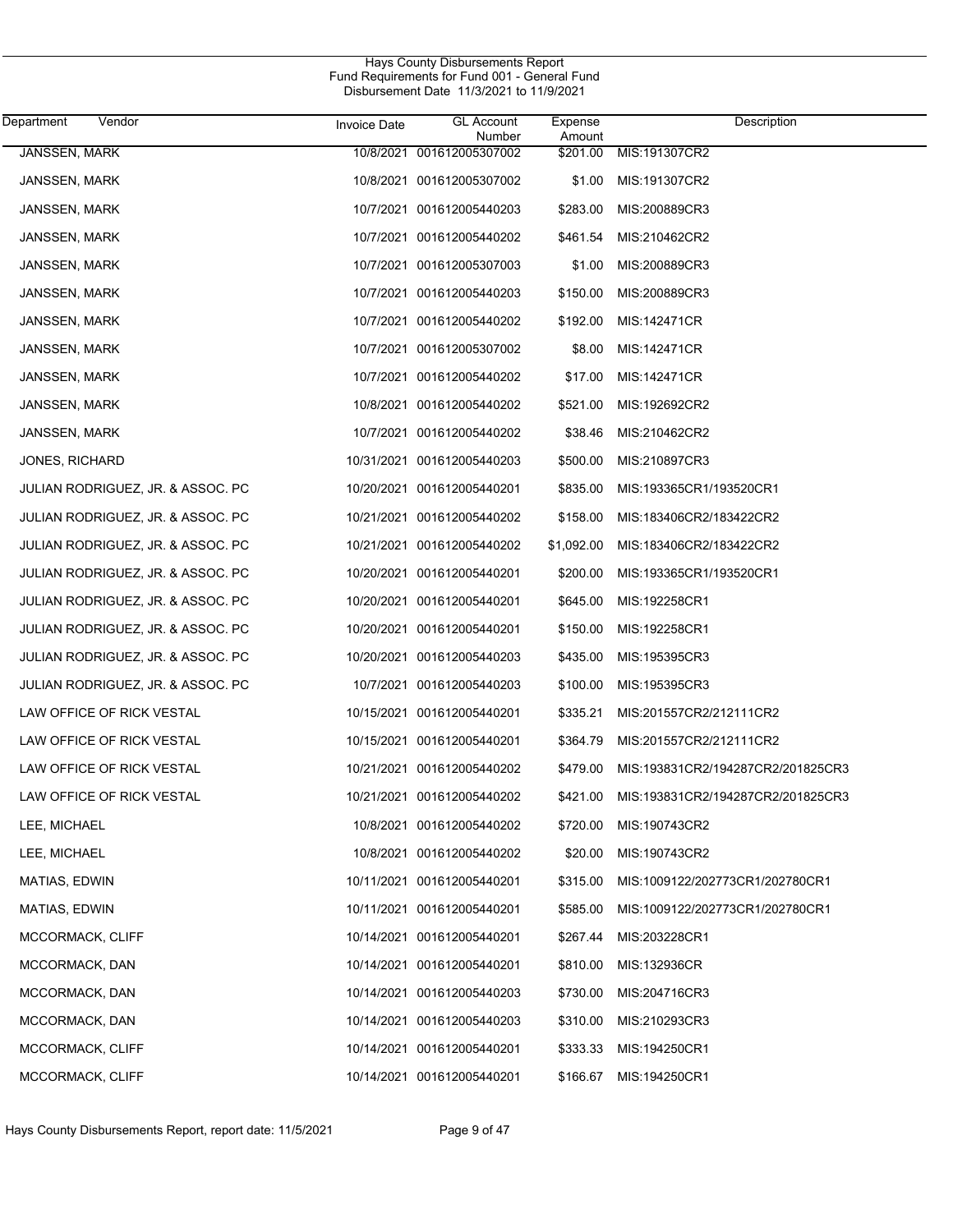| Department<br>Vendor                | <b>Invoice Date</b> | <b>GL Account</b><br>Number | Expense<br>Amount | Description                                 |
|-------------------------------------|---------------------|-----------------------------|-------------------|---------------------------------------------|
| MCCORMACK, DAN                      |                     | 10/14/2021 001612005440202  | \$900.00          | MIS:190842CR                                |
| MCCORMACK, DAN                      |                     | 10/14/2021 001612005440203  | \$420.00          | MIS:204602CR3                               |
| MCCORMACK, DAN                      |                     | 10/14/2021 001612005440202  | \$1,790.00        | MIS:194170CR2                               |
| MCCORMACK, DAN                      |                     | 10/14/2021 001612005440202  | \$1,440.00        | MIS:200958CR2                               |
| MCCORMACK, DAN                      |                     | 10/14/2021 001612005440202  | \$940.00          | MIS:204329CR2                               |
| MCCORMACK, DAN                      |                     | 10/14/2021 001612005440202  | \$1,110.00        | MIS:201603CR2                               |
| MCCORMACK, DAN                      |                     | 10/14/2021 001612005440201  | \$500.00          | MIS:212872CR1                               |
| MCCORMACK, DAN                      |                     | 10/14/2021 001612005440202  | \$1,200.00        | MIS:193232CR2                               |
| MCCORMACK, DAN                      |                     | 10/14/2021 001612005440202  | \$670.00          | MIS:193417CR2                               |
| MCCORMACK, DAN                      |                     | 10/14/2021 001612005440202  | \$970.00          | MIS:195397CR2                               |
| MCCORMACK, DAN                      |                     | 10/14/2021 001612005440203  | \$230.00          | MIS:210293CR3                               |
| MCCORMACK, DAN                      |                     | 10/14/2021 001612005440203  | \$530.00          | MIS:204602CR3                               |
| MCCORMACK, CLIFF                    |                     | 10/14/2021 001612005440201  | \$232.56          | MIS:203228CR1                               |
| OFFICE DEPOT, INC.                  | 10/18/2021          | 001612005306                | \$14.18           | SUGAR FOR JURORS: CCL 2                     |
| OFFICE DEPOT, INC.                  | 10/18/2021          | 001612005211                | \$201.48          | MONTHLY CALENDARS: CCL 2                    |
| OFFICE DEPOT, INC.                  | 10/16/2021          | 001612005211                | \$33.58           | WALL CALENDARS:CCL 2                        |
| OFFICE DEPOT, INC.                  | 10/18/2021          | 001612005306                | \$73.86           | SUPPLIES FOR JURORS:CCL 2                   |
| OFFICE DEPOT, INC.                  | 10/18/2021          | 001612005211                | \$123.54          | COPY PAPER:CCL 2                            |
| RABAGO, ANTHONY                     |                     | 10/17/2021 001612005440203  | \$780.88          | MIS:193844CR3                               |
| RABAGO, ANTHONY                     |                     | 10/17/2021 001612005440203  | \$104.12          | MIS:193844CR3                               |
| RABAGO, ANTHONY                     |                     | 9/27/2021 001612005440203   | \$910.00          | MIS:192762CR3                               |
| RECOVERY HEALTHCARE CORP.           |                     | 9/30/2021 001612990975448   | \$180.00          | SEP 21 DRUG PATCHES: VETERANS COURT         |
| REED, PETER                         |                     | 10/7/2021 001612005440203   | \$1,000.00        | MIS:191940CR3/191980CR3/192213CR3/196281CR3 |
| REED, PETER                         |                     | 10/7/2021 001612005440203   | \$100.00          | MIS:191940CR3/191980CR3/192213CR3/196281CR3 |
| SEYMOUR, AARON                      |                     | 10/13/2021 001612005440203  | \$500.00          | MIS:191065CR3                               |
| SEYMOUR, AARON                      |                     | 10/13/2021 001612005440203  | \$682.26          | MIS:192154CR2/193932CR1/195063CR1           |
| SEYMOUR, AARON                      |                     | 10/13/2021 001612005440203  | \$217.74          | MIS:192154CR2/193932CR1/195063CR1           |
| SEYMOUR, AARON                      |                     | 10/14/2021 001612005440203  | \$155.17          | MIS:210303CR3                               |
| SEYMOUR, AARON                      |                     | 10/14/2021 001612005440203  | \$344.83          | MIS:210303CR3                               |
| THE LAW OFFICES OF TREY HICKS, PLLC |                     | 10/13/2021 001612005440203  | \$238.10          | MIS:193357CR3                               |
| THE LAW OFFICES OF TREY HICKS, PLLC |                     | 10/13/2021 001612005440203  | \$261.90          | MIS:193357CR3                               |
| THE LAW OFFICES OF TREY HICKS, PLLC |                     | 10/12/2021 001612005440203  | \$535.29          | MIS:192577CR3/200784CR3                     |
| THE LAW OFFICES OF TREY HICKS, PLLC |                     | 10/12/2021 001612005440203  | \$164.71          | MIS:192577CR3/200784CR3                     |
| TOBIAS STOUT LAW FIRM               |                     | 10/19/2021 001612005440201  | \$740.32          | MIS:201064CR1                               |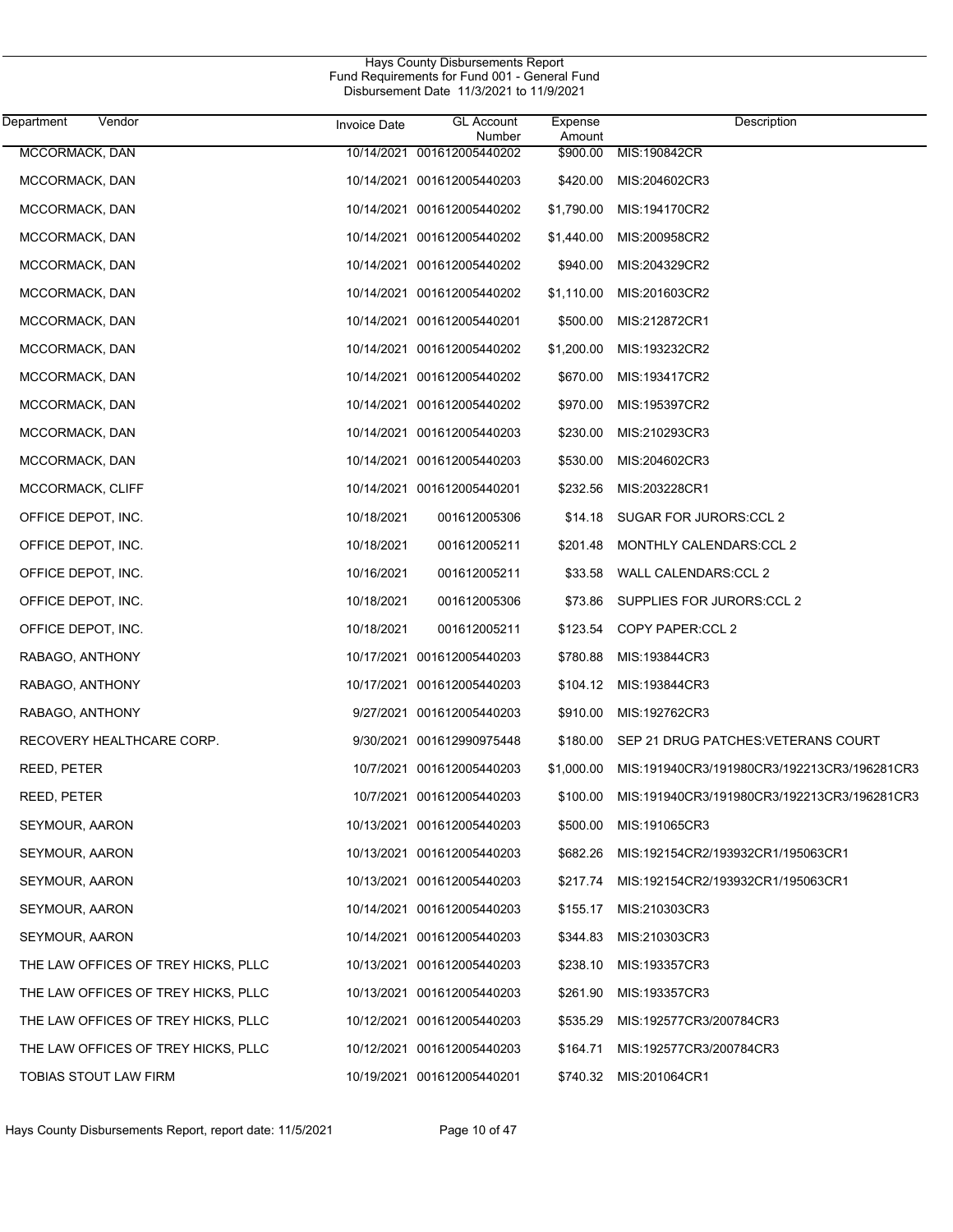| Hays County Disbursements Report<br>Fund Requirements for Fund 001 - General Fund<br>Disbursement Date 11/3/2021 to 11/9/2021 |                     |                             |                   |                                                                                |  |  |  |
|-------------------------------------------------------------------------------------------------------------------------------|---------------------|-----------------------------|-------------------|--------------------------------------------------------------------------------|--|--|--|
| Department<br>Vendor                                                                                                          | <b>Invoice Date</b> | <b>GL Account</b><br>Number | Expense<br>Amount | Description                                                                    |  |  |  |
| <b>TOBIAS STOUT LAW FIRM</b>                                                                                                  | 10/19/2021          | 001612005440202             | \$633.33          | MIS:174575CR2                                                                  |  |  |  |
| <b>TOBIAS STOUT LAW FIRM</b>                                                                                                  |                     | 10/19/2021 001612005440202  | \$208.33          | MIS:174575CR2                                                                  |  |  |  |
| <b>TOBIAS STOUT LAW FIRM</b>                                                                                                  |                     | 10/5/2021 001612005440202   | \$545.84          | MIS:195700CR2                                                                  |  |  |  |
| <b>TOBIAS STOUT LAW FIRM</b>                                                                                                  |                     | 10/5/2021 001612005440202   | \$641.67          | MIS:201967CR2                                                                  |  |  |  |
| TOBIAS STOUT LAW FIRM                                                                                                         |                     | 10/19/2021 001612005440201  | \$159.68          | MIS:201064CR1                                                                  |  |  |  |
| Total 612 - County Courts at Law                                                                                              |                     |                             | \$49,571.14       |                                                                                |  |  |  |
| 614 - General Counsel                                                                                                         |                     |                             |                   |                                                                                |  |  |  |
| ATRIUM REAL ESTATE SERVICES                                                                                                   | 10/7/2021           | 001614005441                | \$4,000.00        | ROW SVCS: SH 80 & OLD BASTROP HWY - WA #0                                      |  |  |  |
| COBB, FENDLEY & ASSOCIATES                                                                                                    | 10/4/2021           | 001614005441                | \$3,781.69        | ROW SVCS:SH 80 ROW CONDEMNATION                                                |  |  |  |
| Total 614 - General Counsel                                                                                                   |                     |                             | \$7,781.69        |                                                                                |  |  |  |
| 617 - County Clerk                                                                                                            |                     |                             |                   |                                                                                |  |  |  |
| <b>AT&amp;T MOBILITY</b>                                                                                                      | 10/2/2021           | 001617005489                | \$50.31           | WIRELESS SVC:287025248275X10102021                                             |  |  |  |
| DELL MARKETING, L.P.                                                                                                          | 10/15/2021          | 001617005202                | \$245.00          | MONITOR:CO CLK                                                                 |  |  |  |
| DEPARTMENT OF STATE HEALTH SERVICES                                                                                           |                     | 10/1/2021 001617004401617   | \$298.29          | SEP 21 REMOTE BIRTH ACCESS: CO CLK                                             |  |  |  |
| <b>GRANDE COMMUNICATIONS</b>                                                                                                  | 10/16/2021          | 001617005489                | \$480.69          | <b>INTERNET SVC/LONG DIST</b>                                                  |  |  |  |
| <b>GRANDE COMMUNICATIONS</b>                                                                                                  | 10/16/2021          | 001617005489                | \$56.80           | <b>INTERNET SVC/LONG DIST</b>                                                  |  |  |  |
| <b>GRANDE COMMUNICATIONS</b>                                                                                                  | 10/16/2021          | 001617005489                | \$127.13          | <b>INTERNET SVC/LONG DIST</b>                                                  |  |  |  |
| <b>GRANDE COMMUNICATIONS</b>                                                                                                  | 10/16/2021          | 001617005489                | \$74.63           | <b>INTERNET SVC/LONG DIST</b>                                                  |  |  |  |
| PFC PRODUCTS, INC.                                                                                                            | 9/27/2021           | 001617005461                | \$196.96          | VALUABLE PAPER ENVELOPES: CO CLK                                               |  |  |  |
| URBAN RECORDERS ALLIANCE                                                                                                      | 10/22/2021          | 001617005551                | \$150.00          | REG FEES: BRIANA RAMIREZ/MARY ROACH/ANNE                                       |  |  |  |
| Total 617 - County Clerk                                                                                                      |                     |                             | \$1,679.81        | <b>MEDINA</b>                                                                  |  |  |  |
| 618 - Sheriff                                                                                                                 |                     |                             |                   |                                                                                |  |  |  |
| 1-800-RADIATOR & A/C                                                                                                          | 10/4/2021           | 001618005413                | \$194.00          | FAN ASSEMBLY/RADIATOR:SHER                                                     |  |  |  |
| ADVANCE AUTO PARTS                                                                                                            | 10/12/2021          | 001618005413                | \$150.74          | BATTERY/CORE DEPOSIT/CORE RETURN:SHER                                          |  |  |  |
| ADVANCE AUTO PARTS                                                                                                            | 10/12/2021          | 001618005413                | \$352.70          | TIE ROD ENDS/ROTORS/BRAKE PADS/BRAKE PAD                                       |  |  |  |
| ADVANCE AUTO PARTS                                                                                                            | 10/15/2021          | 001618005413                | \$7.34            | <b>SET:SHER</b><br>OIL:SHER                                                    |  |  |  |
| AMAZON CAPITAL SERVICES                                                                                                       | 10/7/2021           | 001618005201                | (\$8.35)          | DISCOUNT ON BATTERIES: SHER                                                    |  |  |  |
| AMAZON CAPITAL SERVICES                                                                                                       | 10/14/2021          | 001618005362                | \$24.99           | PAPER STANDARD GOWNS/EXTERNAL HARD                                             |  |  |  |
| AMAZON CAPITAL SERVICES                                                                                                       | 10/14/2021          | 001618005202                | \$319.96          | <b>DRIVES:SHER</b><br>PAPER STANDARD GOWNS/EXTERNAL HARD                       |  |  |  |
| AMAZON CAPITAL SERVICES                                                                                                       | 10/14/2021          | 001618005362                | \$5.80            | <b>DRIVES:SHER</b><br>PAPER STANDARD GOWNS/EXTERNAL HARD<br><b>DRIVES:SHER</b> |  |  |  |
| AMAZON CAPITAL SERVICES                                                                                                       | 10/14/2021          | 001618005202                | \$5.80            | PAPER STANDARD GOWNS/EXTERNAL HARD                                             |  |  |  |
| AMAZON CAPITAL SERVICES                                                                                                       | 10/15/2021          | 001618005333                | \$35.52           | <b>DRIVES:SHER</b><br><b>D BATTERIES SHER</b>                                  |  |  |  |
| AMAZON CAPITAL SERVICES                                                                                                       | 10/7/2021           | 001618005208                |                   | \$5.99 PAPER BAGS FOR VACUUM:SHER                                              |  |  |  |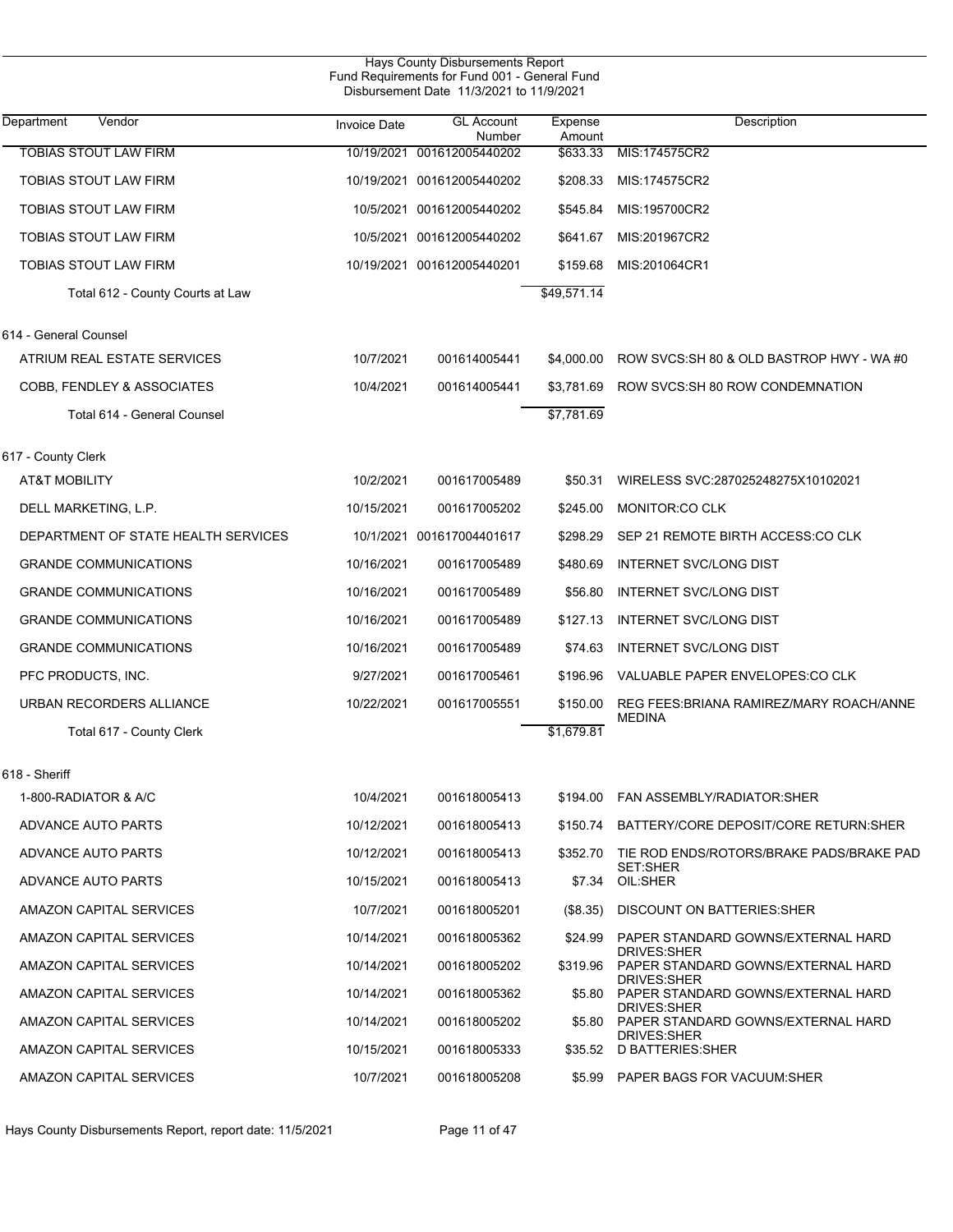| Vendor<br>Department                 | <b>Invoice Date</b> | <b>GL Account</b><br>Number | Expense<br>Amount | Description                                            |
|--------------------------------------|---------------------|-----------------------------|-------------------|--------------------------------------------------------|
| <b>AMAZON CAPITAL SERVICES</b>       |                     | 10/6/2021 001618005712400   | \$3,107.86        | <b>SCANNERS SHER</b>                                   |
| AMAZON CAPITAL SERVICES              | 10/5/2021           | 001618005333                | $(\$434.40)$      | RETURN MAGNETIC WHITE BOARD ON                         |
| AMAZON CAPITAL SERVICES              | 10/14/2021          | 001618005362                | $($ \$5.80)       | WHEELS:TRAINING ACADEMY<br><b>RETURN SHIPPING:SHER</b> |
| AMAZON CAPITAL SERVICES              | 10/14/2021          | 001618005202                | (\$5.80)          | <b>RETURN SHIPPING: SHER</b>                           |
| AMAZON CAPITAL SERVICES              | 10/7/2021           | 001618005201                | \$8.35            | 9 VOLT BATTERIES/AA BATTERIES:SHER                     |
| AMAZON CAPITAL SERVICES              | 10/22/2021          | 001618035206                | \$7.12            | SHIPPING: JAIL                                         |
| AMAZON CAPITAL SERVICES              | 10/22/2021          | 001618035206                | (\$7.12)          | <b>RETURN SHIPPING: JAIL</b>                           |
| AMAZON CAPITAL SERVICES              | 10/27/2021          | 001618035207                | \$29.04           | <b>FLY TRAPS:JAIL</b>                                  |
| AMAZON CAPITAL SERVICES              | 10/27/2021          | 001618035207                | \$7.20            | SHIPPING OF FLYTRAPS: JAIL                             |
| AMAZON CAPITAL SERVICES              | 10/27/2021          | 001618035207                | (\$7.20)          | <b>RETURN SHIPPING: JAIL</b>                           |
| AMAZON CAPITAL SERVICES              | 10/7/2021           | 001618005208                | \$21.95           | PAPER BAGS FOR VACUUM:SHER                             |
| AMAZON CAPITAL SERVICES              | 10/15/2021          | 001618005333                | \$10.14           | SHIPPING OF D BATTERIES: SHER                          |
| AMAZON CAPITAL SERVICES              | 10/15/2021          | 001618005333                | (\$10.14)         | <b>RETURN SHIPPING: SHER</b>                           |
| AMAZON CAPITAL SERVICES              | 10/7/2021           | 001618005201                | \$45.57           | 9 VOLT BATTERIES/AA BATTERIES: SHER                    |
| AMAZON CAPITAL SERVICES              | 10/14/2021          | 001618035202                | \$329.00          | PRINTER: JAIL                                          |
| AMAZON CAPITAL SERVICES              | 10/22/2021          | 001618035206                | \$25.58           | RADIO CASES: JAIL                                      |
| ASCENSION SETON HAYS                 | 10/1/2021           | 001618005362                | \$75.00           | G.E.-8079987868                                        |
| AT&T                                 | 10/24/2021          | 001618005489                | \$58.08           | LONG DISTANCE:SHER                                     |
| ATASCOSA COUNTY SHERIFF'S DEPARTMENT | 9/30/2021           | 001618035361                | \$30,100.00       | SEP 21 INMATE HOUSING: JAIL                            |
| <b>BAKER DISTRIBUTING CO., LLC</b>   | 10/22/2021          | 001618035207                | \$271.95          | CARTRIDGES/SCALE STICK: JAIL                           |
| <b>BLANCO COUNTY</b>                 | 10/4/2021           | 001618035361                | \$9,270.00        | SEP 21 INMATE HOUSING: JAIL                            |
| BLUEBONNET MOTORS, INC.              | 10/6/2021           | 001618005413                | \$75.98           | A/C LINE:SHER                                          |
| BLUEBONNET MOTORS, INC.              | 10/7/2021           | 001618005413                | \$499.75          | <b>MIRROR ASSY:SHER</b>                                |
| BLUEBONNET MOTORS, INC.              | 10/8/2021           | 001618005413                | \$169.17          | FUEL FILLER PIPE:SHER                                  |
| <b>CARD SERVICE CENTER</b>           | 11/2/2021           | 001618005333                |                   | \$64.02 SUPPLIES FOR TRAINING ACADEMY:SHER             |
| <b>CARD SERVICE CENTER</b>           |                     | 11/2/2021 001618005206006   | \$10.00           | DRONE PARTS: SHER                                      |
| <b>CARD SERVICE CENTER</b>           |                     | 10/27/2021 001618005206009  | \$274.99          | <b>HARNESS FOR K-9 SHER</b>                            |
| <b>CARD SERVICE CENTER</b>           |                     | 10/27/2021 001618005206009  | \$4.99            | <b>HARNESS FOR K-9 SHER</b>                            |
| <b>CARD SERVICE CENTER</b>           | 11/2/2021           | 001618035335                | \$11.00           | FINGERPRINTING: SARAH E JOHNSTON                       |
| <b>CARD SERVICE CENTER</b>           | 11/2/2021           | 001618035302                | \$139.95          | MBR DUES: JULIE VILLALPANDO                            |
| <b>CARD SERVICE CENTER</b>           | 11/2/2021           | 001618005551                | \$295.00          | REG FEE:RENEE LUNA                                     |
| <b>CARD SERVICE CENTER</b>           | 11/2/2021           | 001618005335                | \$11.00           | FINGERPRINTING:REGINALD G WILLIAMS                     |
| CHUCK NASH CHEVROLET                 | 10/14/2021          | 001618005413                | \$232.18          | HOSES/MOUNT:SHER                                       |
| CHUCK NASH CHEVROLET                 | 10/4/2021           | 001618005413                | \$61.58           | RELAY:SHER                                             |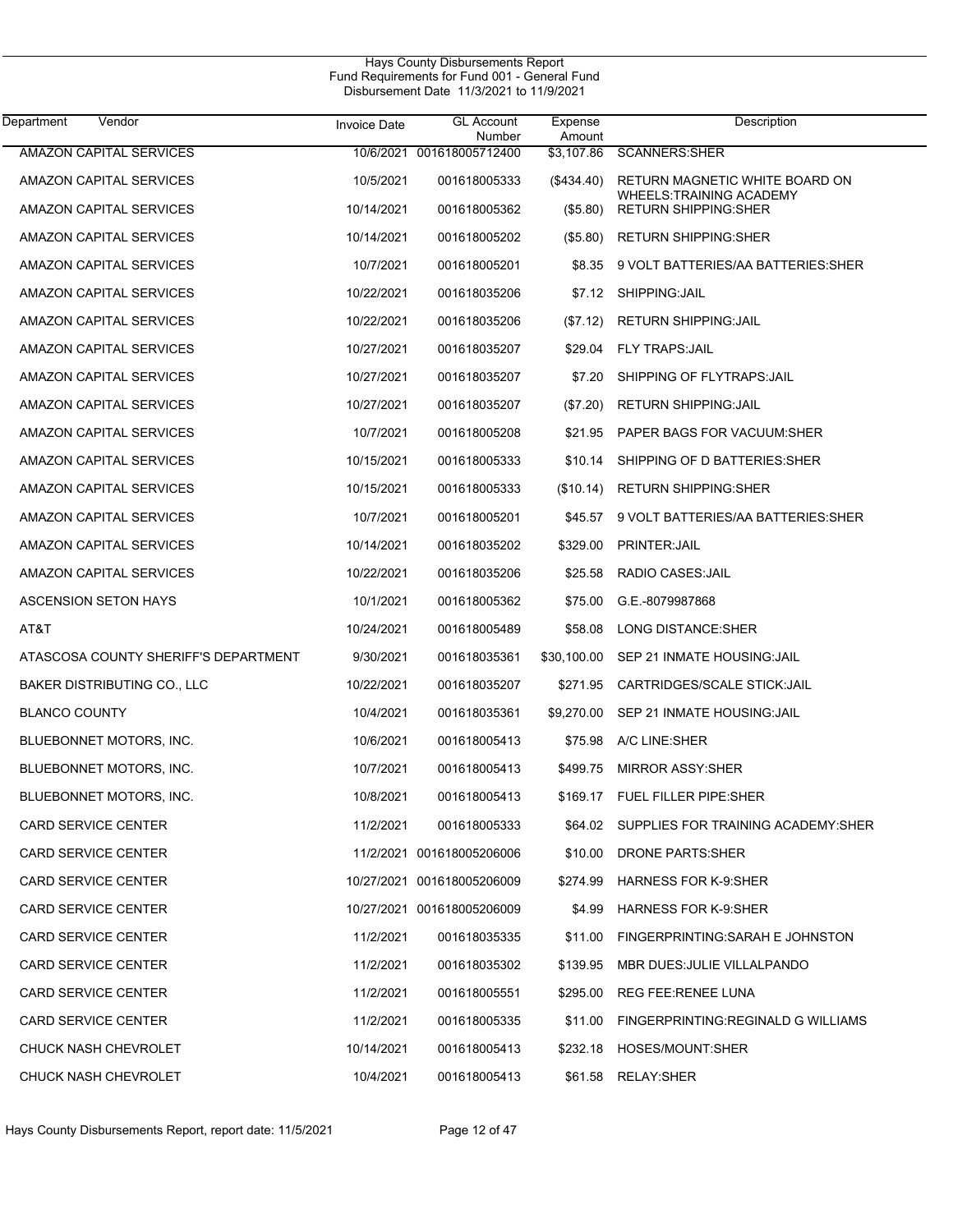| Department<br>Vendor                  | <b>Invoice Date</b> | <b>GL</b> Account<br>Number | Expense<br>Amount | Description                             |
|---------------------------------------|---------------------|-----------------------------|-------------------|-----------------------------------------|
| <b>CHUCK NASH CHEVROLET</b>           | 10/4/2021           | 001618005413                | \$67.73           | SENSOR:SHER                             |
| <b>CHUCK NASH CHEVROLET</b>           | 10/5/2021           | 001618005413                | \$77.84           | PIPES:SHER                              |
| <b>CHUCK NASH CHEVROLET</b>           | 10/15/2021          | 001618005413                | \$240.26          | CONTAINERS/HOSES:SHER                   |
| COMAL COUNTY TREASURER                | 10/6/2021           | 001618035231                |                   | \$774.95 AUG 21 PRESCRIPTIONS           |
| COMAL COUNTY TREASURER                | 10/6/2021           | 001618035361                | \$206,115.00      | SEP 21 INMATE HOUSING: JAIL             |
| COMAL COUNTY TREASURER                | 9/17/2021           | 001618035361                | \$2,015.00        | JUL 21 ADJ INMATE HOUSING:JAIL          |
| COMAL COUNTY TREASURER                | 9/17/2021           | 001618035361                |                   | \$211,120.00 AUG 21 INMATE HOUSING:JAIL |
| COMMERCIAL TOWING SERVICES LLC        | 10/23/2021          | 001618005413                | \$125.00          | TOWING:SHER                             |
| DAVENPORT, MIKE                       | 10/25/2021          | 001618005271                | \$51.28           | <b>REIMB FOR FUEL:SHER</b>              |
| DELL MARKETING, L.P.                  | 10/21/2021          | 001618005202                | \$245.00          | MONITOR:SHER                            |
| DELL MARKETING, L.P.                  | 10/21/2021          | 001618035202                | \$245.00          | MONITOR: JAIL                           |
| DELL MARKETING, L.P.                  | 10/20/2021          | 001618035202                | \$28.69           | KEYBOARD/MOUSE COMBO:JAIL               |
| DOUBLE D INTERNATIONAL FOOD CO., INC. | 10/11/2021          | 001618035232                | \$1,335.40        | FOOD:JAIL                               |
| DOUBLE D INTERNATIONAL FOOD CO., INC. | 10/11/2021          | 001618035232                | \$1,434.48        | FOOD:JAIL                               |
| DOUBLE D INTERNATIONAL FOOD CO., INC. | 10/11/2021          | 001618035232                | \$1,057.14        | FOOD: JAIL                              |
| DOUBLE D INTERNATIONAL FOOD CO., INC. | 10/11/2021          | 001618035232                | \$117.46          | FOOD:JAIL                               |
| DOUBLE D INTERNATIONAL FOOD CO., INC. | 10/11/2021          | 001618035232                | \$870.89          | FOOD:JAIL                               |
| DOUBLE D INTERNATIONAL FOOD CO., INC. | 10/11/2021          | 001618035232                | \$1,236.40        | FOOD:JAIL                               |
| DOUBLE D INTERNATIONAL FOOD CO., INC. | 10/11/2021          | 001618035232                |                   | \$961.92 FOOD:JAIL                      |
| DOUBLE D INTERNATIONAL FOOD CO., INC. | 10/11/2021          | 001618035232                | \$773.50          | FOOD:JAIL                               |
| DOUBLE D INTERNATIONAL FOOD CO., INC. | 10/11/2021          | 001618035232                | \$1,316.26        | FOOD:JAIL                               |
| DOUBLE D INTERNATIONAL FOOD CO., INC. | 10/11/2021          | 001618035232                | \$398.70          | FOOD:JAIL                               |
| DOUBLE D INTERNATIONAL FOOD CO., INC. | 10/11/2021          | 001618035232                | \$926.10          | FOOD:JAIL                               |
| DOUBLE D INTERNATIONAL FOOD CO., INC. | 10/11/2021          | 001618035232                | \$516.30          | FOOD:JAIL                               |
| DOUBLE D INTERNATIONAL FOOD CO., INC. | 10/11/2021          | 001618035232                |                   | \$419.68 FOOD: JAIL                     |
| ELITE K-9                             |                     | 9/16/2021 001618005206009   | \$69.90           | K-9 TRAINING SUPPLIES: SHER             |
| ELITE K-9                             |                     | 9/16/2021 001618005206009   | \$39.95           | K-9 TRAINING SUPPLIES:SHER              |
| ELITE K-9                             |                     | 9/16/2021 001618005206009   | \$39.95           | K-9 TRAINING SUPPLIES:SHER              |
| ELITE K-9                             |                     | 10/1/2021 001618005206009   | \$49.90           | K-9 TRAINING SUPPLIES: SHER             |
| ELITE K-9                             |                     | 9/16/2021 001618005206009   | \$539.98          | K-9 TRAINING SUPPLIES: SHER             |
| ELITE K-9                             |                     | 9/16/2021 001618005206009   | \$50.85           | K-9 TRAINING SUPPLIES: SHER             |
| ELITE K-9                             |                     | 9/16/2021 001618005206009   | \$36.50           | K-9 TRAINING SUPPLIES: SHER             |
| ELITE K-9                             |                     | 9/16/2021 001618005206009   | \$199.95          | K-9 TRAINING SUPPLIES:SHER              |
| ELITE K-9                             |                     | 10/1/2021 001618005206009   |                   | \$29.90 K-9 TRAINING SUPPLIES: SHER     |
|                                       |                     |                             |                   |                                         |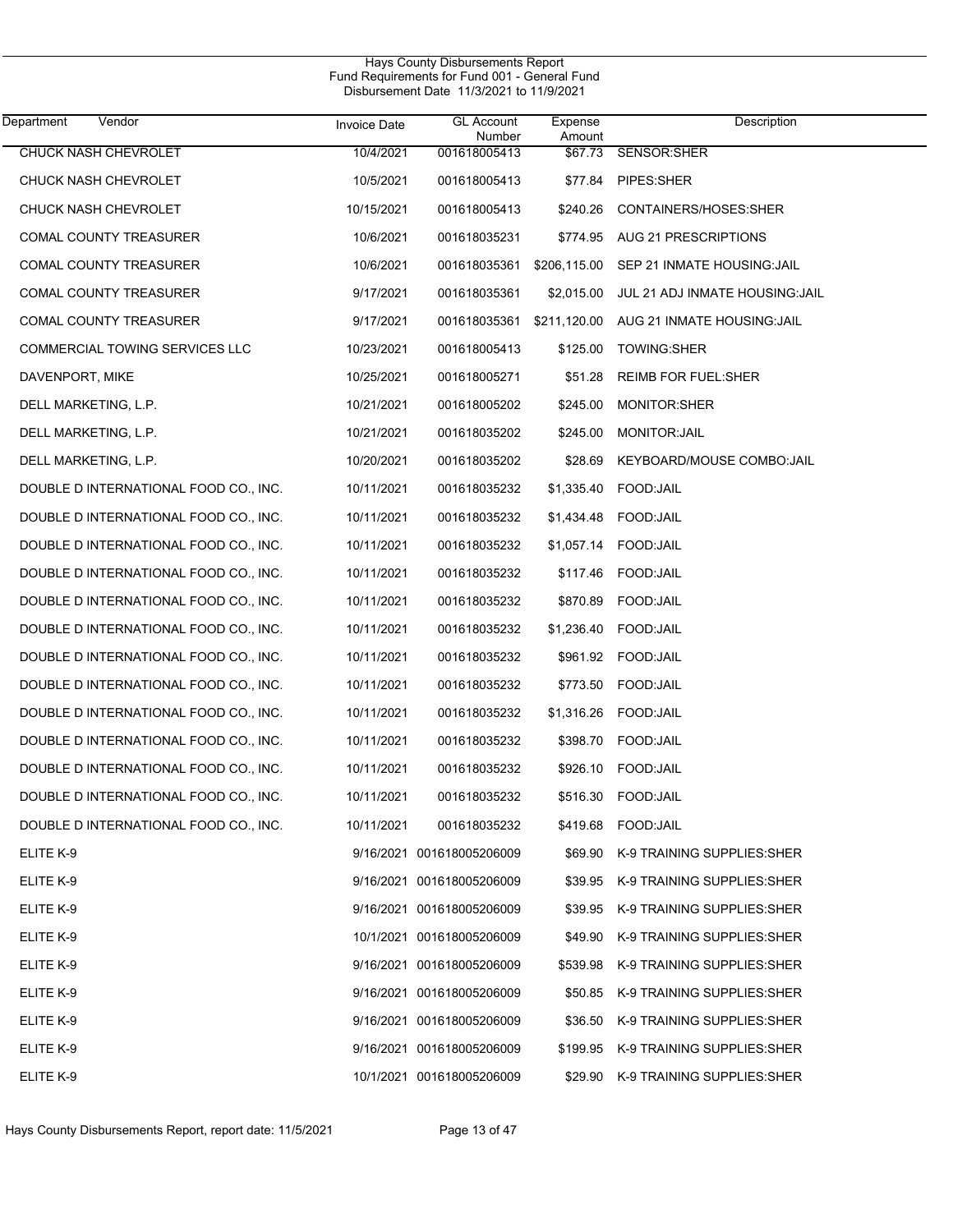| Department<br>Vendor                         | <b>Invoice Date</b> | <b>GL</b> Account<br>Number | Expense<br>Amount | Description                                                  |
|----------------------------------------------|---------------------|-----------------------------|-------------------|--------------------------------------------------------------|
| ELITE K-9                                    |                     | 10/1/2021 001618005206009   | \$49.90           | K-9 TRAINING SUPPLIES: SHER                                  |
| ELITE K-9                                    |                     | 9/16/2021 001618005206009   |                   | \$119.90 K-9 TRAINING SUPPLIES: SHER                         |
| ELITE K-9                                    |                     | 9/16/2021 001618005206009   |                   | \$29.90 K-9 TRAINING SUPPLIES:SHER                           |
| ELITE K-9                                    |                     | 9/16/2021 001618005206009   |                   | \$149.95 K-9 TRAINING SUPPLIES: SHER                         |
| ELITE K-9                                    |                     | 9/16/2021 001618005206009   |                   | \$199.95 K-9 TRAINING SUPPLIES: SHER                         |
| ELITE K-9                                    |                     | 9/16/2021 001618005206009   |                   | \$69.90 K-9 TRAINING SUPPLIES: SHER                          |
| ELITE K-9                                    |                     | 9/16/2021 001618005206009   |                   | \$19.90 K-9 TRAINING SUPPLIES: SHER                          |
| ELITE K-9                                    |                     | 9/16/2021 001618005206009   |                   | \$79.90 K-9 TRAINING SUPPLIES: SHER                          |
| <b>FACTORY OUTLET STORE</b>                  | 9/14/2021           | 001618005201                |                   | \$1,349.25 HEADSETS:SHER                                     |
| <b>FIRESTONE</b>                             | 10/21/2021          | 001618005413                | \$685.56          | TIRES: SHER                                                  |
| <b>FIRESTONE</b>                             | 10/21/2021          | 001618005413                | \$77.94           | <b>TIRES:SHER</b>                                            |
| <b>FIRESTONE</b>                             | 10/21/2021          | 001618005413                | \$17.94           | <b>TIRES:SHER</b>                                            |
| <b>FIRESTONE</b>                             | 10/21/2021          | 001618005413                | \$15.60           | TIRES:SHER                                                   |
| FLOWERS BAKING CO. OF SAN ANTONIO, LLC       | 10/25/2021          | 001618035232                | \$413.08          | BREAD/BUNS: JAIL                                             |
| <b>FRONTIER COMMUNICATIONS</b>               | 10/25/2021          | 001618005489                |                   | \$131.81 TELEPHONE/LONG DISTANCE:SHER                        |
| GALLS, LLC                                   | 9/24/2021           | 001618005474                | \$79.99           | UNIFORM PANTS: DAISY TREVINO                                 |
| GOLDEN WEST OIL COMPANY                      | 10/14/2021          | 001618005413                |                   | \$1,093.46 MOTOR OILS:SHER                                   |
| <b>GOLDEN WEST OIL COMPANY</b>               | 10/14/2021          | 001618005413                |                   | \$1,527.37 MOTOR OILS:SHER                                   |
| <b>GOLDEN WEST OIL COMPANY</b>               | 9/15/2021           | 001618005413                |                   | \$211.10 WHEEL WEIGHTS/WIPER BLADES:SHER                     |
| <b>GOLDEN WEST OIL COMPANY</b>               | 10/13/2021          | 001618005413                | \$438.38          | <b>BRAKE CLEANER: SHER</b>                                   |
| GOODYEAR AUTO SERVICE CENTER                 | 10/1/2021           | 001618005413                | \$113.05          | 275/60R20 TIRE:SHER                                          |
| GT DISTRIBUTORS, INC.                        | 10/12/2021          | 001618005474                | \$422.00          | UNIFORM SHOULDER PATCHES: SHER                               |
| GT DISTRIBUTORS, INC.                        | 10/13/2021          | 001618005474                | \$117.58          | UNIFORM PANTS: ROGER RAMIREZ                                 |
| GT DISTRIBUTORS, INC.                        | 10/15/2021          | 001618005206                | \$38.99           | MAG AND CUFF COMBO:SHER                                      |
| GT DISTRIBUTORS, INC.                        | 10/15/2021          | 001618005206                |                   | \$6.50 MAG AND CUFF COMBO SHER                               |
| GT DISTRIBUTORS, INC.                        | 10/19/2021          | 001618005474                |                   | \$476.32 UNIFORM SHIRTS/PANTS: ALEXANDER RODRIGUEZ           |
| GT DISTRIBUTORS, INC.                        | 10/21/2021          | 001618005206                |                   | \$300.00 PEPPERBALL INSERTS: SHER                            |
| GT DISTRIBUTORS, INC.                        | 9/30/2021           | 001618005206                | \$3,229.65        | AMMUNITION:SHER                                              |
| GT DISTRIBUTORS, INC.                        | 10/4/2021           | 001618005474                | \$196.97          | UNIFORM SHIRTS/BLANK TAPES/PANTS: ANTHONY<br><b>HIPOLITO</b> |
| GT DISTRIBUTORS, INC.                        | 10/4/2021           | 001618005474                | \$117.58          | UNIFORM PANTS: ALEXANDER RODRIGUEZ                           |
| GT DISTRIBUTORS, INC.                        | 10/5/2021           | 001618005206                |                   | \$4,095.00 AMMUNITION:SHER                                   |
| GT DISTRIBUTORS, INC.                        | 10/8/2021           | 001618005474                | \$114.68          | UNIFORM SHIRT/BLANK TAPE/PANTS:TEDDY                         |
| <b>GUADALUPE COUNTY SHERIFF'S DEPARTMENT</b> | 9/30/2021           | 001618035361                | \$15,000.00       | <b>GRABARKEWITZ</b><br>SEP 21 INMATE HOUSING: JAIL           |
| GUADALUPE REGIONAL MEDICAL CENTER            | 10/4/2021           | 001618035431                |                   | \$848.40 M.G.-S.-V00003165584                                |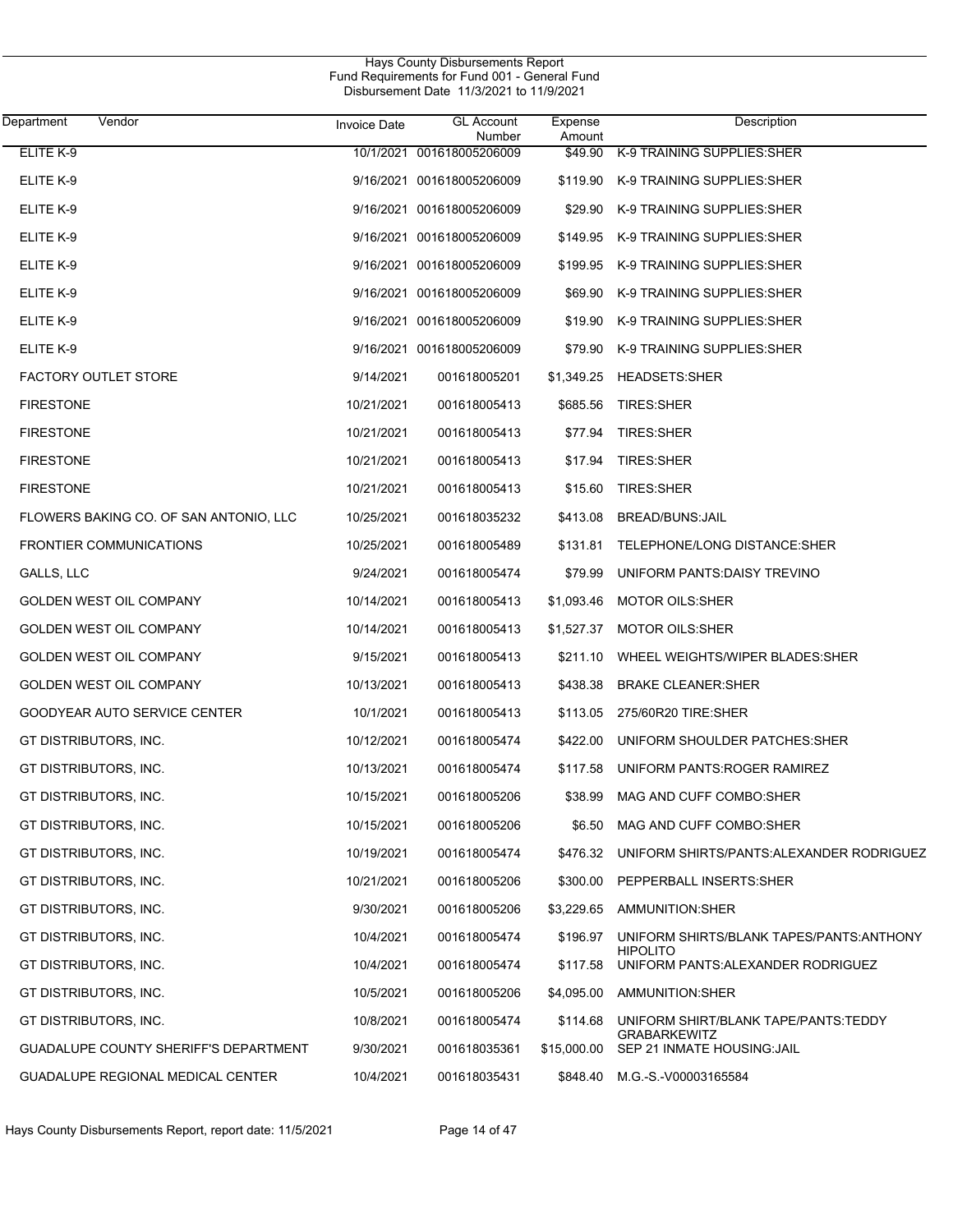| Department<br>Vendor           | <b>Invoice Date</b> | <b>GL Account</b><br>Number | Expense<br>Amount | Description                                                   |
|--------------------------------|---------------------|-----------------------------|-------------------|---------------------------------------------------------------|
| GULF COAST PAPER COMPANY, INC. | 10/14/2021          | 001618035208                | \$517.08          | <b>JANITORIAL SUPPLIES: JAIL</b>                              |
| GULF COAST PAPER COMPANY, INC. | 10/14/2021          | 001618035208                | \$325.78          | <b>JANITORIAL SUPPLIES: JAIL</b>                              |
| GULF COAST PAPER COMPANY, INC. | 10/14/2021          | 001618035208                | \$254.64          | <b>JANITORIAL SUPPLIES: JAIL</b>                              |
| GULF COAST PAPER COMPANY, INC. | 10/14/2021          | 001618035208                | \$251.20          | <b>JANITORIAL SUPPLIES: JAIL</b>                              |
| GULF COAST PAPER COMPANY, INC. | 10/14/2021          | 001618035208                | \$209.88          | <b>JANITORIAL SUPPLIES: JAIL</b>                              |
| GULF COAST PAPER COMPANY, INC. | 10/14/2021          | 001618035208                | \$183.71          | <b>JANITORIAL SUPPLIES: JAIL</b>                              |
| GULF COAST PAPER COMPANY, INC. | 10/14/2021          | 001618035208                | \$582.66          | <b>JANITORIAL SUPPLIES: JAIL</b>                              |
| GULF COAST PAPER COMPANY, INC. | 10/14/2021          | 001618035208                | \$582.66          | <b>JANITORIAL SUPPLIES: JAIL</b>                              |
| GULF COAST PAPER COMPANY, INC. | 10/14/2021          | 001618035208                | \$582.66          | <b>JANITORIAL SUPPLIES: JAIL</b>                              |
| GULF COAST PAPER COMPANY, INC. | 2/8/2021            | 001618035208                | $(\$430.90)$      | RETURN JANITORIAL SUPPLIES: JAIL                              |
| GULF COAST PAPER COMPANY, INC. | 2/8/2021            | 001618035208                | (\$116.35)        | RETURN JANITORIAL SUPPLIES: JAIL                              |
| GULF COAST PAPER COMPANY, INC. | 2/8/2021            | 001618035208                | (\$173.92)        | RETURN JANITORIAL SUPPLIES: JAIL                              |
| GULF COAST PAPER COMPANY, INC. | 2/8/2021            | 001618035208                | (\$98.97)         | RETURN JANITORIAL SUPPLIES: JAIL                              |
| GULF COAST PAPER COMPANY, INC. | 2/8/2021            | 001618035208                | (\$88.83)         | RETURN JANITORIAL SUPPLIES: JAIL                              |
| GULF COAST PAPER COMPANY, INC. | 4/20/2021           | 001618035208                | (\$3.45)          | <b>RETURN MOP FRAME:JAIL</b>                                  |
| GULF COAST PAPER COMPANY, INC. | 10/21/2021          | 001618035208                | \$775.62          | <b>JANITORIAL SUPPLIES: JAIL</b>                              |
| GULF COAST PAPER COMPANY, INC. | 10/21/2021          | 001618035208                | \$162.89          | <b>JANITORIAL SUPPLIES: JAIL</b>                              |
| GULF COAST PAPER COMPANY, INC. | 10/21/2021          | 001618035208                | \$127.32          | <b>JANITORIAL SUPPLIES: JAIL</b>                              |
| GULF COAST PAPER COMPANY, INC. | 10/21/2021          | 001618035208                | \$94.20           | <b>JANITORIAL SUPPLIES: JAIL</b>                              |
| GULF COAST PAPER COMPANY, INC. | 10/21/2021          | 001618035208                | \$183.71          | <b>JANITORIAL SUPPLIES: JAIL</b>                              |
| GULF COAST PAPER COMPANY, INC. | 10/21/2021          | 001618035208                | \$14.87           | <b>JANITORIAL SUPPLIES: JAIL</b>                              |
| GULF COAST PAPER COMPANY, INC. | 10/21/2021          | 001618035208                | \$17.71           | <b>JANITORIAL SUPPLIES: JAIL</b>                              |
| GULF COAST PAPER COMPANY, INC. | 10/21/2021          | 001618035208                | \$189.72          | <b>JANITORIAL SUPPLIES: JAIL</b>                              |
| GULF COAST PAPER COMPANY, INC. | 10/21/2021          | 001618035208                | \$68.74           | <b>JANITORIAL SUPPLIES: JAIL</b>                              |
| GULF COAST PAPER COMPANY, INC. | 10/28/2021          | 001618035208                | \$517.08          | <b>JANITORIAL SUPPLIES: JAIL</b>                              |
| GULF COAST PAPER COMPANY, INC. | 10/28/2021          | 001618035208                | \$162.89          | JANITORIAL SUPPLIES: JAIL                                     |
| GULF COAST PAPER COMPANY, INC. | 10/28/2021          | 001618035208                | \$40.46           | <b>JANITORIAL SUPPLIES: JAIL</b>                              |
| GULF COAST PAPER COMPANY, INC. | 10/28/2021          | 001618035208                | \$34.98           | <b>JANITORIAL SUPPLIES: JAIL</b>                              |
| GULF COAST PAPER COMPANY, INC. | 10/28/2021          | 001618035208                | \$291.33          | JANITORIAL SUPPLIES: JAIL                                     |
| GULF COAST PAPER COMPANY, INC. | 10/28/2021          | 001618035208                | \$291.33          | JANITORIAL SUPPLIES: JAIL                                     |
| GULF COAST PAPER COMPANY, INC. | 10/28/2021          | 001618035208                | \$125.60          | <b>JANITORIAL SUPPLIES: JAIL</b>                              |
| GULF COAST PAPER COMPANY, INC. | 10/28/2021          | 001618035208                | \$68.74           | <b>JANITORIAL SUPPLIES: JAIL</b>                              |
| GULF COAST PAPER COMPANY, INC. | 10/29/2021          | 001618035208                | (\$148.05)        | RETURN XCELENTE MULTI-PURPOSE                                 |
| HOME DEPOT CREDIT SERVICES     | 10/15/2021          | 001618005333                | \$164.35          | <b>CLEANER: JAIL</b><br><b>TRAINING ACADEMY SUPPLIES:SHER</b> |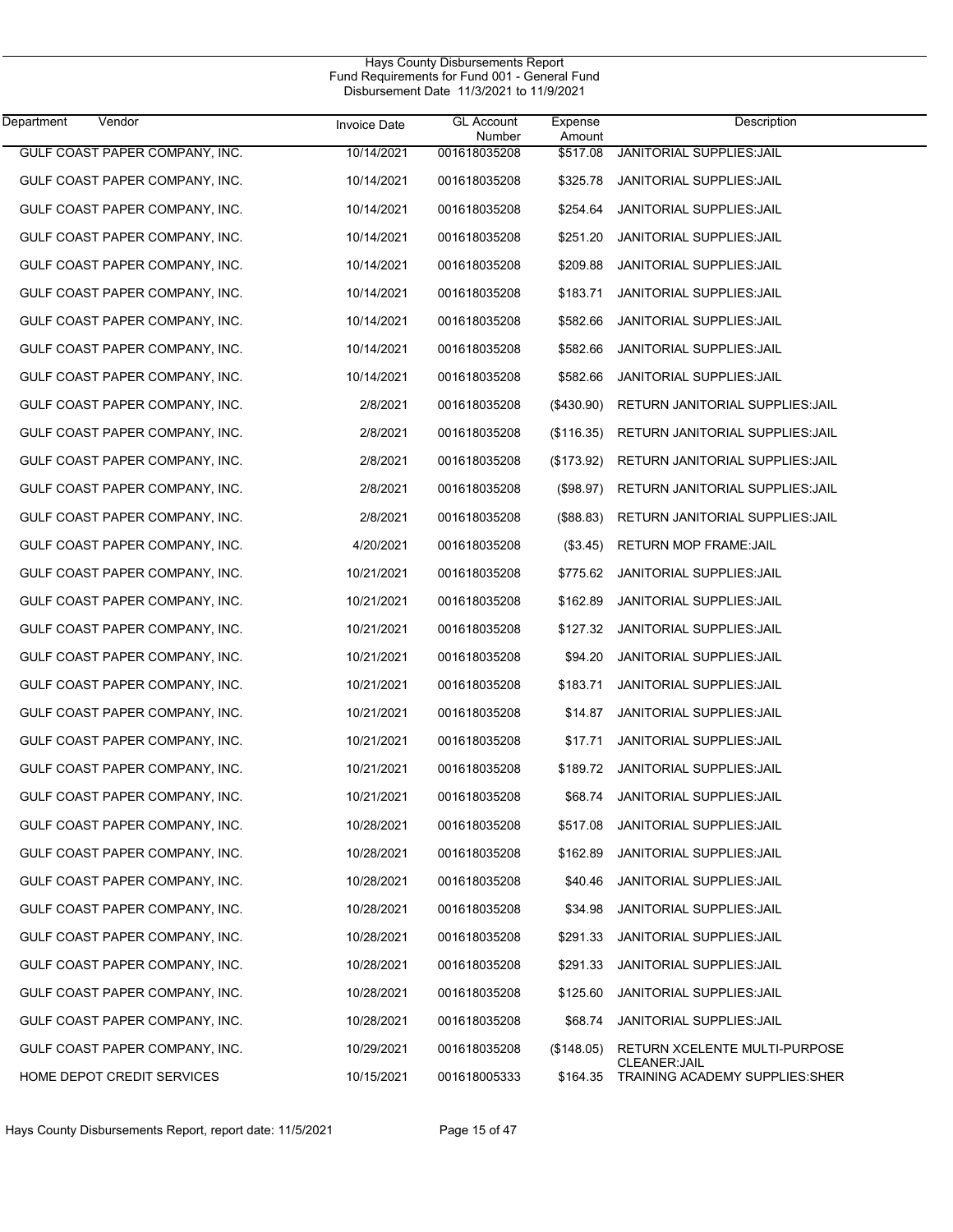| Department<br>Vendor             | <b>Invoice Date</b> | <b>GL Account</b><br>Number | Expense<br>Amount | Description                                          |
|----------------------------------|---------------------|-----------------------------|-------------------|------------------------------------------------------|
| ICS JAIL SUPPLIES, INC.          | 10/22/2021          | 001618035205                | \$592.50          | <b>INMATE SUPPLIES: JAIL</b>                         |
| ICS JAIL SUPPLIES, INC.          | 10/22/2021          | 001618035205                | \$87.56           | <b>INMATE SUPPLIES: JAIL</b>                         |
| ICS JAIL SUPPLIES, INC.          | 10/22/2021          | 001618035205                | \$514.00          | <b>INMATE SUPPLIES: JAIL</b>                         |
| ICS JAIL SUPPLIES, INC.          | 10/29/2021          | 001618035205                | \$495.00          | INMATE CLOTHING: JAIL                                |
| ICS JAIL SUPPLIES, INC.          | 10/22/2021          | 001618035205                | \$925.70          | INMATE SUPPLIES: JAIL                                |
| ICS JAIL SUPPLIES, INC.          | 10/22/2021          | 001618035205                | \$640.00          | <b>INMATE SUPPLIES: JAIL</b>                         |
| ICS JAIL SUPPLIES, INC.          | 10/29/2021          | 001618035205                | \$525.00          | <b>INMATE CLOTHING: JAIL</b>                         |
| ICS JAIL SUPPLIES, INC.          | 10/29/2021          | 001618035205                | \$1,050.00        | <b>INMATE CLOTHING: JAIL</b>                         |
| ICS JAIL SUPPLIES, INC.          | 10/29/2021          | 001618035205                | \$287.50          | <b>INMATE CLOTHING: JAIL</b>                         |
| ICS JAIL SUPPLIES, INC.          | 10/29/2021          | 001618035205                | \$262.50          | <b>INMATE CLOTHING: JAIL</b>                         |
| ICS JAIL SUPPLIES, INC.          | 10/22/2021          | 001618035205                | \$480.00          | <b>INMATE SUPPLIES: JAIL</b>                         |
| ICS JAIL SUPPLIES, INC.          | 10/22/2021          | 001618035205                | \$620.00          | INMATE SUPPLIES: JAIL                                |
| ICS JAIL SUPPLIES, INC.          | 10/29/2021          | 001618035205                | \$990.00          | <b>INMATE CLOTHING: JAIL</b>                         |
| ICS JAIL SUPPLIES, INC.          | 10/29/2021          | 001618035205                | \$250.00          | <b>INMATE CLOTHING: JAIL</b>                         |
| INSTRUMENT SALES & SERVICE, INC. | 10/5/2021           | 001618035207                | (\$135.97)        | RETURN CABLE ASSEMBLY/FREIGHT: JAIL                  |
| INSTRUMENT SALES & SERVICE, INC. | 10/13/2021          | 001618035207                | \$171.43          | CABLE ASSEMBLY: JAIL                                 |
| INSTRUMENT SALES & SERVICE, INC. | 10/13/2021          | 001618035207                | \$23.93           | <b>CABLE ASSEMBLY: JAIL</b>                          |
| <b>K&amp;S TOWING</b>            | 5/22/2021           | 001618005362                | \$250.00          | TOWING:HCSO 2021-64007                               |
| KENT POWERSPORTS OF AUSTIN       | 10/15/2021          | 001618005413                | \$131.45          | 2016 HONDA REPAIRS: SHER                             |
| KENT POWERSPORTS OF AUSTIN       | 10/15/2021          | 001618005413                | \$79.83           | 2016 HONDA REPAIRS: SHER                             |
| KENT POWERSPORTS OF AUSTIN       | 10/15/2021          | 001618005413                | \$3.89            | 2016 HONDA REPAIRS: SHER                             |
| LABATT FOOD SERVICE, LLC         | 10/12/2021          | 001618035201                | \$293.28          | CONTAINERS/HAIRNETS/TRAYS/BAG WRAPS.JAIL             |
| LABATT FOOD SERVICE, LLC         | 10/19/2021          | 001618035232                | \$2,050.82        | FOOD:JAIL                                            |
| LABATT FOOD SERVICE, LLC         | 10/26/2021          | 001618035232                | \$2,143.80        | FOOD:JAIL                                            |
| LABATT FOOD SERVICE, LLC         | 10/12/2021          | 001618035232                |                   | \$2,401.57 FOOD:JAIL                                 |
| LOGSDON, STEVEN                  | 10/23/2021          | 001618035335                | \$175.00          | PSYCH EVAL:MATTHEW MORENO                            |
| LOWE'S, INC.                     | 11/1/2021           | 001618035207                | \$25.21           | CABINET HINGE/FOUR WAY KEY: JAIL                     |
| LOWE'S, INC.                     | 10/19/2021          | 001618005207                | \$32.48           | MISC PAINT SUPPLIES: SHER                            |
| LOWE'S, INC.                     | 10/19/2021          | 001618005201                | \$48.44           | MISC PAINT SUPPLIES: SHER                            |
| LOWE'S, INC.                     | 10/19/2021          | 001618005207                | \$36.97           | MISC PAINT SUPPLIES: SHER                            |
| <b>MOBILE WIRELESS LLC</b>       | 10/20/2021          | 001618045429                | \$69.60           | NETMOTION: ANIMAL CONTROL                            |
| NARDIS PUBLIC SAFETY             | 9/29/2021           | 001618005474                | \$67.99           | UNIFORM PANTS: ERICA SAENZ                           |
| NARDIS PUBLIC SAFETY             | 9/29/2021           | 001618005474                | \$211.72          | UNIFORM NAMETAPE/PANTS/SHIRTS:THOMAS<br>RONQUILLO    |
| NARDIS PUBLIC SAFETY             | 9/29/2021           | 001618005474                | \$318.96          | UNIFORM NAMETAPE/SHIRTS/PANTS: JACOB<br><b>STARR</b> |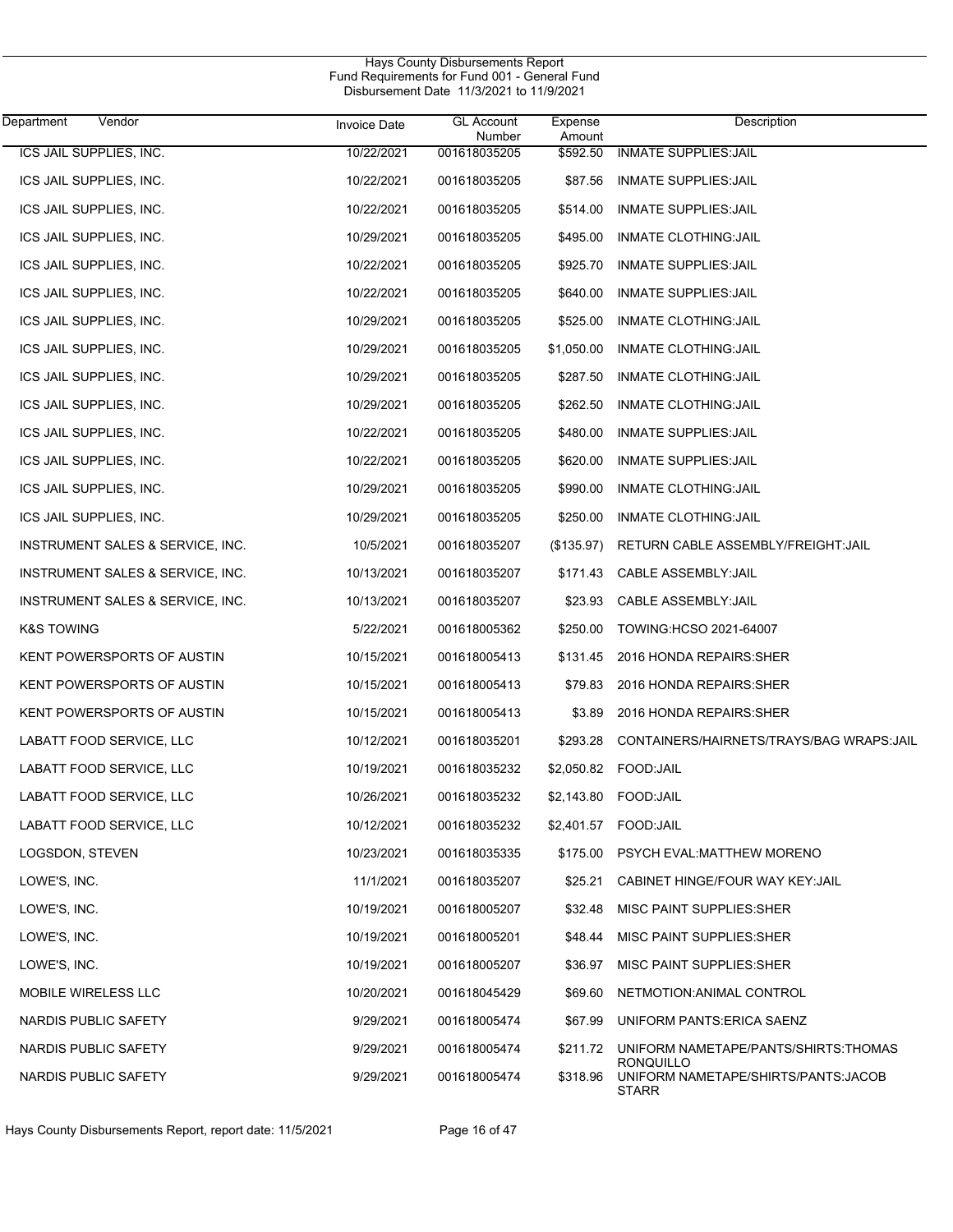| Department<br>Vendor           | <b>Invoice Date</b> | <b>GL Account</b><br>Number | Expense<br>Amount | Description                                                          |
|--------------------------------|---------------------|-----------------------------|-------------------|----------------------------------------------------------------------|
| <b>NARDIS PUBLIC SAFETY</b>    | 9/29/2021           | 001618005474                | \$42.49           | UNIFORM SHIRT: CHRIS ADAMS                                           |
| NARDIS PUBLIC SAFETY           | 9/30/2021           | 001618005474                | \$67.99           | UNIFORM PANTS: JORGE CRUZ                                            |
| NARDIS PUBLIC SAFETY           | 9/29/2021           | 001618035474                | \$165.72          | UNIFORM PANTS: GRACIE CRUMLEY                                        |
| NARDIS PUBLIC SAFETY           | 10/6/2021           | 001618005474                | \$139.48          | UNIFORM SHIRTS/NAMETAPE: ASHLEY MARTINEZ                             |
| NARDIS PUBLIC SAFETY           | 10/8/2021           | 001618005474                | \$74.99           | UNIFORM SHIRT: THOMAS RONQUILLO                                      |
| NARDIS PUBLIC SAFETY           | 10/11/2021          | 001618005474                | \$74.99           | UNIFORM PANTS: JACOB STARR                                           |
| NARDIS PUBLIC SAFETY           | 10/17/2021          | 001618005474                | \$203.97          | UNIFORM PANTS: ROLAND VARGAS                                         |
| NARDIS PUBLIC SAFETY           | 10/17/2021          | 001618005474                | \$135.98          | UNIFORM PANTS TODD RIFFE                                             |
| NARDIS PUBLIC SAFETY           | 9/28/2021           | 001618005474                | \$404.94          | UNIFORM PANTS/SHIRTS: JAMES YOUNG                                    |
| NARDIS PUBLIC SAFETY           | 10/21/2021          | 001618035474                | \$110.48          | UNIFORM PANT: ADAM LEITER                                            |
| NARDIS PUBLIC SAFETY           | 10/1/2021           | 001618005474                | \$71.24           | UNIFORM SHIRT/ALTERATIONS:CAMERON<br><b>MITCHELL</b>                 |
| NARDIS PUBLIC SAFETY           | 9/29/2021           | 001618035474                | \$195.72          | UNIFORM NAMETAPES/PANTS: JEFFREY PICKETT                             |
| NARDIS PUBLIC SAFETY           | 9/29/2021           | 001618035474                | \$55.24           | UNIFORM PANTS: JONATHAN HUDSON                                       |
| NARDIS PUBLIC SAFETY           | 10/6/2021           | 001618035474                | \$259.20          | UNIFORM SHIRTS: JEFFREY PICKETT                                      |
| NARDIS PUBLIC SAFETY           | 10/6/2021           | 001618035474                | \$165.72          | UNIFORM PANTS: COURTNEY DICKINSON                                    |
| NARDIS PUBLIC SAFETY           | 9/23/2021           | 001618005474                | \$10.00           | SHIPPING CHARGES FOR SHOULDER<br><b>PATCHES:SHER</b>                 |
| NARDIS PUBLIC SAFETY           | 10/21/2021          | 001618035474                | \$165.72          | UNIFORM PANTS: JACOB WARDLOW                                         |
| NATIONAL SHERIFF'S ASSOCIATION | 10/18/2021          | 001618005302                | \$210.00          | <b>MBR DUES GARY CUTLER</b>                                          |
| O'REILLY AUTO PARTS            | 10/1/2021           | 001618005413                | \$298.40          | A/C COMPRESSOR/CORE CHARGE:SHER                                      |
| O'REILLY AUTO PARTS            | 10/1/2021           | 001618005413                | (\$10.00)         | RETURN CORE CHARGE: SHER                                             |
| O'REILLY AUTO PARTS            | 10/1/2021           | 001618005413                | \$99.83           | V-BELT/TENSIONER/IDLER PULLY:SHER                                    |
| O'REILLY AUTO PARTS            | 10/14/2021          | 001618005413                | \$863.96          | PC ROTORS/DISC PAD SETS SHER                                         |
| O'REILLY AUTO PARTS            | 10/14/2021          | 001618005413                | \$25.18           | DI-ELECTRIC GREASE SHER                                              |
| O'REILLY AUTO PARTS            | 10/14/2021          | 001618005413                | \$1,055.94        | PC ROTORS/DISC PAD SETS: SHER                                        |
| OFFICE DEPOT, INC.             | 9/28/2021           | 001618005211                |                   | \$61.57 MISC OFFICE SUPPLIES:SHER                                    |
| OFFICE DEPOT, INC.             | 9/28/2021           | 001618005211                | \$14.82           | MISC OFFICE SUPPLIES: SHER                                           |
| OFFICE DEPOT, INC.             | 10/26/2021          | 001618035211                | \$85.18           | SHREDDER OIL: JAIL                                                   |
| OFFICE DEPOT, INC.             | 10/26/2021          | 001618035211                | \$55.93           | DIVIDERS/BINDERS/PENS/LEGAL PADS/COPY                                |
| OFFICE DEPOT, INC.             | 10/26/2021          | 001618035211                | \$87.36           | PAPER/BUS CARD HOLDER: JAIL<br>DIVIDERS/BINDERS/PENS/LEGAL PADS/COPY |
| OFFICE DEPOT, INC.             | 10/26/2021          | 001618035211                | \$8.72            | PAPER/BUS CARD HOLDER:JAIL<br>DIVIDERS/BINDERS/PENS/LEGAL PADS/COPY  |
| OFFICE DEPOT, INC.             | 10/26/2021          | 001618035211                | \$244.93          | PAPER/BUS CARD HOLDER:JAIL<br>DIVIDERS/BINDERS/PENS/LEGAL PADS/COPY  |
| OFFICE DEPOT, INC.             | 9/28/2021           | 001618005211                | \$9.20            | PAPER/BUS CARD HOLDER: JAIL<br>MISC OFFICE SUPPLIES: SHER            |
| OFFICE DEPOT, INC.             | 10/11/2021          | 001618005211                | \$263.15          | MISC OFFICE SUPPLIES: SHER                                           |
| OFFICE DEPOT, INC.             | 9/28/2021           | 001618005211                | \$36.63           | MISC OFFICE SUPPLIES: SHER                                           |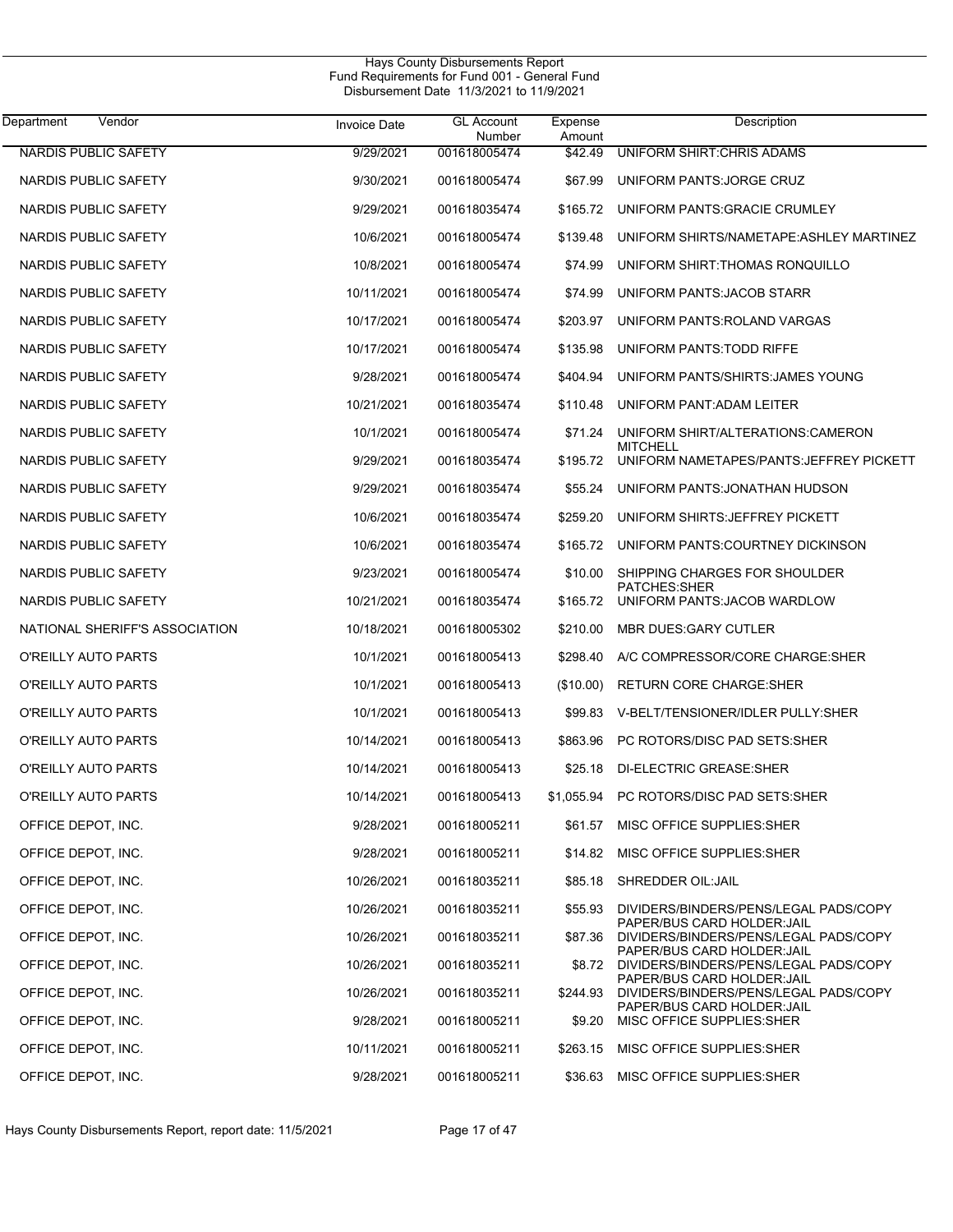| Department<br>Vendor                       | <b>Invoice Date</b> | <b>GL Account</b><br>Number | Expense<br>Amount | Description                                                  |
|--------------------------------------------|---------------------|-----------------------------|-------------------|--------------------------------------------------------------|
| <b>OTIS ELEVATOR COMPANY</b>               | 10/11/2021          | 001618005411                | \$400.00          | NOV 21 ELEVATOR MAINTENANCE:PSB                              |
| PBS OF TEXAS                               | 10/1/2021           | 001618035456                | \$1,620.00        | OCT 21 JANITORIAL SVCS: JAIL                                 |
| PBS OF TEXAS                               | 10/1/2021           | 001618005456                | \$6,785.85        | OCT 21 JANITORIAL SVCS.PSB                                   |
| PBS OF TEXAS                               | 11/1/2021           | 001618035456                | \$1,620.00        | NOV 21 JANITORIAL SVCS: JAIL                                 |
| PELLERIN LAUNDRY MACHINERY SALES CO., INC. | 10/18/2021          | 001618035411                | \$55.00           | LABOR/SERVICE CHARGE: JAIL                                   |
| PELLERIN LAUNDRY MACHINERY SALES CO., INC. | 10/18/2021          | 001618035411                | \$140.00          | LABOR/SERVICE CHARGE: JAIL                                   |
| <b>QUICK ALIGN</b>                         | 10/12/2021          | 001618005413                | \$94.00           | FOUR WHEEL ALIGNMENT:SHER                                    |
| QUICK ALIGN                                | 10/13/2021          | 001618005413                | \$94.00           | FOUR WHEEL ALIGNMENT:SHER                                    |
| <b>QUICK ALIGN</b>                         | 10/21/2021          | 001618005413                | \$1,577.18        | 2016 FORD POLICE INTERCEPTOR UTILITY                         |
| <b>QUICK ALIGN</b>                         | 10/21/2021          | 001618005413                | \$564.00          | <b>REPAIRS: SHER</b><br>2016 FORD POLICE INTERCEPTOR UTILITY |
| QUICK ALIGN                                | 10/6/2021           | 001618005413                | \$94.00           | <b>REPAIRS: SHER</b><br>FOUR WHEEL ALIGNMENT:SHER            |
| <b>RED RIVER SHERIFF OFFICE</b>            | 10/1/2021           | 001618035361                | \$29,300.00       | SEP 21 INMATE HOUSING: JAIL                                  |
| SAN MARCOS FAMILY MEDICINE                 | 9/14/2021           | 001618005335                | \$115.00          | PHYSICAL:21867299A8042                                       |
| SHERWIN-WILLIAMS CO.                       | 10/26/2021          | 001618035207                | \$279.85          | PAINT: JAIL                                                  |
| SPOK, INC.                                 | 10/1/2021           | 001618005489                | \$52.20           | 03398005 PAGERS: SHER                                        |
| STAR ASSET SECURITY, LLC                   | 9/1/2021            | 001618005451                | \$41.67           | ANNUAL FIRE ALARM INSPECTION: SHER                           |
| STAR ASSET SECURITY, LLC                   | 10/1/2021           | 001618005451                | \$500.04          | ANNUAL FIRE ALARM INSPECTION: SHER                           |
| <b>TEXAN LANDSCAPE</b>                     | 10/31/2021          | 001618035455                | \$1,350.00        | OCT 21 LANDSCAPING SERVICES: JAIL                            |
| THE POLICE AND SHERIFFS PRESS              | 10/19/2021          | 001618035206                | \$15.00           | SECURE ID CARD: OSCAR ZEPEDA                                 |
| THE POLICE AND SHERIFFS PRESS              | 10/19/2021          | 001618035206                | \$2.58            | MAILING OF SECURE ID CARD: OSCAR ZEPEDA                      |
| THE POLICE AND SHERIFFS PRESS              | 10/8/2021           | 001618005206                | \$15.00           | SECURE ID CARD: DAISY TREVINO                                |
| THE POLICE AND SHERIFFS PRESS              | 10/8/2021           | 001618005206                | \$2.58            | MAILING OF SECURE ID CARD: DAISY TREVINO                     |
| TRANSUNION RISK AND ALTERNATIVE DATA       | 11/1/2021           | 001618005362                | \$458.00          | OCT 21 SEARCHES/REPORTS:SHER                                 |
| <b>SOLUTIONS</b><br><b>TXDMV</b>           | 10/31/2021          | 001618005413                | \$7.50            | STATE INSPECTION FEE:SHER                                    |
| <b>TXDMV</b>                               | 10/31/2021          | 001618005413                |                   | \$7.50 STATE INSPECTION FEE:SHER                             |
| <b>TXDMV</b>                               | 10/31/2021          | 001618005413                |                   | \$7.50 STATE INSPECTION FEE:SHER                             |
| <b>TXDMV</b>                               | 10/31/2021          | 001618005413                |                   | \$7.50 STATE INSPECTION FEE:SHER                             |
| <b>TXDMV</b>                               | 10/31/2021          | 001618005413                | \$7.50            | STATE INSPECTION FEE:SHER                                    |
| U.S. FOODSERVICE                           | 8/27/2021           | 001618035201                |                   | \$224.05 CUPS/BAGS/FORKS/CONTAINERS:JAIL                     |
| U.S. FOODSERVICE                           | 8/31/2021           | 001618035201                |                   | \$262.84 CUPS/BAGS/CONTAINERS/SPOONS:JAIL                    |
| <b>U.S. FOODSERVICE</b>                    | 10/26/2021          | 001618035232                |                   | \$3,272.67 FOOD:JAIL                                         |
| U.S. FOODSERVICE                           | 10/26/2021          | 001618035232                |                   | \$3.00 FUEL SURCHARGE: JAIL                                  |
| U.S. FOODSERVICE                           | 10/29/2021          | 001618035232                |                   | \$2,945.93    FOOD:JAIL                                      |
| <b>U.S. FOODSERVICE</b>                    | 10/27/2021          | 001618035201                |                   | \$95.00 FOOD BOXES/COVERS: JAIL                              |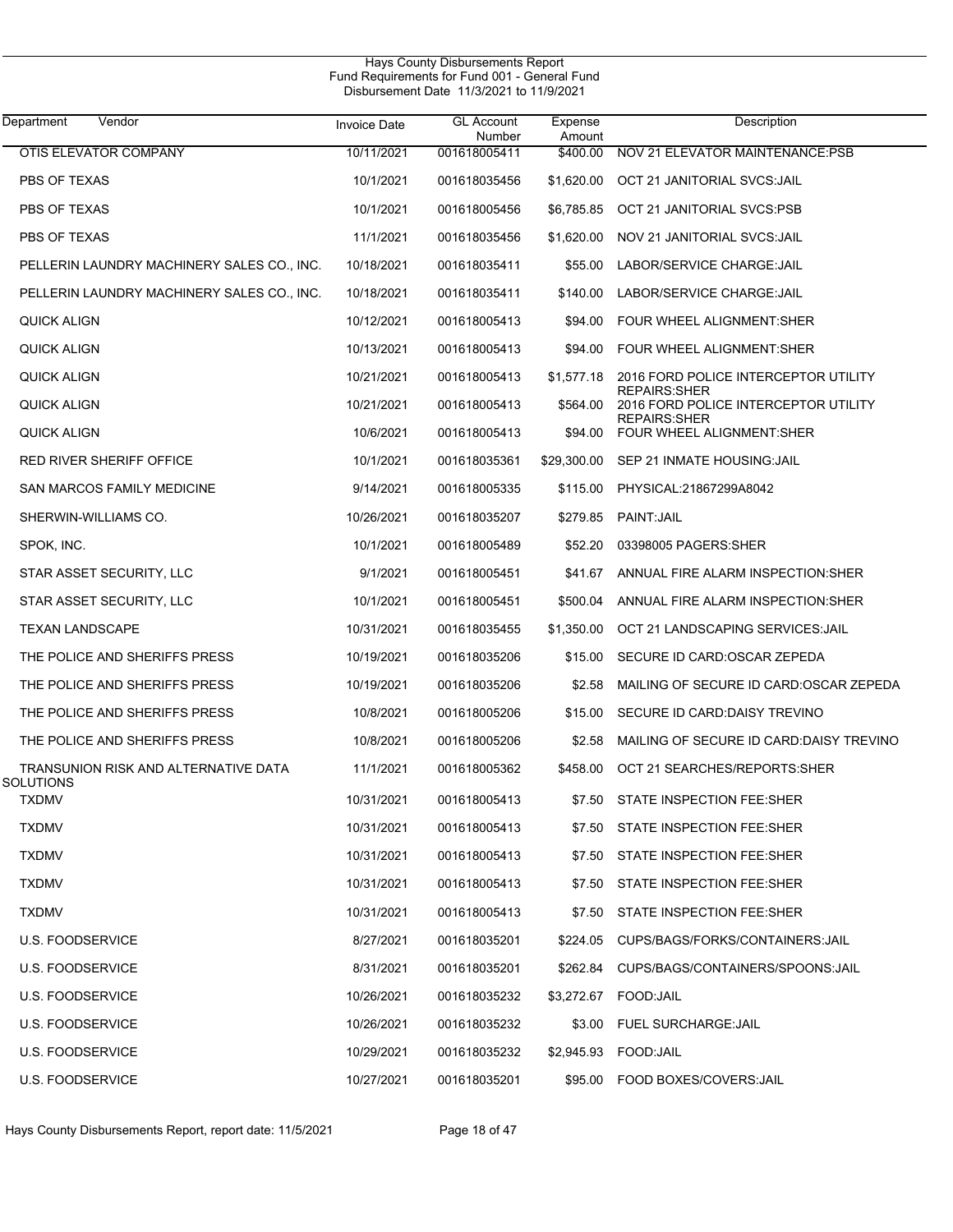|                                 | Hays County Disbursements Report<br>Fund Requirements for Fund 001 - General Fund<br>Disbursement Date 11/3/2021 to 11/9/2021 |                             |                   |                                                            |
|---------------------------------|-------------------------------------------------------------------------------------------------------------------------------|-----------------------------|-------------------|------------------------------------------------------------|
| Vendor<br>Department            | <b>Invoice Date</b>                                                                                                           | <b>GL Account</b><br>Number | Expense<br>Amount | Description                                                |
| <b>U.S. FOODSERVICE</b>         | 10/29/2021                                                                                                                    | 001618035201                | \$134.90          | CUPS/BAGS/SPOONS/LABELS/CONTAINERS:JAIL                    |
| <b>U.S. FOODSERVICE</b>         | 10/30/2021                                                                                                                    | 001618035201                | \$95.00           | FOOD BOXES/COVERS: JAIL                                    |
| <b>U.S. FOODSERVICE</b>         | 10/15/2021                                                                                                                    | 001618035208                | \$194.24          | CLEANER/POT/PAN DETERGENT: JAIL                            |
| <b>U.S. FOODSERVICE</b>         | 10/22/2021                                                                                                                    | 001618035208                | \$79.55           | <b>FLOOR CLEANER: JAIL</b>                                 |
| <b>U.S. FOODSERVICE</b>         | 10/29/2021                                                                                                                    | 001618035208                | \$401.49          | CLEANER/POT/PAN DETERGENT/RINSE AID: JAIL                  |
| <b>U.S. FOODSERVICE</b>         | 10/19/2021                                                                                                                    | 001618035232                | \$3,026.77        | FOOD: JAIL                                                 |
| U.S. FOODSERVICE                | 10/22/2021                                                                                                                    | 001618035232                | \$3,333.35        | FOOD:JAIL                                                  |
| <b>U.S. FOODSERVICE</b>         | 10/22/2021                                                                                                                    | 001618035232                | \$3.00            | <b>FUEL SURCHARGE: JAIL</b>                                |
| <b>U.S. FOODSERVICE</b>         | 10/15/2021                                                                                                                    | 001618035201                | \$79.67           | BAGS/LABELS/SPOONS: JAIL                                   |
| <b>U.S. FOODSERVICE</b>         | 10/22/2021                                                                                                                    | 001618035201                | \$87.07           | LABELS/GRILL BRICKS/PLASTIC FILM/JUGS: JAIL                |
| U.S. FOODSERVICE                | 10/26/2021                                                                                                                    | 001618035201                | \$125.52          | BAGS/SPOONS/FORKS/JUGS: JAIL                               |
| <b>U.S. FOODSERVICE</b>         | 10/29/2021                                                                                                                    | 001618035232                | \$3.00            | FOOD: JAIL                                                 |
| U.S. FOODSERVICE                | 8/24/2021                                                                                                                     | 001618035208                | \$191.94          | CLEANER/POT/PAN DETERGENT: JAIL                            |
| <b>U.S. FOODSERVICE</b>         | 8/24/2021                                                                                                                     | 001618035201                | \$253.06          | BAGS/SPOONS/CUPS/CONTAINERS: JAIL                          |
| <b>U.S. FOODSERVICE</b>         | 10/15/2021                                                                                                                    | 001618035232                | \$2,831.29        | FOOD: JAIL                                                 |
| <b>U.S. FOODSERVICE</b>         | 10/15/2021                                                                                                                    | 001618035232                | \$3.00            | FUEL SURCHARGE: JAIL                                       |
| U.S. FOODSERVICE                | 10/19/2021                                                                                                                    | 001618035232                | \$3.00            | FUEL SURCHARGE: JAIL                                       |
| UNIFIRST CORPORATION            | 10/27/2021                                                                                                                    | 001618035474                | \$31.85           | UNIFORMS: JAIL-KITCHEN                                     |
| UNIFIRST CORPORATION            | 10/27/2021                                                                                                                    | 001618035474                | \$20.85           | UNIFORMS: JAIL-MTC                                         |
| UNIFIRST CORPORATION            | 10/13/2021                                                                                                                    | 001618035474                | \$31.85           | UNIFORMS: JAIL-KITCHEN                                     |
| UNIFIRST CORPORATION            | 10/13/2021                                                                                                                    | 001618035474                | \$20.85           | UNIFORMS: JAIL-MTC                                         |
| UNIFIRST CORPORATION            | 9/29/2021                                                                                                                     | 001618005474                | \$52.31           | UNIFORMS: SHER-VEH MTC                                     |
| UNIFIRST CORPORATION            | 10/6/2021                                                                                                                     | 001618005474                |                   | \$52.31 UNIFORMS: SHER-VEH MTC                             |
| UNIFIRST CORPORATION            | 10/13/2021                                                                                                                    | 001618005474                | \$52.31           | UNIFORMS: SHER-VEH MTC                                     |
| WELLPATH, LLC                   | 10/28/2021                                                                                                                    |                             |                   | 001618035801 \$144,065.09 SEP 21 BILLBACKS CAPPED EXP:JAIL |
| WELLPATH, LLC                   | 11/1/2021                                                                                                                     | 001618035801 \$181,784.29   |                   | DEC 21 HEALTHCARE: JAIL                                    |
| <b>WINZER CORPORATION</b>       | 10/4/2021                                                                                                                     | 001618005413                | \$262.28          | MISC SUPPLIES:SHER                                         |
| <b>WINZER CORPORATION</b>       | 10/25/2021                                                                                                                    | 001618035207                | \$399.21          | MISC SUPPLIES: JAIL                                        |
| <b>XEROX CORPORATION</b>        | 9/1/2021                                                                                                                      | 001618035412                | \$6.34            | PRINTER SUPPLY FEE:CNB9X44999                              |
| <b>XEROX CORPORATION</b>        | 9/1/2021                                                                                                                      | 001618035412                | \$6.05            | PRINTER SVC FEE:CNB9X44999                                 |
| <b>XEROX CORPORATION</b>        | 10/1/2021                                                                                                                     | 001618035412                | \$6.34            | PRINTER SUPPLY FEE:CNB9X44999                              |
| <b>XEROX CORPORATION</b>        | 10/1/2021                                                                                                                     | 001618035412                | \$6.05            | PRINTER SVC FEE:CNB9X44999                                 |
| ZEP MANUFACTURING COMPANY, INC. | 10/11/2021                                                                                                                    | 001618035208                |                   | \$275.12 POT/PAN CLEANER: JAIL                             |

J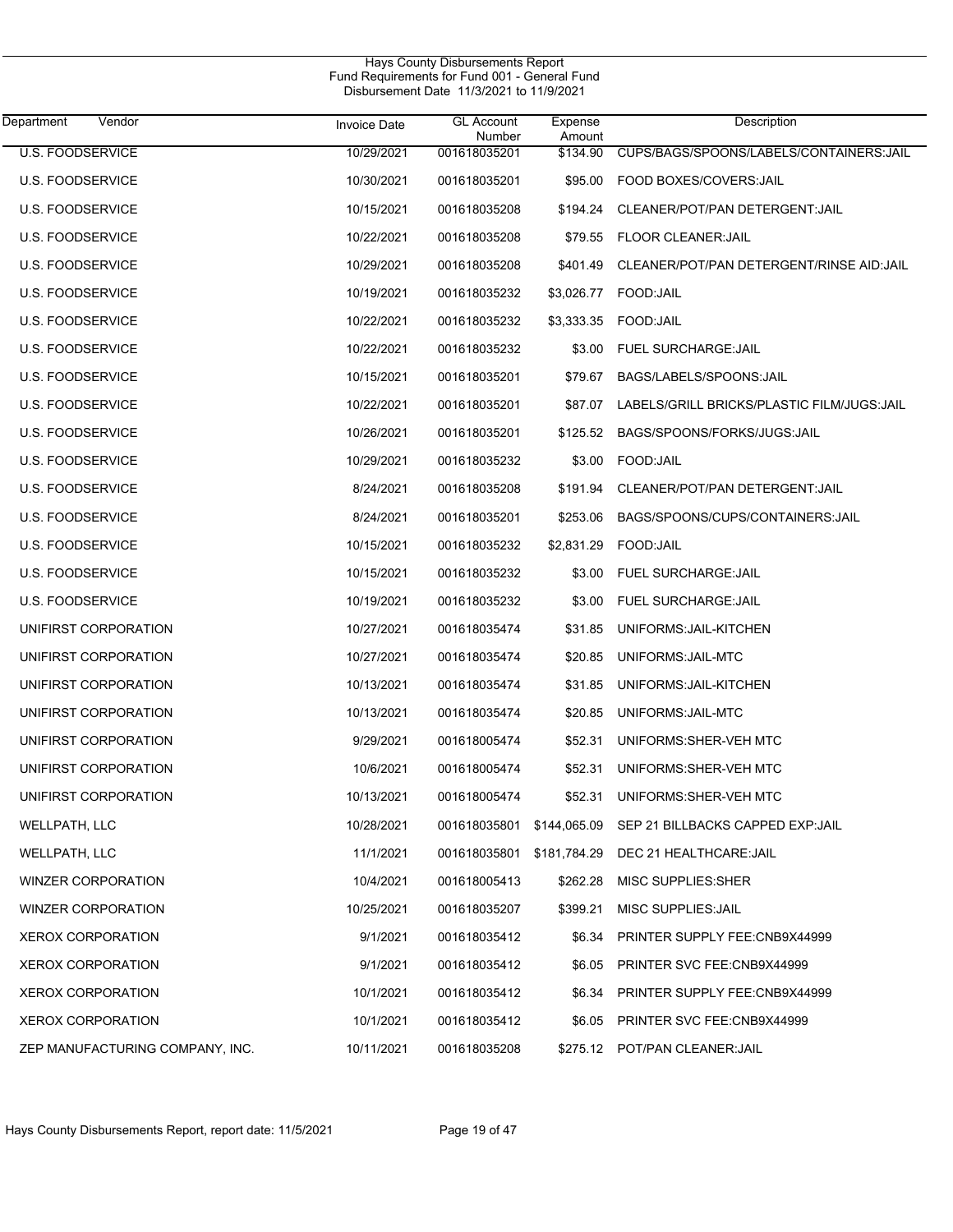| Vendor<br>Department                      | <b>Invoice Date</b> | <b>GL Account</b><br>Number | Expense<br>Amount | Description                                                   |
|-------------------------------------------|---------------------|-----------------------------|-------------------|---------------------------------------------------------------|
| Total 618 - Sheriff                       |                     |                             | \$928,776.90      |                                                               |
| 619 - Tax Assessor Collector              |                     |                             |                   |                                                               |
| AMAZON CAPITAL SERVICES                   | 10/28/2021          | 001619005202                | \$59.97           | LAPTOP SPEAKERS: TAX                                          |
| OFFICE DEPOT, INC.                        | 10/26/2021          | 001619005211                | \$88.95           | LEGAL PADS/TAPE/HIGHLIGHTERS/STICKY<br>NOTES/SPRAY DUSTER TAX |
| <b>XEROX CORPORATION</b>                  | 10/1/2021           | 001619005412                | \$6.05            | PRINTER SVC FEE: JP8RB81442                                   |
| <b>XEROX CORPORATION</b>                  | 10/1/2021           | 001619005412                | \$6.05            | PRINTER SVC FEE: JPRCBB31D4                                   |
| <b>XEROX CORPORATION</b>                  | 10/1/2021           | 001619005412                | \$6.33            | PRINTER SUPPLY FEE: JPRCBB31D4                                |
| <b>XEROX CORPORATION</b>                  | 9/1/2021            | 001619005412                | \$6.05            | PRINTER SVC FEE: JPRCBB31D4                                   |
| <b>XEROX CORPORATION</b>                  | 9/1/2021            | 001619005412                | \$6.05            | PRINTER SVC FEE: JP8RB81442                                   |
| <b>XEROX CORPORATION</b>                  | 9/1/2021            | 001619005412                | \$6.33            | PRINTER SUPPLY FEE: JP8RB81442                                |
| Total 619 - Tax Assessor Collector        |                     |                             | \$185.78          |                                                               |
| 620 - Treasurer                           |                     |                             |                   |                                                               |
| LASER SERVICE USA, INC.                   | 10/27/2021          | 001620005211                | \$297.00          | <b>TONER CARTRIDGES: TREAS</b>                                |
| <b>XEROX CORPORATION</b>                  | 10/1/2021           | 001620005473                | \$10.00           | OCT 21 COPIER PRINT SVC COMPONENT<br>FEE: MX4499011           |
| <b>XEROX CORPORATION</b>                  | 10/1/2021           | 001620005473                | \$141.74          | MX4499011 COPIER TREAS                                        |
| <b>XEROX CORPORATION</b>                  | 9/1/2021            | 001620005473                | \$141.74          | MX4499011 COPIER:TREAS                                        |
| <b>XEROX CORPORATION</b>                  | 9/1/2021            | 001620005473                | \$10.00           | SEP 21 COPIER PRINT SVC COMPONENT<br>FEE: MX4499011           |
| Total 620 - Treasurer                     |                     |                             | \$600.48          |                                                               |
| 625 - Justice of the Peace Pct 1, 1       |                     |                             |                   |                                                               |
| <b>CENTURYLINK</b>                        | 10/25/2021          | 001625005489                | \$53.78           | FAX LINES: JP 1-1                                             |
| COMMUNICATION BY HAND LLC                 | 4/22/2021           | 001625005306                | \$750.00          | INTERPRETING SVCS:S21001J11                                   |
| <b>XEROX CORPORATION</b>                  | 10/1/2021           | 001625005412                | \$6.05            | <b>PRINTER SVC FEE: CNDY285802</b>                            |
| <b>XEROX CORPORATION</b>                  | 10/1/2021           | 001625005412                | \$6.34            | PRINTER SUPPLY FEE:CNDY285802                                 |
| <b>XEROX CORPORATION</b>                  | 9/1/2021            | 001625005412                | \$6.33            | PRINTER SUPPLY FEE:CNDY285802                                 |
| <b>XEROX CORPORATION</b>                  | 9/1/2021            | 001625005412                | \$6.05            | PRINTER SVC FEE:CNDY285802                                    |
| Total 625 - Justice of the Peace Pct 1, 1 |                     |                             | \$828.55          |                                                               |
| 626 - Justice of the Peace Pct 1, 2       |                     |                             |                   |                                                               |
| <b>XEROX CORPORATION</b>                  | 10/1/2021           | 001626005473                | \$6.20            | MX4499162 ADD'L COPIES: JP1-2                                 |
| <b>XEROX CORPORATION</b>                  | 10/1/2021           | 001626005473                | \$145.88          | MX4499162 COPIER: JP1-2                                       |
| <b>XEROX CORPORATION</b>                  | 10/1/2021           | 001626005473                | \$10.00           | OCT 21 COPIER PRINT SVC COMPONENT<br>FEE: MX4499162           |
| <b>XEROX CORPORATION</b>                  | 9/1/2021            | 001626005473                | \$12.18           | MX4499162 CADD'L COPIES: JP 1-2                               |
| <b>XEROX CORPORATION</b>                  | 9/1/2021            | 001626005473                |                   | \$145.88 MX4499162 COPIER:JP 1-2                              |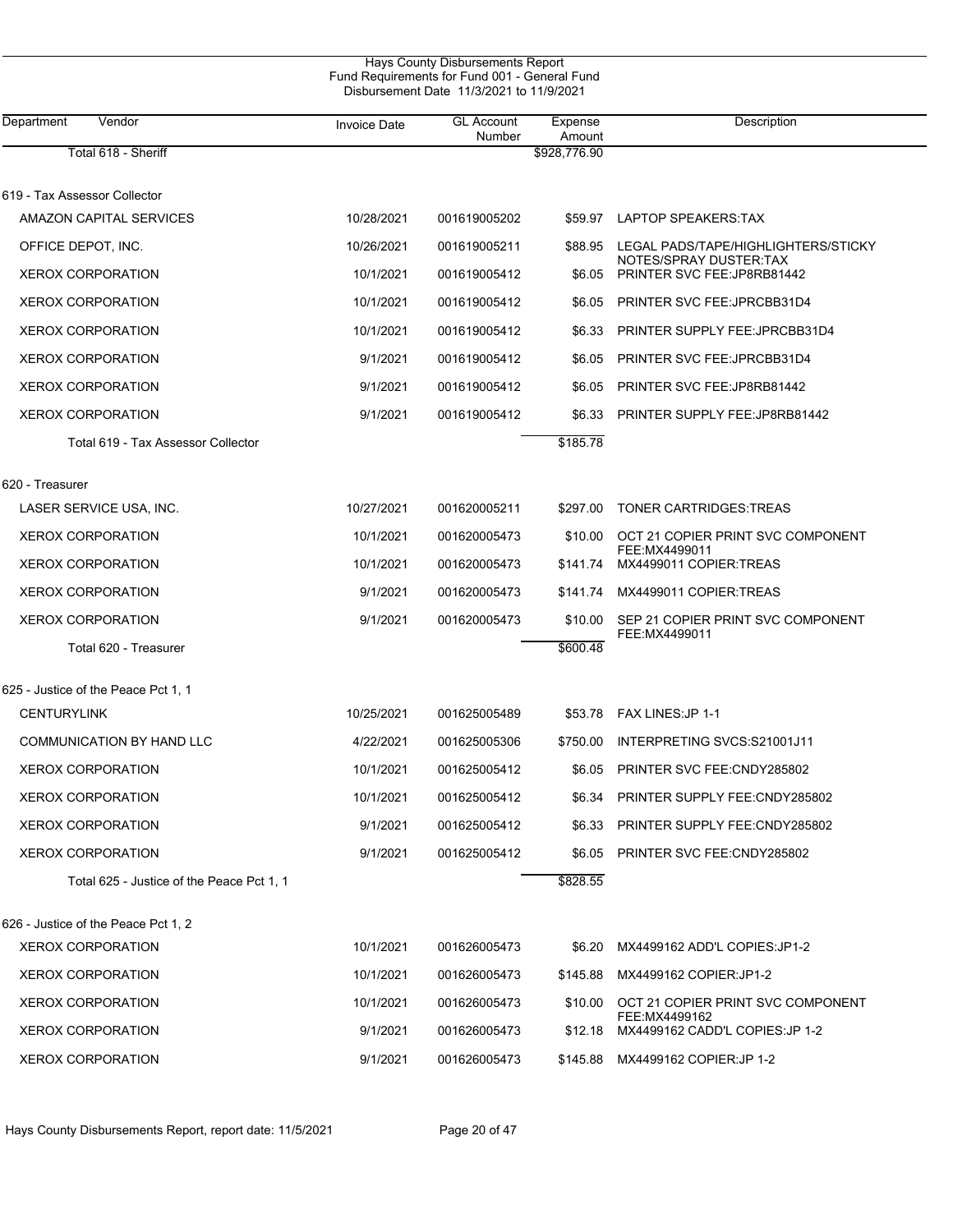| Hays County Disbursements Report<br>Fund Requirements for Fund 001 - General Fund<br>Disbursement Date 11/3/2021 to 11/9/2021 |                     |                             |                   |                                                               |  |  |  |
|-------------------------------------------------------------------------------------------------------------------------------|---------------------|-----------------------------|-------------------|---------------------------------------------------------------|--|--|--|
| Department<br>Vendor                                                                                                          | <b>Invoice Date</b> | <b>GL Account</b><br>Number | Expense<br>Amount | <b>Description</b>                                            |  |  |  |
| <b>XEROX CORPORATION</b>                                                                                                      | 9/1/2021            | 001626005473                | \$10.00           | COPIER PRINT SVC COMPONENT FEE: MX4499162                     |  |  |  |
| Total 626 - Justice of the Peace Pct 1, 2                                                                                     |                     |                             | \$330.14          |                                                               |  |  |  |
| 628 - Justice of the Peace Pct 3                                                                                              |                     |                             |                   |                                                               |  |  |  |
| <b>AT&amp;T MOBILITY</b>                                                                                                      | 9/19/2021           | 001628005489                | \$45.86           | WIRELESS SVC:287284157667X09272021                            |  |  |  |
| <b>GRANDE COMMUNICATIONS</b>                                                                                                  | 10/16/2021          | 001628005489                | \$508.51          | <b>INTERNET SVC/LONG DIST</b>                                 |  |  |  |
| Total 628 - Justice of the Peace Pct 3                                                                                        |                     |                             | \$554.37          |                                                               |  |  |  |
| 629 - Justice of the Peace Pct 4                                                                                              |                     |                             |                   |                                                               |  |  |  |
| <b>GRANDE COMMUNICATIONS</b>                                                                                                  | 10/16/2021          | 001629005489                | \$298.51          | <b>INTERNET SVC/LONG DIST</b>                                 |  |  |  |
| Total 629 - Justice of the Peace Pct 4                                                                                        |                     |                             | \$298.51          |                                                               |  |  |  |
| 630 - Justice of the Peace Pct 5                                                                                              |                     |                             |                   |                                                               |  |  |  |
| OFFICE DEPOT, INC.                                                                                                            | 10/20/2021          | 001630005211                | \$41.18           | COPY PAPER: JP 5                                              |  |  |  |
| OFFICE DEPOT, INC.                                                                                                            | 10/20/2021          | 001630005211                | \$20.29           | FOLDERS: JP 5                                                 |  |  |  |
| RICOH USA, INC.                                                                                                               | 10/7/2021           | 001630005473                | \$130.58          | OCT 21 LEASE:3623807                                          |  |  |  |
| RICOH USA, INC.                                                                                                               | 10/7/2021           | 001630005473                | \$13.80           | OCT 21 MTC W/TONER:3623807                                    |  |  |  |
| RICOH USA, INC.                                                                                                               | 10/7/2021           | 001630005473                | \$7.02            | 6/29-9/30/21 ADD'L IMAGES:3623807                             |  |  |  |
| Total 630 - Justice of the Peace Pct 5                                                                                        |                     |                             | \$212.87          |                                                               |  |  |  |
| 635 - Constable Pct 1                                                                                                         |                     |                             |                   |                                                               |  |  |  |
| AXON ENTERPRISE, INC.                                                                                                         | 10/1/2021           | 001635005429                | \$14,532.00       | FLEET 2 UNLIMITED PKGE/W/TAP/WI-FI OFFLOAD                    |  |  |  |
| DELL MARKETING, L.P.                                                                                                          | 10/23/2021          | 001635005202                | \$245.00          | SOFTWARE LICENSES:CO<br>MONITOR: CONST 1                      |  |  |  |
| DELL MARKETING, L.P.                                                                                                          |                     | 10/26/2021 001635005712400  | \$890.00          | <b>COMPUTER:CONST 1</b>                                       |  |  |  |
| TRANSUNION RISK AND ALTERNATIVE DATA<br><b>SOLUTIONS</b>                                                                      | 11/1/2021           | 001635005448                |                   | \$47.12 OCT 21 SEARCHES/REPORTS:CONST 1                       |  |  |  |
| <b>XEROX CORPORATION</b>                                                                                                      | 10/1/2021           | 001635005473                | \$23.94           | MX4499155 ADD'L COPIES:CONST 1                                |  |  |  |
| <b>XEROX CORPORATION</b>                                                                                                      | 10/1/2021           | 001635005473                | \$145.88          | MX4499155 COPIER:CONST 1                                      |  |  |  |
| <b>XEROX CORPORATION</b>                                                                                                      | 10/1/2021           | 001635005473                | \$10.00           | OCT 21 COPIER PRINT SVC COMPONENT                             |  |  |  |
| <b>XEROX CORPORATION</b>                                                                                                      | 9/1/2021            | 001635005473                | \$145.88          | FEE:MX4499155<br>MX4499155 COPIER:CONST 1                     |  |  |  |
| <b>XEROX CORPORATION</b>                                                                                                      | 9/1/2021            | 001635005473                | \$10.00           | SEP 21 COPIER PRINT SVC COMPONENT                             |  |  |  |
| Total 635 - Constable Pct 1                                                                                                   |                     |                             | \$16,049.82       | FEE: MX4499155                                                |  |  |  |
| 636 - Constable Pct 2                                                                                                         |                     |                             |                   |                                                               |  |  |  |
| AT&T MOBILITY                                                                                                                 | 9/19/2021           | 001636005489                | \$137.29          | WIRELESS SVC:287284529565X09272021                            |  |  |  |
| AXON ENTERPRISE, INC.                                                                                                         | 10/1/2021           | 001636005429                | \$11,436.00       | WI-FI OFFLOAD/FLEET 2 UNLIMITED PACKAGE<br>YEAR 2 PMT:CONST 2 |  |  |  |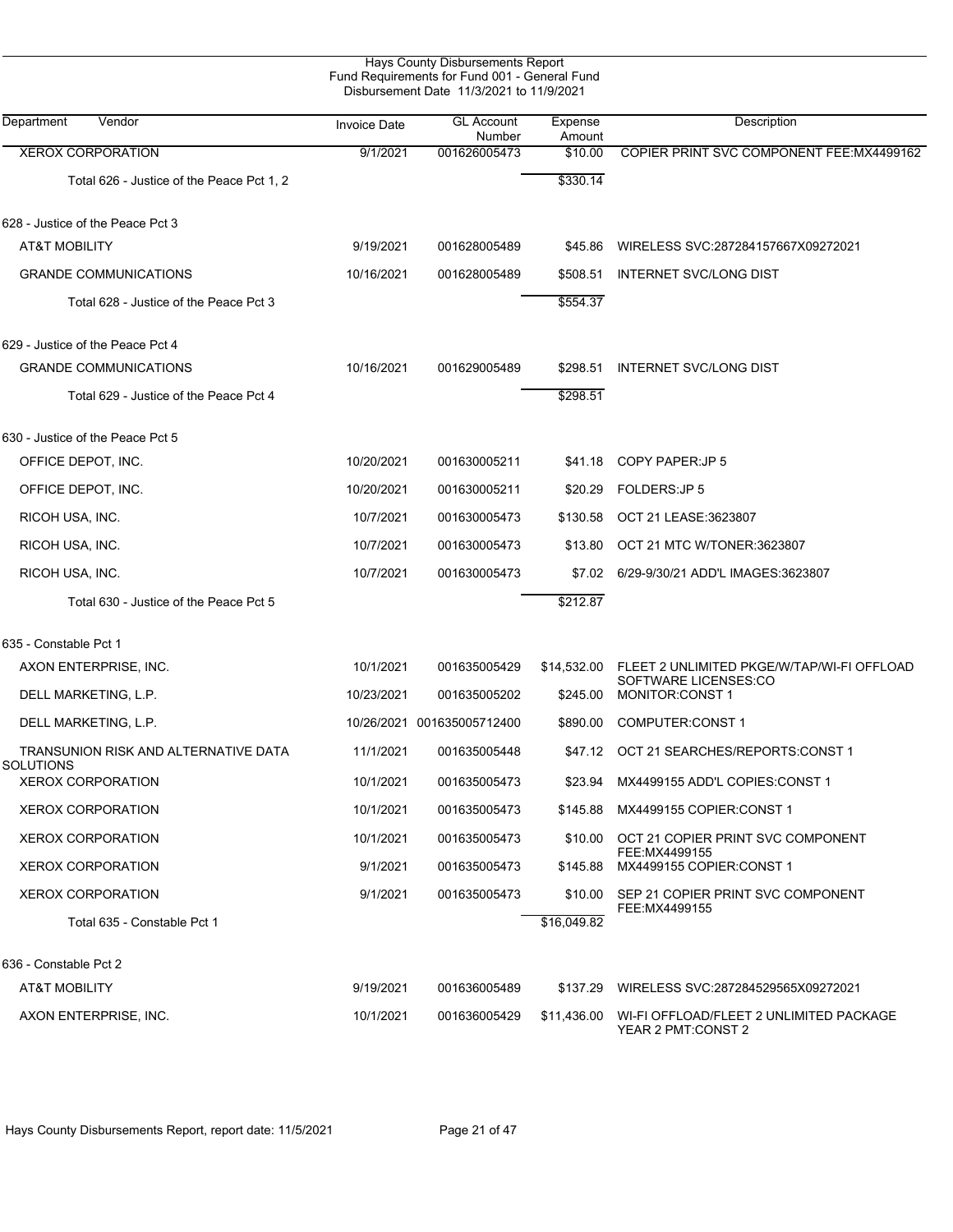| <b>Hays County Disbursements Report</b><br>Fund Requirements for Fund 001 - General Fund<br>Disbursement Date 11/3/2021 to 11/9/2021 |              |                             |                   |                                                                  |  |  |  |
|--------------------------------------------------------------------------------------------------------------------------------------|--------------|-----------------------------|-------------------|------------------------------------------------------------------|--|--|--|
| Department<br>Vendor                                                                                                                 | Invoice Date | <b>GL Account</b><br>Number | Expense<br>Amount | Description                                                      |  |  |  |
| <b>ENTERPRISE FM TRUST</b>                                                                                                           | 10/5/2021    | 001636005475                | \$3,618.88        | OCT 21 VEH LEASES: CONST 2                                       |  |  |  |
| <b>FUELMAN</b>                                                                                                                       | 10/25/2021   | 001636005271                | \$258.93          | <b>FUEL:CONST 2</b>                                              |  |  |  |
| <b>FUELMAN</b>                                                                                                                       | 10/25/2021   | 001636005271                | \$1,803.91        | FUEL:CONST 2                                                     |  |  |  |
| <b>GRANDE COMMUNICATIONS</b>                                                                                                         | 10/16/2021   | 001636005489                | \$397.63          | <b>INTERNET SVC/LONG DIST</b>                                    |  |  |  |
| LOWER COLORADO RIVER AUTHORITY                                                                                                       | 10/6/2021    | 001636005471                | \$299.15          | SEP 21 RADIO SVC:CONST 2                                         |  |  |  |
| TRANSUNION RISK AND ALTERNATIVE DATA<br><b>SOLUTIONS</b>                                                                             | 11/1/2021    | 001636005448                | \$47.12           | OCT 21 SEARCHES/REPORTS: CONST 2                                 |  |  |  |
| TRANSUNION RISK AND ALTERNATIVE DATA<br><b>SOLUTIONS</b>                                                                             | 10/1/2021    | 001636005448                | \$20.54           | SEP 21 SEARCHES/REPORTS: CONST 2                                 |  |  |  |
| TRANSUNION RISK AND ALTERNATIVE DATA<br><b>SOLUTIONS</b>                                                                             | 9/1/2021     | 001636005448                | \$68.20           | AUG 21 SEARCHES/REPORTS:CONST 2                                  |  |  |  |
| <b>WELLS FARGO VENDOR</b>                                                                                                            | 10/7/2021    | 001636005473                | \$70.39           | OCT 21 LEASE: 292291                                             |  |  |  |
| <b>WELLS FARGO VENDOR</b>                                                                                                            | 10/7/2021    | 001636005473                | \$40.36           | OCT 21 MTC W/TONER:292291                                        |  |  |  |
| Total 636 - Constable Pct 2                                                                                                          |              |                             | \$18,198.40       |                                                                  |  |  |  |
| 637 - Constable Pct 3                                                                                                                |              |                             |                   |                                                                  |  |  |  |
| AXON ENTERPRISE, INC.                                                                                                                | 10/1/2021    | 001637005429                | \$12,384.00       | FLEET 2 UNLIMITED PACKAGE YEAR 2                                 |  |  |  |
| AXON ENTERPRISE, INC.                                                                                                                | 10/1/2021    | 001637005429                | \$600.00          | PMT/SOFTWARE LICENSE:CONST 3<br>FLEET 2 UNLIMITED PACKAGE YEAR 2 |  |  |  |
| DELL MARKETING, L.P.                                                                                                                 |              | 10/23/2021 001637005712400  | \$890.00          | PMT/SOFTWARE LICENSE:CONST 3<br>COMPUTER:CONST 3                 |  |  |  |
| GALLS, LLC                                                                                                                           | 10/19/2021   | 001637005474                | \$93.16           | UNIFORM SHIRTS/EMBROIDERY: KALEY GASSMAN                         |  |  |  |
| GALLS, LLC                                                                                                                           | 10/19/2021   | 001637005474                | (\$79.98)         | RETRUN UNIFORM SHIRTS: KALEY GASSMAN                             |  |  |  |
| GALLS, LLC                                                                                                                           | 10/27/2021   | 001637005474                | \$107.00          | UNIFORM STAR BADGE PATCHES: CONST 3                              |  |  |  |
| TRANSUNION RISK AND ALTERNATIVE DATA<br><b>SOLUTIONS</b>                                                                             | 11/1/2021    | 001637005448                | \$47.12           | OCT 21 SEARCHES/REPORTS:CONST 3                                  |  |  |  |
| Total 637 - Constable Pct 3                                                                                                          |              |                             | \$14,041.30       |                                                                  |  |  |  |
| 638 - Constable Pct 4                                                                                                                |              |                             |                   |                                                                  |  |  |  |
| <b>AUSTIN EXTREME GRAPHICS</b>                                                                                                       | 4/23/2021    | 001638005413                |                   | \$998.22 VEHICLE GRAPHICS/INSTALLATION:CONST 2                   |  |  |  |
| Total 638 - Constable Pct 4                                                                                                          |              |                             | \$998.22          |                                                                  |  |  |  |
| 639 - Constable Pct 5                                                                                                                |              |                             |                   |                                                                  |  |  |  |
| AXON ENTERPRISE, INC.                                                                                                                | 10/1/2021    | 001639005429                | \$1,548.00        | FLEET 2 UNLIMITED PACKAGE YEAR 2                                 |  |  |  |
| AXON ENTERPRISE, INC.                                                                                                                | 10/1/2021    | 001639005429                | \$600.00          | PMT/SOFTWARE LICENSE:CONST 5<br>FLEET 2 UNLIMITED PACKAGE YEAR 2 |  |  |  |
| AXON ENTERPRISE, INC.                                                                                                                | 10/1/2021    | 001639005429                | \$7,740.00        | PMT/SOFTWARE LICENSE:CONST 5<br>FLEET 2 UNLIMITED PACKAGE YEAR 2 |  |  |  |
| DELL MARKETING, L.P.                                                                                                                 |              | 10/22/2021 001639005712400  | \$2,670.00        | PMT/SOFTWARE LICENSE:CONST 5<br><b>COMPUTERS:CONST 5</b>         |  |  |  |
| DELL MARKETING, L.P.                                                                                                                 | 10/27/2021   | 001639005429                |                   | \$68.04 ADOBE PRO LICENSE: CONST 5                               |  |  |  |
| GT DISTRIBUTORS, INC.                                                                                                                | 10/20/2021   | 001639005206                |                   | \$329.92 SIGHTS/RED DOT/SWIVEL-PUSH BUTTON/SLING                 |  |  |  |
| OFFICE DEPOT, INC.                                                                                                                   | 10/16/2021   | 001639005211                | \$6.09            | <b>MOUNTS:CONST 5</b><br>INK REFILL/PAPER TRIMMER:CONST 5        |  |  |  |
| OFFICE DEPOT, INC.                                                                                                                   | 10/16/2021   | 001639005211                | \$33.91           | INK REFILL/PAPER TRIMMER:CONST 5                                 |  |  |  |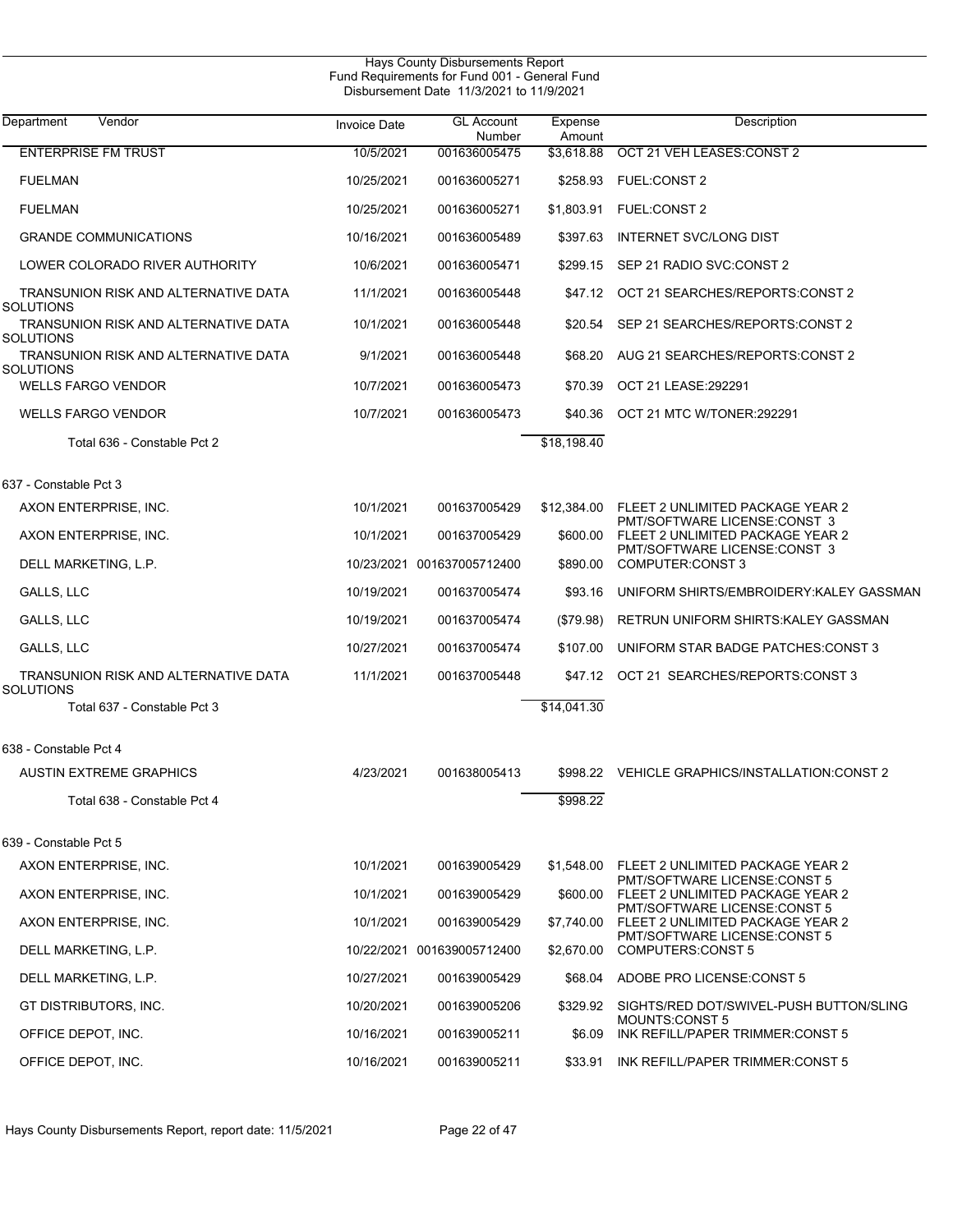| Hays County Disbursements Report              |  |
|-----------------------------------------------|--|
| Fund Requirements for Fund 001 - General Fund |  |
| Disbursement Date 11/3/2021 to 11/9/2021      |  |

| <b>Department</b><br>Vendor                       | <b>Invoice Date</b> | <b>GL Account</b><br>Number | Expense<br>Amount | Description                                                   |
|---------------------------------------------------|---------------------|-----------------------------|-------------------|---------------------------------------------------------------|
| OFFICE DEPOT, INC.                                | 10/18/2021          | 001639005211                | \$83.24           | <b>DESK CALENDARS/MOVING TAPE/SHEET</b><br>PROTECTORS:CONST 5 |
| REPUBLIC OF TEXAS SAFETY EQUIPMENT, INC.          | 10/21/2021          | 001639005206                | \$139.95          | NIGHTSTICK:CONST 5                                            |
| TRANSUNION RISK AND ALTERNATIVE DATA<br>SOLUTIONS | 11/1/2021           | 001639005448                | \$47.12           | OCT 21 SEARCHES/REPORTS:CONST 5                               |
| <b>XEROX CORPORATION</b>                          | 9/1/2021            | 001639005412                | \$6.34            | PRINTER SUPPLY FEE: CNBCM360Y1                                |
| <b>XEROX CORPORATION</b>                          | 9/1/2021            | 001639005412                | \$6.05            | PRINTER SVC FEE:CNBCM360Y1                                    |
| <b>XEROX CORPORATION</b>                          | 9/1/2021            | 001639005473                | \$19.52           | MX4499156 ADD'L COPIES:CONST 5                                |
| <b>XEROX CORPORATION</b>                          | 9/1/2021            | 001639005473                | \$141.74          | MX4499156 COPIER:CONST 5                                      |
| <b>XEROX CORPORATION</b>                          | 10/1/2021           | 001639005412                | \$6.05            | PRINTER SVC FEE:CNBCM360Y1                                    |
| <b>XEROX CORPORATION</b>                          | 10/1/2021           | 001639005473                | \$25.67           | MX4499156 ADD'L COPIES: CONST 5                               |
| <b>XEROX CORPORATION</b>                          | 10/1/2021           | 001639005473                | \$141.74          | MX4499156 COPIER:CONST 5                                      |
| <b>XEROX CORPORATION</b>                          | 10/1/2021           | 001639005473                | \$10.00           | OCT 21 COPIER PRINT SVC COMPONENT                             |
| <b>XEROX CORPORATION</b>                          | 10/1/2021           | 001639005412                | \$6.33            | FEE: MX4499156<br>PRINTER SVC/SUPPLY FEES: CNBCM360Y1         |
| <b>XEROX CORPORATION</b>                          | 9/1/2021            | 001639005473                | \$10.00           | SEP 21 COPIER PRINT SVC COMPONENT                             |
| Total 639 - Constable Pct 5                       |                     |                             | \$13,639.71       | FEE: MX4499156                                                |
| 645 - Countywide                                  |                     |                             |                   |                                                               |
| BARTON PUBLICATIONS, INC.                         | 10/27/2021          | 001645005462                | \$8.00            | PUB NOT: ROLLING OAKS REPLAT                                  |
| <b>BARTON PUBLICATIONS, INC.</b>                  | 10/20/2021          | 001645005462                | \$31.50           | PUB NOT: ROLLING OAKS REPLAT                                  |
| <b>BARTON PUBLICATIONS, INC.</b>                  | 10/20/2021          | 001645005462                | \$8.00            | PUB NOT: ROLLING OAKS REPLAT                                  |
| <b>BARTON PUBLICATIONS, INC.</b>                  | 10/27/2021          | 001645005462                | \$31.50           | PUB NOT: ROLLING OAKS REPLAT                                  |
| SAN MARCOS DAILY RECORD                           | 8/30/2021           | 001645005462                | \$29.40           | PUB NOT:COURT REPORTER'S SALARY                               |
| SAN MARCOS DAILY RECORD                           | 8/30/2021           | 001645005462                | \$289.50          | PUB NOT PROPERTY TAX                                          |
| SAN MARCOS DAILY RECORD                           | 8/30/2021           | 001645005462                | \$303.00          | PUB NOTICE: SALARIES/BUDGET                                   |
| Total 645 - Countywide                            |                     |                             | \$700.90          |                                                               |
|                                                   |                     |                             |                   |                                                               |
| 650 - Dept of Public Safety<br><b>SPRINT</b>      | 10/7/2021           | 001650005489                |                   | \$303.81 WIRELESS SVC.DPS-THP                                 |
| Total 650 - Dept of Public Safety                 |                     |                             | \$303.81          |                                                               |
|                                                   |                     |                             |                   |                                                               |
| 651 - Dept of Public Safety - L&W                 |                     |                             |                   |                                                               |
| CTC GUNWORKS, LLC                                 | 9/29/2021           | 001651005206                |                   | \$760.00 P320/9MM/21RD MAGAZINES:DPS-L&W                      |
| Total 651 - Dept of Public Safety - L&W           |                     |                             | \$760.00          |                                                               |
| 655 - Election Administration                     |                     |                             |                   |                                                               |
| ANDERSON, JENNIFER                                | 10/14/2021          | 001655005446                |                   | \$91.97 REIMB FOR FUEL FOR RENTAL TRUCK: ELEC                 |
| LONGHORN CAR-TRUCK RENTAL                         | 10/14/2021          | 001655005446                |                   | \$108.67 TRUCK RENTAL:ELEC                                    |
|                                                   |                     |                             |                   |                                                               |

Hays County Disbursements Report, report date: 11/5/2021 Page 23 of 47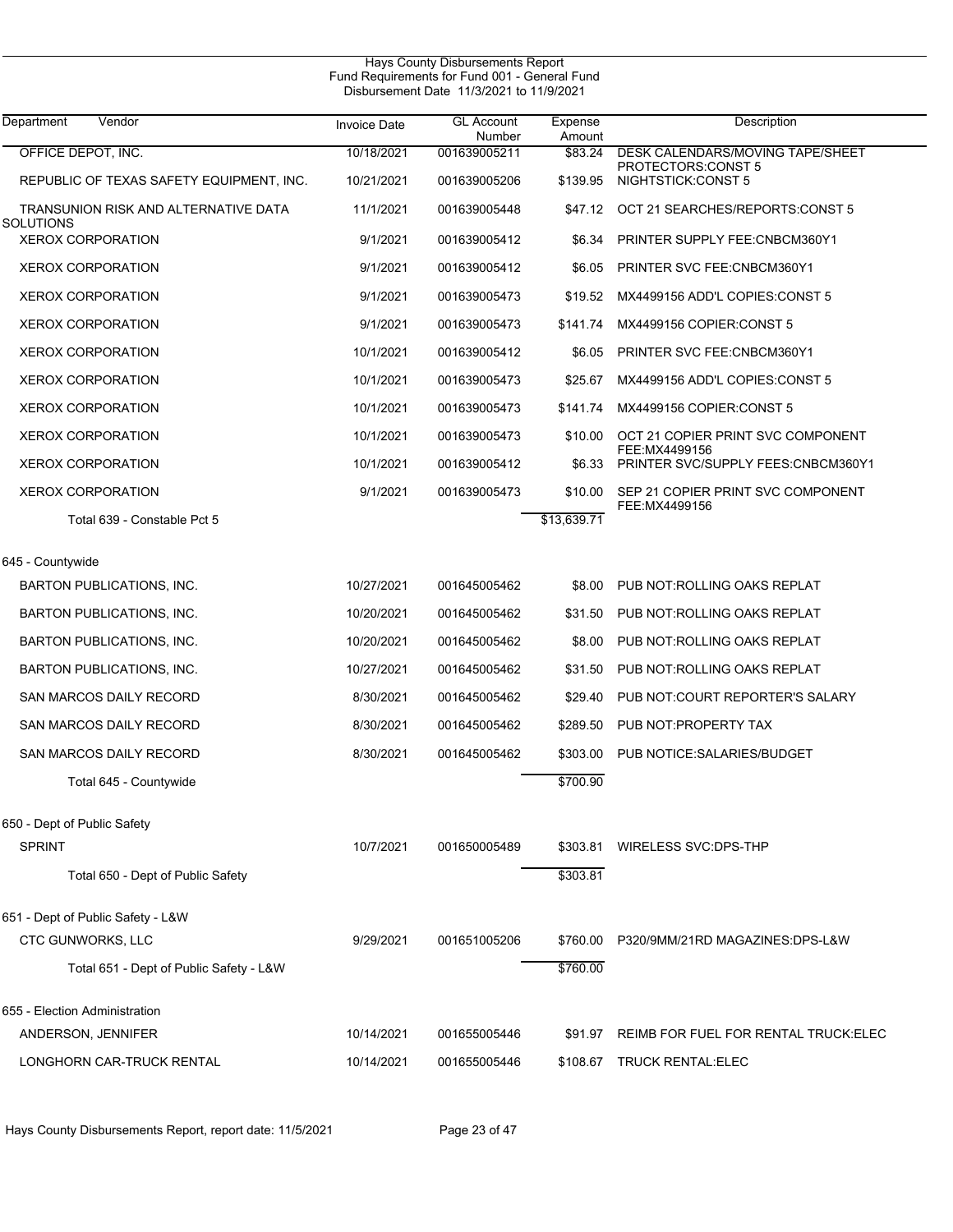| <b>Hays County Disbursements Report</b><br>Fund Requirements for Fund 001 - General Fund<br>Disbursement Date 11/3/2021 to 11/9/2021 |              |                             |                   |                                                                         |  |
|--------------------------------------------------------------------------------------------------------------------------------------|--------------|-----------------------------|-------------------|-------------------------------------------------------------------------|--|
| Department<br>Vendor                                                                                                                 | Invoice Date | <b>GL Account</b><br>Number | Expense<br>Amount | Description                                                             |  |
| <b>TEXAS ASSN OF ELECTIONS ADMINISTRATORS</b>                                                                                        | 10/6/2021    | 001655005302                | \$100.00          | <b>MBR DUES MARTHA ROSE</b>                                             |  |
| TEXAS ASSN OF ELECTIONS ADMINISTRATORS                                                                                               | 10/6/2021    | 001655005302                | \$100.00          | <b>MBR DUES:NAOMI YBARRA</b>                                            |  |
| TEXAS ASSN OF ELECTIONS ADMINISTRATORS                                                                                               | 10/6/2021    | 001655005302                | \$100.00          | <b>MBR DUES: VIRGINIA FLORES</b>                                        |  |
| TEXAS ASSN OF ELECTIONS ADMINISTRATORS                                                                                               | 10/6/2021    | 001655005302                | \$100.00          | MBR DUES: CLIFF ORMISTON                                                |  |
| TEXAS ASSN OF ELECTIONS ADMINISTRATORS                                                                                               | 10/6/2021    | 001655005302                | \$100.00          | <b>MBR DUES: KRISTEN THOMAS</b>                                         |  |
| TEXAS ASSN OF ELECTIONS ADMINISTRATORS                                                                                               | 10/6/2021    | 001655005302                | \$100.00          | MBR DUES: MELISSA JORDAN                                                |  |
| Total 655 - Election Administration                                                                                                  |              |                             | \$800.64          |                                                                         |  |
| 656 - Office of Emergency Services                                                                                                   |              |                             |                   |                                                                         |  |
| ACTIVE911, INC.                                                                                                                      | 10/20/2021   | 001656005302                | \$70.00           | SUBSCRIPTION FOR EMERGENCY                                              |  |
| AMAZON CAPITAL SERVICES                                                                                                              | 10/14/2021   | 001656005202                | \$658.00          | <b>NOTIFICATIONS: EMER SVCS</b><br>PRINTERS: EMER SVCS                  |  |
| AMAZON CAPITAL SERVICES                                                                                                              | 10/24/2021   | 001656005202                | \$111.92          | USB CABLES/ERASABLE WALL CALENDAR: EMER                                 |  |
| AMAZON CAPITAL SERVICES                                                                                                              | 10/24/2021   | 001656005211                | \$20.90           | <b>SVCS</b><br>USB CABLES/ERASABLE WALL CALENDAR: EMER                  |  |
| AMAZON CAPITAL SERVICES                                                                                                              | 10/24/2021   | 001656005474                | \$145.00          | <b>SVCS</b><br>UNIFORM BOOTS/BACKPACKS: AUSTIN                          |  |
| AMAZON CAPITAL SERVICES                                                                                                              |              | 9/29/2021 001656983135301   |                   | <b>NELAN/THOMAS BROWDER</b><br>\$97.22 COFFEE/GATORADE:FOR CERT TRAILER |  |
| <b>CARD SERVICE CENTER</b>                                                                                                           | 11/2/2021    | 001656005429                | \$276.00          | ANNUAL WEBSITE HOSTING EMER SVCS                                        |  |
| <b>CHALK LINE</b>                                                                                                                    | 10/7/2021    | 001656005461                | \$57.75           | PREPAREDNESS FAIR PARTICIPANT                                           |  |
| FIRE SAFETY TECHNICAL SERVICES LLC                                                                                                   | 10/4/2021    | 001656005429                | \$4,800.00        | <b>NOTICES: EMER SVCS</b><br>FIRE INSPECTION 360/PERMIT/INSPECTION      |  |
| HALFF ASSOCIATES, INC.                                                                                                               |              | 10/12/2021 001656005718700  | \$2,527.00        | SOFTWARE:EMER SVCS<br><b>FLOOD RESPONSE VIEWER EMER SVCS</b>            |  |
| LOWE'S, INC.                                                                                                                         | 10/19/2021   | 001656005201                | \$9.18            | LAQUER/PRIMER: EMER SVCS                                                |  |
| LOWE'S, INC.                                                                                                                         |              | 10/20/2021 001656983135201  | \$14.24           | TOTES:CERT                                                              |  |
| LOWER COLORADO RIVER AUTHORITY                                                                                                       | 9/27/2021    | 001656005201                | \$1,128.60        | <b>HANDHELD RADIOS: EMER SVCS</b>                                       |  |
| OFFICE DEPOT, INC.                                                                                                                   | 10/22/2021   | 001656005201                |                   | \$54.79 PROJECT BOXES:EMER SVCS                                         |  |
| OFFICE DEPOT, INC.                                                                                                                   | 10/22/2021   | 001656005211                | \$11.83           | INDEX CARDS/BOOK RINGS/SHEET<br>PROTECTORS EMER SVCS                    |  |
| RMA TOLL PROCESSING                                                                                                                  | 10/4/2021    | 001656005501                | \$1.00            | TOLL CHGS:EMER SVCS                                                     |  |
| RMA TOLL PROCESSING                                                                                                                  | 10/4/2021    | 001656005501                |                   | \$1.52 TOLL CHGS: EMER SVCS                                             |  |
| TEXAS REGIONAL USERS GROUP                                                                                                           | 11/5/2021    | 001656005551                | \$40.00           | <b>REG FEE: AUSTIN NELAN</b>                                            |  |
| THE POLICE AND SHERIFFS PRESS                                                                                                        | 10/15/2021   | 001656005206                | \$30.00           | SECURE ID CARDS EMER SVCS STAFF                                         |  |
| THE POLICE AND SHERIFFS PRESS                                                                                                        | 10/15/2021   | 001656005206                | \$9.15            | SECURE ID CARDS EMER SVCS STAFF                                         |  |
| THE POLICE AND SHERIFFS PRESS                                                                                                        | 10/15/2021   | 001656005206                | \$45.00           | SECURE ID CARDS EMER SVCS STAFF                                         |  |
| THE POLICE AND SHERIFFS PRESS                                                                                                        | 10/15/2021   | 001656005206                | \$45.00           | SECURE ID CARDS EMER SVCS STAFF                                         |  |
| THE POLICE AND SHERIFFS PRESS                                                                                                        | 10/15/2021   | 001656005206                | \$45.00           | SECURE ID CARDS EMER SVCS STAFF                                         |  |
| ULINE, INC.                                                                                                                          | 10/11/2021   | 001656005211                | \$31.00           | LASER LABELS: EMER SVCS                                                 |  |
| ULINE, INC.                                                                                                                          | 10/11/2021   | 001656005211                | \$11.78           | SHIPPING OF LASER LABELS EMER SVCS                                      |  |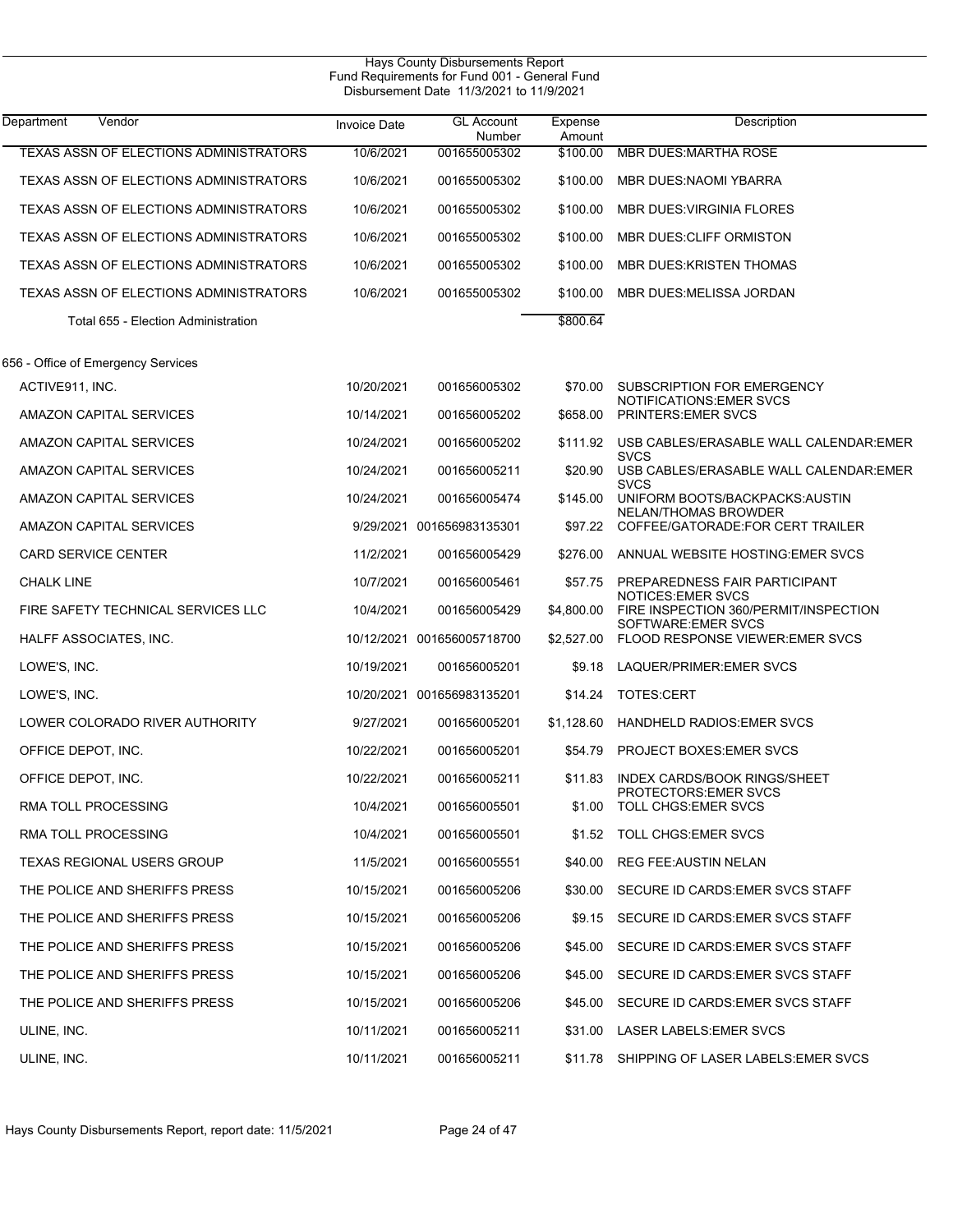|                                          | Fund Requirements for Fund 001 - General Fund | Disbursement Date 11/3/2021 to 11/9/2021 |                   |                                            |
|------------------------------------------|-----------------------------------------------|------------------------------------------|-------------------|--------------------------------------------|
| Vendor<br>Department                     | <b>Invoice Date</b>                           | <b>GL Account</b><br>Number              | Expense<br>Amount | Description                                |
| ULINE, INC.                              | 10/12/2021                                    | 001656005211                             | \$31.00           | <b>LASER LABELS: EMER SVCS</b>             |
| ULINE, INC.                              | 10/12/2021                                    | 001656005211                             | \$11.78           | SHIPPING OF LASER LABELS EMER SVCS         |
| Total 656 - Office of Emergency Services |                                               |                                          | \$10,284.66       |                                            |
| 657 - Development Services               |                                               |                                          |                   |                                            |
| AMAZON CAPITAL SERVICES                  | 10/19/2021                                    | 001657005211                             | \$279.68          | TONER CARTRIDGES DEV SVCS                  |
| AMAZON CAPITAL SERVICES                  | 10/28/2021                                    | 001657005202                             | \$19.99           | LAPTOP SPEAKERS DEV SVCS                   |
| AMAZON CAPITAL SERVICES                  | 10/28/2021                                    | 001657005202                             | \$5.99            | SHIPPING OF LAPTOP SPEAKERS DEV SVCS       |
| AMAZON CAPITAL SERVICES                  | 10/28/2021                                    | 001657005202                             | $(\$5.99)$        | RETURN SHIPPING DEV SVCS                   |
| <b>CARD SERVICE CENTER</b>               | 11/2/2021                                     | 001657005429                             | \$90.00           | DROPBOX: DEV SVCS                          |
| DELL MARKETING, L.P.                     | 10/25/2021                                    | 001657005202                             | \$28.69           | KEYBOARD/MOUSE COMBO:DEV SVCS              |
| Total 657 - Development Services         |                                               |                                          | \$418.36          |                                            |
| 660 - Extension                          |                                               |                                          |                   |                                            |
| <b>BLANKENSHIP, KATE</b>                 | 9/27/2021                                     | 001660005551                             | \$20.00           | REIMB FOR REG FEE: EXT OFC                 |
| OFFICE DEPOT, INC.                       | 10/21/2021                                    | 001660005211                             | \$9.38            | BINDER CLIPS/BINDERS: EXT OFC              |
| OFFICE DEPOT, INC.                       | 10/20/2021                                    | 001660005211                             | \$9.99            | MONTHLY PLANNER: EXT OFC                   |
| OFFICE DEPOT, INC.                       | 10/21/2021                                    | 001660005211                             | \$113.79          | LASERPRINT PAPER: EXT OFC                  |
| Total 660 - Extension                    |                                               |                                          | \$153.16          |                                            |
| 675 - Personal Health                    |                                               |                                          |                   |                                            |
| CENTRAL TEXAS AUTOPSY, PLLC              | 10/28/2021                                    | 001675185432                             |                   | \$2,800.00 L.E.R.-04-30-21                 |
| LEGENDS TRI-COUNTY FUNERAL SERVICES      | 10/29/2021                                    | 001675185432                             | \$395.00          | G.A.M.-10-19-21                            |
| LEGENDS TRI-COUNTY FUNERAL SERVICES      | 10/29/2021                                    | 001675185432                             | \$490.00          | M.H.-10-10-21                              |
| LEGENDS TRI-COUNTY FUNERAL SERVICES      | 10/29/2021                                    | 001675185432                             |                   | \$490.00 S.T.-10-10-21                     |
| TRAVIS COUNTY MEDICAL EXAMINER           | 9/30/2021                                     | 001675185432                             |                   | \$3,335.00 A.C.-05-30-21                   |
| TRAVIS COUNTY MEDICAL EXAMINER           | 9/30/2021                                     | 001675185432                             |                   | \$3,335.00 A.H.-07-25-21                   |
| TRAVIS COUNTY MEDICAL EXAMINER           | 9/30/2021                                     | 001675185432                             | \$6,670.00        | J.C.-04-09-21/S.C.-04-09-21                |
| TRAVIS COUNTY MEDICAL EXAMINER           | 9/30/2021                                     | 001675185432                             |                   | \$6,670.00 B.L.B.-05-29-21/R.B.-05-04-21   |
| Total 675 - Personal Health              |                                               |                                          | \$24,185.00       |                                            |
| 677 - Human Resources                    |                                               |                                          |                   |                                            |
| <b>XEROX CORPORATION</b>                 | 10/1/2021                                     | 001677005473                             | \$3.19            | MX4499020 ADD'L COPIES:HR                  |
| <b>XEROX CORPORATION</b>                 | 10/1/2021                                     | 001677005473                             | \$145.88          | MX4499020 COPIER:HR                        |
| <b>XEROX CORPORATION</b>                 | 10/1/2021                                     | 001677005473                             | \$10.00           | OCT 21 COPIER PRINT SVC COMPONENT          |
| <b>XEROX CORPORATION</b>                 | 9/1/2021                                      | 001677005473                             | \$0.46            | FEE:MX4499020<br>MX4499020 ADD'L COPIES:HR |

Hays County Disbursements Report, report date: 11/5/2021 Page 25 of 47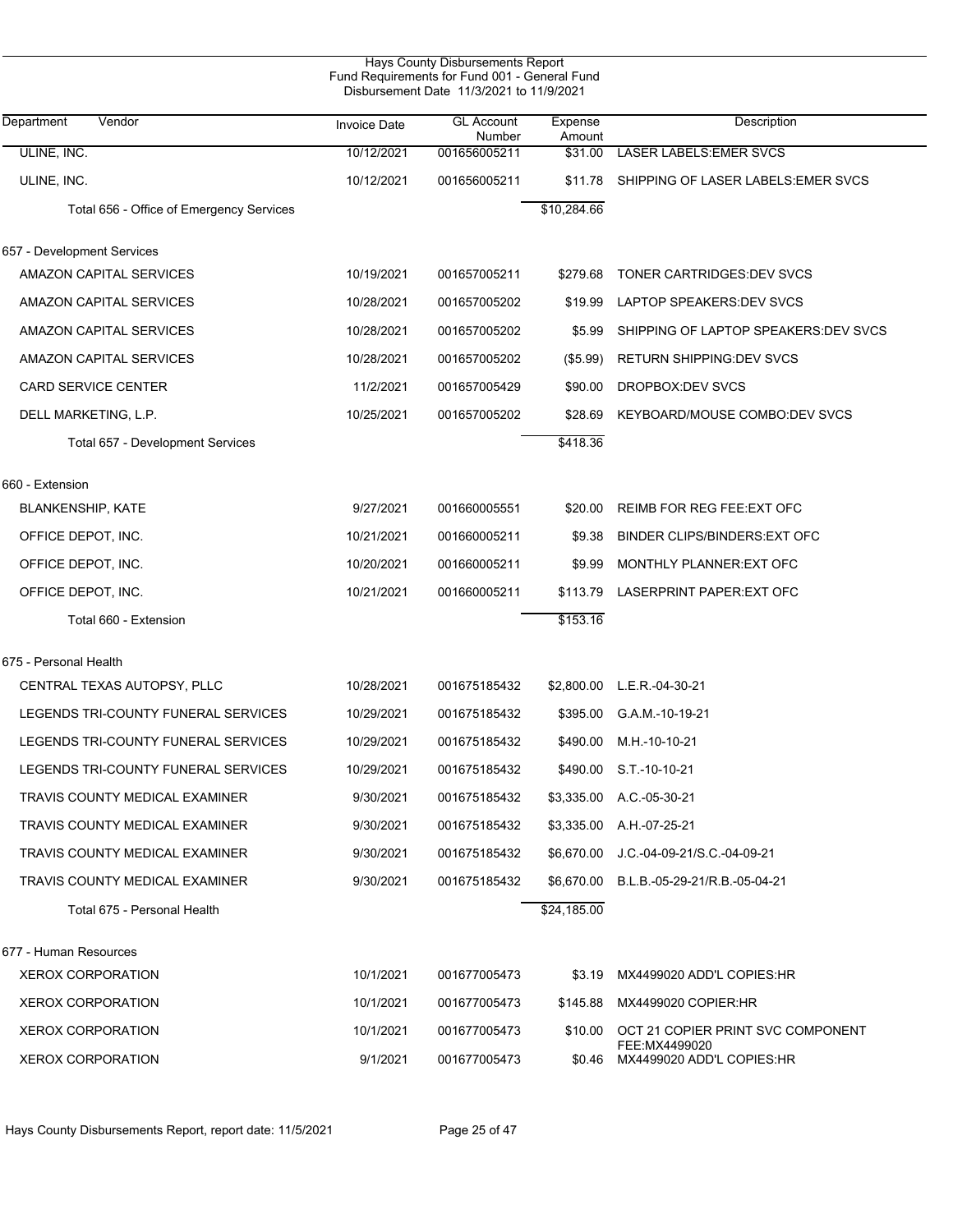| Hays County Disbursements Report<br>Fund Requirements for Fund 001 - General Fund<br>Disbursement Date 11/3/2021 to 11/9/2021 |                     |                             |                   |                                                                |  |
|-------------------------------------------------------------------------------------------------------------------------------|---------------------|-----------------------------|-------------------|----------------------------------------------------------------|--|
| Department<br>Vendor                                                                                                          | <b>Invoice Date</b> | <b>GL Account</b><br>Number | Expense<br>Amount | Description                                                    |  |
| <b>XEROX CORPORATION</b>                                                                                                      | 9/1/2021            | 001677005473                | \$145.88          | MX4499020 COPIER:HR                                            |  |
| <b>XEROX CORPORATION</b>                                                                                                      | 9/1/2021            | 001677005473                | \$10.00           | SEP 21 COPIER PRINT SVC COMPONENT<br>FEE:MX4499020             |  |
| Total 677 - Human Resources                                                                                                   |                     |                             | \$315.41          |                                                                |  |
| 680 - Information Technology                                                                                                  |                     |                             |                   |                                                                |  |
| AMAZON CAPITAL SERVICES                                                                                                       | 10/24/2021          | 001680005211                | \$260.00          | UNIFORM BOOTS/BACKPACKS: AUSTIN<br><b>NELAN/THOMAS BROWDER</b> |  |
| AMAZON CAPITAL SERVICES                                                                                                       | 10/13/2021          | 001680005211                | \$178.50          | MONITOR STANDS: INFO TECH                                      |  |
| <b>AMAZON CAPITAL SERVICES</b>                                                                                                | 10/14/2021          | 001680005202                | \$1,624.75        | HARD DRIVES: INFO TECH                                         |  |
| <b>AMAZON CAPITAL SERVICES</b>                                                                                                | 10/17/2021          | 001680005202                | \$164.99          | UPS BACK-UP/PRINTER: DIST JUDGE                                |  |
| <b>AMAZON CAPITAL SERVICES</b>                                                                                                | 10/17/2021          | 001680005202                | \$329.00          | UPS BACK-UP/PRINTER: DIST JUDGE                                |  |
| <b>AT&amp;T MOBILITY</b>                                                                                                      | 10/19/2021          | 001680005489                | \$5,878.11        | AIR CARDS:287282220913X09272021                                |  |
| DELL MARKETING, L.P.                                                                                                          | 10/20/2021          | 001680005202                | \$21.49           | THIN CLIENT: INFO TECH                                         |  |
| DELL MARKETING, L.P.                                                                                                          | 10/20/2021          | 001680005202                | \$374.77          | THIN CLIENT: INFO TECH                                         |  |
| DELL MARKETING, L.P.                                                                                                          | 10/20/2021          | 001680005202                | \$21.49           | THIN CLIENT: SHER-PSB                                          |  |
| DELL MARKETING, L.P.                                                                                                          | 10/20/2021          | 001680005202                | \$374.77          | THIN CLIENT: SHER-PSB                                          |  |
| DELL MARKETING, L.P.                                                                                                          | 10/21/2021          | 001680005202                | \$245.00          | MONITOR: DIST JUDGE                                            |  |
| DELL MARKETING, L.P.                                                                                                          |                     | 10/13/2021 001680005712400  | \$1,409.71        | COMPUTER:SHER-PSB                                              |  |
| DELL MARKETING, L.P.                                                                                                          |                     | 10/16/2021 001680005712400  | \$1,409.71        | COMPUTER:SHER-PSB                                              |  |
| Total 680 - Information Technology                                                                                            |                     |                             | \$12,292.29       |                                                                |  |
| 686 - Juvenile Probation                                                                                                      |                     |                             |                   |                                                                |  |
| <b>AMAZON CAPITAL SERVICES</b>                                                                                                |                     | 10/8/2021 001686990275391   | \$19.99           | <b>CPCBPG THERMOMETER: JUV PROB</b>                            |  |
| <b>AMAZON CAPITAL SERVICES</b>                                                                                                |                     | 10/8/2021 001686990275391   | \$5.99            | CPCBPG SHIPPING OF THERMOMETER: JUV PROB                       |  |
| AMAZON CAPITAL SERVICES                                                                                                       |                     | 10/8/2021 001686990275391   |                   | (\$5.99) CPCBPG RETURN SHIPPING: JUV PROB                      |  |
| AT&T MOBILITY                                                                                                                 | 10/2/2021           | 001686005489                |                   | \$103.27 CPCBPG WIRELESS SVC:287025248275X10102021             |  |
| <b>BROCKMAN, BROOKE</b>                                                                                                       |                     | 10/12/2021 001686990275448  | \$125.00          | PPARPS CRISIS DIVERSION: JUV PROB                              |  |
| <b>ENTERPRISE FM TRUST</b>                                                                                                    | 10/5/2021           | 001686005475                | \$810.80          | DS OCT 21 VEH LEASES/TOLL CHGS/MTC                             |  |
| <b>ENTERPRISE FM TRUST</b>                                                                                                    | 10/5/2021           | 001686005501                | \$3.85            | FEES: JUV PROB<br>DS OCT 21 VEH LEASES/TOLL CHGS/MTC           |  |
| <b>ENTERPRISE FM TRUST</b>                                                                                                    | 10/5/2021           | 001686005413                | \$91.10           | FEES: JUV PROB<br>DS OCT 21 VEH LEASES/TOLL CHGS/MTC           |  |
| <b>FUELMAN</b>                                                                                                                |                     | 10/25/2021 001686990275271  | \$41.75           | <b>FEES: JUV PROB</b><br><b>CPCBPG FUEL: JUV PROB</b>          |  |
| <b>FUELMAN</b>                                                                                                                |                     | 10/25/2021 001686990275271  |                   | \$170.40 CPCBPG FUEL:JUV PROB                                  |  |
| <b>FUELMAN</b>                                                                                                                | 10/25/2021          | 001686005271                | \$152.43          | DS FUEL: JUV PROB                                              |  |
| <b>FUELMAN</b>                                                                                                                | 10/25/2021          | 001686005271                | \$305.01          | DS FUEL: JUV PROB                                              |  |
| <b>GRANDE COMMUNICATIONS</b>                                                                                                  | 10/27/2021          | 001686005489                | \$338.26          | CI INTERNET SVC/LONG DIST                                      |  |
| LOWE'S, INC.                                                                                                                  | 10/15/2021          | 001686005360                | \$28.49           | YS CORDLESS SCREWDRIVER/EXTENSION<br>CORD: JUV PROB            |  |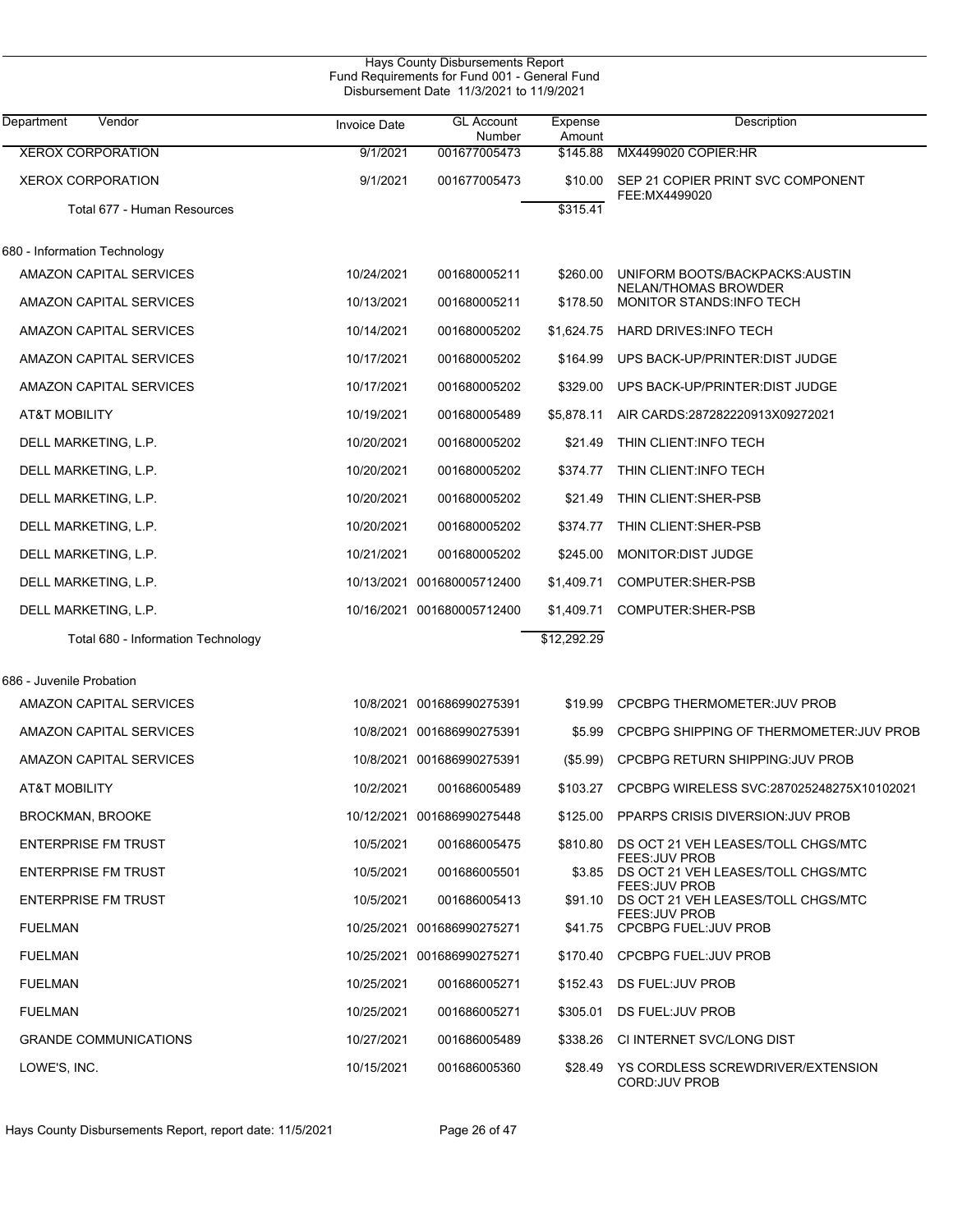| Hays County Disbursements Report<br>Fund Requirements for Fund 001 - General Fund<br>Disbursement Date 11/3/2021 to 11/9/2021 |                     |                             |                   |                                                             |  |  |
|-------------------------------------------------------------------------------------------------------------------------------|---------------------|-----------------------------|-------------------|-------------------------------------------------------------|--|--|
| Department<br>Vendor                                                                                                          | <b>Invoice Date</b> | <b>GL Account</b><br>Number | Expense<br>Amount | Description                                                 |  |  |
| LOWE'S, INC.                                                                                                                  | 10/15/2021          | 001686005360                | \$9.48            | YS CORDLESS SCREWDRIVER/EXTENSION                           |  |  |
| OFFICE DEPOT, INC.                                                                                                            | 10/18/2021          | 001686005211                | \$94.16           | CORD: JUV PROB<br>CI COPY PAPER/PENS: JUV PROB              |  |  |
| OFFICE DEPOT, INC.                                                                                                            | 10/18/2021          | 001686005211                | \$94.92           | CI COPY PAPER/PENS: JUV PROB                                |  |  |
| OFFICE DEPOT, INC.                                                                                                            | 10/19/2021          | 001686005211                | \$34.09           | CI FOLDERS: JUV PROB                                        |  |  |
| OFFICE DEPOT, INC.                                                                                                            | 9/29/2021           | 001686005211                | \$71.99           | CI PRINTER STAND: JUV PROB                                  |  |  |
| OFFICE DEPOT, INC.                                                                                                            | 9/28/2021           | 001686005211                | (\$71.99)         | CI RETURN PRINTER STAND: JUV PROB                           |  |  |
| PEARSON VUE                                                                                                                   |                     | 10/18/2021 001686990275448  | \$145.00          | <b>GED SERVICES: JUV PROB</b>                               |  |  |
| POWER HAUS EQUIPMENT                                                                                                          | 10/21/2021          | 001686005360                | \$455.99          | YS TELESCOPIC PRUNER: JUV PROB                              |  |  |
| RECOVERY HEALTHCARE CORP.                                                                                                     |                     | 9/30/2021 001686990275448   | \$445.00          | CPCBPG SEP 21 TRACKING/INSURANCE: JUV PROB                  |  |  |
| <b>XEROX CORPORATION</b>                                                                                                      | 9/1/2021            | 001686005473                | \$10.00           | CI SEP 21 COPIER PRINT SVC COMPONENT<br>FEE: MX4499149      |  |  |
| <b>XEROX CORPORATION</b>                                                                                                      | 10/1/2021           | 001686005473                | \$141.74          | CI MX4499149 COPIER: JUV PROB                               |  |  |
| <b>XEROX CORPORATION</b>                                                                                                      | 10/1/2021           | 001686005473                | \$3.74            | CI MX4499149 COPIER: JUV PROB                               |  |  |
| <b>XEROX CORPORATION</b>                                                                                                      | 10/1/2021           | 001686005473                | \$10.00           | CI SEP 21 COPIER PRINT SVC COMPONENT<br>FEE:MX4499149       |  |  |
| <b>XEROX CORPORATION</b>                                                                                                      | 9/1/2021            | 001686005473                | \$12.59           | CI MX4499149 ADD'L COPIES: JUV PROB                         |  |  |
| <b>XEROX CORPORATION</b>                                                                                                      | 9/1/2021            | 001686005473                | \$141.74          | CI MX4499149 COPIER: JUV PROB                               |  |  |
| Total 686 - Juvenile Probation                                                                                                |                     |                             | \$3,788.80        |                                                             |  |  |
| 695 - Building Maintenance                                                                                                    |                     |                             |                   |                                                             |  |  |
| AAMS, LLC                                                                                                                     | 11/1/2021           | 001695005451                | \$75.00           | <b>SERVICE CALL:PCT 5</b>                                   |  |  |
| ALVAREZ, HENRY                                                                                                                | 10/28/2021          | 001695005391                | \$10.21           | <b>REIMB FOR FINGERPRINTING:MTC</b>                         |  |  |
| BECKWITH ELECTRONIC SYSTEMS, LLC                                                                                              | 10/29/2021          | 001695005451                | \$345.00          | REPAIRS ON CRESTON DEVICE: DIST CT                          |  |  |
| BECKWITH ELECTRONIC SYSTEMS, LLC                                                                                              | 10/29/2021          | 001695005451                | \$55.00           | <b>REPAIRS ON CRESTON DEVICE: DIST CT</b>                   |  |  |
| <b>CARD SERVICE CENTER</b>                                                                                                    | 10/29/2021          | 001695005474                | \$266.99          | SAFETY BOOTS: CHRIS DEICHMANN/HENRY                         |  |  |
| CENTERPOINT ENERGY RESOURCES CORP.                                                                                            |                     | 10/28/2021 001695005480260  | \$131.21          | <b>ALVAREZ</b><br><b>GAS SVC:GOVT CTR</b>                   |  |  |
| CENTERPOINT ENERGY RESOURCES CORP.                                                                                            |                     | 10/28/2021 001695005480110  |                   | \$44.46 GAS SVC CTHS                                        |  |  |
| <b>CENTURYLINK</b>                                                                                                            |                     | 10/25/2021 001695005480110  | \$85.59           | ALARM LINES:CTHS                                            |  |  |
| <b>CENTURYLINK</b>                                                                                                            |                     | 10/25/2021 001695005480260  | \$373.40          | ALARM LINES:GOVT CTR                                        |  |  |
| <b>CENTURYLINK</b>                                                                                                            |                     | 10/25/2021 001695005480190  |                   | \$36.31 ALARM LINES DEV SVCS                                |  |  |
| CITY OF SAN MARCOS                                                                                                            |                     | 11/1/2021 001695005480290   | \$261.48          | ELEC SVC:0000900057                                         |  |  |
| <b>CT ELECTRIC</b>                                                                                                            | 10/27/2021          | 001695005201                | \$345.00          | REMOVE OLD TIME CLOCK/REPLACE WITH NEW<br>TIME CLOCK: PHLTH |  |  |
| <b>CT ELECTRIC</b>                                                                                                            | 10/20/2021          | 001695005451                | \$18.00           | INSTALL QUAD RECEPTACLE LAW LIB                             |  |  |
| <b>CT ELECTRIC</b>                                                                                                            | 10/20/2021          | 001695005451                |                   | \$990.00 REPAIR TRASH COMPACTOR MTC                         |  |  |
| <b>CT ELECTRIC</b>                                                                                                            | 10/20/2021          | 001695005451                | \$699.43          | REPAIR TRASH COMPACTOR:MTC                                  |  |  |
| <b>CT ELECTRIC</b>                                                                                                            | 10/20/2021          | 001695005451                |                   | \$220.00 REPLACE GFCI: GOVT CTR                             |  |  |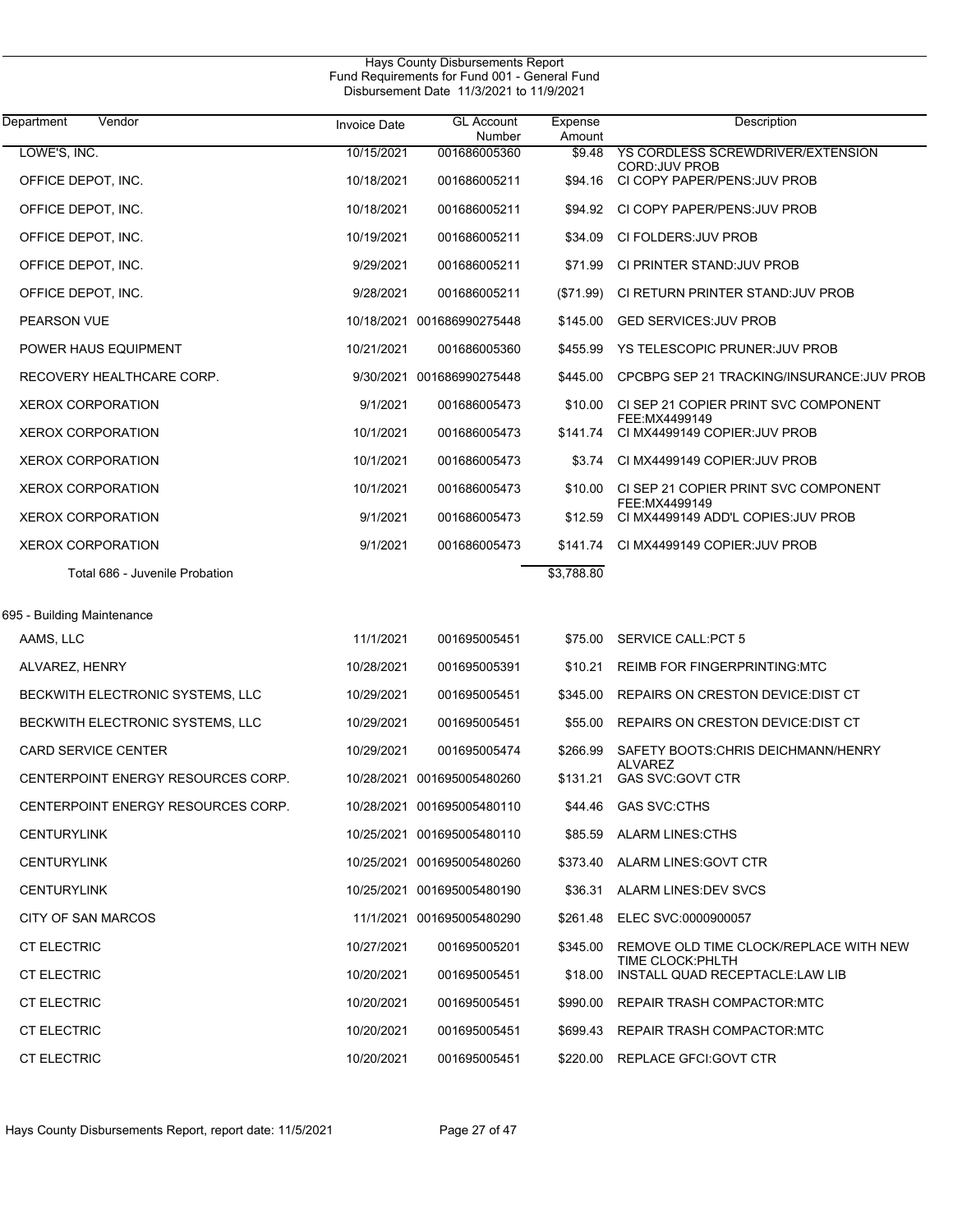| Department<br>Vendor                          | <b>Invoice Date</b> | <b>GL Account</b><br>Number | Expense<br>Amount | Description                                                  |
|-----------------------------------------------|---------------------|-----------------------------|-------------------|--------------------------------------------------------------|
| <b>CT ELECTRIC</b>                            | 10/20/2021          | 001695005451                | \$34.23           | REPLACE GFCI: GOVT CTR                                       |
| <b>CT ELECTRIC</b>                            | 10/20/2021          | 001695005451                | \$220.00          | REPLACE TIMECLOCK: PCT 2                                     |
| <b>CT ELECTRIC</b>                            | 10/20/2021          | 001695005451                | \$220.00          | INSTALL QUAD RECEPTACLE:LAW LIB                              |
| <b>CT ELECTRIC</b>                            | 10/20/2021          | 001695005451                | \$165.59          | REPLACE TIMECLOCK: PCT 2                                     |
| DRIPPING SPRINGS WATER SUPPLY                 |                     | 10/28/2021 001695005480160  | \$94.05           | <b>WATER SVC:PCT 4</b>                                       |
| CORPORATION<br><b>FRONTIER COMMUNICATIONS</b> |                     | 10/25/2021 001695005480160  | \$188.90          | <b>ALARM LINES: PCT 4</b>                                    |
| HAYS COUNTY TAX ASSESSOR COLLECTOR            | 8/31/2021           | 001695005413                | \$7.50            | STATE INSPECTION FEE:MTC                                     |
| HOME DEPOT CREDIT SERVICES                    | 10/22/2021          | 001695005201                | \$87.60           | SOCKET DRIVER ADAPTER SET/RATCHET                            |
| HOME DEPOT CREDIT SERVICES                    | 10/29/2021          | 001695005207                |                   | STRAP/STEP BIT:MTC<br>\$10.72 BLANK KEYS:MTC                 |
| HOME DEPOT CREDIT SERVICES                    | 10/13/2021          | 001695005207                | \$149.23          | COUPLINGS/ELBOWS/STEEL SCRAPER/D                             |
| HOME DEPOT CREDIT SERVICES                    | 10/22/2021          | 001695005207                | \$58.77           | <b>BATTERIES:MTC</b><br>PAINT/ADHESIVE/SCREWS/LED LIGHTS:MTC |
| HOME DEPOT CREDIT SERVICES                    | 10/22/2021          | 001695005207                | \$194.88          | PAINT/ADHESIVE/SCREWS/LED LIGHTS:MTC                         |
| J.L. ICE, LLC                                 |                     | 10/19/2021 001695005480260  | \$60.00           | <b>ICE:GOVT CTR</b>                                          |
| <b>JM ENGINEERING, LLC</b>                    | 10/28/2021          | 001695005451                | \$9.48            | SERVICE CALL ON RTU-4 GOVT CTR                               |
| JM ENGINEERING, LLC                           | 10/28/2021          | 001695005451                | \$75.00           | SERVICE CALL ON RTU-4 GOVT CTR                               |
| JM ENGINEERING, LLC                           | 10/28/2021          | 001695005451                | \$259.32          | SERVICE CALL ON RTU-4 PCT 4                                  |
| JM ENGINEERING, LLC                           | 10/28/2021          | 001695005451                | \$75.00           | SERVICE CALL ON RTU-4 PCT 4                                  |
| JM ENGINEERING, LLC                           | 10/28/2021          | 001695005451                | \$233.98          | SERVICE CALL ON RTU-1: GOVT CTR                              |
| JM ENGINEERING, LLC                           | 10/13/2021          | 001695005451                | \$674.90          | REPLACE COMPRESSOR/CONTACTORS:CTHS                           |
| JM ENGINEERING, LLC                           | 10/22/2021          | 001695005451                | \$1,426.26        | REPLACE CRANK CASE HEATERS ON RTU 5:GOVT<br>CTR              |
| <b>JM ENGINEERING, LLC</b>                    | 10/22/2021          | 001695005451                | \$250.25          | REPLACE CRANK CASE HEATERS ON RTU 5:GOVT<br>CTR              |
| JM ENGINEERING, LLC                           | 10/22/2021          | 001695005451                | \$75.00           | REPLACE CRANK CASE HEATERS ON RTU 5:GOVT<br>CTR              |
| <b>JM ENGINEERING, LLC</b>                    | 10/22/2021          | 001695005451                | \$345.76          | REPLACE CONTACTORS ON RTU 4: GOVT CTR                        |
| <b>JM ENGINEERING, LLC</b>                    | 8/20/2021           | 001695005451                | \$8,770.64        | <b>BIANNUAL PREVENTATIVE MAINTENANCE: GOVT</b><br>CTR        |
| JM ENGINEERING, LLC                           | 10/22/2021          | 001695005451                | \$75.00           | REPLACE CONTACTORS ON RTU 4: GOVT CTR                        |
| <b>JM ENGINEERING, LLC</b>                    | 10/22/2021          | 001695005451                |                   | \$2,161.00 REPLACE COMPRESSOR ON RTU 3:GOVT CTR              |
| JM ENGINEERING, LLC                           | 10/22/2021          | 001695005451                | \$2,270.08        | REPLACE COMPRESSOR ON RTU 3: GOVT CTR                        |
| JM ENGINEERING, LLC                           | 10/22/2021          | 001695005451                | \$75.00           | REPLACE COMPRESSOR ON RTU 3: GOVT CTR                        |
| JM ENGINEERING, LLC                           | 10/20/2021          | 001695005451                | \$605.08          | REPLACE CONTACTORS ON RTU 6: GOVT CTR                        |
| JM ENGINEERING, LLC                           | 10/13/2021          | 001695005451                | \$75.00           | REPLACE COMPRESSOR/CONTACTORS:CTHS                           |
| JM ENGINEERING, LLC                           | 10/20/2021          | 001695005451                | \$75.00           | REPLACE CONTACTORS ON RTU 6: GOVT CTR                        |
| JM ENGINEERING, LLC                           | 10/29/2021          | 001695005451                | \$2,074.56        | TROUBLESHOOT RTU-4:GOVT CTR                                  |
| JM ENGINEERING, LLC                           | 10/29/2021          | 001695005451                | \$85.61           | TROUBLESHOOT RTU-4:GOVT CTR                                  |
| JM ENGINEERING, LLC                           | 10/29/2021          | 001695005451                | \$75.00           | TROUBLESHOOT RTU-4:GOVT CTR                                  |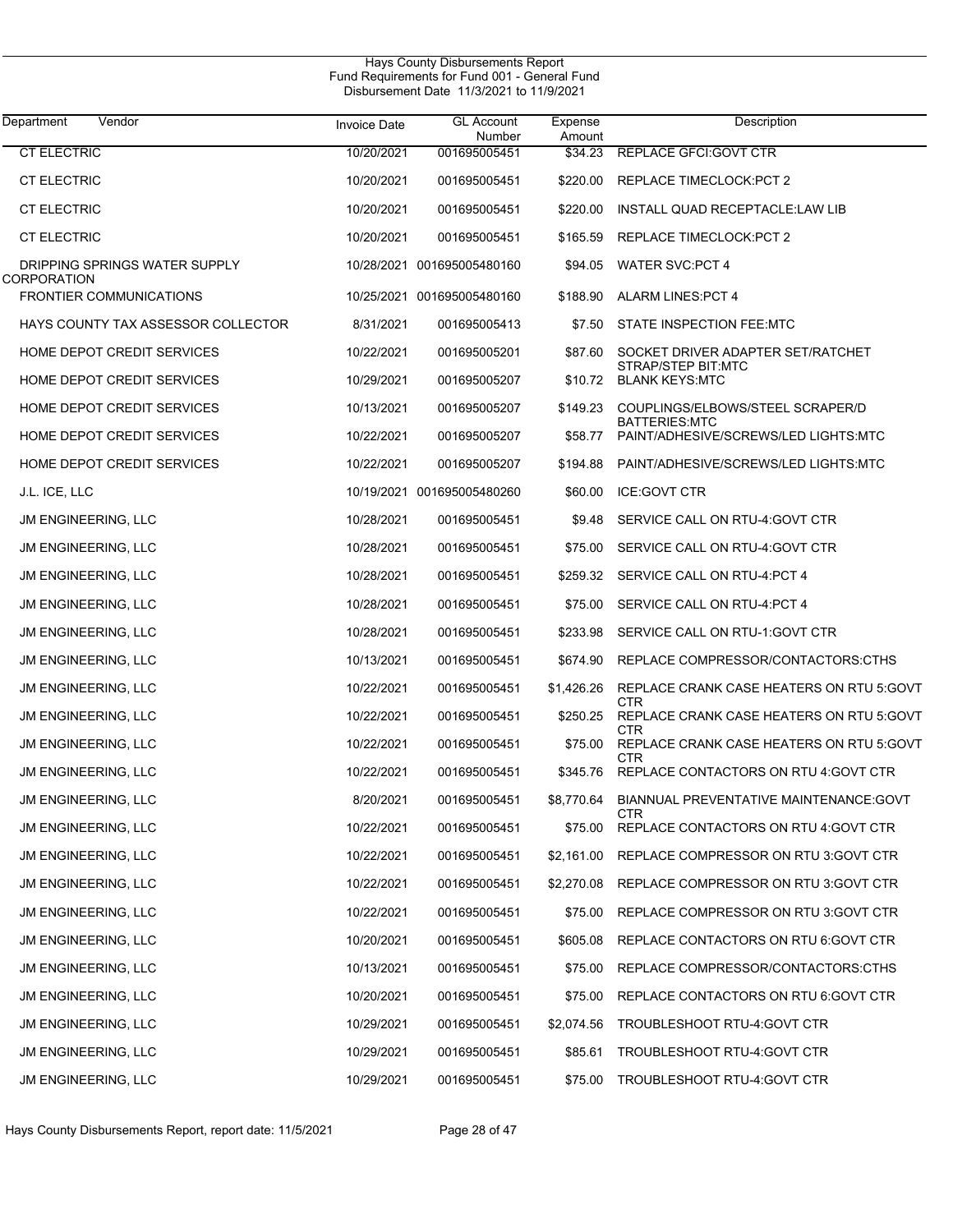|                                       |                     | Hays County Disbursements Report<br>Fund Requirements for Fund 001 - General Fund<br>Disbursement Date 11/3/2021 to 11/9/2021 |                   |                                                  |  |  |
|---------------------------------------|---------------------|-------------------------------------------------------------------------------------------------------------------------------|-------------------|--------------------------------------------------|--|--|
| Vendor<br>Department                  | <b>Invoice Date</b> | <b>GL Account</b><br>Number                                                                                                   | Expense<br>Amount | Description                                      |  |  |
| JM ENGINEERING, LLC                   | 10/28/2021          | 001695005451                                                                                                                  | \$1.426.26        | SERVICE CALL ON RTU-1: GOVT CTR                  |  |  |
| JM ENGINEERING, LLC                   | 10/22/2021          | 001695005451                                                                                                                  | \$275.18          | REPLACE CONTACTORS ON RTU 4: GOVT CTR            |  |  |
| <b>JM ENGINEERING, LLC</b>            | 10/28/2021          | 001695005451                                                                                                                  | \$75.00           | SERVICE CALL ON RTU-1: GOVT CTR                  |  |  |
| <b>JM ENGINEERING, LLC</b>            | 10/28/2021          | 001695005451                                                                                                                  | \$691.52          | SERVICE CALL ON RTU-8:GOVT CTR                   |  |  |
| <b>JM ENGINEERING, LLC</b>            | 10/28/2021          | 001695005451                                                                                                                  | \$233.98          | SERVICE CALL ON RTU-8: GOVT CTR                  |  |  |
| <b>JM ENGINEERING, LLC</b>            | 10/28/2021          | 001695005451                                                                                                                  | \$75.00           | SERVICE CALL ON RTU-8:GOVT CTR                   |  |  |
| <b>JM ENGINEERING, LLC</b>            | 10/28/2021          | 001695005451                                                                                                                  | \$259.32          | SERVICE CALL ON RTU-4: GOVT CTR                  |  |  |
| <b>JM ENGINEERING, LLC</b>            | 10/20/2021          | 001695005451                                                                                                                  | \$233.95          | REPLACE CONTACTORS ON RTU 6.GOVT CTR             |  |  |
| <b>JM ENGINEERING, LLC</b>            | 10/13/2021          | 001695005451                                                                                                                  | \$2,345.40        | REPLACE COMPRESSOR/CONTACTORS:CTHS               |  |  |
| <b>JM ENGINEERING, LLC</b>            | 10/13/2021          | 001695005451                                                                                                                  | \$1,296.60        | REPLACE COMPRESSOR/CONTACTORS:CTHS               |  |  |
| <b>JM ENGINEERING, LLC</b>            | 10/13/2021          | 001695005451                                                                                                                  | \$480.00          | REPLACE COMPRESSOR/CONTACTORS:CTHS               |  |  |
| KONE, INC.                            | 10/14/2021          | 001695005451                                                                                                                  | \$431.71          | REPAIR #1 ELEVATOR: GOVT CTR                     |  |  |
| LOWE'S, INC.                          | 10/20/2021          | 001695005207                                                                                                                  | \$56.99           | <b>TUBING CUTTER:MTC</b>                         |  |  |
| LOWE'S, INC.                          | 10/21/2021          | 001695005207                                                                                                                  | \$58.16           | FUSE PULLER/KEY TAGS/CABLE TIES/LABEL            |  |  |
| LOWE'S, INC.                          | 10/5/2021           | 001695005207                                                                                                                  | \$121.47          | <b>MAKER:MTC</b><br>STEEL EDGING/FLEA KILLER:MTC |  |  |
| LOWE'S, INC.                          | 10/7/2021           | 001695005207                                                                                                                  | \$87.36           | COUPLINGS/ELBOWS/2X3X96 STUDS/FENCE              |  |  |
| LOWE'S, INC.                          | 10/15/2021          | 001695005207                                                                                                                  | \$156.60          | PICKETS/PVC PIPE:MTC<br>MISC SUPPLIES:MTC        |  |  |
| MAXWELL SPECIAL UTILITY DISTRICT      |                     | 10/29/2021 001695005480050                                                                                                    | \$32.42           | WATER SVC:DPS-L&W                                |  |  |
| <b>MCCOY'S BUILDING SUPPLY</b>        | 10/21/2021          | 001695005207                                                                                                                  | \$36.73           | ADHESIVE/NIFTY NABBERS:MTC                       |  |  |
| <b>MCCOY'S BUILDING SUPPLY</b>        | 10/16/2021          | 001695005207                                                                                                                  | \$24.73           | <b>FENCE PAINT/BRUSH:MTC</b>                     |  |  |
| MOORE SUPPLY COMPANY                  | 10/21/2021          | 001695005207                                                                                                                  | \$449.18          | MISC SUPPLIES: MTC                               |  |  |
| MOORE SUPPLY COMPANY                  | 10/21/2021          | 001695005207                                                                                                                  | (\$8.98)          | DISC ON MISC SUPPLIES: MTC                       |  |  |
| MOORE SUPPLY COMPANY                  | 10/20/2021          | 001695005207                                                                                                                  | \$156.41          | FLUSH VALVE/SPUD W/BRASS NUTS:MTC                |  |  |
| MOORE SUPPLY COMPANY                  | 10/20/2021          | 001695005207                                                                                                                  | (\$3.13)          | DISC ON FLUSH VALVE/SPUD W/BRASS NUTS:MTC        |  |  |
| PBS OF TEXAS                          | 11/1/2021           | 001695005456                                                                                                                  | \$20,144.15       | NOV 21 JANITORIAL SVCS:CO WIDE                   |  |  |
| PEDERNALES ELECTRIC COOPERATIVE, INC. |                     | 10/26/2021 001695005480120                                                                                                    | \$998.39          | <b>ELEC SVC:420171</b>                           |  |  |
| PEDERNALES ELECTRIC COOPERATIVE, INC. |                     | 10/26/2021 001695005480240                                                                                                    | \$140.20          | ELEC SVC:363648/611253                           |  |  |
| POWER HAUS EQUIPMENT                  | 10/26/2021          | 001695005411                                                                                                                  | \$139.09          | <b>REPAIR LAWNMOWER MTC</b>                      |  |  |
| POWER HAUS EQUIPMENT                  | 10/27/2021          | 001695005207                                                                                                                  | \$42.29           | <b>SAW CHAINS:MTC</b>                            |  |  |
| POWER HAUS EQUIPMENT                  | 10/14/2021          | 001695005411                                                                                                                  | \$12.99           | <b>REPAIR LAWN TRIMMER:MTC</b>                   |  |  |
| POWER HAUS EQUIPMENT                  | 10/14/2021          | 001695005411                                                                                                                  | \$3.00            | REPAIR LAWN TRIMMER:MTC                          |  |  |
| POWER HAUS EQUIPMENT                  | 10/14/2021          | 001695005411                                                                                                                  | \$107.49          | <b>REPAIR LAWN TRIMMER:MTC</b>                   |  |  |
| POWER HAUS EQUIPMENT                  | 10/27/2021          | 001695005411                                                                                                                  | \$396.61          | REPAIR ECHO POLE PRUNER:MTC                      |  |  |

POWER HAUS EQUIPMENT 10/27/2021 001695005411 \$97.50 REPAIR ECHO POLE PRUNER:MTC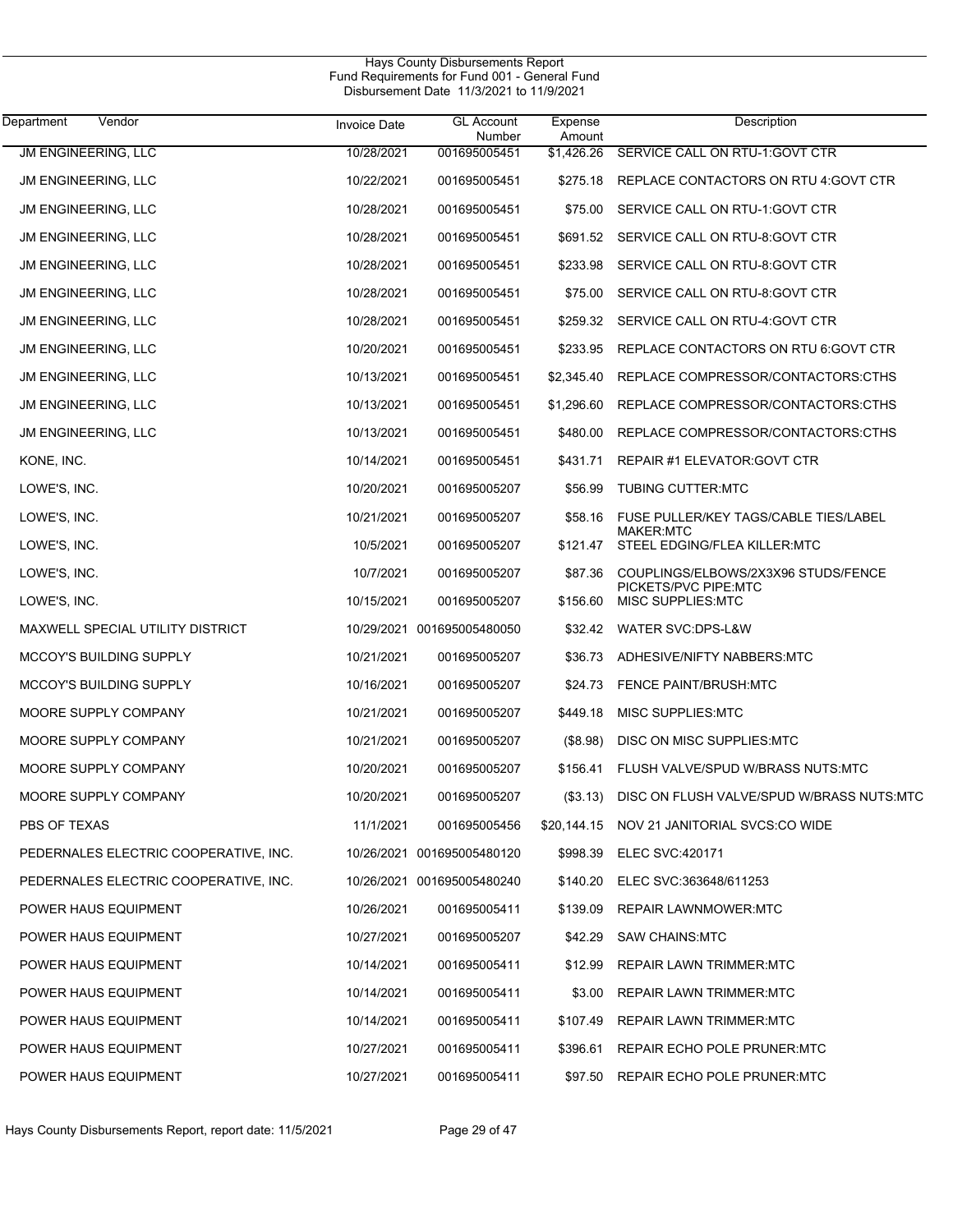| Department                 | Vendor                            | <b>Invoice Date</b> | <b>GL Account</b><br>Number | Expense<br>Amount | Description                                                                   |
|----------------------------|-----------------------------------|---------------------|-----------------------------|-------------------|-------------------------------------------------------------------------------|
|                            | POWER HAUS EQUIPMENT              | 10/27/2021          | 001695005411                | \$3.00            | REPAIR ECHO POLE PRUNER: MTC                                                  |
|                            | POWER HAUS EQUIPMENT              | 10/14/2021          | 001695005411                | \$90.00           | <b>REPAIR LAWN TRIMMER:MTC</b>                                                |
|                            | POWER HAUS EQUIPMENT              | 10/26/2021          | 001695005411                | \$135.00          | <b>REPAIR LAWNMOWER:MTC</b>                                                   |
|                            | POWER HAUS EQUIPMENT              | 10/26/2021          | 001695005411                | \$3.00            | <b>REPAIR LAWNMOWER:MTC</b>                                                   |
|                            | RICK'S LOCK & KEY SERVICE, INC.   | 10/19/2021          | 001695005207                | \$96.00           | DUPLICATE KEYS/CYLINDER REKEY:MTC                                             |
|                            | SHERWIN-WILLIAMS CO.              | 10/28/2021          | 001695005207                | \$92.99           | PAINT/HANDY PAINT TRAY:MTC                                                    |
| SI MECHANICAL, LLC         |                                   | 10/7/2021           | 001695005451                | \$2,463.73        | REPLACE HOT WATER RECIRCULATION                                               |
| <b>TEXAN LANDSCAPE</b>     |                                   | 10/31/2021          | 001695005455                | \$495.00          | PUMP:MTC<br>OCT 21 LANDSCAPING SERVICE:PSB                                    |
| <b>TEXAN LANDSCAPE</b>     |                                   | 10/31/2021          | 001695005455                | \$525.00          | OCT 21 LANDSCAPING SERVICE:CTHS                                               |
| <b>TEXAN LANDSCAPE</b>     |                                   | 10/31/2021          | 001695005455                | \$1,400.00        | OCT 21 LANDSCAPING SERVICE: GOVT CTR                                          |
| TEXAS QEI, LLC             |                                   | 10/14/2021          | 001695005451                | \$220.00          | ANNUAL HYDRO INSPECTION MTC                                                   |
|                            | THAD ZIEGLER GLASS, LTD.          | 10/28/2021          | 001695005207                | \$367.58          | <b>TEMPERED GLASS:MTC</b>                                                     |
| TRIPLE S FEED              |                                   | 10/22/2021          | 001695005207                | \$315.80          | <b>GRASS/WEED KILLER:MTC</b>                                                  |
|                            | WASTE CONNECTIONS LONE STAR, INC. | 11/1/2021           | 001695005452                |                   | \$90.86 TRASH SVC:PCT 4                                                       |
|                            | WAUKESHA-PEARCE INDUSTRIES, LLC   | 10/21/2021          | 001695005451                | \$945.00          | AFTER HOURS TRANSFER TEST/PROGRAM                                             |
|                            | WAUKESHA-PEARCE INDUSTRIES, LLC   | 10/21/2021          | 001695005451                |                   | <b>EXERCISE CLOCK: GOVT CTR</b><br>\$147.50 AFTER HOURS TRANSFER TEST/PROGRAM |
|                            | WAUKESHA-PEARCE INDUSTRIES, LLC   | 10/21/2021          | 001695005451                |                   | <b>EXERCISE CLOCK: GOVT CTR</b><br>\$37.30 AFTER HOURS TRANSFER TEST/PROGRAM  |
|                            | WAUKESHA-PEARCE INDUSTRIES, LLC   | 10/21/2021          | 001695005451                |                   | <b>EXERCISE CLOCK: GOVT CTR</b><br>\$189.00 AFTER HOURS TRANSFER TEST/PROGRAM |
|                            | WAUKESHA-PEARCE INDUSTRIES, LLC   | 10/21/2021          | 001695005451                |                   | <b>EXERCISE CLOCK: GOVT CTR</b><br>\$37.30 AFTER HOURS TRANSFER TEST/PROGRAM  |
|                            | WIMBERLEY ACE HARDWARE            | 10/20/2021          | 001695005207                |                   | <b>EXERCISE CLOCK: GOVT CTR</b><br>\$28.79 RUBBER CEMENT/DEADBOLT:MTC         |
|                            | WIMBERLEY ACE HARDWARE            | 10/20/2021          | 001695005207                | \$5.93            | RUBBER CEMENT/DEADBOLT:MTC                                                    |
|                            | WIMBERLEY WATER SUPPLY            |                     | 10/29/2021 001695005480180  | \$27.43           | WATER SVC TRANS STA                                                           |
|                            | WIMBERLEY WATER SUPPLY            |                     | 10/29/2021 001695005480170  | \$82.11           | <b>WATER SVC:PCT 3</b>                                                        |
|                            | Total 695 - Building Maintenance  |                     |                             | \$64,087.36       |                                                                               |
| 700 - Parks Administration |                                   |                     |                             |                   |                                                                               |
|                            | AMAZON CAPITAL SERVICES           | 10/22/2021          | 001700005474                | (S7.89)           | DISC ON UNIFORM PANTS: KATHERINE STURDIVANT                                   |
|                            | AMAZON CAPITAL SERVICES           | 10/22/2021          | 001700005413                | \$208.99          | TRUCK BED UNLOADER: PARKS                                                     |
|                            | AMAZON CAPITAL SERVICES           | 10/11/2021          | 001700005201                | \$175.97          | UTV COVERS:PARKS                                                              |
|                            | AMAZON CAPITAL SERVICES           | 10/22/2021          | 001700005474                | \$89.98           | UNIFORM PANTS: KATHERINE STURDIVANT                                           |
|                            | AMAZON CAPITAL SERVICES           | 10/22/2021          | 001700005474                | \$39.99           | UNIFORM PANTS: KATHERINE STURDIVANT                                           |
|                            | AMAZON CAPITAL SERVICES           | 10/22/2021          | 001700005474                | \$21.63           | UNIFORM PANTS: KATHERINE STURDIVANT                                           |
|                            | CARD SERVICE CENTER               | 11/2/2021           | 001700005551                | \$117.00          | REG FEE:TALON BARTZ                                                           |
| <b>CHECKFRONT</b>          |                                   | 10/1/2021           | 001700005448                | \$7,500.00        | OCT 21-SEP 22 RESERVATION SYSTEM.JWNA                                         |
|                            |                                   |                     |                             |                   |                                                                               |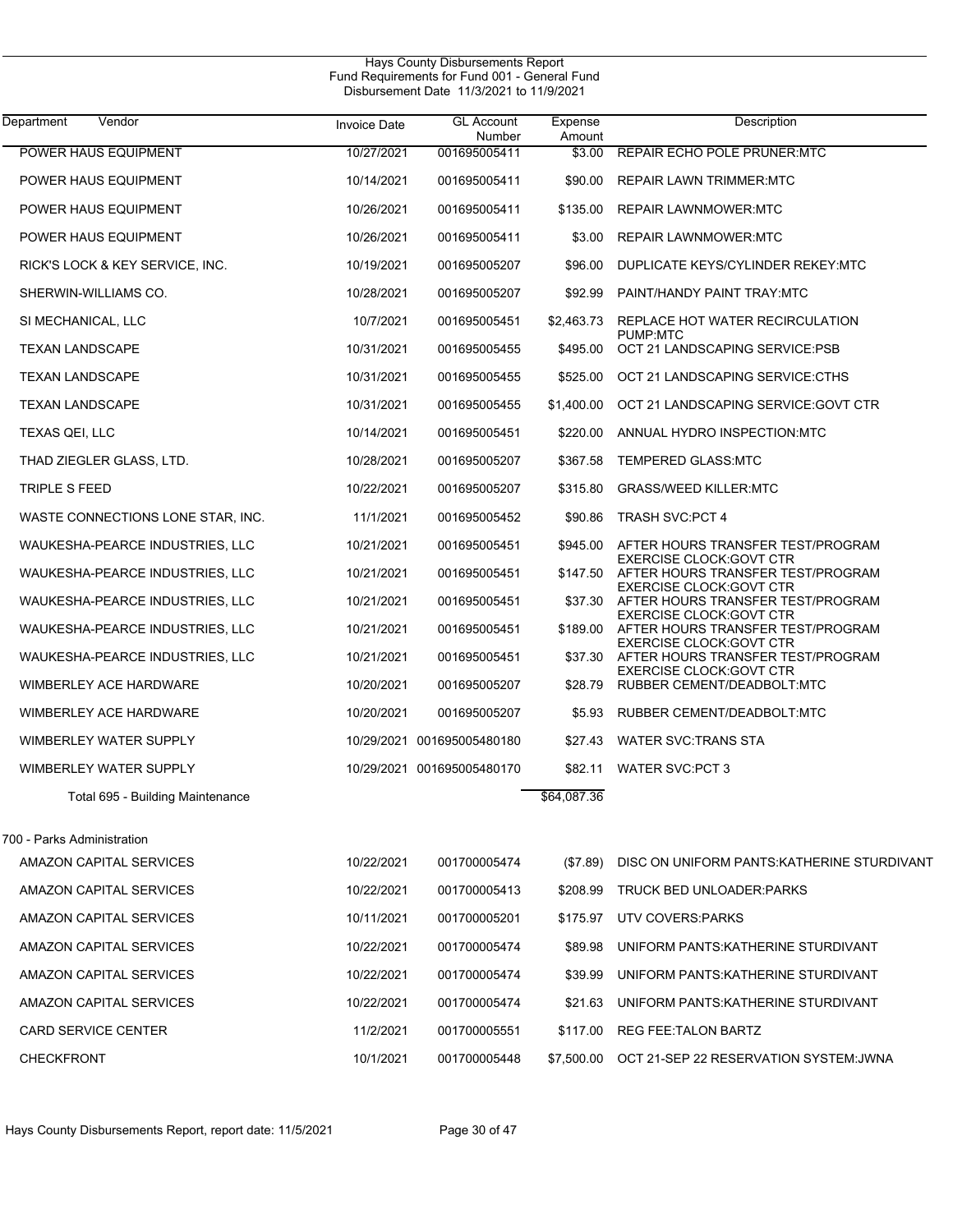| Hays County Disbursements Report<br>Fund Requirements for Fund 001 - General Fund<br>Disbursement Date 11/3/2021 to 11/9/2021 |                     |                             |                   |                                                                |  |  |
|-------------------------------------------------------------------------------------------------------------------------------|---------------------|-----------------------------|-------------------|----------------------------------------------------------------|--|--|
| Department<br>Vendor                                                                                                          | <b>Invoice Date</b> | <b>GL Account</b><br>Number | Expense<br>Amount | Description                                                    |  |  |
| <b>WIMBERLEY ACE HARDWARE</b>                                                                                                 | 10/15/2021          | 001700005201                | \$48.57           | PADLOCKS/NUTS/BOLTS:PARKS                                      |  |  |
| WIMBERLEY ACE HARDWARE                                                                                                        | 10/19/2021          | 001700005201                | \$33.32           | RAIN GAUGES/ENGINE OIL/ANT KILLER: PARKS                       |  |  |
| <b>WIMBERLEY LANDSCAPE SUPPLY</b>                                                                                             | 10/4/2021           | 001700005201                | \$424.58          | DECOMPOSED GRANITE/DELIVERY:PARKS                              |  |  |
| WIMBERLEY LANDSCAPE SUPPLY                                                                                                    | 10/4/2021           | 001700005201                | \$65.00           | DECOMPOSED GRANITE/DELIVERY:PARKS                              |  |  |
| Total 700 - Parks Administration                                                                                              |                     |                             | \$8,717.14        |                                                                |  |  |
| 712 - Co Wide Operations                                                                                                      |                     |                             |                   |                                                                |  |  |
| AMAZON CAPITAL SERVICES                                                                                                       | 10/28/2021          | 001712005211                | (\$9.44)          | RETURN SHIPPING OF PICTURE FRAMES: CWOPS                       |  |  |
| AMAZON CAPITAL SERVICES                                                                                                       | 10/28/2021          | 001712005211                | \$40.98           | PICTURE FRAMES: CWOPS                                          |  |  |
| AMAZON CAPITAL SERVICES                                                                                                       | 10/28/2021          | 001712005211                | \$9.44            | SHIPPING OF PICTURE FRAMES: CWOPS                              |  |  |
| <b>CARD SERVICE CENTER</b>                                                                                                    | 11/2/2021           | 001712005429                | \$195.00          | DROPBOX:CWOPS                                                  |  |  |
| <b>CHECKFRONT</b>                                                                                                             | 10/1/2021           | 001712005429                | \$748.50          | OCT 21-SEP 22 RESERVATION SYSTEM FOR POOL<br><b>CARS:CWOPS</b> |  |  |
| JONES, SAMANTHA                                                                                                               | 10/21/2021          | 001712005429                | \$14.99           | REIMB FOR ZOOM FEES: CWOPS                                     |  |  |
| <b>XEROX CORPORATION</b>                                                                                                      | 10/1/2021           | 001712005473                | \$184.18          | MX1056973 COPIER:CWOPS                                         |  |  |
| <b>XEROX CORPORATION</b>                                                                                                      | 10/1/2021           | 001712005473                | \$10.00           | SEP 21 COPIER PRINT SVC COMPONENT                              |  |  |
| <b>XEROX CORPORATION</b>                                                                                                      | 9/1/2021            | 001712005473                | \$10.00           | FEE:MX1056973<br>AUG 21 COPIER PRINT SVC COMPONENT             |  |  |
| <b>XEROX CORPORATION</b>                                                                                                      | 9/1/2021            | 001712005473                | \$184.18          | FEE:MX1056973<br>MX1056973 COPIER:CWOPS                        |  |  |
| Total 712 - Co Wide Operations                                                                                                |                     |                             | \$1,387.83        |                                                                |  |  |
| 716 - Transfer Stations                                                                                                       |                     |                             |                   |                                                                |  |  |
| <b>CENTRAL WASTE &amp; RECYCLING</b>                                                                                          | 10/25/2021          | 001716005452                | \$425.00          | <b>GLASS RECYCLING: TRANS STA</b>                              |  |  |
| RELIABLE TIRE DISPOSAL                                                                                                        | 10/26/2021          | 001716005301                | \$9.80            | TIRE DISPOSAL: TRANS STA                                       |  |  |
| <b>RELIABLE TIRE DISPOSAL</b>                                                                                                 | 10/26/2021          | 001716005301                | \$88.20           | TIRE DISPOSAL: TRANS STA                                       |  |  |
| Total 716 - Transfer Stations                                                                                                 |                     |                             | \$523.00          |                                                                |  |  |
| 720 - Veteran's Administration                                                                                                |                     |                             |                   |                                                                |  |  |
| A & A AUTOMOTIVE INC                                                                                                          | 9/20/2021           | 001720005413                |                   | \$260.25 REPAIR TO 2008 CHEV UPLANDER:VA                       |  |  |
| A & A AUTOMOTIVE INC                                                                                                          | 9/20/2021           | 001720005413                | \$220.37          | REPAIR TO 2008 CHEV UPLANDER:VA                                |  |  |
| AT&T MOBILITY                                                                                                                 | 10/2/2021           | 001720005489                | \$103.27          | WIRELESS SVC:287025248275X10102021                             |  |  |
| CALIBER HOME LOANS, INC.                                                                                                      |                     | 10/22/2021 001720991365805  | \$2,267.06        | <b>HOPE 4 HAYS COUNTY VETERANS VA</b>                          |  |  |
| CENTERPOINT ENERGY RESOURCES CORP.                                                                                            |                     | 10/15/2021 001720991365805  | \$95.78           | HOPE 4 HAYS COUNTY VETERANS: VA                                |  |  |
| CENTERPOINT ENERGY RESOURCES CORP.                                                                                            |                     | 8/26/2021 001720991365805   | \$1,396.33        | HOPE4 HAYS COUNTY VETERANS VA                                  |  |  |
| <b>CHRYSLER CAPITAL</b>                                                                                                       |                     | 9/21/2021 001720991365805   | \$900.00          | HOPE4 HAYS COUNTY VETERANS: VA                                 |  |  |
| <b>CITY OF KYLE</b>                                                                                                           |                     | 10/15/2021 001720991365805  | \$193.04          | HOPE 4 HAYS COUNTY VETERANS VA                                 |  |  |
| CITY OF SAN MARCOS                                                                                                            |                     | 9/28/2021 001720991365805   | \$393.40          | HOPE4 HAYS COUNTY VETERANS VA                                  |  |  |
| <b>CMG FINANCIAL</b>                                                                                                          |                     | 7/2/2021 001720991365805    |                   | \$2,289.42 HOPE4 HAYS COUNTY VETERANS VA                       |  |  |

Hays County Disbursements Report, report date: 11/5/2021 Page 31 of 47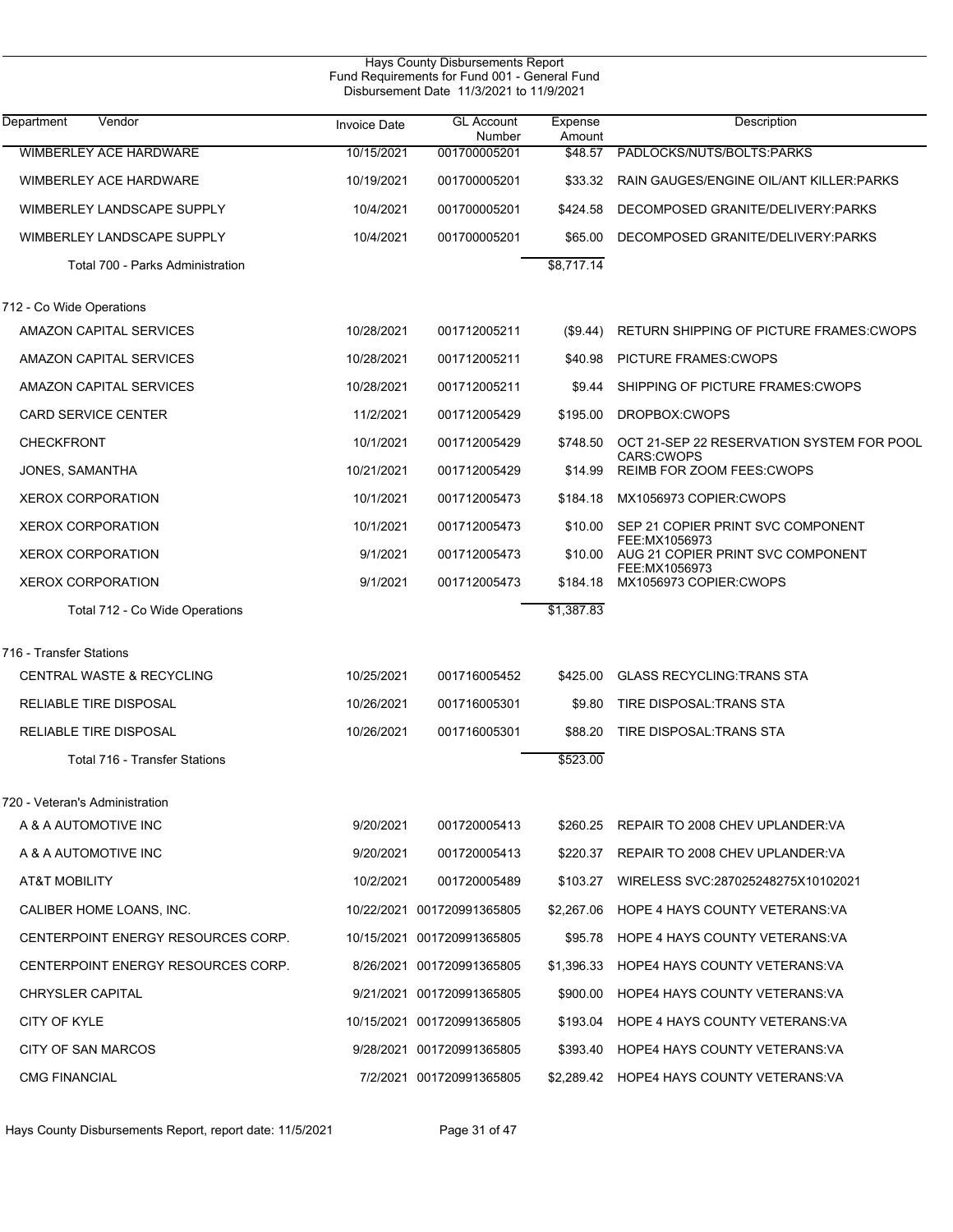| Hays County Disbursements Report<br>Fund Requirements for Fund 001 - General Fund<br>Disbursement Date 11/3/2021 to 11/9/2021 |                     |                             |                   |                                        |  |  |
|-------------------------------------------------------------------------------------------------------------------------------|---------------------|-----------------------------|-------------------|----------------------------------------|--|--|
| Department<br>Vendor                                                                                                          | <b>Invoice Date</b> | <b>GL Account</b><br>Number | Expense<br>Amount | Description                            |  |  |
| DELL MARKETING, L.P.                                                                                                          | 10/23/2021          | 001720005202                | $\sqrt{490.00}$   | <b>MONITORS:VA</b>                     |  |  |
| DELL MARKETING, L.P.                                                                                                          | 10/23/2021          | 001720005712400             | \$890.00          | COMPUTER:VA                            |  |  |
| <b>GRANDE COMMUNICATIONS</b>                                                                                                  | 10/16/2021          | 001720005489                | \$141.22          | <b>INTERNET SVC/LONG DIST</b>          |  |  |
| PEDERNALES ELECTRIC COOPERATIVE, INC.                                                                                         | 8/28/2021           | 001720991365805             |                   | \$127.12 HOPE4 HAYS COUNTY VETERANS VA |  |  |
| PRATHER, JUDE                                                                                                                 | 9/30/2021           | 001720005501                | \$415.52          | <b>REIMB FOR MILEAGE:VA</b>            |  |  |
| <b>T-MOBILE</b>                                                                                                               | 10/15/2021          | 001720991365805             | \$234.67          | HOPE 4 HAYS COUNTY VETERANS VA         |  |  |
| THE LYNDON                                                                                                                    | 7/2/2021            | 001720991365805             | \$1.803.90        | <b>HOPE4 HAYS COUNTY VETERANS VA</b>   |  |  |
| <b>VERIZON WIRELESS</b>                                                                                                       | 9/2/2021            | 001720991365805             | \$631.86          | <b>HOPE4 HAYS COUNTY VETERANS VA</b>   |  |  |
| <b>VERIZON WIRELESS</b>                                                                                                       | 9/15/2021           | 001720991365805             | \$116.01          | <b>HOPE4 HAYS COUNTY VETERANS VA</b>   |  |  |
| Total 720 - Veteran's Administration                                                                                          |                     |                             | \$12,969.22       |                                        |  |  |

Cash Required 001 - General Fund \$1,275,125.50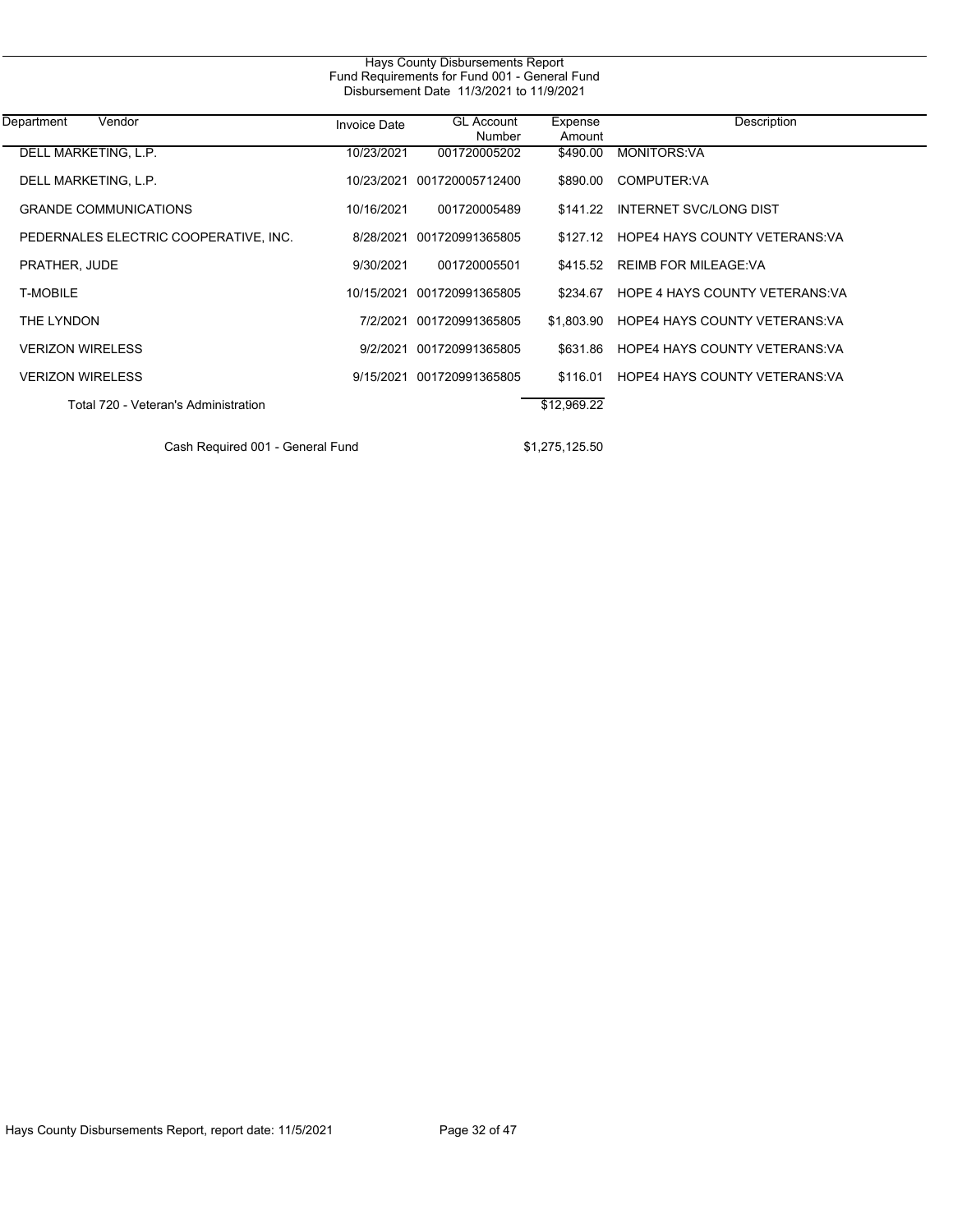| Hays County Disbursements Report<br>Fund Requirements for Fund 002 - Election Contract Fund<br>Disbursement Date 11/3/2021 to 11/9/2021 |                     |                             |                   |                                    |  |  |
|-----------------------------------------------------------------------------------------------------------------------------------------|---------------------|-----------------------------|-------------------|------------------------------------|--|--|
| Vendor<br>Department                                                                                                                    | <b>Invoice Date</b> | <b>GL Account</b><br>Number | Expense<br>Amount | Description                        |  |  |
| 655 - Election Administration                                                                                                           |                     |                             |                   |                                    |  |  |
| <b>CTX FIELDHOUSE</b>                                                                                                                   | 11/2/2021           | 002655005446                | \$1,200.00        | RENTAL OF VOTING SPACE ELEC        |  |  |
| MICROSOFT CORPORATION                                                                                                                   | 10/6/2021           | 002655005712400             | (\$688.50)        | DISCOUNT ON LAPTOPS.ELEC           |  |  |
| MICROSOFT CORPORATION                                                                                                                   | 10/6/2021           | 002655005712400             | \$1,047.00        | LAPTOPS:ELEC                       |  |  |
| MICROSOFT CORPORATION                                                                                                                   | 10/6/2021           | 002655005712400             | \$5,099.97        | LAPTOPS:ELEC                       |  |  |
| MICROSOFT CORPORATION                                                                                                                   | 10/6/2021           | 002655005712400             | (\$167.52)        | DISCOUNT ON LAPTOPS.ELEC           |  |  |
| TEXAS ASSN OF ELECTIONS ADMINISTRATORS                                                                                                  | 1/7/2022            | 002655005551                | \$250.00          | <b>REG FEE CLIFF ORMISTON</b>      |  |  |
| TEXAS ASSN OF ELECTIONS ADMINISTRATORS                                                                                                  | 1/7/2022            | 002655005551                | \$250.00          | <b>REG FEE: VIRGINIA FLORES</b>    |  |  |
| <b>TEXAS ASSN OF ELECTIONS ADMINISTRATORS</b>                                                                                           | 10/6/2021           | 002655005302                | \$150.00          | <b>MBR DUES: JENNIFER ANDERSON</b> |  |  |
| TEXAS ASSN OF ELECTIONS ADMINISTRATORS                                                                                                  | 1/7/2022            | 002655005551                | \$250.00          | <b>REG FEE: JENNIFER ANDERSON</b>  |  |  |
| TEXAS ASSN OF ELECTIONS ADMINISTRATORS                                                                                                  | 1/7/2022            | 002655005551                | \$250.00          | <b>REG FEE: KRISTEN THOMAS</b>     |  |  |
| TEXAS ASSN OF ELECTIONS ADMINISTRATORS                                                                                                  | 1/7/2022            | 002655005551                | \$250.00          | <b>REG FEE:MELISSA JORDAN</b>      |  |  |
| TEXAS ASSN OF ELECTIONS ADMINISTRATORS                                                                                                  | 1/7/2022            | 002655005551                | \$250.00          | <b>REG FEE MARTHA ROSE</b>         |  |  |

TEXAS ASSN OF ELECTIONS ADMINISTRATORS  $1/7/2022$  002655005551 \$250.00 REG FEE:NAOMI YBARRA

Total 655 - Election Administration **\$8,390.95** 

Cash Required 002 - Election Contract Fund \$8,390.95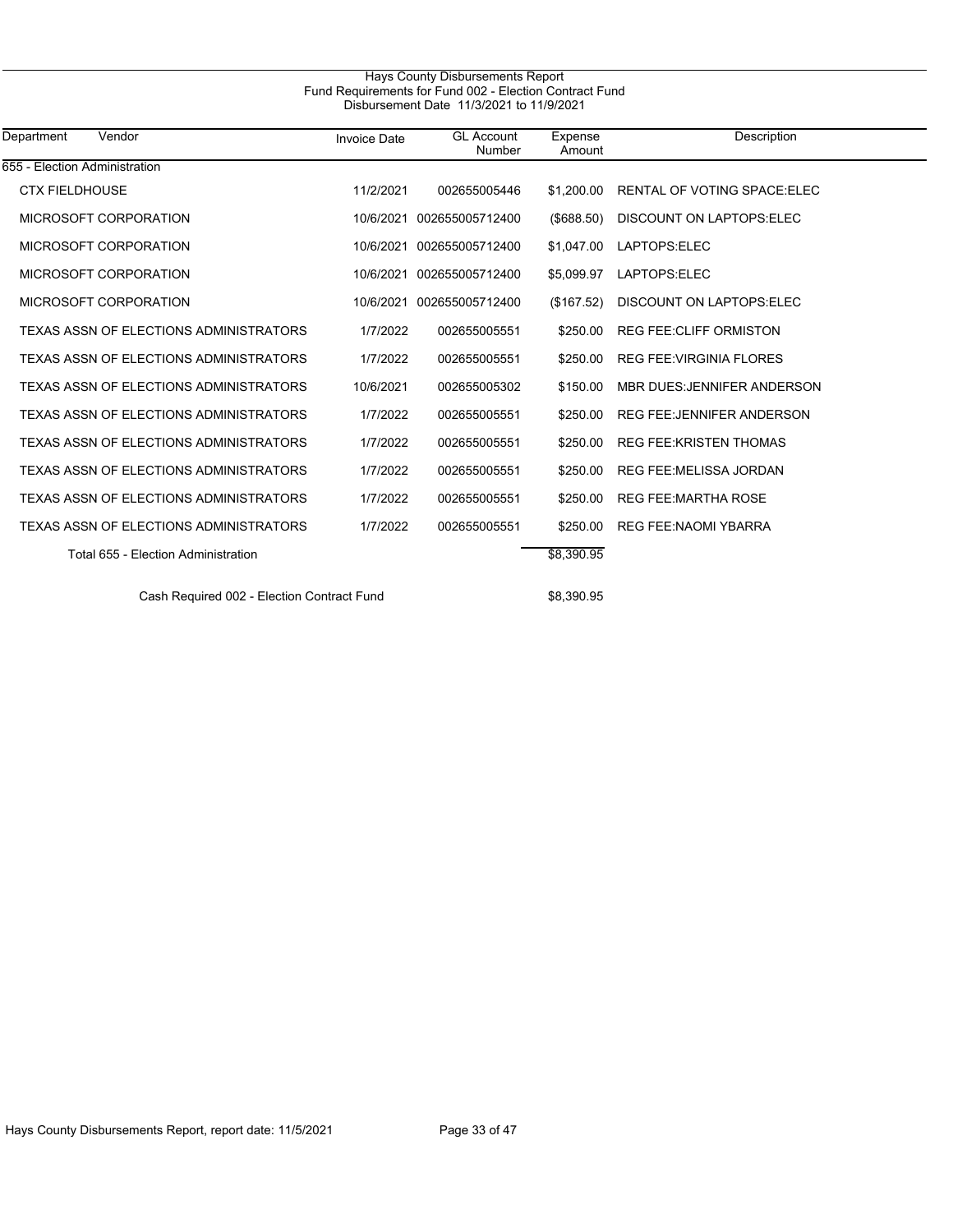# Hays County Disbursements Report Fund Requirements for Fund 010 - Emergency Rental Assistance Fund Disbursement Date 11/3/2021 to 11/9/2021

| Vendor<br>Department                                 | <b>Invoice Date</b> | <b>GL Account</b><br>Number | Expense<br>Amount | Description                        |
|------------------------------------------------------|---------------------|-----------------------------|-------------------|------------------------------------|
| 763 - CARES Act                                      |                     |                             |                   |                                    |
| AMAZON CAPITAL SERVICES                              |                     | 10/6/2021 010763991505211   | \$195.96          | <b>COMPUTER DESKS: ERA PROGRAM</b> |
| <b>BEST BUDGET INN</b>                               |                     | 10/18/2021 010763991505804  | \$1,680.00        | ERA PROGRAM: ERA-000380            |
| <b>BEST BUDGET INN</b>                               |                     | 11/1/2021 010763991505804   | \$1,260.00        | ERA PROGRAM:ERA-000358             |
| <b>CITY OF SAN MARCOS</b>                            |                     | 10/13/2021 010763991505804  | \$195.12          | ERA PROGRAM: ERA-000432            |
| CITY OF SAN MARCOS                                   |                     | 10/20/2021 010763991505804  | \$2,076.86        | ERA PROGRAM: ERA-000465            |
| <b>CLASSIC INN</b>                                   |                     | 10/23/2021 010763991505804  | \$1,680.00        | ERA PROGRAM: ERA-000319            |
| <b>CLASSIC INN</b>                                   |                     | 10/27/2021 010763991505804  | \$1,610.00        | ERA PROGRAM: ERA-000395            |
| <b>CLASSIC INN</b>                                   |                     | 10/29/2021 010763991505804  | \$1,959.25        | ERA PROGRAM:ERA-000353             |
| <b>CLASSIC INN</b>                                   |                     | 10/17/2021 010763991505804  | \$1,760.00        | ERA PROGRAM:ERA-000359             |
| <b>CLASSIC INN</b>                                   |                     | 10/4/2021 010763991505804   | \$2,030.00        | ERA PROGRAM: ERA-000361            |
| <b>EXECUTIVE INN</b>                                 | 10/5/2021           | 010763991505804             | \$2,030.00        | ERA PROGRAM:ERA-000350             |
| <b>EXECUTIVE INN</b>                                 | 10/26/2021          | 010763991505804             | \$420.00          | ERA PROGRAM: ERA-000520            |
| <b>EXECUTIVE INN</b>                                 | 10/15/2021          | 010763991505804             | \$1,740.00        | ERA PROGRAM: ERA-000351            |
| <b>EXECUTIVE INN</b>                                 |                     | 10/27/2021 010763991505804  | \$1,890.00        | ERA PROGRAM: ERA-000426            |
| THE NEST APARTMENTS                                  |                     | 11/4/2021 010763991505804   | \$2,044.00        | ERA PROGRAM: ERA-000587            |
| Total 763 - CARES Act                                |                     |                             | \$22,571.19       |                                    |
| Cash Required 010 - Emergency Rental Assistance Fund |                     |                             | \$22.571.19       |                                    |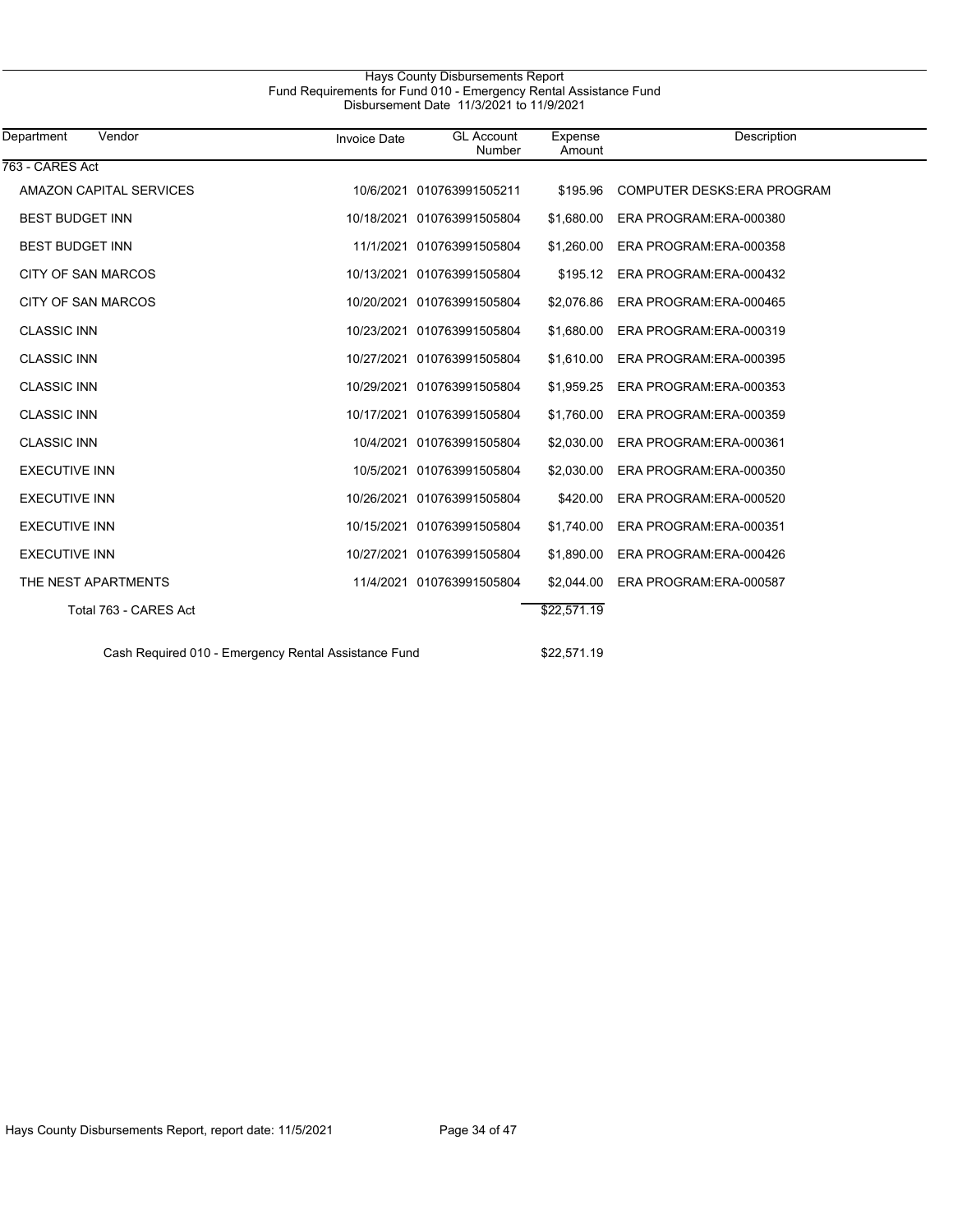| Department<br>Vendor            | <b>Invoice Date</b> | <b>GL Account</b><br>Number | Expense<br>Amount | Description                            |
|---------------------------------|---------------------|-----------------------------|-------------------|----------------------------------------|
| $710 - RPTP$                    |                     |                             |                   |                                        |
| A-LINE AUTO PARTS               | 10/25/2021          | 020710005413                | \$25.84           | WINDO-WELD: VEH MTC                    |
| A-LINE AUTO PARTS               | 10/28/2021          | 020710005413                | \$166.80          | <b>AUXILIARY LIGHTS: VEH MTC</b>       |
| ACE CONTRACTORS SUPPLY          |                     | 10/28/2021 020710005201002  | \$256.70          | MISC SUPPLIES:RD                       |
| ACE CONTRACTORS SUPPLY          |                     | 10/28/2021 020710005201005  | \$65.85           | MISC SUPPLIES:RD                       |
| ACE CONTRACTORS SUPPLY          | 10/28/2021          | 020710005231                | \$72.00           | MISC SUPPLIES:RD                       |
| ADVANCE AUTO PARTS              | 9/23/2021           | 020710005271                | \$471.41          | DIESEL EXHAUST FLUID: VEH MTC          |
| ADVANCE AUTO PARTS              | 10/22/2021          | 020710005271                | \$147.60          | PRE-MIXED FUEL: VEH MTC                |
| ADVANCE AUTO PARTS              | 10/22/2021          | 020710005413                | \$125.26          | <b>CRANKCASE FILTERS: VEH MTC</b>      |
| ALAMO SALES CORP.               | 10/5/2021           | 020710005413                | \$140.16          | MISC PARTS: VEH MTC                    |
| ALAMO SALES CORP.               | 10/5/2021           | 020710005413                | \$29.35           | MISC PARTS: VEH MTC                    |
| ALAMO SALES CORP.               | 10/8/2021           | 020710005413                | \$443.80          | <b>HUB:VEH MTC</b>                     |
| ALAMO SALES CORP.               | 10/13/2021          | 020710005413                | \$443.80          | <b>HUB:VEH MTC</b>                     |
| ALAMO SALES CORP.               | 10/13/2021          | 020710005413                | \$17.14           | <b>HUB:VEH MTC</b>                     |
| ALAMO SALES CORP.               | 10/14/2021          | 020710005413                | \$312.41          | <b>BLADES: VEH MTC</b>                 |
| ALAMO SALES CORP.               | 10/14/2021          | 020710005413                | \$46.29           | <b>BLADES: VEH MTC</b>                 |
| ALAMO SALES CORP.               | 10/8/2021           | 020710005413                | \$17.14           | <b>HUB:VEH MTC</b>                     |
| AMAZON CAPITAL SERVICES         |                     | 10/22/2021 020710005201005  | \$125.56          | PROPANE TORCHES: VEH MTC               |
| AMAZON CAPITAL SERVICES         |                     | 10/7/2021 020710005201002   | \$37.88           | <b>TRAILER HITCH: VEH MTC</b>          |
| AT&T                            | 10/24/2021          | 020710005489                |                   | \$36.42 LONG DISTANCE:RD               |
| CAVENDER'S BOOT CITY            | 10/29/2021          | 020710005231                | \$130.00          | SAFETY BOOTS: JESSIE LOPEZ, JR         |
| CAVENDER'S BOOT CITY            | 10/29/2021          | 020710005231                | \$130.00          | SAFETY BOOTS: ELTON GILL               |
| CAVENDER'S BOOT CITY            | 10/29/2021          | 020710005231                | (\$125.99)        | <b>RETURN SAFETY BOOTS: DAVID RYLE</b> |
| CAVENDER'S BOOT CITY            | 10/29/2021          | 020710005231                | \$115.19          | EXCHANGE SAFETY BOOTS: DAVID RYLE      |
| <b>CENTURYLINK</b>              |                     | 10/25/2021 020710005480230  | \$36.31           | <b>ALARM LINES:RD</b>                  |
| CITY OF SAN MARCOS              |                     | 10/15/2021 020710005480230  | \$73.52           | ELEC SVC:0000300001                    |
| ERGON ASPHALT & EMULSIONS, INC. | 10/20/2021          | 020710005351                | \$914.44          | HFRS-2 OIL:RD                          |
| ERGON ASPHALT & EMULSIONS, INC. | 10/20/2021          | 020710005351                | \$9.14            | HFRS-2 OIL:RD                          |
| ERGON ASPHALT & EMULSIONS, INC. | 10/20/2021          | 020710005351                | \$13,716.55       | HFRS-2 OIL:RD                          |
| ERGON ASPHALT & EMULSIONS, INC. | 10/20/2021          | 020710005351                | \$825.00          | HFRS-2 OIL:RD                          |
| ERGON ASPHALT & EMULSIONS, INC. | 10/20/2021          | 020710005351                | \$12,153.17       | HFRS-2 OIL:RD                          |
| ERGON ASPHALT & EMULSIONS, INC. | 10/20/2021          | 020710005351                | \$8.10            | HFRS-2 OIL:RD                          |
| <b>FRONTIER COMMUNICATIONS</b>  | 10/22/2021          | 020710005489                | \$0.27            | LONG DISTANCE:RD                       |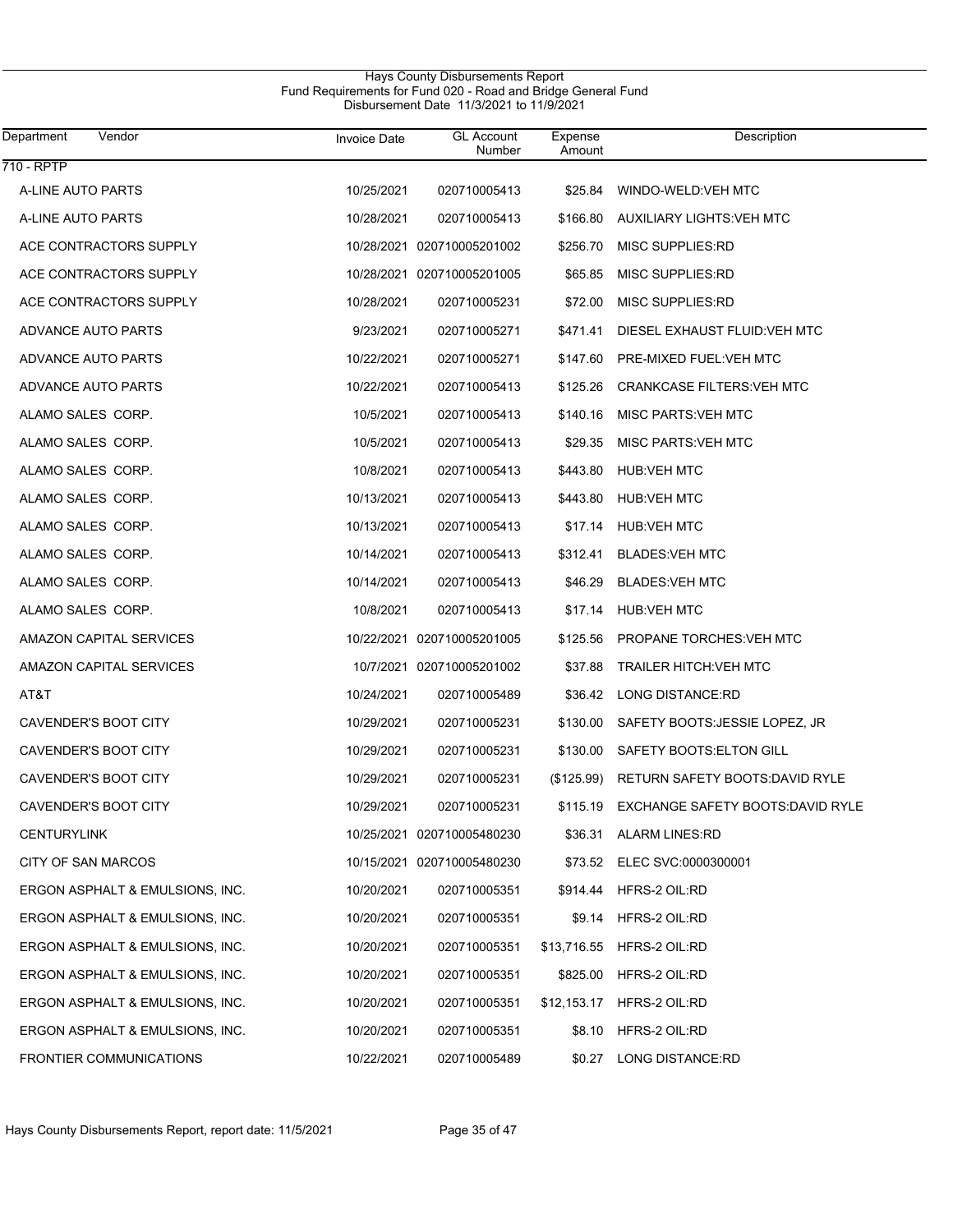| Vendor<br>Department                              | <b>Invoice Date</b> | <b>GL Account</b><br>Number | Expense<br>Amount | Description                                    |
|---------------------------------------------------|---------------------|-----------------------------|-------------------|------------------------------------------------|
| <b>FRONTIER COMMUNICATIONS</b>                    | 10/22/2021          | 020710005489                | \$106.34          | TELEPHONE/LONG DISTANCE:RD                     |
| <b>FUELMAN</b>                                    | 10/25/2021          | 020710005271                |                   | \$259.78 FUEL:RD                               |
| <b>FUELMAN</b>                                    | 10/25/2021          | 020710005271                | \$734.88          | <b>FUEL:RD</b>                                 |
| <b>HONEY BUCKET</b>                               |                     | 10/26/2021 020710005448010  | \$114.40          | PORTA POT SVC:RD                               |
| JAGUAR FUELING SERVICES, LLC                      | 10/28/2021          | 020710005271                | \$6,710.00        | RED DYED DIESEL/UNLD FUEL: VEH MTC             |
| JAGUAR FUELING SERVICES, LLC                      | 10/19/2021          | 020710005271                | \$2,346.48        | RED DYED DIESEL/UNLD FUEL: VEH MTC             |
| JAGUAR FUELING SERVICES, LLC                      | 10/19/2021          | 020710005271                | \$16.70           | RED DYED DIESEL/UNLD FUEL: VEH MTC             |
| JAGUAR FUELING SERVICES, LLC                      | 10/19/2021          | 020710005271                | \$6,774.39        | RED DYED DIESEL/UNLD FUEL: VEH MTC             |
| JAGUAR FUELING SERVICES, LLC                      | 10/19/2021          | 020710005271                | \$0.03            | RED DYED DIESEL/UNLD FUEL: VEH MTC             |
| JAGUAR FUELING SERVICES, LLC                      | 10/19/2021          | 020710005271                | \$0.06            | RED DYED DIESEL/UNLD FUEL: VEH MTC             |
| JAGUAR FUELING SERVICES, LLC                      | 10/28/2021          | 020710005271                | \$255.17          | RED DYED DIESEL/UNLD FUEL: VEH MTC             |
| JAGUAR FUELING SERVICES, LLC                      | 10/28/2021          | 020710005271                | \$1,704.00        | RED DYED DIESEL/UNLD FUEL: VEH MTC             |
| KING FEED & HARDWARE                              |                     | 10/25/2021 020710005201005  | \$74.97           | SLEDGE HAMMER/SHOVELS/PRUNING SEAL:RD          |
| KING FEED & HARDWARE                              |                     | 10/25/2021 020710005201002  | \$210.24          | SLEDGE HAMMER/SHOVELS/PRUNING SEAL:RD          |
| MAXWELL SPECIAL UTILITY DISTRICT                  | 10/29/2021          | 020710005351                | \$780.28          | <b>WATER SVC:RD</b>                            |
| MAXWELL SPECIAL UTILITY DISTRICT                  |                     | 10/29/2021 020710005480230  | \$298.52          | <b>WATER SVC:RD</b>                            |
| OFFICE DEPOT, INC.                                | 10/18/2021          | 020710005211                | \$55.23           | <b>BINDERS/TAPE:RD</b>                         |
| OFFICE DEPOT, INC.                                | 10/16/2021          | 020710005211                | \$10.18           | <b>PRINTER RIBBONS:RD</b>                      |
| PATHMARK TRAFFIC PRODUCTS OF TEXAS, INC.          | 10/26/2021          | 020710005210                | \$16.95           | RIGHT TURN ONLY SIGN:RD                        |
| PATHMARK TRAFFIC PRODUCTS OF TEXAS, INC.          | 10/26/2021          | 020710005210                | \$45.00           | LEFT ARROW ONLY/STRAIGHT ARROW ONLY<br>SIGN:RD |
| PATHMARK TRAFFIC PRODUCTS OF TEXAS, INC.          | 10/27/2021          | 020710005210                | \$215.70          | PEDESTRIAN SYMBOL SIGNS:RD                     |
| PEDERNALES ELECTRIC COOPERATIVE, INC.             |                     | 10/22/2021 020710005480230  | \$116.11          | ELEC SVC:321292                                |
| PEDERNALES ELECTRIC COOPERATIVE, INC.             |                     | 10/22/2021 020710005480230  |                   | \$41.94 ELEC SVC:208339                        |
| <b>RMA TOLL PROCESSING</b>                        | 9/16/2021           | 020710005391                |                   | \$28.68 TOLL CHGS:RD                           |
| RMA TOLL PROCESSING                               | 10/16/2021          | 020710005391                |                   | \$14.00 TOLL CHGS:RD                           |
| SPARKLETTS & SIERRA SPRINGS                       |                     | 10/24/2021 020710005480230  |                   | \$459.60 WATER:RD                              |
| SPARKLETTS & SIERRA SPRINGS                       |                     | 10/24/2021 020710005480230  |                   | \$240.00 BOTTLE DEPOSIT:RD                     |
| SPARKLETTS & SIERRA SPRINGS                       |                     | 10/24/2021 020710005480230  |                   | \$15.90 ENVIRO SURCHARGE:RD                    |
| SPARKLETTS & SIERRA SPRINGS                       |                     | 10/24/2021 020710005480230  | \$13.00           | <b>COOLER RENTALS:RD</b>                       |
| SPARKLETTS & SIERRA SPRINGS                       |                     | 10/24/2021 020710005480230  | $(\$222.00)$      | <b>BOTTLE RETURN:RD</b>                        |
| TEXAS ASSOCIATION OF COUNTY ENGRS & ROAD<br>ADMIN | 10/28/2021          | 020710005551                |                   | \$175.00 REG FEE: JERRY BORCHERDING            |
| TEXAS ASSOCIATION OF COUNTY ENGRS & ROAD          | 10/28/2021          | 020710005302                |                   | \$45.00 MBR DUES.JERRY BORCHERDING             |
| ADMIN<br>UNIFIRST CORPORATION                     | 10/19/2021          | 020710005474                |                   | \$54.73 UNIFORMS:RD-DRIFTWOOD                  |
| UNIFIRST CORPORATION                              | 10/27/2021          | 020710005474                |                   | \$49.45 UNIFORMS: RD-SM                        |
|                                                   |                     |                             |                   |                                                |

Hays County Disbursements Report

J

Hays County Disbursements Report, report date: 11/5/2021 Page 36 of 47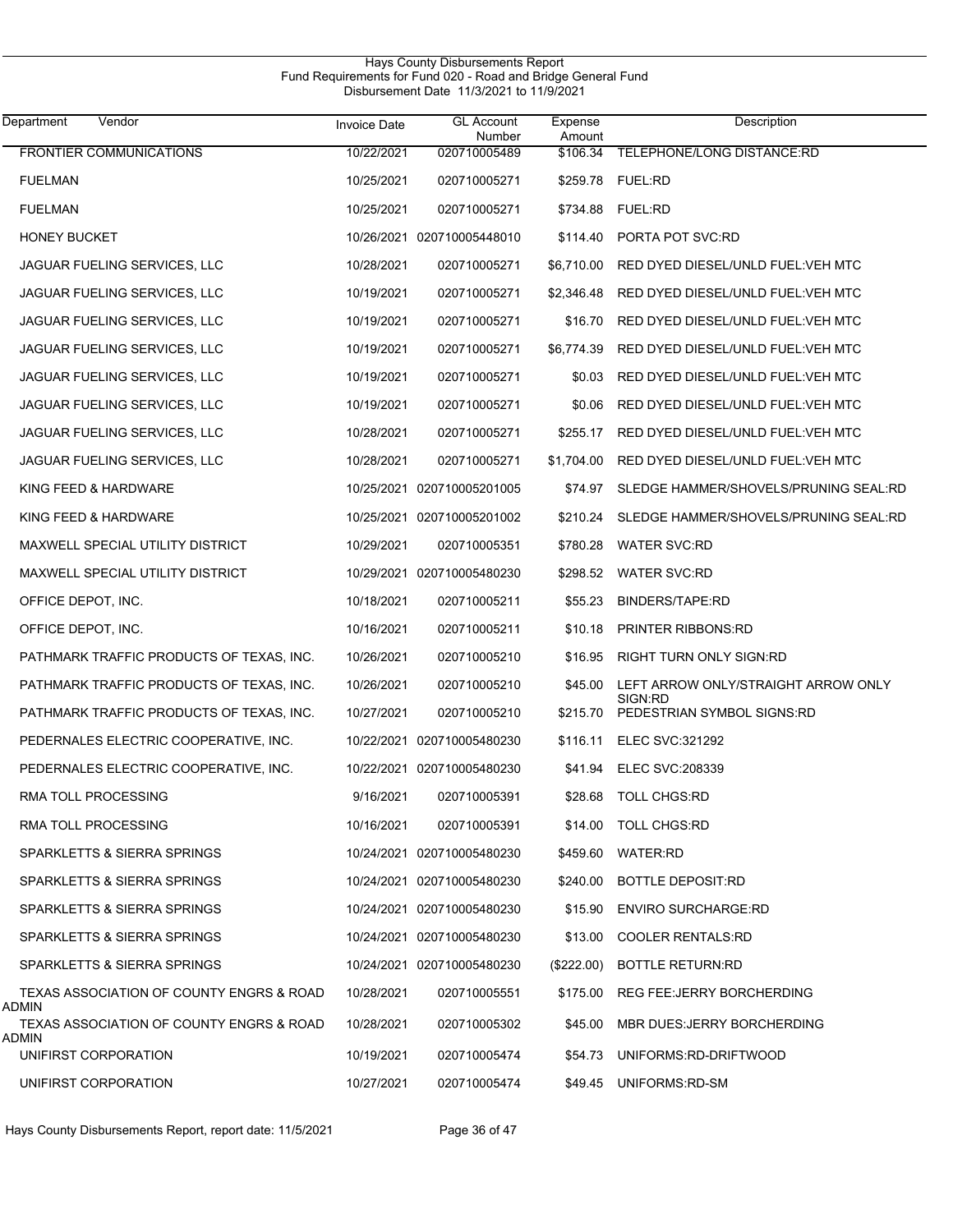| Hays County Disbursements Report<br>Fund Requirements for Fund 020 - Road and Bridge General Fund<br>Disbursement Date 11/3/2021 to 11/9/2021 |                     |                             |                   |                           |  |
|-----------------------------------------------------------------------------------------------------------------------------------------------|---------------------|-----------------------------|-------------------|---------------------------|--|
| Vendor<br>Department                                                                                                                          | <b>Invoice Date</b> | <b>GL Account</b><br>Number | Expense<br>Amount | Description               |  |
| UNIFIRST CORPORATION                                                                                                                          | 10/19/2021          | 020710005474                | \$41.53           | UNIFORMS:RD-WIMB          |  |
| UNIFIRST CORPORATION                                                                                                                          | 10/20/2021          | 020710005474                | \$248.21          | UNIFORMS:RD-KYLE          |  |
| UNIFIRST CORPORATION                                                                                                                          | 10/20/2021          | 020710005474                | \$49.45           | UNIFORMS: RD-SM           |  |
| UNIFIRST CORPORATION                                                                                                                          | 10/26/2021          | 020710005474                | \$56.13           | UNIFORMS:RD-DRIFTWOOD     |  |
| UNIFIRST CORPORATION                                                                                                                          | 10/26/2021          | 020710005474                | \$41.53           | UNIFORMS: RD-WIMB         |  |
| UNIFIRST CORPORATION                                                                                                                          | 10/27/2021          | 020710005474                | \$248.21          | UNIFORMS:RD-KYLE          |  |
| WIMBERLEY ACE HARDWARE                                                                                                                        | 10/28/2021          | 020710005201002             | $(\$40.47)$       | RETURN LED LIGHT BULBS:RD |  |
| Total 710 - RPTP                                                                                                                              |                     |                             | \$53,372.41       |                           |  |
| Cash Required 020 - Road and Bridge General Fund                                                                                              |                     |                             | \$53,372.41       |                           |  |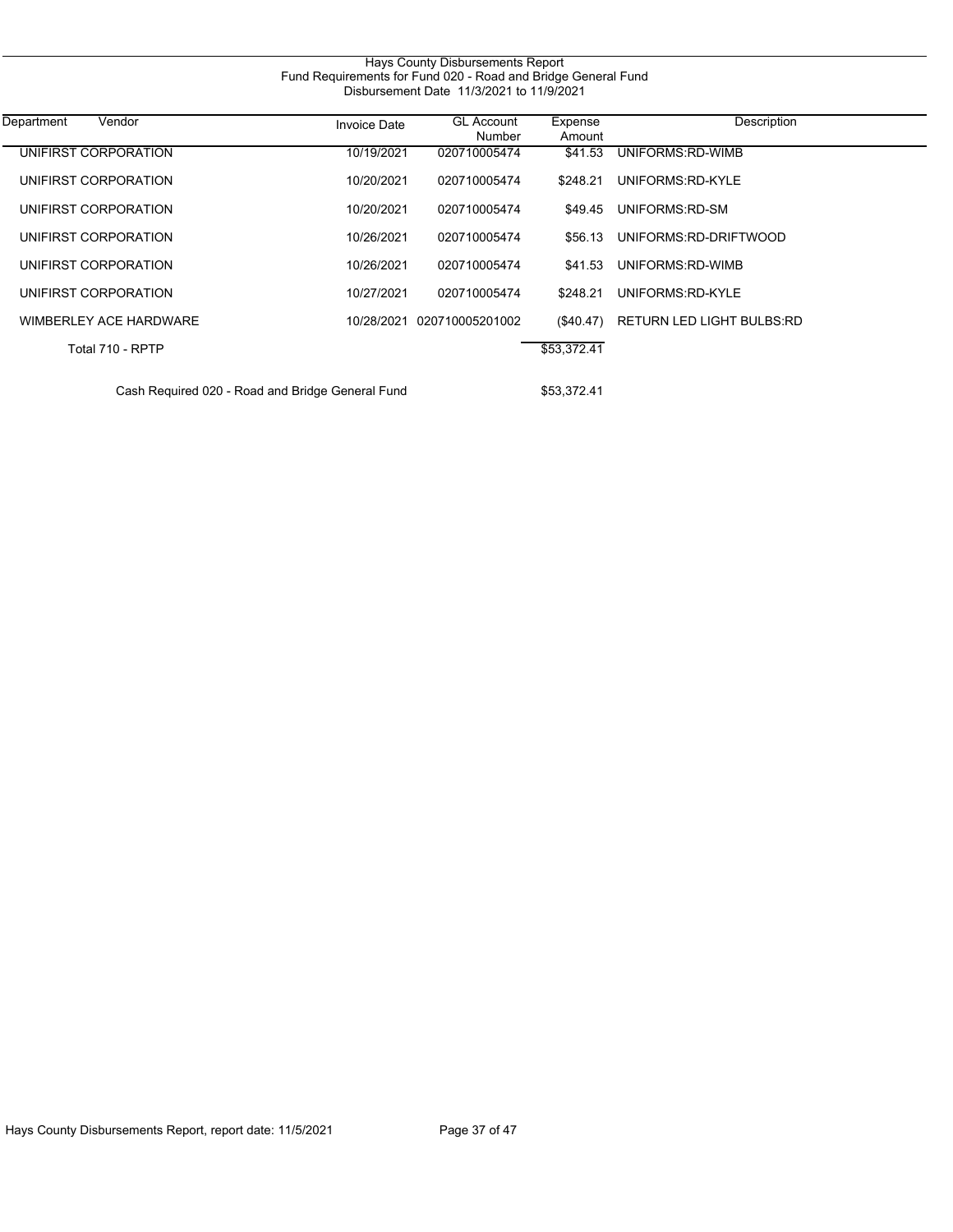| Hays County Disbursements Report<br>Fund Requirements for Fund 035 - Road Bond 2019 Fund<br>Disbursement Date 11/3/2021 to 11/9/2021 |                     |                                 |                   |                                                                          |  |
|--------------------------------------------------------------------------------------------------------------------------------------|---------------------|---------------------------------|-------------------|--------------------------------------------------------------------------|--|
| Vendor<br>Department                                                                                                                 | <b>Invoice Date</b> | <b>GL Account</b><br>Number     | Expense<br>Amount | Description                                                              |  |
| 801 - Precinct 1 - Roads                                                                                                             |                     |                                 |                   |                                                                          |  |
| INDEPENDENCE TITLE COMPANY                                                                                                           |                     | 11/3/20210358019652456327<br>00 | \$4.300.30        | ROW SVCS: FRANCIS HARRIS LANE LOW WATER<br>CROSSING - PAR 12 - WA $\#$ 0 |  |
| Total 801 - Precinct 1 - Roads                                                                                                       |                     |                                 | \$4,300.30        |                                                                          |  |
| Cash Required 035 - Road Bond 2019 Fund                                                                                              |                     |                                 | \$4,300.30        |                                                                          |  |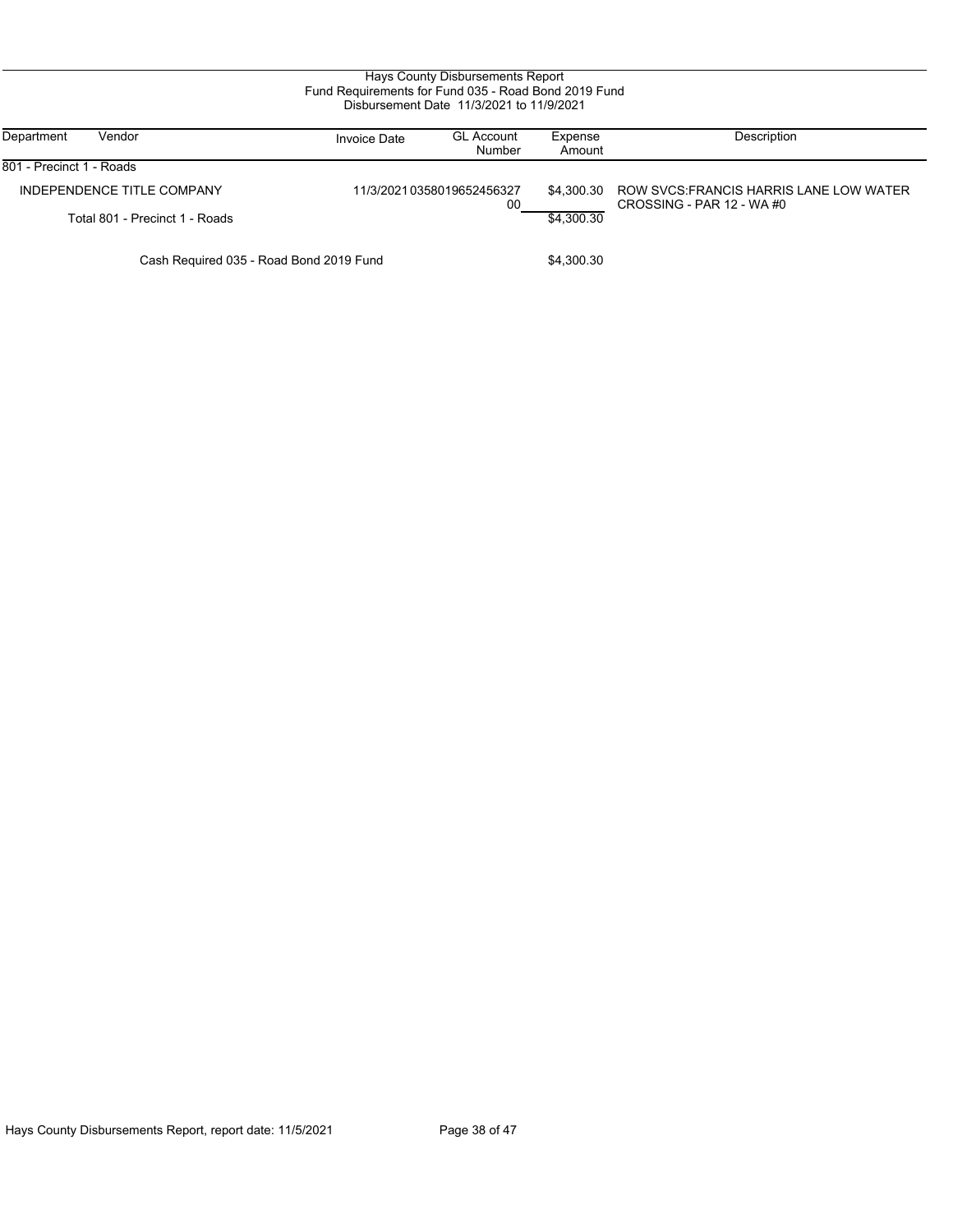# Hays County Disbursements Report Fund Requirements for Fund 070 - Juvenile Detention Center Fund Disbursement Date 11/3/2021 to 11/9/2021

| Department<br>Vendor               | <b>Invoice Date</b> | <b>GL Account</b><br>Number | Expense<br>Amount | Description                                          |
|------------------------------------|---------------------|-----------------------------|-------------------|------------------------------------------------------|
| 685 - Juvenile Detention Center    |                     |                             |                   |                                                      |
| <b>CAPITAL ONE</b>                 |                     | 10/20/2021 070685990175232  | \$31.12           | <b>FRUIT BOWLS: JUV CTR</b>                          |
| <b>CAPITAL ONE</b>                 |                     | 10/20/2021 070685990175201  | \$35.01           | PLASTIC SPOONS: JUV CTR                              |
| <b>CAPITAL ONE</b>                 | 10/27/2021          | 070685005205                | \$10.98           | TOOTHPASTE FOR JUVENILES: JUV CTR                    |
| <b>CAPITAL ONE</b>                 | 10/27/2021          | 070685005205                | (\$2.00)          | DISCOUNT ON TOOTHPASTE FOR JUVENILES: JUV CTR        |
| <b>CAPITAL ONE</b>                 |                     | 10/27/2021 070685990175232  | \$7.88            | SLICED OLIVES: JUV CTR                               |
| <b>CAPITAL ONE</b>                 | 10/8/2021           | 070685005231                | \$74.94           | FIRST AID KITS: JUV CTR                              |
| <b>CAPITAL ONE</b>                 | 10/8/2021           | 070685005205                | \$35.92           | SOAP FOR JUVENILES: JUV CTR                          |
| <b>CAPITAL ONE</b>                 | 10/8/2021           | 070685005205                | (\$10.00)         | DISCOUNT ON SOAP FOR JUVENILES: JUV CTR              |
| <b>CAPITAL ONE</b>                 |                     | 10/13/2021 070685990175201  | \$23.34           | PLASTIC SPOONS: JUV CTR                              |
| <b>CAPITAL ONE</b>                 | 10/17/2021          | 070685005202                | \$27.76           | MISC SUPPLIES: JUV CTR                               |
| <b>CAPITAL ONE</b>                 | 10/17/2021          | 070685005208                | \$3.86            | MISC SUPPLIES: JUV CTR                               |
| <b>CAPITAL ONE</b>                 | 10/19/2021          | 070685005208                | \$11.54           | MISC SUPPLIES: JUV CTR                               |
| <b>CAPITAL ONE</b>                 | 10/27/2021          | 070685005231                | \$12.64           | TISSUE: JUV CTR                                      |
| <b>CAPITAL ONE</b>                 | 10/19/2021          | 070685005205                | \$12.86           | MISC SUPPLIES: JUV CTR                               |
| <b>CAPITAL ONE</b>                 | 10/19/2021          | 070685005205                | \$8.94            | MISC SUPPLIES: JUV CTR                               |
| <b>CAPITAL ONE</b>                 | 10/19/2021          | 070685005205                | \$5.14            | MISC SUPPLIES: JUV CTR                               |
| <b>CAPITAL ONE</b>                 | 10/19/2021          | 070685005391                | \$1.94            | MISC SUPPLIES: JUV CTR                               |
| <b>CAPITAL ONE</b>                 | 10/19/2021          | 070685005391                | \$9.70            | MISC SUPPLIES: JUV CTR                               |
| <b>CAPITAL ONE</b>                 | 10/27/2021          | 070685005208                | \$22.36           | AIR FRESHENER: JUV CTR                               |
| <b>CAPITAL ONE</b>                 | 10/27/2021          | 070685005208                | (\$2.00)          | DISCOUNT ON AIR FRESHENER: JUV CTR                   |
| <b>CAPITAL ONE</b>                 |                     | 10/27/2021 070685990175232  | \$11.08           | <b>GROUND TURKEY: JUV CTR</b>                        |
| CENTERPOINT ENERGY RESOURCES CORP. |                     | 10/28/2021 070685005480220  | \$798.22          | <b>GAS SVC:JUV CTR</b>                               |
| <b>CENTURYLINK</b>                 | 10/25/2021          | 070685005489                | \$180.21          | <b>FAX/DSL LINES: JUV CTR</b>                        |
| CHEMSEARCH                         | 10/15/2021          | 070685005207                | \$382.45          | INSECT REPELLANT/INSECTICIDE.JUV CTR                 |
| CLIFFORD POWER SYSTEMS, INC.       | 10/6/2021           | 070685005473                | \$4,094.40        | SEP 21 GENERATOR LEASE: JUV CTR                      |
| CLYDE'S PEST CONTROL, INC.         | 10/13/2021          | 070685005451                | \$360.00          | QUARTERLY PEST CONTROL: JUV CTR                      |
| J-CO JANITORIAL SUPPLY CO.         | 10/15/2021          | 070685005208                | \$188.16          | JANITORIAL SUPPLIES: JUV CTR                         |
| J-CO JANITORIAL SUPPLY CO.         | 10/15/2021          | 070685005208                | \$57.80           | JANITORIAL SUPPLIES: JUV CTR                         |
| J-CO JANITORIAL SUPPLY CO.         | 10/15/2021          | 070685005208                | \$74.60           | JANITORIAL SUPPLIES: JUV CTR                         |
| J-CO JANITORIAL SUPPLY CO.         | 10/15/2021          | 070685005208                | \$92.08           | JANITORIAL SUPPLIES: JUV CTR                         |
| J-CO JANITORIAL SUPPLY CO.         | 10/15/2021          | 070685005208                | \$77.52           | JANITORIAL SUPPLIES: JUV CTR                         |
| JM ENGINEERING, LLC                | 8/20/2021           | 070685005451                | \$4,102.74        | BIANNUAL PREVENTATIVE MAINTENANCE: JUV<br><b>CTR</b> |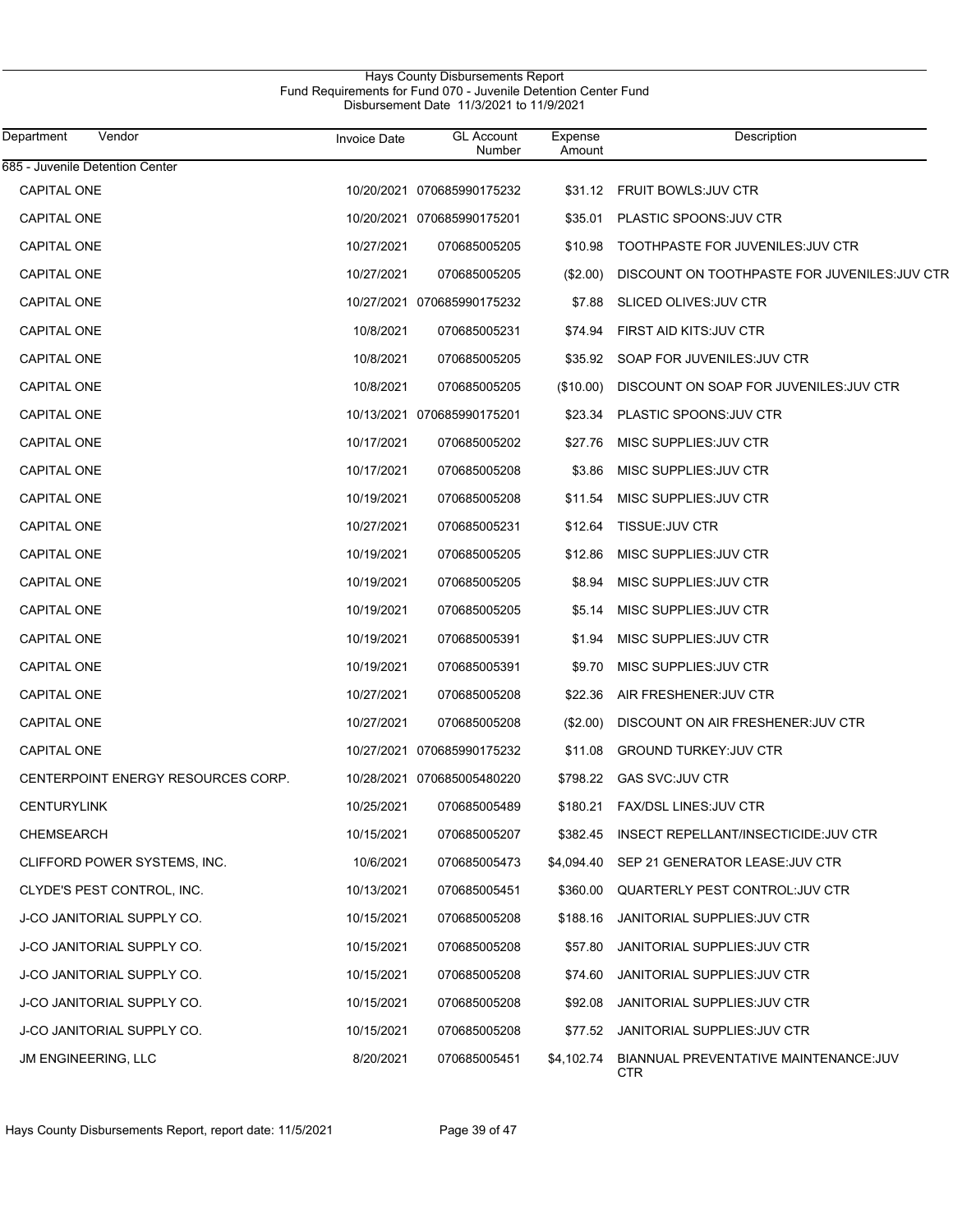| Vendor<br>Department     | <b>Invoice Date</b> | <b>GL Account</b><br>Number | Expense<br>Amount | Description                                                        |
|--------------------------|---------------------|-----------------------------|-------------------|--------------------------------------------------------------------|
| JM ENGINEERING, LLC      | 10/13/2021          | 070685005451                | \$777.96          | A/C REPAIRS: JUV CTR                                               |
| JM ENGINEERING, LLC      | 10/13/2021          | 070685005451                | \$60.00           | A/C REPAIRS: JUV CTR                                               |
| JM ENGINEERING, LLC      | 10/13/2021          | 070685005451                | \$75.00           | A/C REPAIRS: JUV CTR                                               |
| LABATT FOOD SERVICE, LLC |                     | 10/26/2021 070685990175201  | \$56.80           | SPOONS: JUV CTR                                                    |
| LABATT FOOD SERVICE, LLC |                     | 10/21/2021 070685990175232  | \$946.04          | FOOD: JUV CTR                                                      |
| LABATT FOOD SERVICE, LLC |                     | 10/21/2021 070685990175201  | \$5.17            | APRONS: JUV CTR                                                    |
| LABATT FOOD SERVICE, LLC |                     | 10/14/2021 070685990175232  | \$1,488.66        | FOOD:JUV CTR                                                       |
| LABATT FOOD SERVICE, LLC |                     | 10/28/2021 070685990175232  | \$1,250.65        | FOOD:JUV CTR                                                       |
| LABATT FOOD SERVICE, LLC |                     | 10/26/2021 070685990175232  | \$1,157.80        | FOOD: JUV CTR                                                      |
| MOORE SUPPLY COMPANY     | 10/15/2021          | 070685005207                | \$378.76          | PLUMBING SUPPLIES: JUV CTR                                         |
| MOORE SUPPLY COMPANY     | 10/15/2021          | 070685005207                | (\$7.58)          | DISC ON PLUMBING SUPPLIES: JUV CTR                                 |
| OFFICE DEPOT, INC.       | 9/28/2021           | 070685005211                | \$69.14           | OFFICE SUPPLIES: JUV CTR                                           |
| OFFICE DEPOT, INC.       | 9/28/2021           | 070685005211                | \$209.94          | OFFICE SUPPLIES: JUV CTR                                           |
| OFFICE DEPOT, INC.       | 9/28/2021           | 070685005211                | \$40.33           | OFFICE SUPPLIES: JUV CTR                                           |
| OFFICE DEPOT, INC.       | 10/2/2021           | 070685005211                | \$15.18           | LABEL HOLDERS: JUV CTR                                             |
| OFFICE DEPOT, INC.       | 10/5/2021           | 070685005205                | \$41.69           | TEMPRA PAINT FOR JUVENILES: JUV CTR                                |
| OFFICE DEPOT, INC.       | 10/6/2021           | 070685005205                | \$58.49           | ACRYLIC PAINT FOR JUVENILES: JUV CTR                               |
| OFFICE DEPOT, INC.       | 10/7/2021           | 070685005211                | \$16.39           | SELF-ADHESIVE FASTENERS: JUV CTR                                   |
| OFFICE DEPOT, INC.       | 10/7/2021           | 070685005211                | \$21.92           | OFFICE SUPPLIES: JUV CTR                                           |
| OFFICE DEPOT, INC.       | 10/7/2021           | 070685005211                | \$21.25           | OFFICE SUPPLIES: JUV CTR                                           |
| OFFICE DEPOT, INC.       | 10/15/2021          | 070685005202                | \$59.62           | WIRELESS KEYBOARDS: JUV CTR                                        |
| OFFICE DEPOT, INC.       | 10/15/2021          | 070685005211                | \$23.89           | INK CARTRIDGE: JUV CTR                                             |
| OFFICE DEPOT, INC.       | 10/4/2021           | 070685005205                |                   | \$19.89 COMPOSITION BOOKS FOR JUVENILES: JUV CTR                   |
| POLLOCK CO.              | 10/1/2021           | 070685005208                | \$168.00          | PEROXIDE CLEANER/CAN LINERS/DISINFECTANT<br>WIPES: JUV CTR         |
| POLLOCK CO.              | 10/1/2021           | 070685005208                | \$248.08          | PEROXIDE CLEANER/CAN LINERS/DISINFECTANT<br>WIPES: JUV CTR         |
| POLLOCK CO.              | 10/1/2021           | 070685005208                |                   | \$71.42 PEROXIDE CLEANER/CAN LINERS/DISINFECTANT<br>WIPES: JUV CTR |
| POLLOCK CO.              | 10/6/2021           | 070685005208                | \$161.30          | MULTI-FOLD TOWELS/TOILET PAPER: JUV CTR                            |
| POLLOCK CO.              | 10/6/2021           | 070685005208                | \$335.79          | MULTI-FOLD TOWELS/TOILET PAPER: JUV CTR                            |
| PROSTAR SERVICES, INC.   |                     | 10/6/2021 070685990175201   |                   | \$212.52 COFFEE FILTERS: JUV CTR                                   |
| PROSTAR SERVICES, INC.   |                     | 10/6/2021 070685990175201   |                   | \$6.95 FUEL SURCHARGE FOR COFFEE FILTERS: JUV CTR                  |
| <b>TEXAN LANDSCAPE</b>   | 9/30/2021           | 070685005455                | \$1,250.00        | SEP 21 LANDSCAPING SERVICES: JUV CTR                               |
| WORLDPOINT ECC, INC.     | 8/25/2021           | 070685005551                |                   | \$374.92 CPR MASKS/PRACTI-VALVES: JUV CTR                          |

Hays County Disbursements Report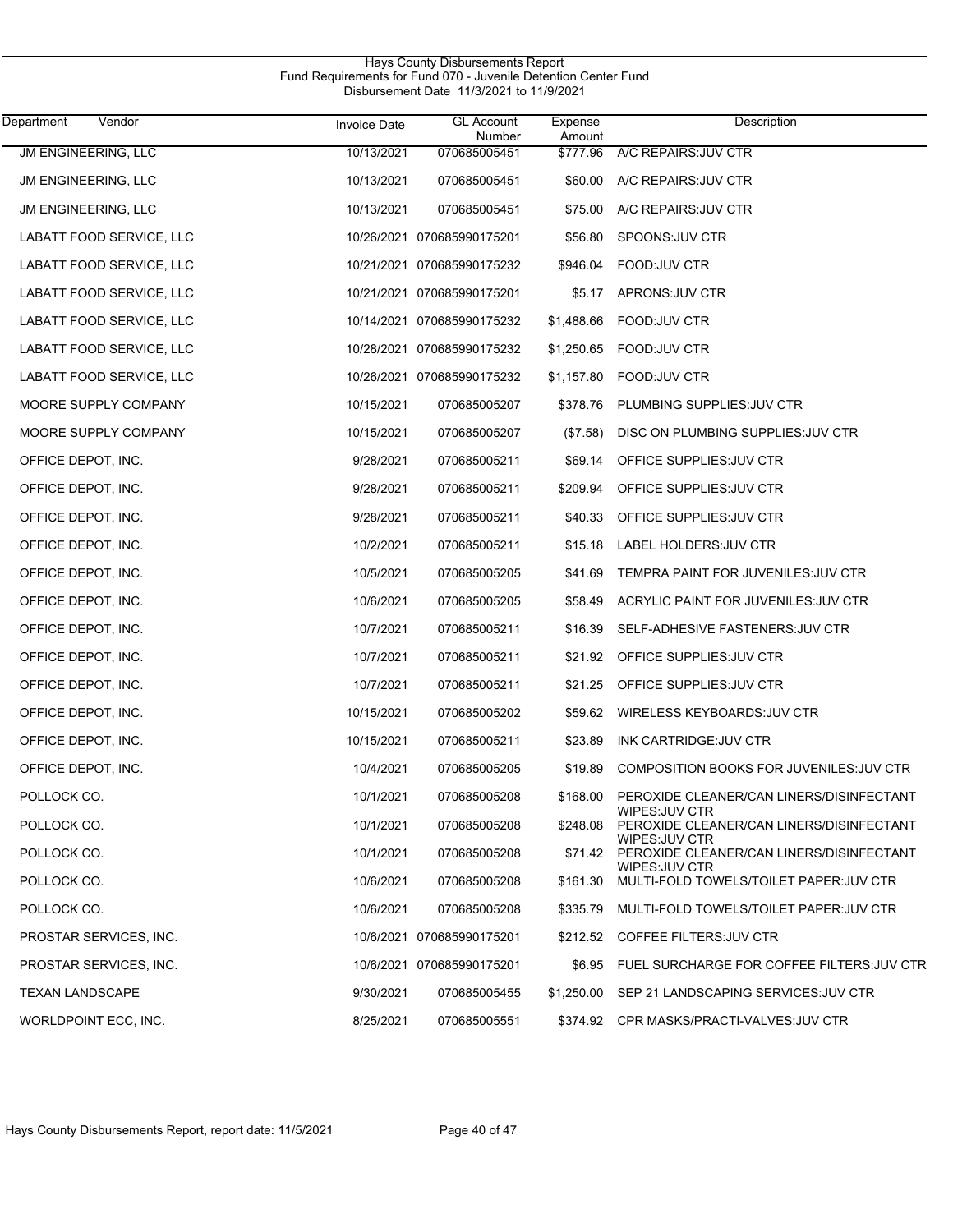| Hays County Disbursements Report<br>Fund Requirements for Fund 070 - Juvenile Detention Center Fund<br>Disbursement Date 11/3/2021 to 11/9/2021 |                     |                             |                   |                                   |  |  |
|-------------------------------------------------------------------------------------------------------------------------------------------------|---------------------|-----------------------------|-------------------|-----------------------------------|--|--|
| Vendor<br>Department                                                                                                                            | <b>Invoice Date</b> | <b>GL Account</b><br>Number | Expense<br>Amount | Description                       |  |  |
| WORLDPOINT ECC, INC.                                                                                                                            | 8/25/2021           | 070685005551                | \$9.57            | CPR MASKS/PRACTI-VALVES: JUV CTR  |  |  |
| WORLDPOINT ECC. INC.                                                                                                                            | 8/30/2021           | 070685005551                | \$9.57            | <b>PRACTI-TRAINER AED:JUV CTR</b> |  |  |
| WORLDPOINT ECC, INC.                                                                                                                            | 8/30/2021           | 070685005551                | \$278.96          | <b>PRACTI-TRAINER AED:JUV CTR</b> |  |  |
| Total 685 - Juvenile Detention Center                                                                                                           |                     |                             | \$20,655.26       |                                   |  |  |
| Cash Required 070 - Juvenile Detention Center Fund                                                                                              |                     |                             | \$20.655.26       |                                   |  |  |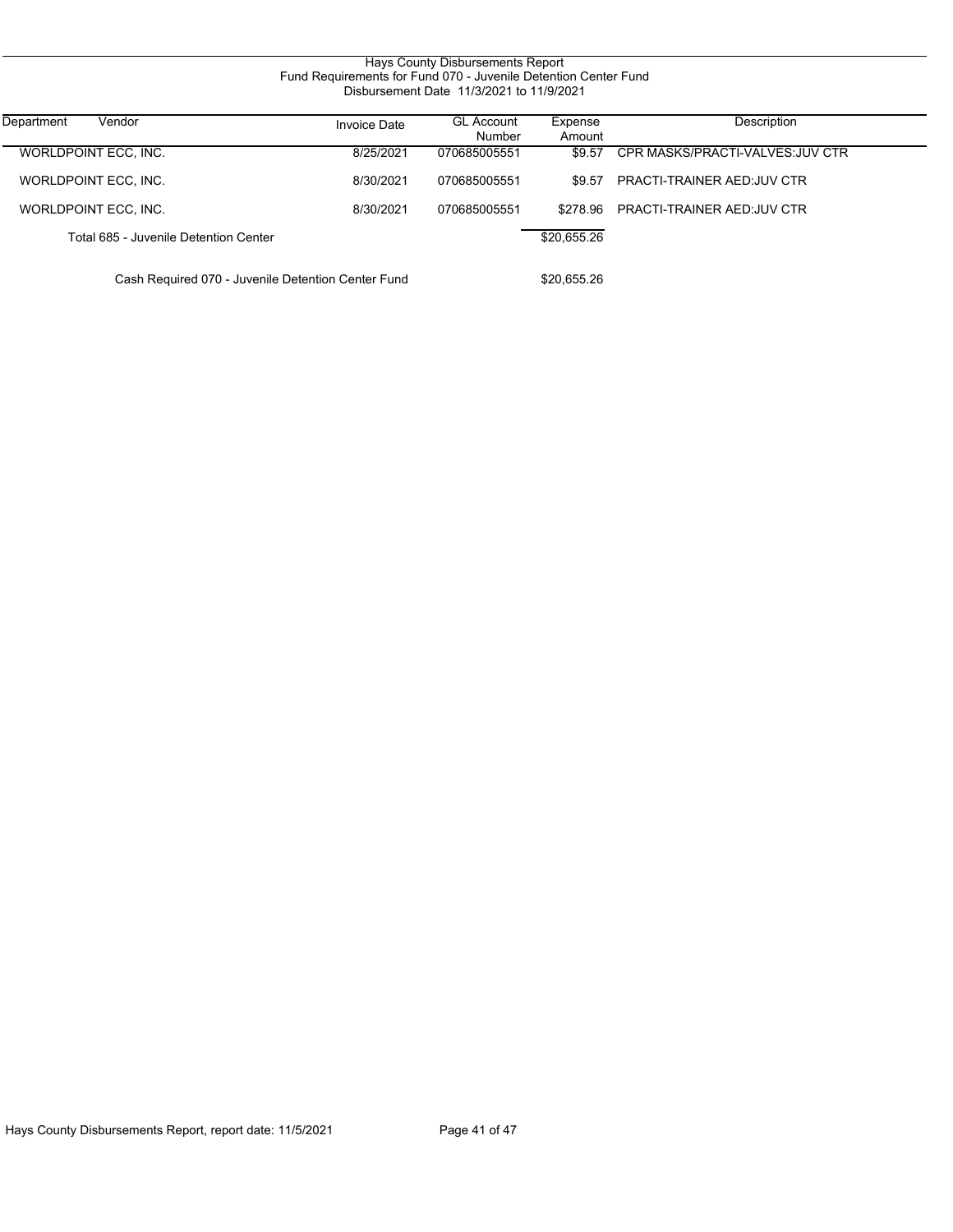| Department<br>Vendor                      | <b>Invoice Date</b> | <b>GL Account</b><br>Number | Expense<br>Amount | Description               |
|-------------------------------------------|---------------------|-----------------------------|-------------------|---------------------------|
| 607 - District Attorney                   |                     |                             |                   |                           |
| AMAZON CAPITAL SERVICES                   | 10/22/2021          | 080607005391                | \$24.99           | SOFA COVER DA             |
| AMAZON CAPITAL SERVICES                   | 10/22/2021          | 080607005391                | \$5.99            | SHIPPING OF SOFA COVER DA |
| CARD SERVICE CENTER                       | 11/2/2021           | 080607005391                | \$53.10           | PLAQUE/SEAL/ENGRAVING:DA  |
| <b>CARD SERVICE CENTER</b>                | 11/2/2021           | 080607005391                | \$58.60           | PLAQUE/SEAL/ENGRAVING:DA  |
| Total 607 - District Attorney             |                     |                             | \$142.68          |                           |
| Cash Required 080 - DA Hot Check Fee Fund |                     |                             | \$142.68          |                           |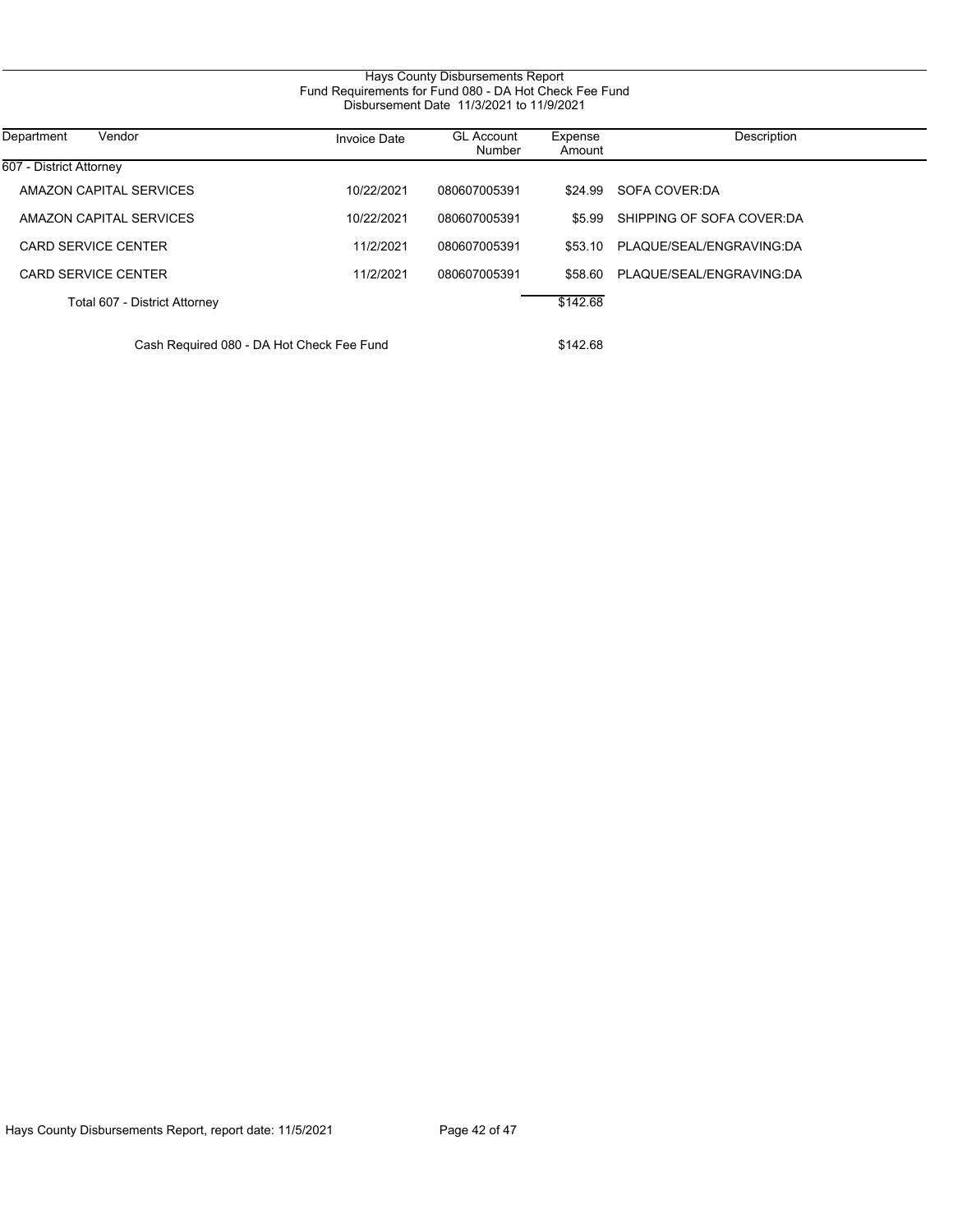| Disbursement Date 11/3/2021 to 11/9/2021 |                     |                             |                   |                                         |  |  |
|------------------------------------------|---------------------|-----------------------------|-------------------|-----------------------------------------|--|--|
| Department<br>Vendor                     | <b>Invoice Date</b> | <b>GL Account</b><br>Number | Expense<br>Amount | Description                             |  |  |
| 617 - County Clerk                       |                     |                             |                   |                                         |  |  |
| <b>AMAZON CAPITAL SERVICES</b>           | 10/5/2021           | 101617105202                | \$807.15          | BATTERY BACKUP/SURGE PROTECTORS:CO CLK  |  |  |
| DELL MARKETING, L.P.                     | 10/18/2021          | 101617105202                | \$1,470.00        | <b>MONITOR:CO CLK</b>                   |  |  |
| DELL MARKETING, L.P.                     | 10/20/2021          | 101617105202                | \$42.98           | ADAPTER/WYSE SOFTWARE:CO CLK            |  |  |
| DELL MARKETING, L.P.                     | 10/20/2021          | 101617105202                | \$749.54          | ADAPTER/WYSE SOFTWARE:CO CLK            |  |  |
| LASER SERVICE USA, INC.                  | 9/29/2021           | 101617105411                | \$129.00          | <b>PRINTER REPAIRS CO CLK</b>           |  |  |
| LASER SERVICE USA, INC.                  | 9/29/2021           | 101617105411                | \$17.00           | <b>PRINTER REPAIRS: CO CLK</b>          |  |  |
| LASER SERVICE USA, INC.                  | 9/29/2021           | 101617105411                | \$21.00           | <b>PRINTER REPAIRS: CO CLK</b>          |  |  |
| PFC PRODUCTS, INC.                       | 9/27/2021           | 101617105461                | \$1,160.00        | VALUABLE PAPER ENVELOPES: CO CLK        |  |  |
| PFC PRODUCTS, INC.                       | 9/27/2021           | 101617105461                | (\$162.84)        | DISC ON VALUABLE PAPER ENVELOPES:CO CLK |  |  |
| Total 617 - County Clerk                 |                     |                             | \$4,233.83        |                                         |  |  |

Hays County Disbursements Report Fund Requirements for Fund 101 - Records Mgmt and Archive Fund

Cash Required 101 - Records Mgmt and Archive Fund **\$4,233.83**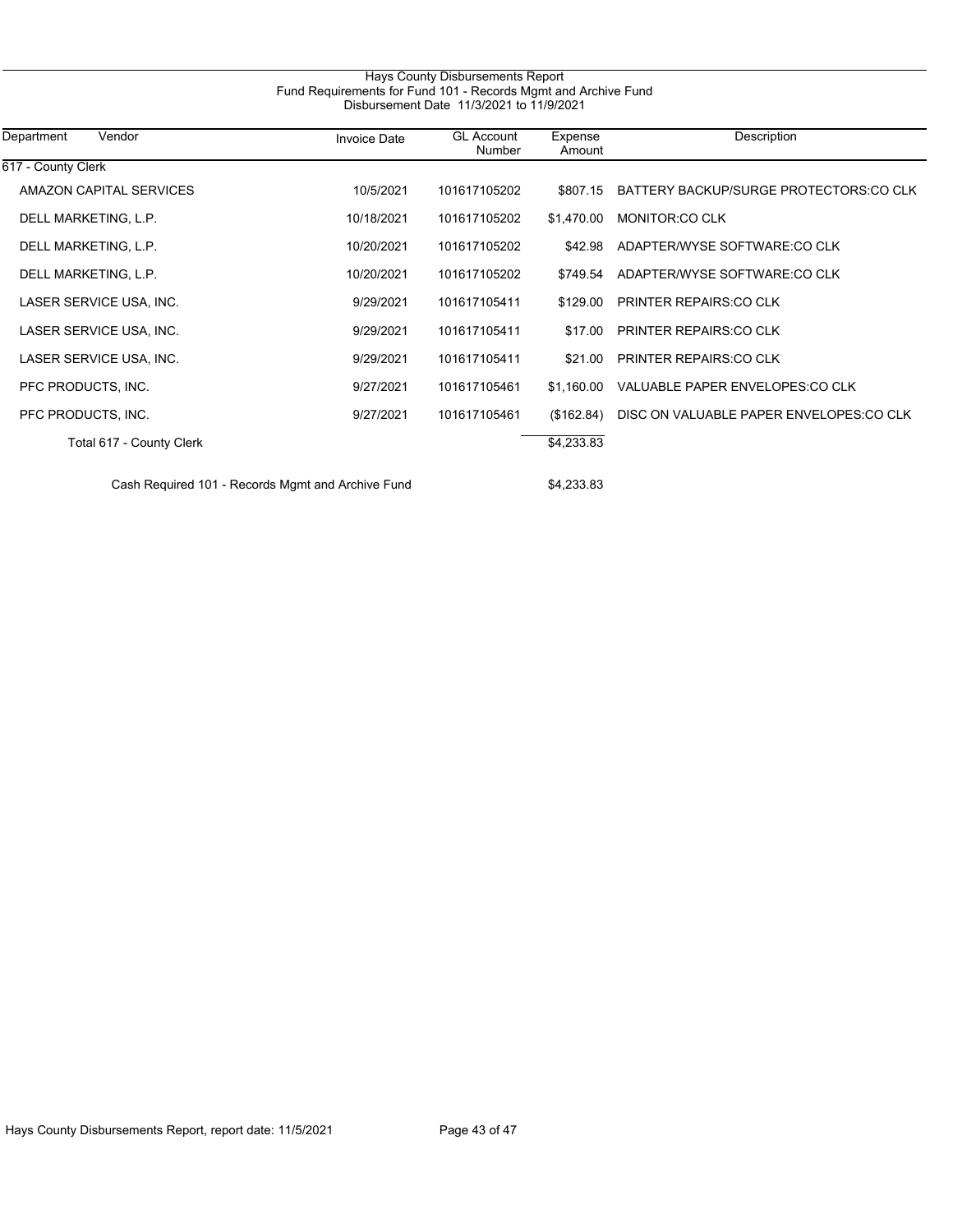| Hays County Disbursements Report                                                                              |                     |                             |                   |                                           |  |
|---------------------------------------------------------------------------------------------------------------|---------------------|-----------------------------|-------------------|-------------------------------------------|--|
| Fund Requirements for Fund 106 - County Records Preservation Fund<br>Disbursement Date 11/3/2021 to 11/9/2021 |                     |                             |                   |                                           |  |
| Department<br>Vendor                                                                                          | <b>Invoice Date</b> | <b>GL Account</b><br>Number | Expense<br>Amount | Description                               |  |
| 610 - Records Preservation                                                                                    |                     |                             |                   |                                           |  |
| AIIM INTERNATIONAL                                                                                            | 10/1/2021           | 106610005551                | \$490.00          | ANNUAL SUBSCRIPTION: MELODY BARRON        |  |
| AMAZON CAPITAL SERVICES                                                                                       | 10/6/2021           | 106610005712400             | \$1,553.93        | <b>SCANNER: REC PRESV</b>                 |  |
| AMAZON CAPITAL SERVICES                                                                                       | 10/6/2021           | 106610005712400             | \$1,553.93        | SCANNER:DA                                |  |
| <b>CARD SERVICE CENTER</b>                                                                                    | 10/20/2021          | 106610005551                | \$187.60          | LODGING: ANNE MEDINA/BRIANA RAMIREZ       |  |
| <b>CARD SERVICE CENTER</b>                                                                                    | 10/20/2021          | 106610005551                | \$176.48          | LODGING: MARY ROACH                       |  |
| TUNG, JUSTIN                                                                                                  | 9/22/2021           | 106610005335                | \$10.21           | <b>REIMB FOR FINGERPRINTING REC PRESV</b> |  |
| Total 610 - Records Preservation                                                                              |                     |                             | \$3,972.15        |                                           |  |
| Cash Required 106 - County Records Preservation Fund<br>\$3,972.15                                            |                     |                             |                   |                                           |  |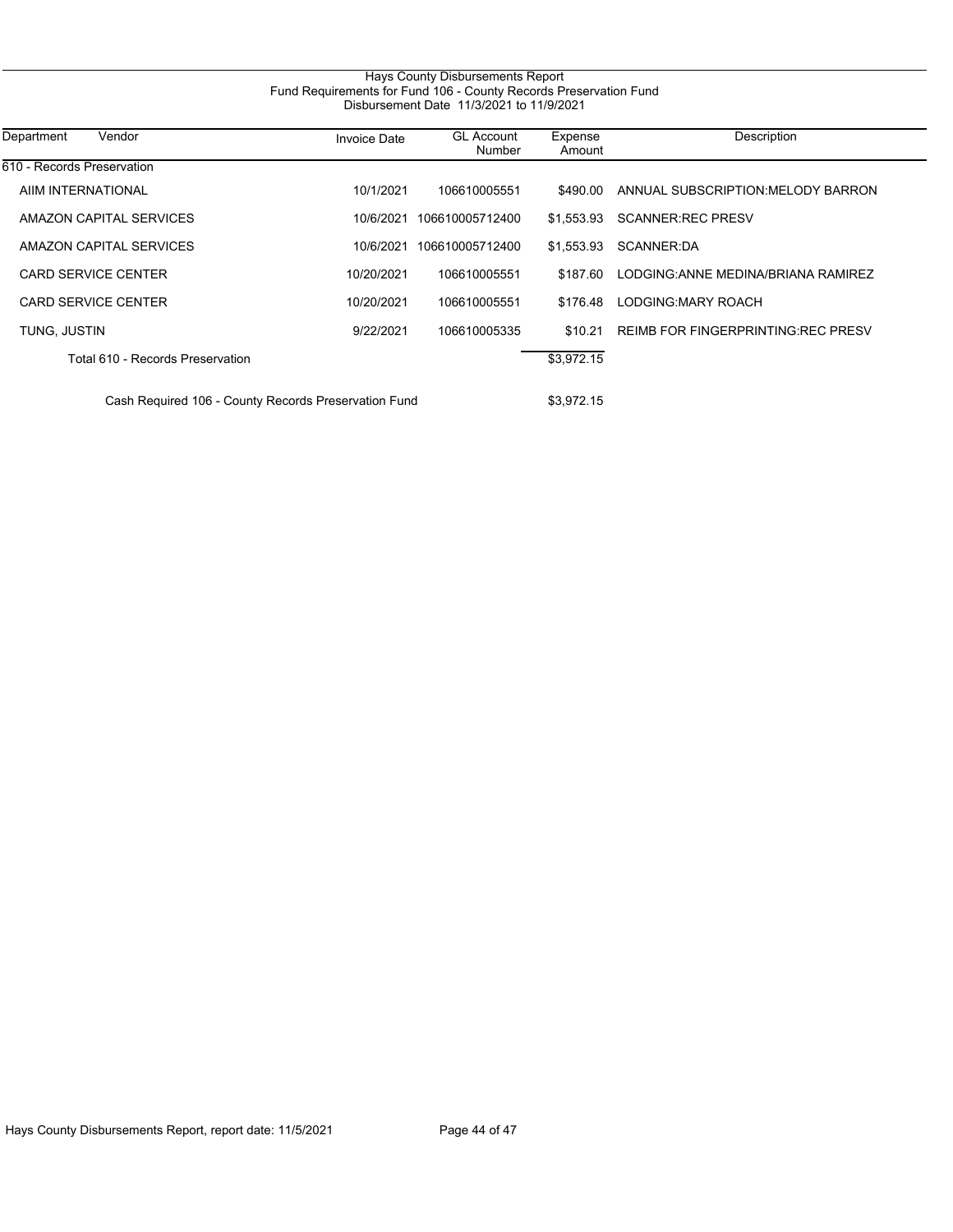| Hays County Disbursements Report<br>Fund Requirements for Fund 111 - Court Reporters Service Fund<br>Disbursement Date 11/3/2021 to 11/9/2021 |                     |                             |                   |                             |  |
|-----------------------------------------------------------------------------------------------------------------------------------------------|---------------------|-----------------------------|-------------------|-----------------------------|--|
| Department<br>Vendor                                                                                                                          | <b>Invoice Date</b> | <b>GL Account</b><br>Number | Expense<br>Amount | Description                 |  |
| 608 - District Court                                                                                                                          |                     |                             |                   |                             |  |
| JACKSON, SANDRA                                                                                                                               | 10/30/2021          | 111608005445                | \$100.00          | REPORTER'S RECORD:CR190951A |  |
| Total 608 - District Court                                                                                                                    |                     |                             | \$100.00          |                             |  |
| Cash Required 111 - Court Reporters Service Fund                                                                                              |                     |                             | \$100.00          |                             |  |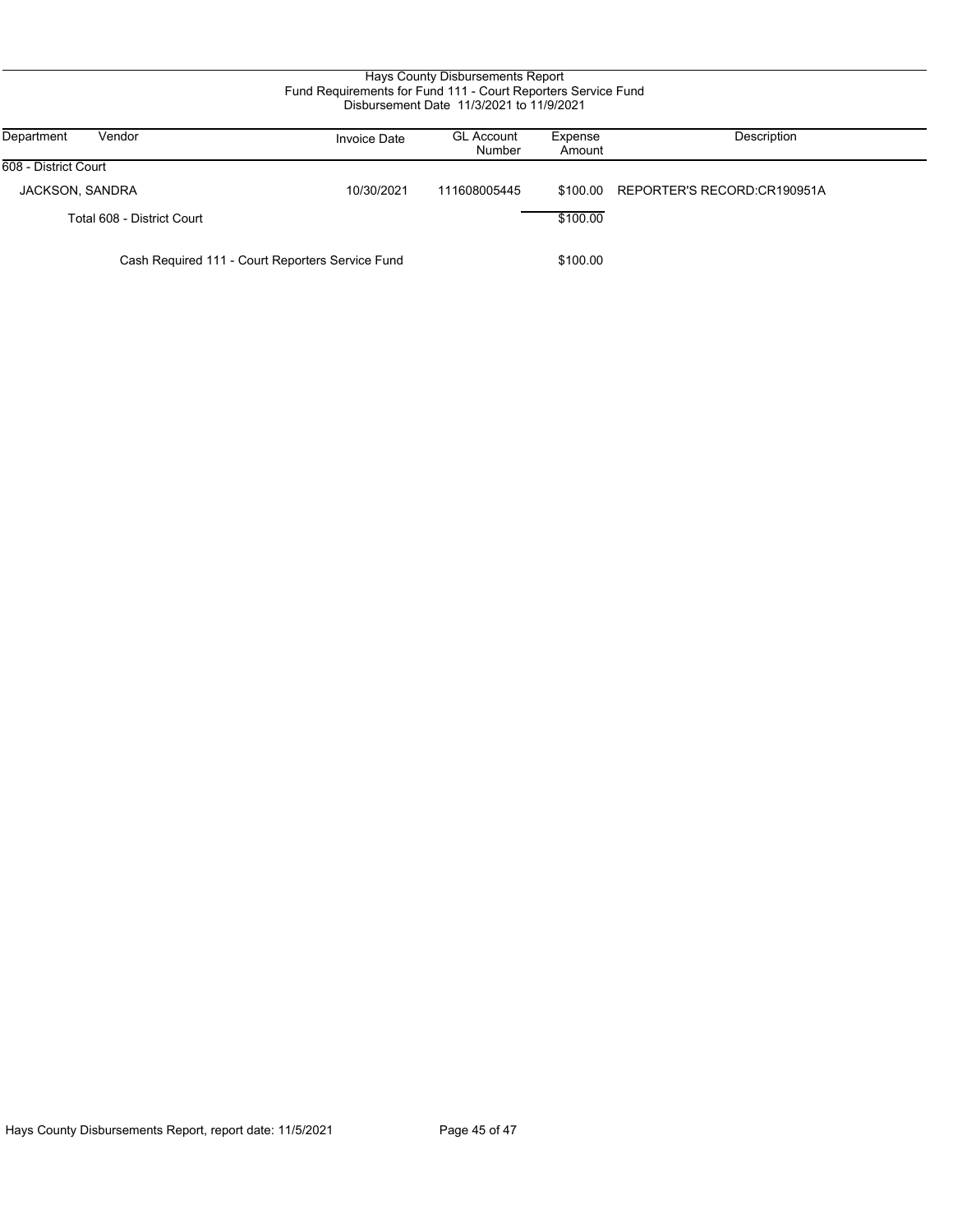# Hays County Disbursements Report Fund Requirements for Fund 120 - Family Health Services Fund Disbursement Date 11/3/2021 to 11/9/2021

| Department<br>Vendor                            | <b>Invoice Date</b> | <b>GL Account</b><br>Number | Expense<br>Amount | <b>Description</b>                                                 |
|-------------------------------------------------|---------------------|-----------------------------|-------------------|--------------------------------------------------------------------|
| 675 - Personal Health                           |                     |                             |                   |                                                                    |
| AMAZON CAPITAL SERVICES                         |                     | 10/6/2021 120675990225211   | \$9.61            | ADDRESS LABELS: PHLTH                                              |
| AMAZON CAPITAL SERVICES                         |                     | 10/6/2021 120675990225211   | \$5.99            | SHIPPING OF ADDRESS LABELS: PHLTH                                  |
| AMAZON CAPITAL SERVICES                         |                     | 10/11/2021 120675005712400  | \$175.99          | PRINTER TRAY/PRINTER: PHLTH                                        |
| AMAZON CAPITAL SERVICES                         |                     | 10/11/2021 120675005712400  | \$548.90          | PRINTER TRAY/PRINTER: PHLTH                                        |
| AMAZON CAPITAL SERVICES                         |                     | 10/24/2021 120675990225211  | \$11.18           | <b>BINDER DIVIDERS: PHLTH</b>                                      |
| AMAZON CAPITAL SERVICES                         |                     | 10/30/2021 120675990225211  | \$48.03           | OFFICE SUPPLIES: PHLTH                                             |
| AMAZON CAPITAL SERVICES                         | 10/24/2021          | 120675005211                | \$118.95          | APPOINTMENT BOOK/DESK PADS/DRY ERASE<br><b>WALL PLANNER: PHLTH</b> |
| AMAZON CAPITAL SERVICES                         |                     | 10/24/2021 120675990875231  | \$75.70           | DISPOSABLE ISOLATION GOWNS/EXAM<br><b>GLOVES:PHLTH</b>             |
| <b>CENTURYLINK</b>                              | 10/25/2021          | 120675005489                | \$74.21           | <b>FAX LINE: PHLTH</b>                                             |
| <b>CENTURYLINK</b>                              |                     | 10/25/2021 120675005480200  |                   | \$90.23 ALARM LINES PHLTH                                          |
| <b>CENTURYLINK</b>                              |                     | 10/25/2021 120675005480200  |                   | \$111.15 ALARM LINES: PHLTH                                        |
| <b>CHALK LINE</b>                               | 10/15/2021          | 120675005461                | \$60.00           | CARDS FOR INDIGENT PROGRAM: PHLTH                                  |
| <b>CHALK LINE</b>                               |                     | 10/29/2021 120675990585461  | \$255.00          | SIGNS: PHLTH                                                       |
| <b>FUELMAN</b>                                  | 8/30/2021           | 120675005271                |                   | \$51.02 FUEL:PHLTH                                                 |
| <b>FUELMAN</b>                                  |                     | 8/30/2021 120675990185501   | \$16.35           | <b>FUEL:PHLTH</b>                                                  |
| <b>FUELMAN</b>                                  |                     | 8/30/2021 120675990195501   | \$22.33           | <b>FUEL:PHLTH</b>                                                  |
| RODRIGUEZ, MARGIE                               | 10/27/2021          | 120675005551                | \$32.00           | N/T MEALS: PHLTH                                                   |
| RODRIGUEZ, SYLVIA                               | 10/27/2021          | 120675005551                | \$32.00           | N/T MEALS: PHLTH                                                   |
| SAN MARCOS MEDICAL IMAGING, PLLC                |                     | 9/10/2021 120675990875448   | \$15.00           | R.R.-C19000TE                                                      |
| SAN MARCOS MEDICAL IMAGING, PLLC                |                     | 9/20/2021 120675990875448   | \$15.00           | M.N.-C19003CU                                                      |
| Total 675 - Personal Health                     |                     |                             | \$1,768.64        |                                                                    |
| Cash Required 120 - Family Health Services Fund |                     |                             | \$1,768.64        |                                                                    |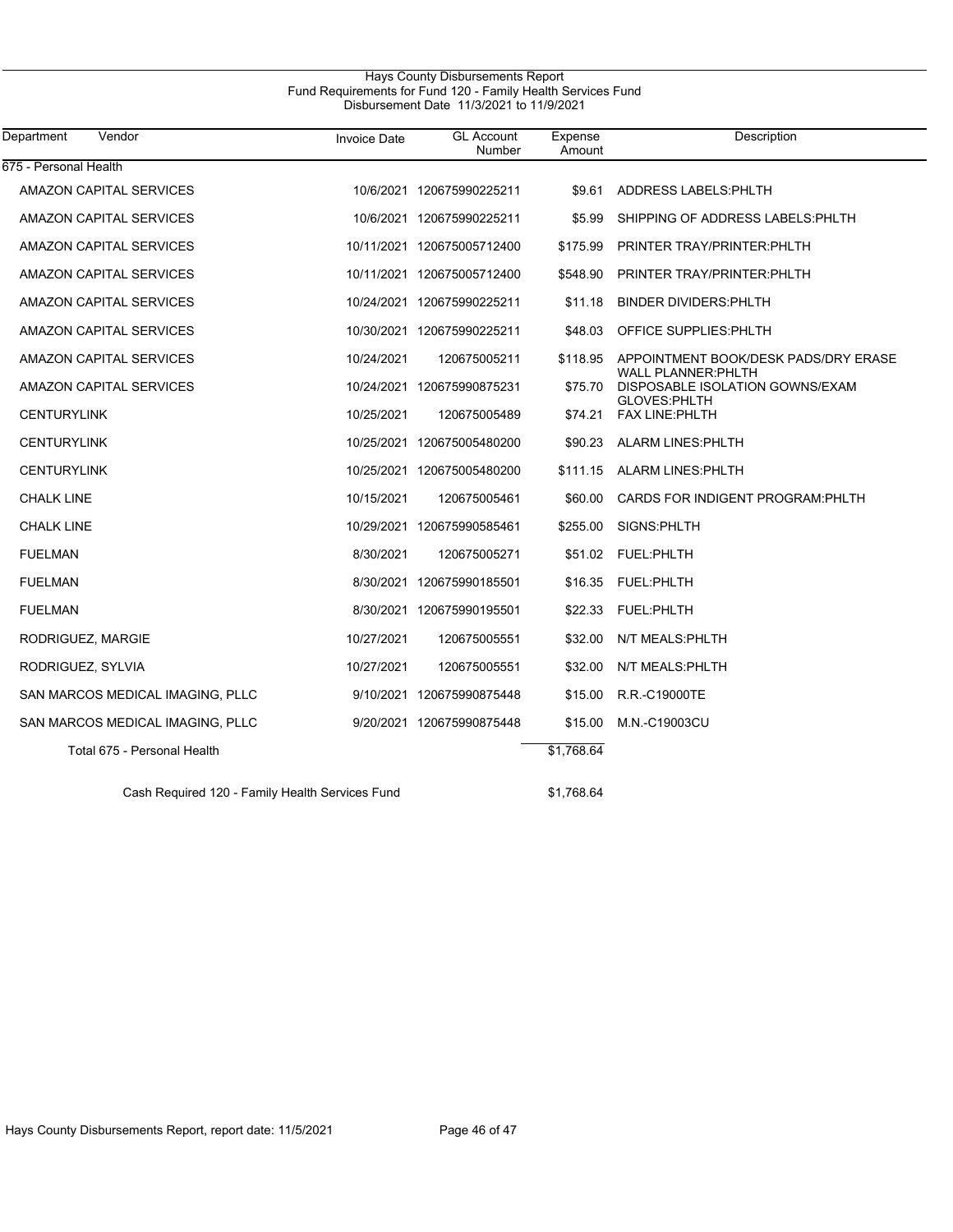### Hays County Disbursements Report Fund Requirements for Fund 153 - CDBG Disaster Recovery Prgm Fund Disbursement Date 11/3/2021 to 11/9/2021

| Department<br>Vendor                                        | <b>Invoice Date</b>                                  | <b>GL Account</b><br>Number | Expense<br>Amount | Description                    |
|-------------------------------------------------------------|------------------------------------------------------|-----------------------------|-------------------|--------------------------------|
| 762 - CDBG-DR Program                                       |                                                      |                             |                   |                                |
| DAVIDSON TROILO REAM & GARZA, A<br><b>PROFESSIONAL CORP</b> | 9/30/2021 1537629911056327                           | 00                          | \$6,644.32        | ROW SVCS:COTTON GIN RD - WA #0 |
| Total 762 - CDBG-DR Program                                 |                                                      |                             | \$6.644.32        |                                |
|                                                             | Cash Required 153 - CDBG Disaster Recovery Prgm Fund | \$6,644.32                  |                   |                                |

TOTAL Cash Required, ALL FUNDS \$1,401,277.23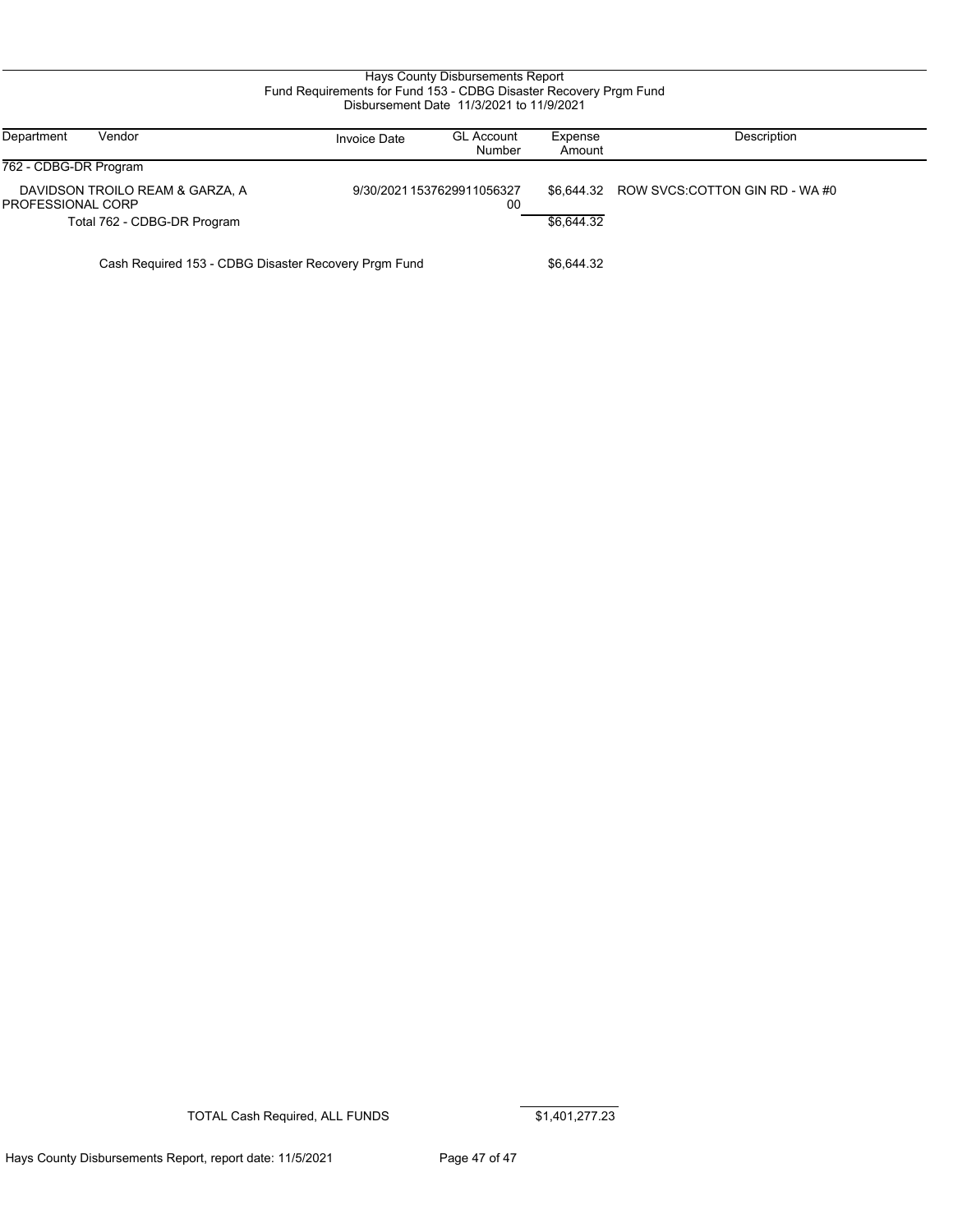# **Hays Check Register Revised**

Hays County

Juror Checks<sup>-</sup>

10/29/2021 1:54:31 PM

| <b>Juror Name</b>                | <b>Date</b> | Amount       | <b>Check Number</b> | <b>Bank Account</b> | <b>Check Stock</b>     |
|----------------------------------|-------------|--------------|---------------------|---------------------|------------------------|
| <b>LISA ANN RAMOS</b>            | 10/29/2021  | S6.00        | $\frac{6}{56799}$   | <b>Juror Fund</b>   | <b>DC Juror Checks</b> |
| LACEY KAYE DAVIS                 | 10/29/2021  | <b>S600</b>  | 56800               | Juror Fund          | DC Juror Checks        |
| <b>FRANKLIN D FARR</b>           | 10/29/2021  | \$6.00       | $\sqrt{56801}$      | <b>Juror Fund</b>   | <b>DC Juror Checks</b> |
| LINDA ANN PAUSEWANG              | 10/29/2021  | \$6.00       | 56802<br>√          | Juror Fund          | DC Juror Checks        |
| <b>CARLOS JOSUE BANUELOS</b>     | 10/29/2021  | \$6.00       | 56803<br>✓          | <b>Juror Fund</b>   | <b>DC Juror Checks</b> |
| <b>EDWARD SALAZAR</b>            | 10/29/2021  | \$6.00       | 56804<br>J          | Juror Fund          | <b>DC Juror Checks</b> |
| <b>RANDALL RAY LEIFESTE</b>      | 10/29/2021  | <b>S6.00</b> | 56805               | Juror Fund          | <b>DC Juror Checks</b> |
| KELLY A LEAL                     | 10/29/2021  | \$86.00      | 56806               | Juror Fund          | <b>DC Juror Checks</b> |
| <b>ANTONIO RAMIREZ ESTRADA</b>   | 10/29/2021  | \$6.00       | 56807               | Juror Fund          | <b>DC Juror Checks</b> |
| SUSAN MARIE HOOD                 | 10/29/2021  | \$86.00      | 56808               | Juror Fund          | <b>DC Juror Checks</b> |
| <b>GLENN DOUGLAS WHITAKER</b>    | 10/29/2021  | \$6.00       | v<br>56809          | <b>Juror Fund</b>   | DC Juror Checks        |
| <b>CATHERINE ALEXANDRA WAGNE</b> | 10/29/2021  | \$6.00       | 56810               | <b>Juror Fund</b>   | <b>DC Juror Checks</b> |
| MICHAEL DEANE SCHMITZER          | 10/29/2021  | \$6.00       | 56811               | Juror Fund          | <b>DC Juror Checks</b> |
| <b>CHRISTOPHER BRADY GECK</b>    | 10/29/2021  | S6.00        | 56812<br>╱          | Juror Fund          | DC Juror Checks        |
| MADDISON MAKENNAH SMITHHA        | 10/29/2021  | \$6.00       | 56813<br>✓          | Juror Fund          | <b>DC Juror Checks</b> |
| RACHEL MARY NEWBURY              | 10/29/2021  | \$6.00       | J<br>56814          | Juror Fund          | <b>DC Juror Checks</b> |
| <b>JORGE URIARTE ESQUIVEL</b>    | 10/29/2021  | \$6.00       | 56815               | Juror Fund          | DC Juror Checks        |
| JENNIFER JO WALSTON              | 10/29/2021  | \$6.00       | ◢<br>56816          | Juror Fund          | DC Juror Checks        |
| DAVID AARON KAPLIN               | 10/29/2021  | \$6.00       | 56817<br>I          | <b>Juror Fund</b>   | <b>DC Juror Checks</b> |
| <b>TRENT EUGENE PATTESON</b>     | 10/29/2021  | \$6.00       | J<br>56818          | Juror Fund          | <b>DC Juror Checks</b> |
| MICHAEL DAVID BANNING            | 10/29/2021  | \$86.00      | 56819               | <b>Juror Fund</b>   | <b>DC Juror Checks</b> |
| <b>ANTONIO ANCIRA PEREZ</b>      | 10/29/2021  | \$6.00       | $\frac{1}{2}$ 56820 | Juror Fund          | <b>DC Juror Checks</b> |
| JIMMY BENSON LEDBETTER           | 10/29/2021  | <b>S6.00</b> | 56821               | Juror Fund          | <b>DC Juror Checks</b> |
| <b>MACKENZIE BRIANNE CICERO</b>  | 10/29/2021  | \$6.00       | ✓<br>56822          | Juror Fund          | DC Juror Checks        |
| ANDREW WAYNE RAVEN               | 10/29/2021  | <b>S6.00</b> | v<br>56823          | Juror Fund          | <b>DC Juror Checks</b> |
| JAMES SAMUEL LEATHERWOOD         | 10/29/2021  | \$6,00       | J<br>56824          | Juror Fund          | <b>DC Juror Checks</b> |
| <b>LOGAN REECE ALVAREZ</b>       | 10/29/2021  | \$6.00       | ◢<br>56825          | Juror Fund          | <b>DC Juror Checks</b> |
| <b>THOMAS DALE HEIDEBRECHT</b>   | 10/29/2021  | \$6,00       | ✓<br>56826          | <b>Juror Fund</b>   | DC Juror Checks        |
| DAVID HAROLD NEUMAN              | 10/29/2021  | \$6.00       | 56827<br>✓          | Juror Fund          | <b>DC Juror Checks</b> |
| <b>VANESSA MARIE SPIKES</b>      | 10/29/2021  | \$6.00       | 56828               | Juror Fund          | <b>DC Juror Checks</b> |
| JEFFREY BUTLER TODD              | 10/29/2021  | \$6.00       | 56829               | Juror Fund          | <b>DC Juror Checks</b> |
| DARREN KYLE ROBERSON             | 10/29/2021  | \$6,00       | 56830               | Juror Fund          | <b>DC Juror Checks</b> |
| DAVID HALL BOBER                 | 10/29/2021  | \$6 00       | 56831<br>J          | Juror Fund          | <b>DC Juror Checks</b> |
| MILES EDMUND HARTMAN             | 10/29/2021  | \$6,00       | 56832               | Juror Fund          | <b>DC Juror Checks</b> |
| <b>BARBARA SUE HENDRICKS</b>     | 10/29/2021  | S6 00        | 56833               | Juror Fund          | <b>DC Juror Checks</b> |
| <b>DOUNNA HEINRICH POTH</b>      | 10/29/2021  | S6.00        | 56834               | Juror Fund          | <b>DC Juror Checks</b> |
| AMBER RAFAELA DELEON             | 10/29/2021  | \$6.00       | 56835<br>J          | <b>Juror Fund</b>   | <b>DC Juror Checks</b> |
| RUDOLF BETTELHEIM                | 10/29/2021  | \$86.00      | 56836               | Juror Fund          | <b>DC Juror Checks</b> |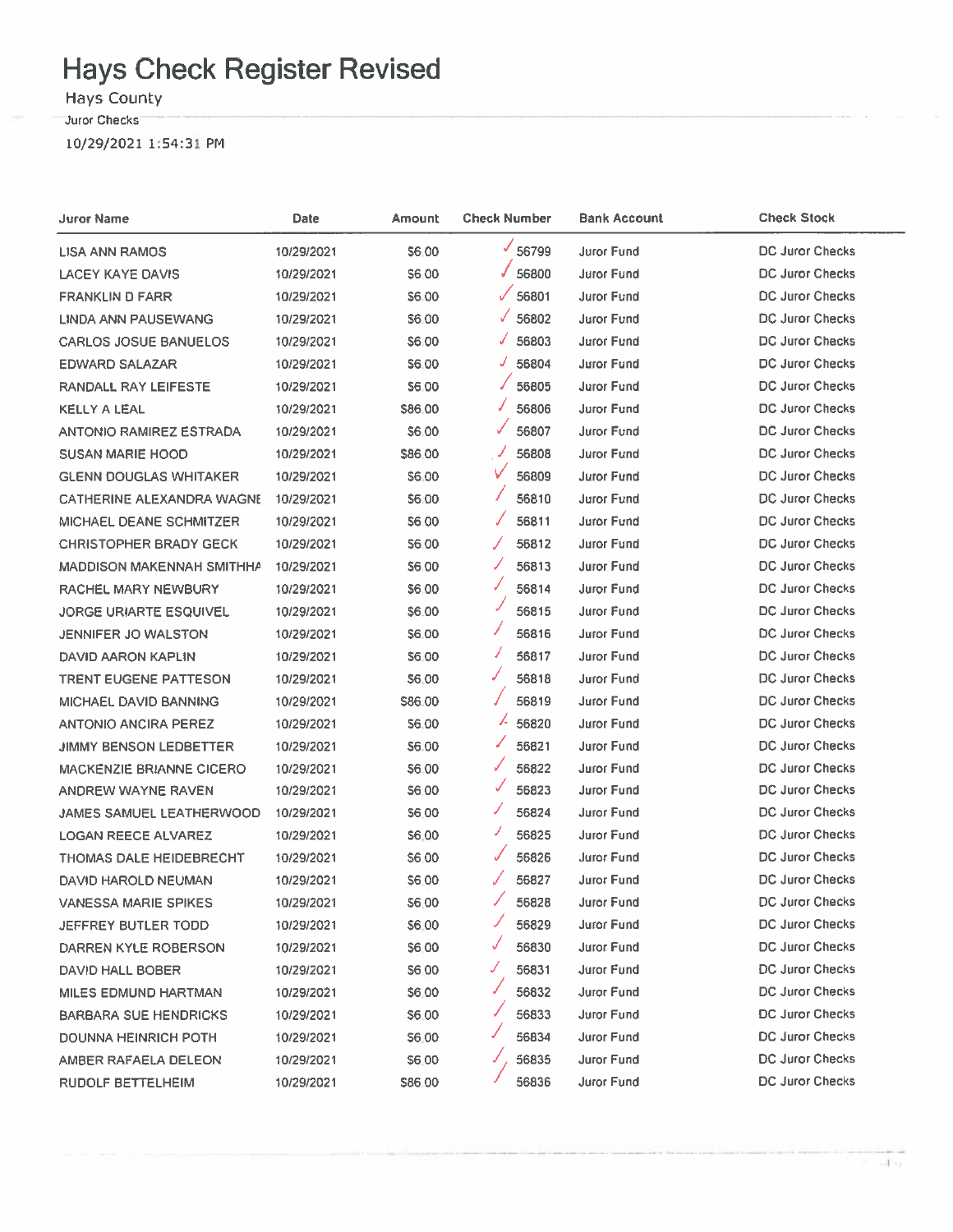| Juror Name                       | Date       | Amount       | <b>Check Number</b> | <b>Bank Account</b> | <b>Check Stock</b>     |
|----------------------------------|------------|--------------|---------------------|---------------------|------------------------|
| <b>JENNY BLASSER PETERSON</b>    | 10/29/2021 | \$6.00       | /56837              | <b>Juror Fund</b>   | <b>DC Juror Checks</b> |
| <b>ELIZABETH MAGALLANES</b>      | 10/29/2021 | \$86.00      | $\sqrt{-56838}$     | -Juror Fund         | <b>DC-Juror Checks</b> |
| <b>DEIDRE ELISE WELLER</b>       | 10/29/2021 | \$6.00       | 56839               | <b>Juror Fund</b>   | DC Juror Checks        |
| <b>MATTHEW BRENT WILKE</b>       | 10/29/2021 | \$6.00       | 56840               | <b>Juror Fund</b>   | DC Juror Checks        |
| <b>DEBORAH LYNN LEIFESTER</b>    | 10/29/2021 | 56.00        | 56841               | <b>Juror Fund</b>   | <b>DC Juror Checks</b> |
| <b>KENNETH SCOTT ALLEN</b>       | 10/29/2021 | \$6,00       | 56842<br>ℐ          | <b>Juror Fund</b>   | DC Juror Checks        |
| <b>TERRIN SYMONE OWENS</b>       | 10/29/2021 | \$6,00       | Í<br>56843          | Juror Fund          | DC Juror Checks        |
| <b>JACQUELINE RUIZ-SUSTAITA</b>  | 10/29/2021 | S6.00        | 56844<br>✓          | Juror Fund          | <b>DC Juror Checks</b> |
| <b>VICTORIA BURGOS HERRERA</b>   | 10/29/2021 | \$6,00       | ✓<br>56845          | Juror Fund          | <b>DC Juror Checks</b> |
| <b>BERNARD J FROIDCOEUR</b>      | 10/29/2021 | S6.00        | 56846               | <b>Juror Fund</b>   | <b>DC Juror Checks</b> |
| SAUNDRA INGAMELLS LAMB           | 10/29/2021 | \$6.00       | J<br>56847          | <b>Juror Fund</b>   | <b>DC Juror Checks</b> |
| PHILLIP SCOTT ROBINSON           | 10/29/2021 | \$6.00       | J<br>56848          | <b>Juror Fund</b>   | <b>DC Juror Checks</b> |
| <b>CHARLES LUTHER APPLEBY</b>    | 10/29/2021 | \$6.00       | ✓<br>56849          | Juror Fund          | <b>DC Juror Checks</b> |
| REBECCA ABERNATHY WALLACH        | 10/29/2021 | \$6.00       | J<br>56850          | <b>Juror Fund</b>   | <b>DC Juror Checks</b> |
| ALBERT CHRISTIAN SCHMIDT         | 10/29/2021 | \$6.00       | 56851               | <b>Juror Fund</b>   | <b>DC Juror Checks</b> |
| ELEXIANNA SAMATHA MARIE AR       | 10/29/2021 | <b>S6.00</b> | √<br>56852          | <b>Juror Fund</b>   | DC Juror Checks        |
| <b>HILLARY JO LANDAU</b>         | 10/29/2021 | \$6.00       | J<br>56853          | <b>Juror Fund</b>   | <b>DC Juror Checks</b> |
| <b>JOSHUA LEBEN FRIEDMAN</b>     | 10/29/2021 | \$86.00      | J<br>56854          | Juror Fund          | DC Juror Checks        |
| <b>HERMILO MONDRAGON JR</b>      | 10/29/2021 | \$6.00       | 56855               | <b>Juror Fund</b>   | DC Juror Checks        |
| AMANDA KAITLIN SULLIVAN          | 10/29/2021 | \$6.00       | ı<br>56856          | <b>Juror Fund</b>   | DC Juror Checks        |
| DEANNA FAYE CLOUD                | 10/29/2021 | <b>S6 00</b> | √<br>56857          | <b>Juror Fund</b>   | <b>DC Juror Checks</b> |
| <b>JOANN SULLIVAN LESTER</b>     | 10/29/2021 | \$6.00       | J<br>56858          | Juror Fund          | DC Juror Checks        |
| <b>CHRISTINA BUCHANAN-WRIGHT</b> | 10/29/2021 | <b>S6.00</b> | 56859<br>J          | Juror Fund          | <b>DC Juror Checks</b> |
| ADRIENNE JOAN HAY                | 10/29/2021 | S6.00        | J<br>56860          | <b>Juror Fund</b>   | <b>DC Juror Checks</b> |
| <b>MARIO LOPEZ MORENO</b>        | 10/29/2021 | <b>S6.00</b> | J.<br>56861         | Juror Fund          | DC Juror Checks        |
| <b>CHRISTI ANNE NUZZI</b>        | 10/29/2021 | \$6.00       | J<br>56862          | <b>Juror Fund</b>   | DC Juror Checks        |
| <b>CYNTHIA TORRES</b>            | 10/29/2021 | \$6.00       | $\sqrt{2}$<br>56863 | <b>Juror Fund</b>   | DC Juror Checks        |
| LANCE GARRETT MIDDLETON          | 10/29/2021 | \$6.00       | √<br>56864          | Juror Fund          | <b>DC Juror Checks</b> |
| <b>JUSTIN LEWIS MCNAIR</b>       | 10/29/2021 | \$6.00       | J<br>56865          | <b>Juror Fund</b>   | DC Juror Checks        |
| LUPE ARELLANO LEWIS              | 10/29/2021 | \$6.00       | 56866               | Juror Fund          | DC Juror Checks        |
| WILLIAM WOODROW WILSON JR        | 10/29/2021 | \$6.00       | ✓<br>56867          | <b>Juror Fund</b>   | DC Juror Checks        |
| PATRICK TODD OWENS               | 10/29/2021 | \$6.00       | J<br>56868          | <b>Juror Fund</b>   | DC Juror Checks        |
| <b>CASSIDY CLAIRE WALLACE</b>    | 10/29/2021 | \$6.00       | 56869               | <b>Juror Fund</b>   | DC Juror Checks        |
| CORINNA AURORA GONZALEZ H        | 10/29/2021 | \$6.00       | 56870               | Juror Fund          | <b>DC Juror Checks</b> |
| <b>EMIL GORDON SIMONEAU</b>      | 10/29/2021 | \$6.00       | 56871<br>ℐ          | <b>Juror Fund</b>   | DC Juror Checks        |
| KAYLA MICHELLE WHITLEY           | 10/29/2021 | \$6.00       | 56872<br>J,         | <b>Juror Fund</b>   | <b>DC Juror Checks</b> |
| <b>ITZEL SORIANO BLUMHAGEN</b>   | 10/29/2021 | \$86.00      | 56873               | <b>Juror Fund</b>   | DC Juror Checks        |
| <b>HERSCHEL EDWARD JANUS</b>     | 10/29/2021 | \$6.00       | ৴<br>56874          | Juror Fund          | DC Juror Checks        |
| <b>PATRICIA ALLEYNE</b>          | 10/29/2021 | \$6.00       | J<br>56875          | Juror Fund          | DC Juror Checks        |
| <b>GLORIA YANEZ</b>              | 10/29/2021 | S86.00       | ℐ<br>56876          | Juror Fund          | DC Juror Checks        |
| <b>LOWELL KELLER DANIELS</b>     | 10/29/2021 | S86.00       | ✓<br>56877          | <b>Juror Fund</b>   | DC Juror Checks        |
| <b>BRIAN JAMES ELLROTT</b>       | 10/29/2021 | S6.00        | J<br>56878          | <b>Juror Fund</b>   | DC Juror Checks        |
| NICHOLAS SEAN LAROCQUE           | 10/29/2021 | <b>S6:00</b> | ✓<br>56879          | Juror Fund          | DC Juror Checks        |
| <b>MELISSA LORRAINE GUTH</b>     | 10/29/2021 | \$6.00       | V<br>56880          | Juror Fund          | <b>DC Juror Checks</b> |
| <b>JOSE RAFAEL HERRERA</b>       | 10/29/2021 | \$6:00       | J<br>56881          | Juror Fund          | DC Juror Checks        |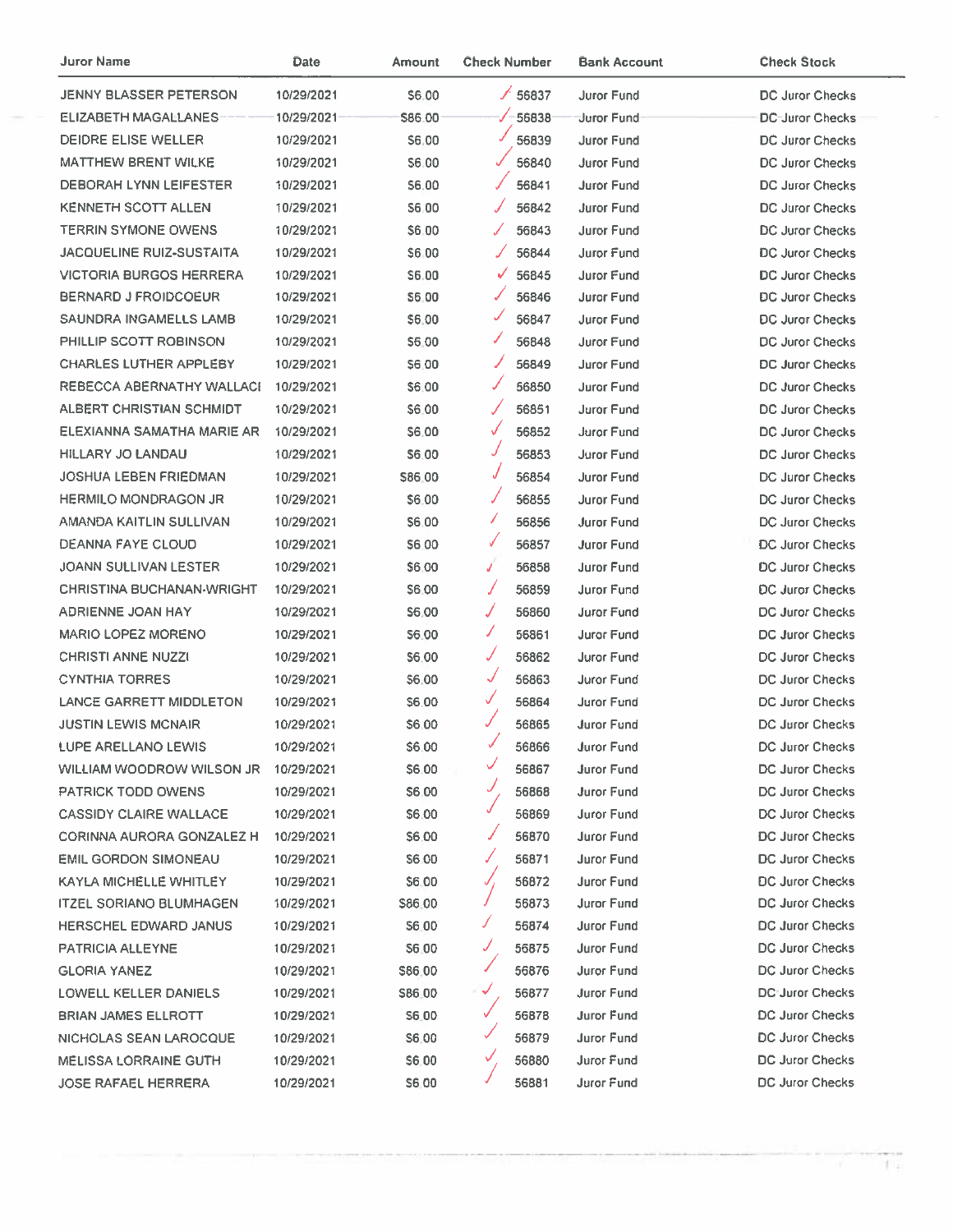| Juror Name                         | Date       | Amount       | <b>Check Number</b> | <b>Bank Account</b> | <b>Check Stock</b>     |
|------------------------------------|------------|--------------|---------------------|---------------------|------------------------|
| JOHN MONROE HUDSON                 | 10/29/2021 | <b>S600</b>  | $\times$ 56882      | <b>Juror Fund</b>   | <b>DC Juror Checks</b> |
| MINTMUNTA SAKWEERAPATR-            | 10/29/2021 | \$6.00       | $\sqrt{-56883}$     | Juror Fund          | DC Juror Checks        |
| <b>BRADLEY JAMES BOWEN</b>         | 10/29/2021 | S6.00        | 56884               | Juror Fund          | DC Juror Checks        |
| <b>MARIA ANTONIETA VASQUEZ</b>     | 10/29/2021 | 56.00        | 56885               | <b>Juror Fund</b>   | DC Juror Checks        |
| CATHERINE ROSE GORMLEY             | 10/29/2021 | \$86.00      | 56886<br>✓          | Juror Fund          | DC Juror Checks        |
| <b>MATTHEW FRANZ MLETZKO</b>       | 10/29/2021 | \$6.00       | 56887<br>✓          | Juror Fund          | DC Juror Checks        |
| <b>SCOTT DANIEL PERRY</b>          | 10/29/2021 | \$6.00       | 56888               | Juror Fund          | <b>DC Juror Checks</b> |
| <b>DAVID JASON SVRCEK</b>          | 10/29/2021 | \$6,00       | 56889               | Juror Fund          | <b>DC Juror Checks</b> |
| <b>FERNANDO CAMARILLO</b>          | 10/29/2021 | \$6,00       | 56890               | Juror Fund          | <b>DC Juror Checks</b> |
| MICHAEL LEE WHITE                  | 10/29/2021 | S6.00        | 56891<br>√          | Juror Fund          | <b>DC Juror Checks</b> |
| <b>STEVEN KEITH SCOTT</b>          | 10/29/2021 | S6 00        | ✓<br>56892          | <b>Juror Fund</b>   | DC Juror Checks        |
| <b>FRANCISCO RAMIREZ</b>           | 10/29/2021 | \$6.00       | ✓<br>56893          | Juror Fund          | DC Juror Checks        |
| MELINDA ANN HALL                   | 10/29/2021 | <b>S600</b>  | 56894               | Juror Fund          | <b>DC Juror Checks</b> |
| <b>MARIAH RENNE RENDON</b>         | 10/29/2021 | \$6.00       | J<br>56895          | Juror Fund          | DC Juror Checks        |
| ANDREW CHRISTIAN PFEILER           | 10/29/2021 | S46.00       | 56896               | Juror Fund          | <b>DC Juror Checks</b> |
| <b>VERONICA ELIZABETH MARTINE.</b> | 10/29/2021 | \$6.00       | 56897               | Juror Fund          | <b>DC Juror Checks</b> |
| <b>CRAIG CHRISTOPHER GUZMAN</b>    | 10/29/2021 | \$6.00       | ✓<br>56898          | <b>Juror Fund</b>   | <b>DC Juror Checks</b> |
| <b>HOLLY MARIE MORTON</b>          | 10/29/2021 | S6.00        | v<br>56899          | <b>Juror Fund</b>   | DC Juror Checks        |
| <b>STEPHANIE RENE BERRY</b>        | 10/29/2021 | \$86.00      | 56900               | Juror Fund          | DC Juror Checks        |
| KARA HILL KELLY                    | 10/29/2021 | \$6.00       | ✓<br>56901          | <b>Juror Fund</b>   | DC Juror Checks        |
| ROBERT EDWIN MAZUREK               | 10/29/2021 | S6 00        | ✓<br>56902          | Juror Fund          | DC Juror Checks        |
| <b>SHARON LYNETTE STANDOFF</b>     | 10/29/2021 | \$6.00       | ✓<br>56903          | Juror Fund          | <b>DC Juror Checks</b> |
| <b>CAROLE RODECK MOORE</b>         | 10/29/2021 | S6 00        | J<br>56904          | <b>Juror Fund</b>   | DC Juror Checks        |
| <b>BAILEY LEEANNE GIBSON</b>       | 10/29/2021 | S6.00        | J<br>56905          | Juror Fund          | DC Juror Checks        |
| <b>DENISE HERNANDEZ</b>            | 10/29/2021 | \$6.00       | 56906               | Juror Fund          | DC Juror Checks        |
| DEREK WAYNE MCDONALD               | 10/29/2021 | \$6.00       | J<br>56907          | Juror Fund          | <b>DC Juror Checks</b> |
| LETICIA RODRIGUEZ BAUTISTA         | 10/29/2021 | \$6.00       | J<br>56908          | <b>Juror Fund</b>   | <b>DC Juror Checks</b> |
| ANGEL ROGELIO ZAMORA<br>mit a      | 10/29/2021 | \$6.00       | ✓<br>56909          | Juror Fund          | <b>DC Juror Checks</b> |
| REBECCA AIMEE SIMS                 | 10/29/2021 | \$6.00       | J<br>56910          | <b>Juror Fund</b>   | DC Juror Checks        |
| <b>BIANCA ELIZABETH SALAS</b>      | 10/29/2021 | \$6.00       | 56911               | Juror Fund          | <b>DC Juror Checks</b> |
| <b>DAVID GARCIA</b>                | 10/29/2021 | \$6.00       | Z.<br>56912         | Juror Fund          | <b>DC Juror Checks</b> |
| <b>STEPHANIE JEANINE BROWN</b>     | 10/29/2021 | S6.00        | 56913               | Juror Fund          | <b>DC Juror Checks</b> |
| <b>MARK RICHARD HEENE</b>          | 10/29/2021 | \$6.00       | 56914               | <b>Juror Fund</b>   | <b>DC Juror Checks</b> |
| <b>JENNIFER LORRAINE GRAY</b>      | 10/29/2021 | S6.00        | 56915               | <b>Juror Fund</b>   | <b>DC Juror Checks</b> |
| SIDNA YVETTE MENCHACA              | 10/29/2021 | <b>S6 00</b> | 56916               | Juror Fund          | <b>DC Juror Checks</b> |

**Totals** 

\$1,628.00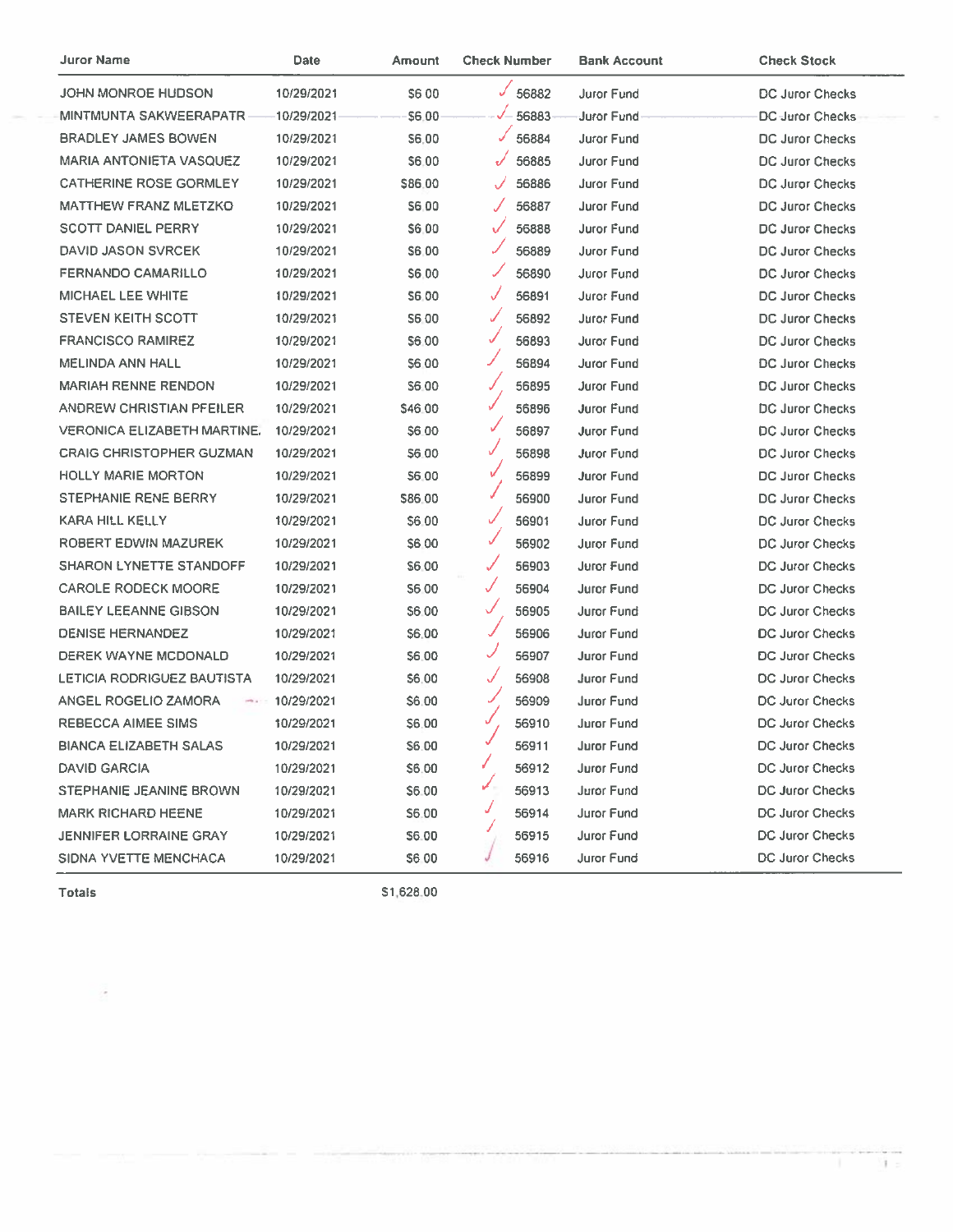# **Hays Check Register Revised**

**Hays County** 

Juror Checks

10/28/2021 4:28:21 PM

| Juror Name                        | Date       | <b>Amount</b> | <b>Check Number</b>   | <b>Bank Account</b> | <b>Check Stock</b>     |
|-----------------------------------|------------|---------------|-----------------------|---------------------|------------------------|
| ANGELITA SAUCEDO MENDEZ           | 10/28/2021 | \$6.00        | $\times$ 56689        | <b>Juror Fund</b>   | DC Juror Checks        |
| <b>LISA SHAWN GARBRECHT</b>       | 10/28/2021 | \$6.00        | $\times$ 56690        | <b>Juror Fund</b>   | DC Juror Checks        |
| <b>GABRIELLA JAEL BAEZ</b>        | 10/28/2021 | \$6.00        | $\sqrt{56691}$        | Juror Fund          | DC Juror Checks        |
| KIMBERLY MARIE CORRIGEUX          | 10/28/2021 | \$6.00        | √ 56692               | Juror Fund          | <b>DC Juror Checks</b> |
| <b>RICHARD JAMES LAYTON</b>       | 10/28/2021 | \$6.00        | $\times$ 56693        | Juror Fund          | DC Juror Checks        |
| <b>CYNTHIA MARIE HERNANDEZ</b>    | 10/28/2021 | \$6.00        | $\times$ 56694        | <b>Juror Fund</b>   | <b>DC Juror Checks</b> |
| JEFFERY ALAN BROWN                | 10/28/2021 | \$6,00        | $\times$ 56695        | <b>Juror Fund</b>   | DC Juror Checks        |
| ANDREW ALDEN ROACH                | 10/28/2021 | \$6,00        | $\sqrt{56696}$        | Juror Fund          | DC Juror Checks        |
| <b>FRANK JAVIER ESCALANTE</b>     | 10/28/2021 | \$6,00        | $\times$ 56697        | <b>Juror Fund</b>   | DC Juror Checks        |
| MICHELLE DALI GOMEZ               | 10/28/2021 | <b>S6.00</b>  | J.<br>56698           | Juror Fund          | DC Juror Checks        |
| DONALD JAMES OCHOA                | 10/28/2021 | <b>S600</b>   | 56699<br>v.           | Juror Fund          | DC Juror Checks        |
| KARINA YACIL OGUNLANA             | 10/28/2021 | \$286.00      | $\sqrt{56700}$        | Juror Fund          | <b>DC Juror Checks</b> |
| <b>ROHAN SINGH</b>                | 10/28/2021 | \$6.00        | 56701<br>Γ            | Juror Fund          | DC Juror Checks        |
| <b>TODD HILL LARSEN</b>           | 10/28/2021 | <b>S6.00</b>  | Z.<br>56702           | Juror Fund          | DC Juror Checks        |
| <b>SABRINA LYNN ALCALA</b>        | 10/28/2021 | \$6.00        | 56703                 | Juror Fund          | DC Juror Checks        |
| ROBERT R BAILLARGEON              | 10/28/2021 | \$6.00        | 56704                 | Juror Fund          | <b>DC Juror Checks</b> |
| <b>JUSTIN DANIEL LAKE</b>         | 10/28/2021 | \$6.00        | $\checkmark$<br>56705 | <b>Juror Fund</b>   | DC Juror Checks        |
| DANIEL JEROME TUMIS               | 10/28/2021 | \$286.00      | ✓<br>56706            | Juror Fund          | DC Juror Checks        |
| MICAH PAUL WILLIAMSON             | 10/28/2021 | \$6.00        | 56707<br>✓            | Juror Fund          | <b>DC Juror Checks</b> |
| <b>CHRISTEN DAVID ELLIS</b>       | 10/28/2021 | S6.00         | 56708<br>╯            | <b>Juror Fund</b>   | DC Juror Checks        |
| <b>NEHTRA MARIE DAVIS</b>         | 10/28/2021 | \$6.00        | 56709<br>✓            | <b>Juror Fund</b>   | DC Juror Checks        |
| <b>BERONICA REGALADO</b>          | 10/28/2021 | <b>S600</b>   | 56710<br>✓            | Juror Fund          | DC Juror Checks        |
| <b>MARGARET MARY KAYFEZ</b>       | 10/28/2021 | \$6.00        | 56711<br>✓            | <b>Juror Fund</b>   | DC Juror Checks        |
| DARREN J ROZIER                   | 10/28/2021 | \$6,00        | J<br>56712            | <b>Juror Fund</b>   | DC Juror Checks        |
| <b>CHRISTINA PINO</b>             | 10/28/2021 | \$286.00      | J<br>56713            | <b>Juror Fund</b>   | DC Juror Checks        |
| DAN SALAZAR                       | 10/28/2021 | <b>S6.00</b>  | ✓<br>56714            | Juror Fund          | DC Juror Checks        |
| <b>JAMES JACOB WASHBURN</b>       | 10/28/2021 | \$6.00        | ✓<br>56715            | <b>Juror Fund</b>   | <b>DC Juror Checks</b> |
| <b>GLORIA JALOMO RETA</b>         | 10/28/2021 | S6.00         | $\times$ +56716       | Juror Fund          | DC Juror Checks        |
| <b>CYNTHIA WALLACE BLANKS</b>     | 10/28/2021 | \$6.00        | 56717<br>J.           | Juror Fund          | <b>DC Juror Checks</b> |
| ANTHONY CRAIG ALEXANDER           | 10/28/2021 | \$6,00        | √∤ 56718              | <b>Juror Fund</b>   | DC Juror Checks        |
| <b>THOMAS LEE PARDIECK</b>        | 10/28/2021 | \$6.00        | ✔<br>56719            | Juror Fund          | DC Juror Checks        |
| DANIEL FRIEDRICH VASGAARD         | 10/28/2021 | \$286.00      | 56720                 | Juror Fund          | <b>DC Juror Checks</b> |
| ADRIAN RUIZ                       | 10/28/2021 | \$6.00        | 56721                 | <b>Juror Fund</b>   | DC Juror Checks        |
| <b>ISOBELLA SIANNA-MORGAN LAN</b> | 10/28/2021 | \$6.00        | 56722                 | <b>Juror Fund</b>   | DC Juror Checks        |
| <b>GAIL ANNE BROWN</b>            | 10/28/2021 | S6.00         | 56723                 | Juror Fund          | <b>DC Juror Checks</b> |
| <b>JEFF HOLDEN BARNETT</b>        | 10/28/2021 | \$6.00        | 56724                 | Juror Fund          | <b>DC Juror Checks</b> |
| <b>KRISTIN ELIZABETH STAUDT</b>   | 10/28/2021 | \$6.00        | 56725                 | <b>Juror Fund</b>   | <b>DC Juror Checks</b> |
| <b>JENNIFER LYNN OSTRANDER</b>    | 10/28/2021 | <b>S600</b>   | 56726                 | Juror Fund          | DC Juror Checks        |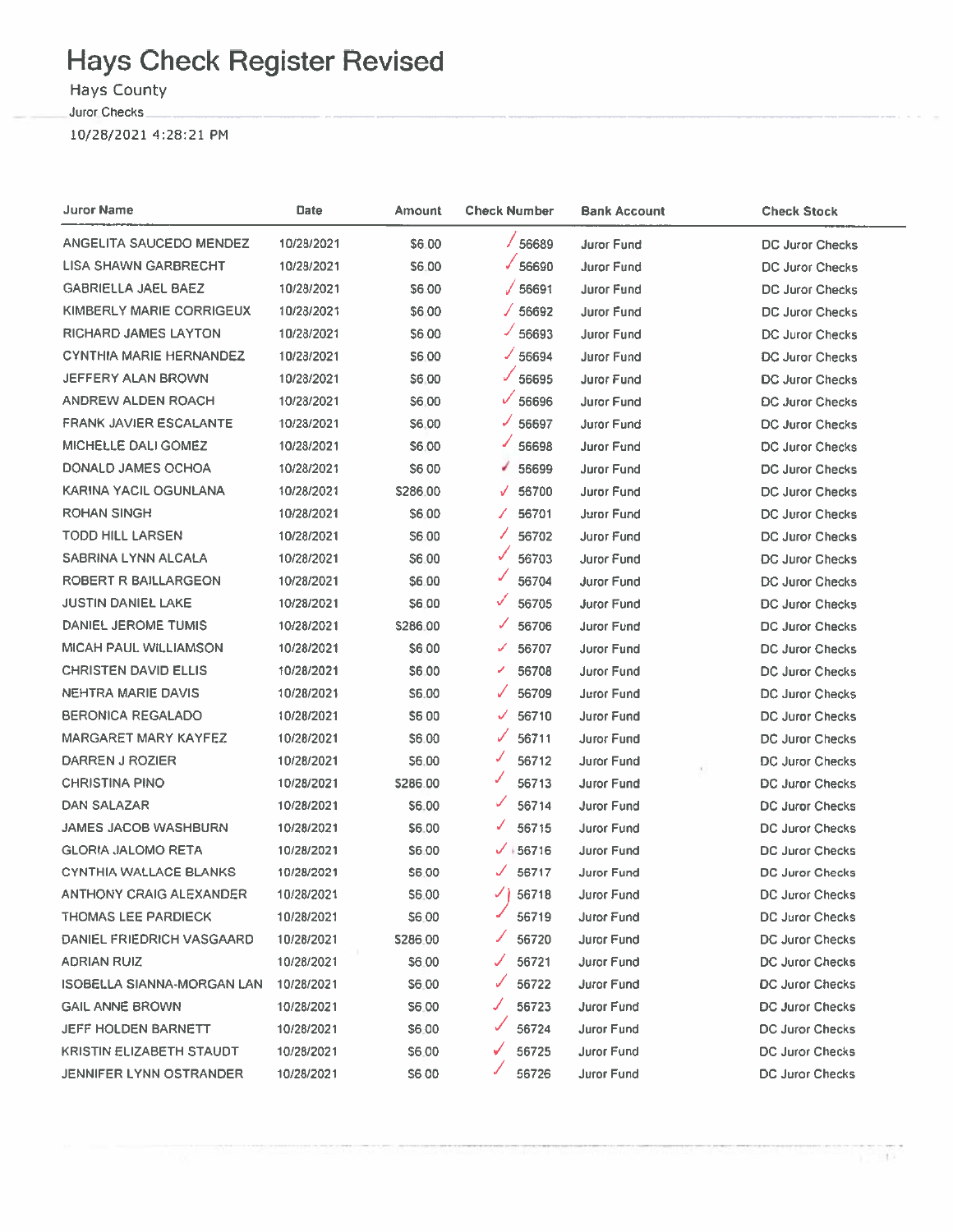| <b>Juror Name</b>                | Date       | Amount          | <b>Check Number</b>   | <b>Bank Account</b> | <b>Check Stock</b>     |
|----------------------------------|------------|-----------------|-----------------------|---------------------|------------------------|
| <b>MARY ELIZABETH BOULTON</b>    | 10/28/2021 | <b>S6.00</b>    | $\times$ 56727        | <b>Juror Fund</b>   | DC Juror Checks        |
| <b>SETH PRESTON COOPER</b>       | 10/28/2021 | \$6,00          | $\times$ 56728        | Juror Fund          | DC Juror Checks        |
| MARY JANE HETRICK                | 10/28/2021 | S6.00           | $\times$ 56729        | <b>Juror Fund</b>   | DC Juror Checks        |
| <b>MONICA SHAE RUSSELL</b>       | 10/28/2021 | \$286.00        | $\times$ 56730        | Juror Fund          | DC Juror Checks        |
| RANDALL WAYNE TEAFF              | 10/28/2021 | \$6.00          | $\times$ 56731        | Juror Fund          | <b>DC Juror Checks</b> |
| AMY ELYSE BELINSKY               | 10/28/2021 | \$286.00        | $\times$ 56732        | <b>Juror Fund</b>   | DC Juror Checks        |
| <b>ARTURO MATA</b>               | 10/28/2021 | \$286.00        | ৴<br>56733            | Juror Fund          | DC Juror Checks        |
| <b>CLAUDIA SCHYLAR SEDILLO</b>   | 10/28/2021 | S6.00           | ✓<br>56734            | Juror Fund          | DC Juror Checks        |
| <b>TERESA LOUISE BROWN</b>       | 10/28/2021 | S6.00           | ◢<br>56735            | Juror Fund          | <b>DC Juror Checks</b> |
| <b>MARIA IVONNE REYES</b>        | 10/28/2021 | S6.00           | 56736<br>✓            | Juror Fund          | DC Juror Checks        |
| <b>IAN WINSTON ELLIS</b>         | 10/28/2021 | \$6.00          | ৴<br>56737            | <b>Juror Fund</b>   | DC Juror Checks        |
| LARAY OWENS TAYLOR JR            | 10/28/2021 | \$6.00          | 56738                 | Juror Fund          | DC Juror Checks        |
| <b>STEVEN RAY CHEESEMAN</b>      | 10/28/2021 | \$6.00          | ✓<br>56739            | <b>Juror Fund</b>   | <b>DC Juror Checks</b> |
| <b>JOSE GREGORY GOMEZ</b>        | 10/28/2021 | \$6.00          | ◢<br>56740            | Juror Fund          | DC Juror Checks        |
| <b>MICHAEL ANTHONY JUNG</b>      | 10/28/2021 | S6 00           | 56741<br>✓            | Juror Fund          | DC Juror Checks        |
| <b>NEDIA MARIE ROBINSON</b>      | 10/28/2021 | \$6,00          | ✓<br>56742            | Juror Fund          | DC Juror Checks        |
| <b>EMORY WILLIAM STERN</b>       | 10/28/2021 | \$6.00          | 56743<br>✓            | Juror Fund          | <b>DC Juror Checks</b> |
| <b>GREGORY SCOTT VANNOSTRAN</b>  | 10/28/2021 | <b>\$286.00</b> | ✓<br>56744            | <b>Juror Fund</b>   | DC Juror Checks        |
| ALEJANDRO JAVIER AGUILAR         | 10/28/2021 | \$6.00          | 56745                 | Juror Fund          | DC Juror Checks        |
| CHARLAYNE FUHLER SOWREY          | 10/28/2021 | \$6.00          | Ν<br>56746            | <b>Juror Fund</b>   | DC Juror Checks        |
| ROSANNA JO ROMERO GARCIA         | 10/28/2021 | \$6.00          | 56747<br>✓            | <b>Juror Fund</b>   | DC Juror Checks        |
| LIA MARIE MORRIS                 | 10/28/2021 | \$6.00          | L<br>56748            | <b>Juror Fund</b>   | DC Juror Checks        |
| <b>VICTOR JOSE TRUJILLO</b>      | 10/28/2021 | \$6,00          | ✓<br>56749            | <b>Juror Fund</b>   | DC Juror Checks        |
| SAMUEL V ARREDONDO               | 10/28/2021 | \$6.00          | ✓<br>56750            | Juror Fund          | <b>DC Juror Checks</b> |
| NELDA DELACRUZ RAMIREZ           | 10/28/2021 | S6.00           | ✓<br>56751            | <b>Juror Fund</b>   | <b>DC Juror Checks</b> |
| JACOB DONOVAN SOSA               | 10/28/2021 | \$6.00          | $\checkmark$<br>56752 | Juror Fund          | DC Juror Checks        |
| TERRY WAYNE MCFARLAND            | 10/28/2021 | \$286.00        | ◢<br>56753            | <b>Juror Fund</b>   | DC Juror Checks        |
| <b>KENNETH FREDERICK MCCRORY</b> | 10/28/2021 | \$6.00          | J<br>56754            | Juror Fund          | <b>DC Juror Checks</b> |
| RONALD JAMES WEST                | 10/28/2021 | \$6.00          | ✓<br>56755            | Juror Fund          | DC Juror Checks        |
| <b>MARCOS ANTONIO PENA</b>       | 10/28/2021 | \$6,00          | 56756                 | Juror Fund          | DC Juror Checks        |
| IRINA VIKTOROVNA ARTEMYEVA       | 10/28/2021 | 56.00           | У<br>56757            | Juror Fund          | DC Juror Checks        |
| SANDRA WIRE DRAB                 | 10/28/2021 | S6.00           | 56758                 | <b>Juror Fund</b>   | <b>DC Juror Checks</b> |
| <b>MARIBEL S AGUILAR</b>         | 10/28/2021 | \$6,00          | ✓<br>56759            | Juror Fund          | DC Juror Checks        |
| <b>M JEANNETTE BUTLER</b>        | 10/28/2021 | \$6.00          | 56760                 | <b>Juror Fund</b>   | DC Juror Checks        |
| LYNN EARL ALDERSON               | 10/28/2021 | \$6,00          | 56761<br>✓            | Juror Fund          | <b>DC Juror Checks</b> |
| ROBERT JOHN DUNNIGAN             | 10/28/2021 | \$6.00          | 56762<br>✓            | <b>Juror Fund</b>   | DC Juror Checks        |
| RACHELLE MARIE STYES             | 10/28/2021 | \$6.00          | 56763<br>J            | Juror Fund          | <b>DC Juror Checks</b> |
| SHARON DABBS MAY                 | 10/28/2021 | \$6,00          | ✓<br>56764            | Juror Fund          | DC Juror Checks        |
| VALERIE PENA                     | 10/28/2021 | <b>S6.00</b>    | 56765                 | Juror Fund          | <b>DC Juror Checks</b> |
| SANDRA NICOLE DAVIS              | 10/28/2021 | \$286.00        | 56766<br>✓            | Juror Fund          | DC Juror Checks        |
| <b>MARTA ESTRADA</b>             | 10/28/2021 | \$6.00          | 56767<br>✓            | Juror Fund          | DC Juror Checks        |
| MATTHEW WAYNE KENNEY             | 10/28/2021 | \$6.00          | ✓<br>56768            | <b>Juror Fund</b>   | DC Juror Checks        |
| <b>GRACIELA C BUCK</b>           | 10/28/2021 | S6.00           | ৴<br>56769            | Juror Fund          | DC Juror Checks        |
| ALEX JAVIER PEREZ                | 10/28/2021 | S6.00           | 56770                 | Juror Fund          | DC Juror Checks        |
| <b>SALLIE MABLE ZICKO</b>        | 10/28/2021 | \$6.00          | 56771                 | Juror Fund          | <b>DC Juror Checks</b> |

 $\sim$